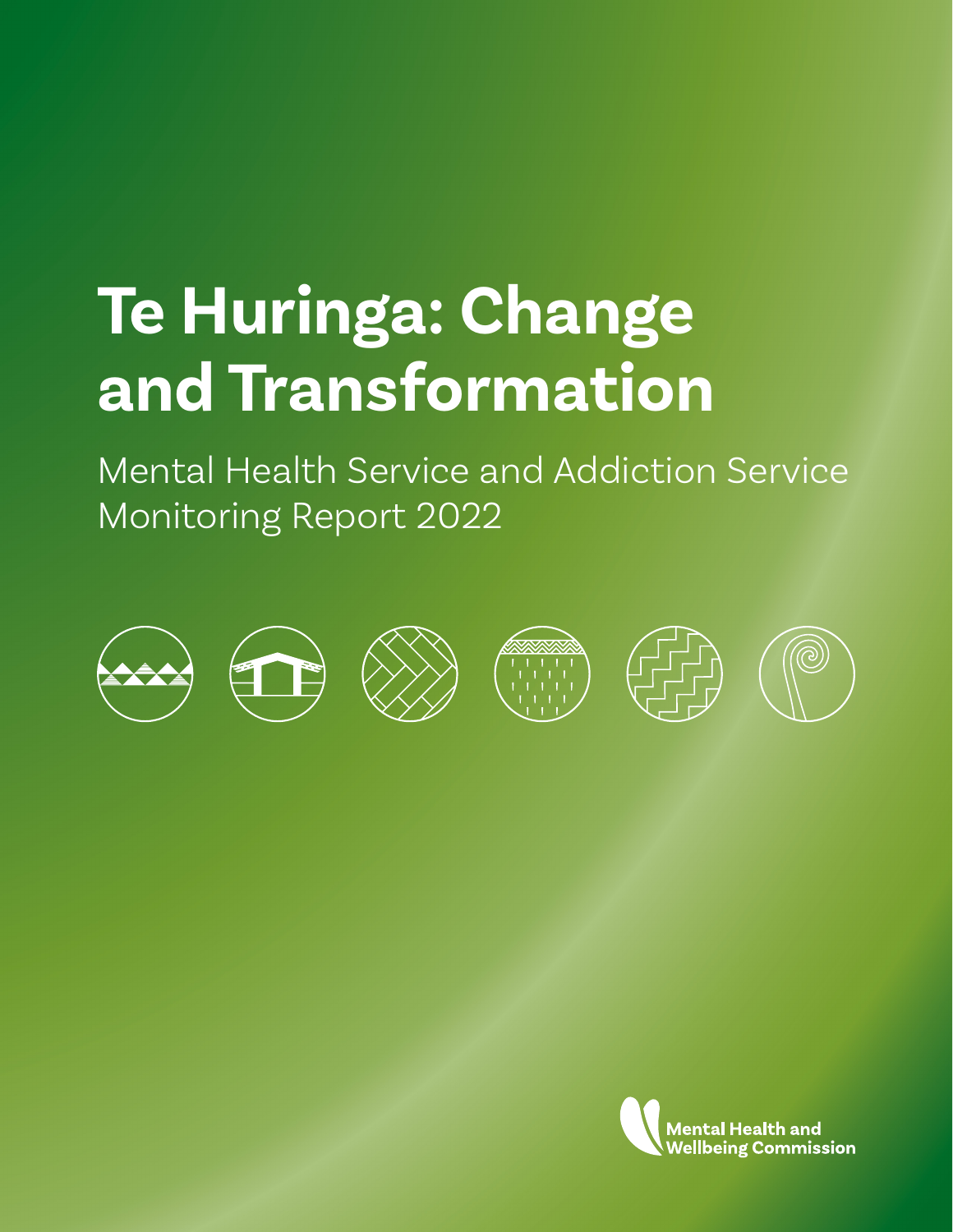## **Te Huringa: Change and Transformation** Mental Health Service and Addiction Service Monitoring Report 2022

#### A report issued by the New Zealand Mental Health and Wellbeing Commission



This work is protected by copyright owned by the Mental Health and Wellbeing Commission. This copyright material is licensed for re-use under the Creative [Commons Attribution 4.0](https://creativecommons.org/licenses/by/4.0/)  [International License.](https://creativecommons.org/licenses/by/4.0/) This means you are free to copy, distribute and adapt the material, as long as you attribute it to the Mental Health and Wellbeing Commission and abide by the other license terms. To view a copy of this license, visit [https://creativecommons.org/](https://creativecommons.org/licenses/by/4.0/legalcode) [licenses/by/4.0/legalcode](https://creativecommons.org/licenses/by/4.0/legalcode).

ISBN: 978-0-473-62219-0

The New Zealand Mental Health and Wellbeing Commission was set up in February 2021 and works under the Mental Health and Wellbeing Commission Act 2020. Our purpose is to contribute to better and equitable mental health and wellbeing outcomes for people in Aotearoa New Zealand.

For more information, please visit our website: <https://www.mhwc.govt.nz/>

New Zealand Mental Health and Wellbeing Commission (2022). Te Huringa: Change and Transformation. Mental Health Service and Addiction Service Monitoring Report 2022. Wellington: New Zealand.

The mission statement in the Commission's Strategy is "clearing pathways to wellbeing for all." Te Huringa acknowledges the current performance of mental health and addictions services: what is working well, what is not, and how this has changed over time. Te Huringa also recognises we must create the space to welcome change and transformation of the mental health and addiction system. Transforming the ways people experience support can only be realised when the voices of Māori and people with lived experience of distress and addiction, substance or gambling harm are prioritised.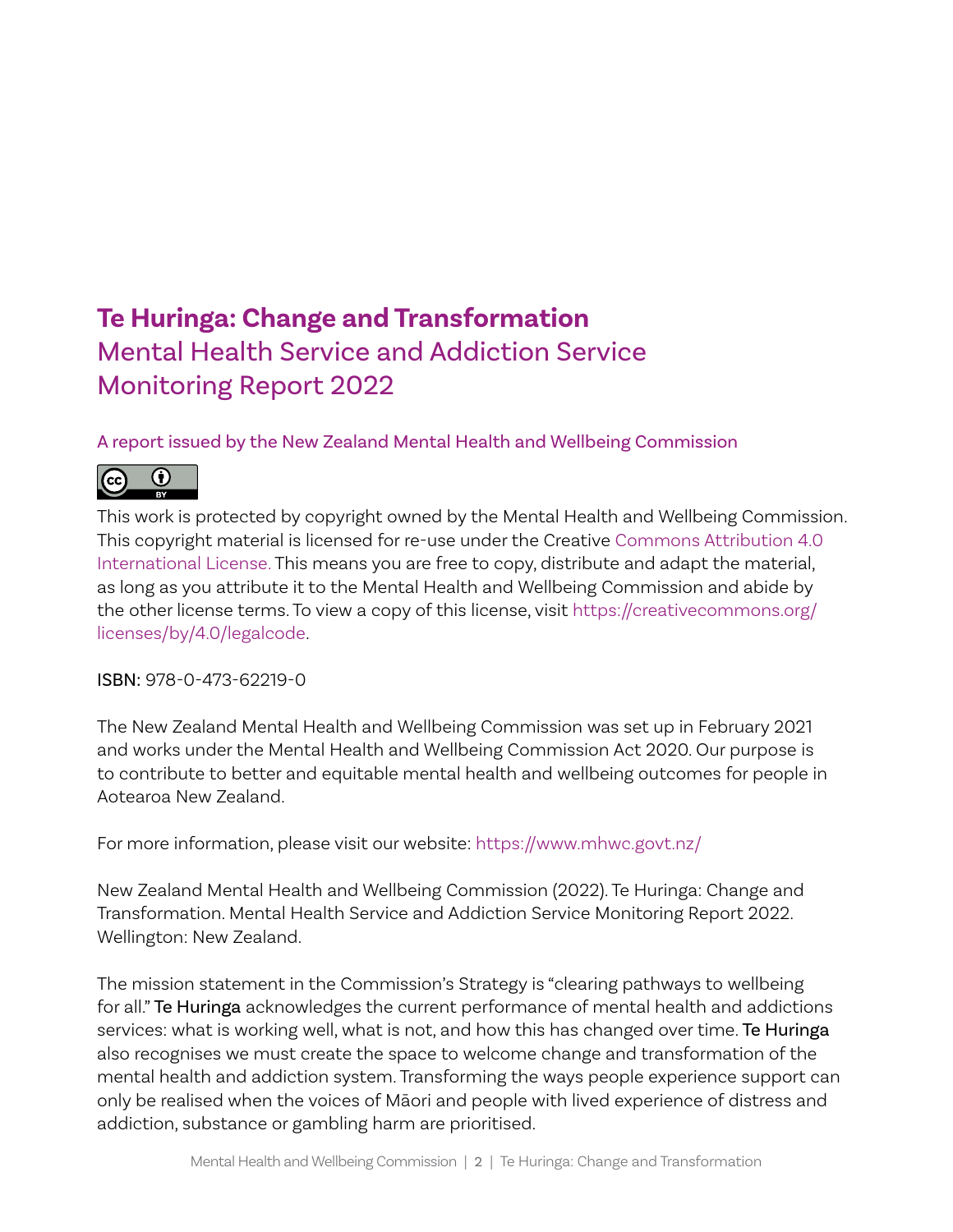## **He whakatakī** Foreword

The Mental Health and Wellbeing Commission's purpose is to contribute to better and more equitable mental health and wellbeing outcomes. We were formed in response to the Government Inquiry – He Ara Oranga – with a mandate to improve the effectiveness of mental health services and addiction services and ensure they are targeted towards the areas of greatest need. We are the kaitiaki or guardians of mental health and addiction.

One way we do this is to independently monitor and report on mental health and addiction services. Monitoring is an act of transparency where all people with an interest can see and understand the situation for themselves and identify success and actions for improvement. The intention is not to assign blame or fault, but to identify what needs to be done to accelerate progress.

He Ara Oranga concluded that nothing short of service transformation was necessary to enhance the performance of the sector. This monitoring report is an analysis of the elements of transformation and service delivery processes, to answer the question: how are we doing?

We recognise success will come from a collaborative effort. For that reason, this report is intended for diverse audiences including those with lived experience, decision-makers in government, and practitioners throughout the mental health and addiction system.

In this report we examine the changes we believe are necessary and measure progress on them. For example, we would like to see a decrease in the use of compulsory care and coercive treatment. We would also like to see greater choice around acute and crisis care and expanded use of peer services and community providers who are clearly proving their worth in the delivery of services.

We assess the effectiveness of the services and note what is currently working well, what is not working well, and how this has changed in the last year. Our findings are consistent with much of our other work to date, such as the need to prioritise the development of kaupapa Māori, Pacific, and Youth services and workforce.

Transforming something as big as mental health and addiction services takes time. It also takes conviction and determination. We are concerned that the focus and leadership needed to transform the mental health and addiction system into one that upholds Te Tiriti o Waitangi, respects human rights, and works for all people may get lost in both the COVID-19 response and the broader health reforms. We urge the Government, particularly at this time of transition to Health NZ and the Māori Health Authority, to make sure transforming the mental health and addiction system remains a priority.

Finally, while there is much to do, we acknowledge some examples of genuine progress. There is evidence of growing collaboration between public health services and other community-based organisations. We recognise the enormous effort that is going on to effect changes like this, which we believe will ultimately pay huge dividends in service improvements.

**Hayden Wano** Board Chair, Mental Health and Wellbeing Commision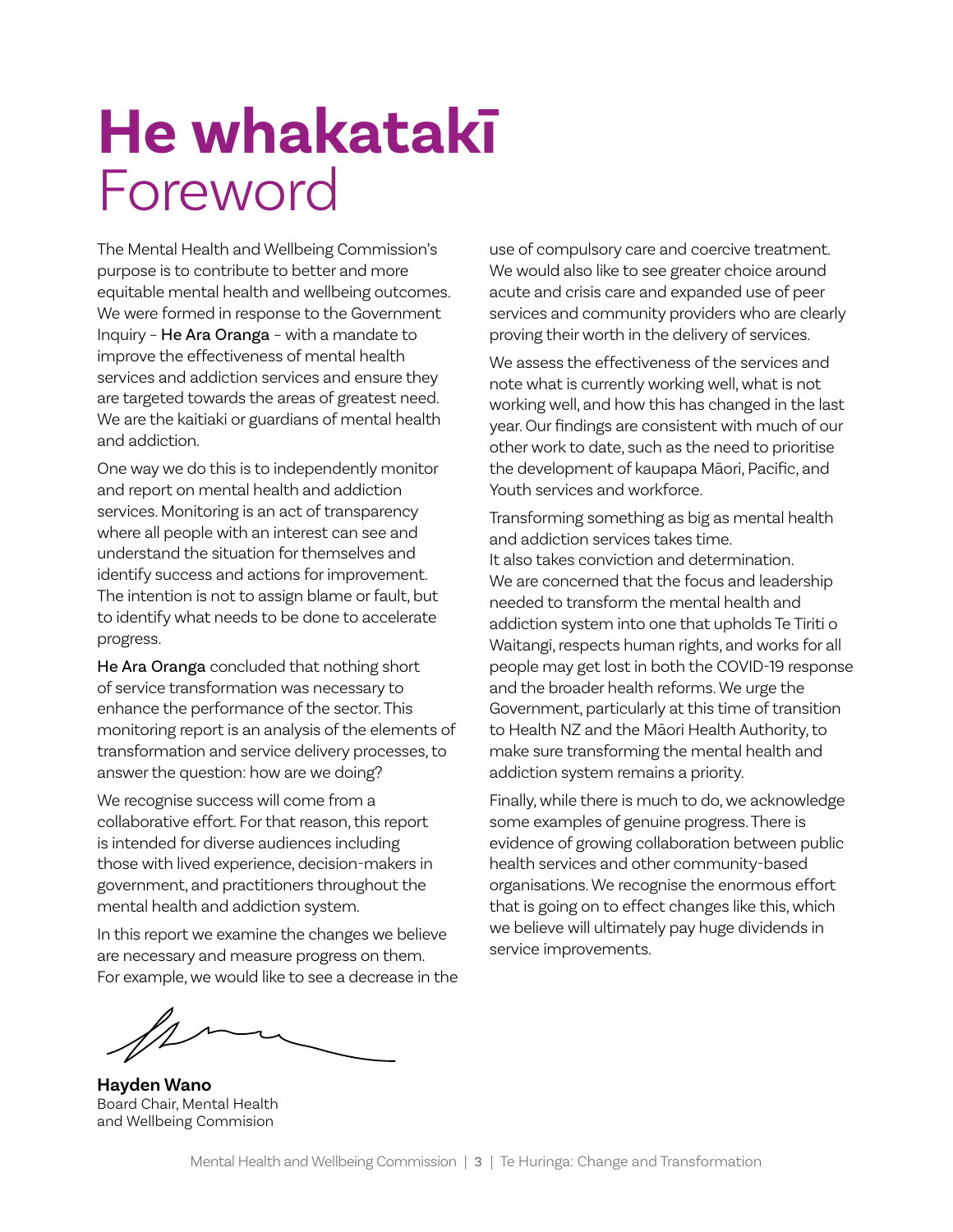## **Ngā Ihirangi Contents**

### **3**

He whakatakī Foreword

### **5**

He mihi Acknowledgements

### **6**

Whakarāpopoto whānui Overall summary

### **10**

Kupu whakataki Introduction

### **16**

Ngā kimihanga Findings

### **18** Equity

**23** Access and options

**31** Participation and leadership

**36** Safety

**41** Effectiveness

**46** Connected care

**50** Measuring the things most important to people

#### **52** Ngā puna kōrero References

**55** Ngā tāpiritanga Appendix

**55** Tikanga mahi Methodology

## **57**

Ngā inega Measures

**82** Ki hea rapu āwhina ai Where to get support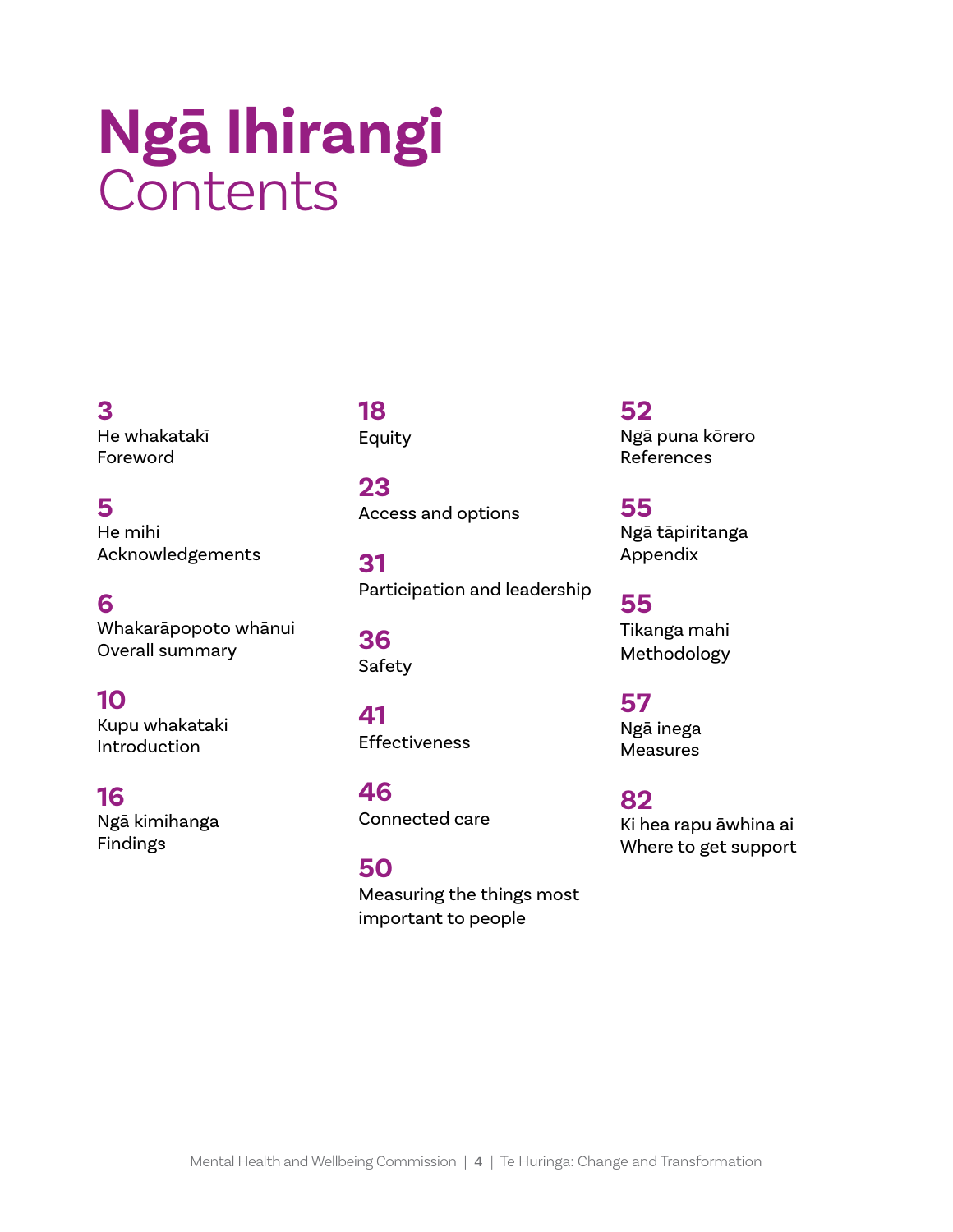## **He Mihi** Acknowledgements

This report was prepared by the Mental Health and Wellbeing Commission using quantitative data provided by the Ministry of Health, Te Pou, the Health Quality & Safety Commission, Te Hiringa Hauora, the Office of the Health and Disability Commissioner, Whakarongorau, and the NZ Drug Foundation.

We are grateful to the exemplar organisations and people who shared their stories with us: Asian Family Services, dapaanz, DRIVE Consumer Direction Counties Manukau, Recovery College NZ, Emerge Aotearoa, the Equally Well collaborative backbone team, Le Va, Ngā Kete Mātauranga Pounamu, Balance Aotearoa, Pathways, Stronger Waitaki Community Coalition, Te Kupenga Net Trust, Te Whare Wānanga o Awanuiārangi, and Zero seclusion – Safety and dignity for all. Thank you – your work is an inspiration to us all.

We acknowledge tāngata whaiora whose experience this report aims to illustrate. We have drawn on data and stories about people's current experiences and will use these to advocate for a better mental health and addiction system. Such a system should meet everyone's needs, particularly those of Māori, and of the communities He Ara Oranga identified as not being served equitably by the current mental health and addiction system. These communities include Pacific people, former refugees and migrants,

rainbow communities, trans people, people with variations of sex characteristics, disabled people, rural communities, veterans, prisoners, older people, young people, children in state care, and children experiencing adverse events.

We acknowledge the former Mental Health Commissioner, Kevin Allan, and the Office of the Health and Disability Commissioner who, alongside people with lived experience and the mental health and addiction sector, developed the quality framework on which this report is based.

We thank all those who participated in the codefine phase of the He Ara Āwhina (Pathways to Support) Framework. Their feedback helped us adapt the service quality framework used in this report.

Finally, we are grateful to those who peer reviewed the quality domains used in this report, participated in workshops, and reviewed the draft report (or a combination of these) – Kerri Butler, Johnnie Pōtiki, Sharon Shea, Dr Julie Wharewera-Mika, Pamela Todd, Sandra Baxendine and Mark Smith (Te Pou), Jordan Waiti and Michael Naera (Te Hiringa Hauora), Sal Faid (lived experience), Whāraurau, and the Alcohol and Other Drug Consumer Leadership Group of Te Pou. We also acknowledge our translator Tamahou McGarvey, and Tātou, this report's designers.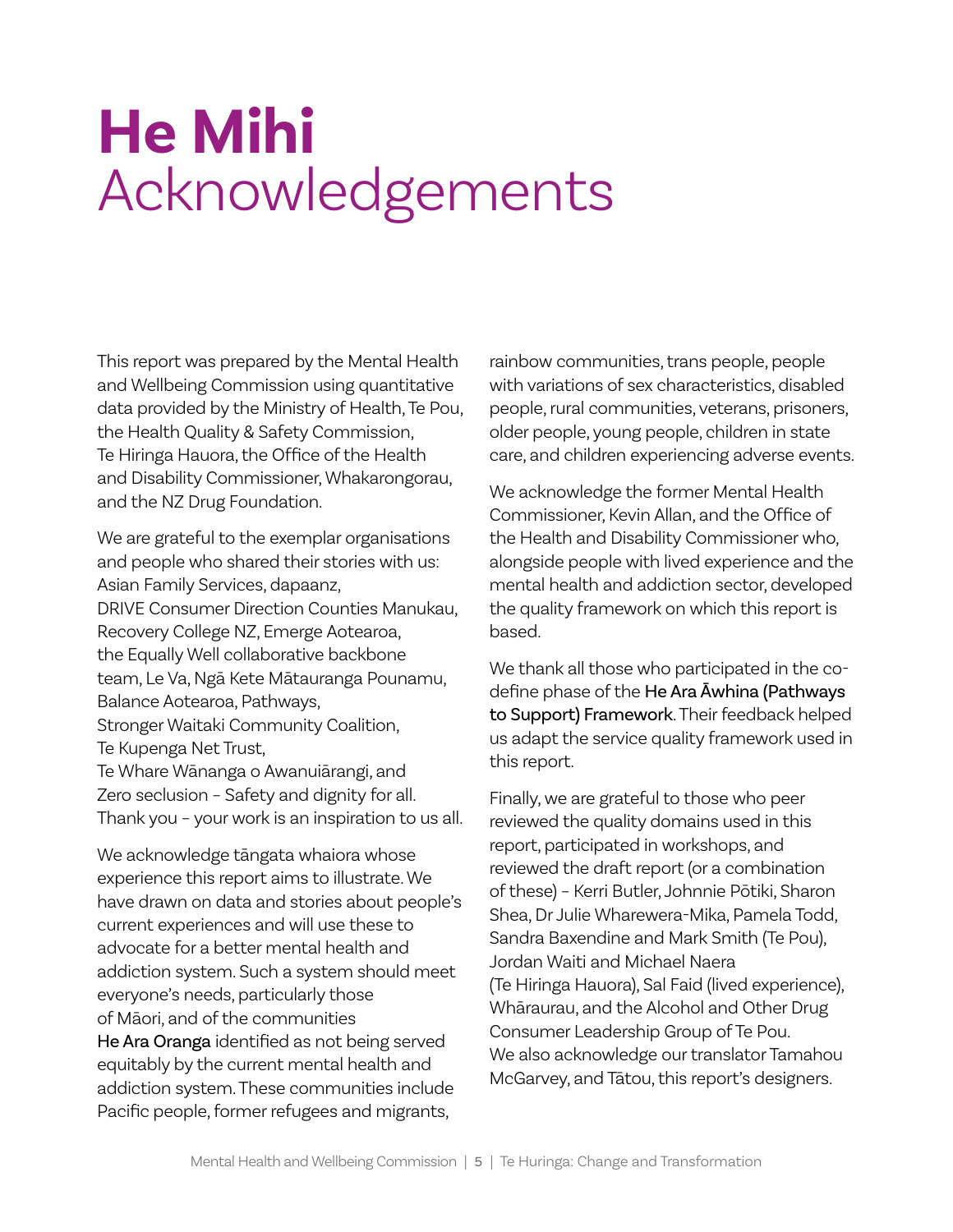## **Whakarāpopoto whānui** Overall summary

## The transformation of the mental health and addiction system must remain a priority for Government

He Ara Oranga: Government Inquiry into mental health and addiction (He Ara Oranga) envisioned a transformed mental health and addiction system that puts people's aspirations first. It proposed that this system should be holistic and focused on what everyone needs to achieve good mental wellbeing. It imagined that people who are experiencing mental distress or addiction have the resilience, tools, and support they need, and a greater choice of supports.

The Government has made a promising start to addressing the recommendations made in He Ara Oranga, with the cross-agency \$1.9 billion package for mental wellbeing in the 2019 Wellbeing Budget. We commend this investment, particularly the addition of much needed primary and community services, but more is needed to address the pressure on specialist services. We have seen little change in wait times, with continued concerning wait times for young people. Specialist services continue to feel pressured in meeting the

volume of need and in recruiting and retaining the workforce required for current models of care.

Transformation is a complex process of change that includes strong and committed leadership at the highest level. The will for improvement and good intent is not enough – transformation requires strong leadership and a well-managed plan to execute change. There is an opportunity for the health reforms, and the newly-created Health NZ and the Māori Health Authority to enhance the focus on mental health and wellbeing, embed strong leadership in their operating models, and accelerate progress toward realising the vision of He Ara Oranga.

## Achieving equity for Māori requires Government, service commissioners, and providers to uphold Te Tiriti o Waitangi obligations

Māori are not well served by the mental health and addiction system [1], and there is a persistently higher application of the Mental Health Act to tāngata whaiora <sup>1</sup> Māori. When accessing specialist services, Māori

<sup>1</sup> Tāngata whaiora is translated as service users / consumers / people seeking wellness. Tāngata whaiora in this report includes individuals and their whānau, hapū, iwi, and communities who experience mental distress and harm from substance use or gambling (or a combination of these) and is defined by the individual. This recognises people as both individuals and a collective.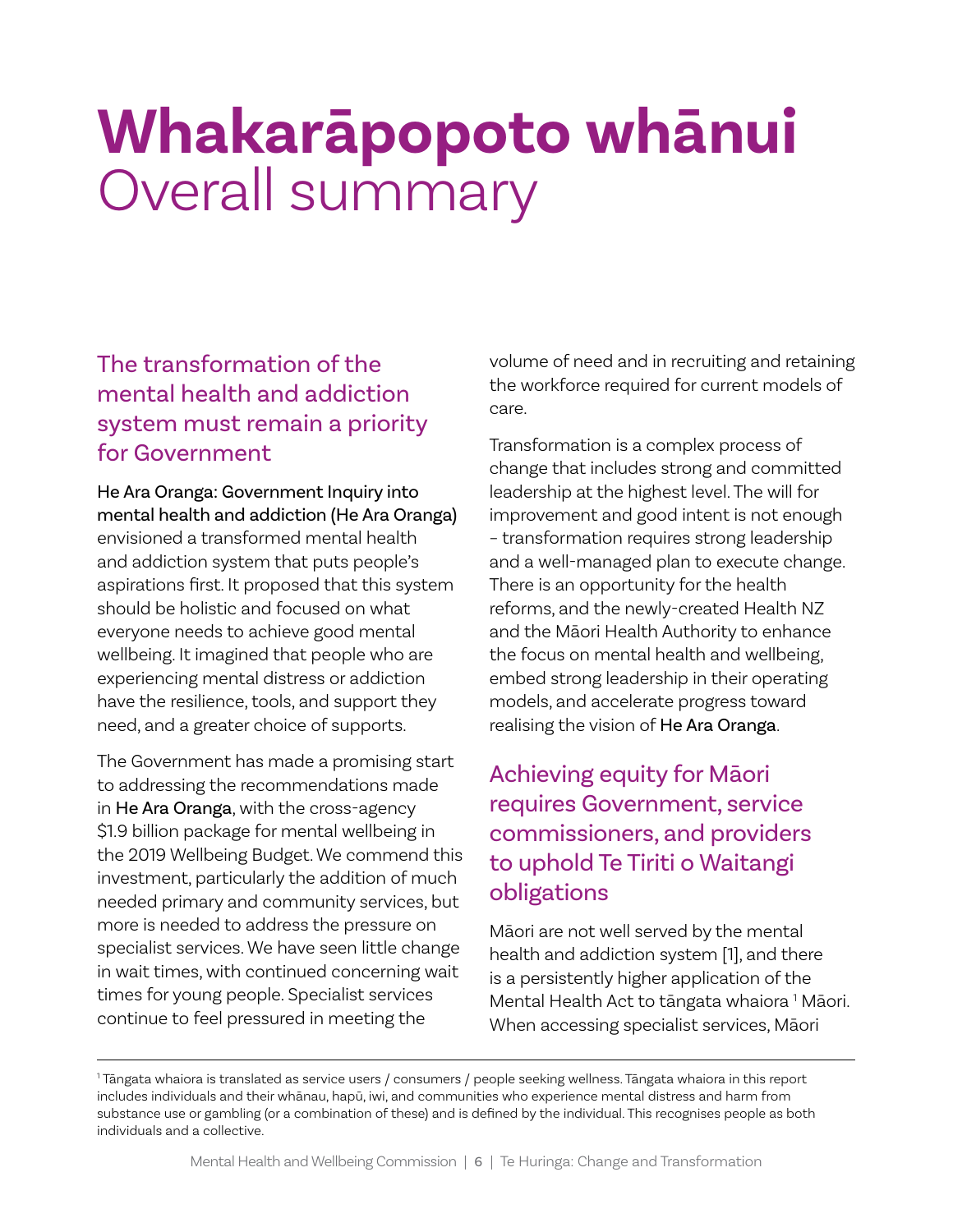disproportionately experience higher rates of coercive practices that are restrictive and can cause harm – including community treatment orders and solitary confinement (seclusion).2

The Waitangi Tribunal Hauora Report found inequitable outcomes experienced by Māori are due to colonisation and systemic racism, and reflect a persistent disregard of Te Tiriti o Waitangi [2]. Te Tiriti o Waitangi must be explicit and central to mental health and addiction system transformation.

#### **The changes we want to see include:**

- the prioritisation of funding for a range of holistic services and supports that reflect whānau, hapū, and iwi aspirations, and acknowledge the interconnection of whakapapa, mātauranga Māori healing and treatment options, and resources developed by Māori
- requiring all mental health, addiction, and wellbeing services are culturally, spiritually, and physically safe for Māori, and acknowledge wairuatanga as a key contributor to mental wellbeing.

## Further investment and development is required for peer services, youth services, and other community-based specialist services

Tāngata whaiora have told us they want services to offer genuine choice, including more accessible kaupapa Māori and peer-led options and holistic supports. He Ara Oranga found there was an urgent need to provide better access to, and more choice in, mental health services and addiction services – particularly for people with mild to moderate, and moderate to severe, mental health and addiction needs. As noted in our report on the [Access and Choice programme](https://www.mhwc.govt.nz/assets/Our-reports/MHWC-Access-and-Choice-report-Final.pdf), more investment is needed to fully achieve these recommendations in He Ara Oranga.

Our measures show use of telehealth and digital supports is increasing as they become more available, and access to primary mental health services (excluding the Access and Choice programme) has increased, particularly for young people. However, access to specialist mental health services and addiction services has not changed over the past five years. Wait times for young people to access specialist mental health services continue to be well below target and wait times for addiction services have increased.

Young people under 20 have had increased access to the DHB funded primary mental health services over the past five years, and there has been large increases in dispensings for antidepressant and antipsychotic medications for this group. Combined with measures showing young people have had

 $^2$  We advocate using the term solitary confinement in place of 'seclusion' because it more accurately reflects what people experience when they are locked alone into spaces they cannot leave unless let out by another person. This recommendation is in keeping with the practice of the UN Special Rapporteur on Torture, and Other Cruel, Inhuman, or Degrading Treatment or Punishment.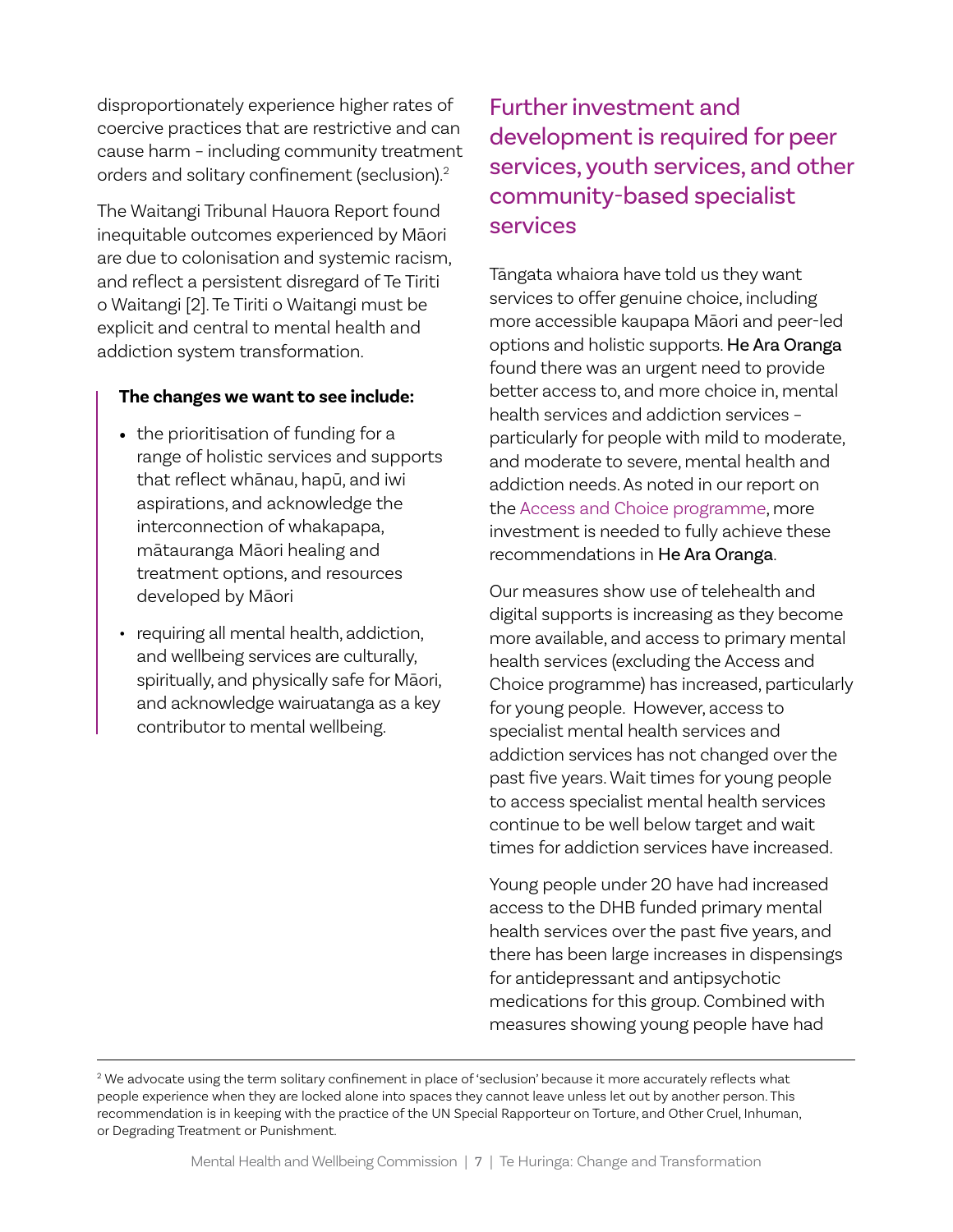consistently longer wait times for DHB mental health services, these findings reinforce the need to prioritise the rollout of other support options for youth, including peer support services and youth Access and Choice services – a conclusion we emphasised in our recent report on the [Access and Choice](https://www.mhwc.govt.nz/assets/Our-reports/MHWC-Access-and-Choice-report-Final.pdf)  [programme](https://www.mhwc.govt.nz/assets/Our-reports/MHWC-Access-and-Choice-report-Final.pdf) [3].

#### **The changes we want to see include:**

- investment in peer support services and workforce across all regions
- investment in services, including, but not limited to, specialist child and adolescent services, and other community-based specialist services.

## Services must maximise tāngata whaiora autonomy and uphold rights

Mental health and addiction services must maximise tāngata whaiora autonomy and protect the human rights of tāngata whaiora on an equal basis with other people. The number of community treatment orders is increasing proportionately with specialist mental health service use. While most tāngata whaiora have transition plans when discharged from an inpatient service, a quarter do not, and treatment days involving family and whānau are low.

We call on the Government to be bold in its work to repeal and replace the Mental Health (Compulsory Assessment and Treatment) Act 1992. Restrictive practices should be minimised with a view to elimination. Tāngata whaiora must have autonomy to make decisions about their care and have

these decisions upheld, and have support to make decisions where their decision-making skills may be impaired.

#### **The changes we want to see include:**

- a decrease in the use of compulsory treatment, the upholding of treatment decisions made by tāngata whaiora, and support given to tāngata whaiora to make decisions about treatment where needed
- new policy to inform mental health legislation, co-designed with tāngata whaiora, that does not discriminate on the basis of 'mental disorder', so mental distress of any kind is not used as a basis for compulsory treatment
- an increase in treatment days involving family and whānau, and support and acknowledgment of whānau as "first responders" and important carers for tāngata whaiora.

## Services must be supported to develop positive risk-taking approaches

Despite calls in 2018 from He Ara Oranga to minimise coercive treatment, our measures show an overall increase in the use of solitary confinement.<sup>3</sup> However, some DHBs have made significant progress in reducing solitary confinement, with some eliminating it altogether for a period of time. Other DHBs are starting to see some progress, and a few have made little progress or none at all. We must support DHBs to eliminate solitary confinement and overcome any barriers that are hindering this from happening.

 $^{\rm 3}$  More recent data from the Health Quality & Safety Commission indicates that solitary confinement rates (events for every 1000 people in inpatient mental health units) appear to have decreased in the first half of 2021.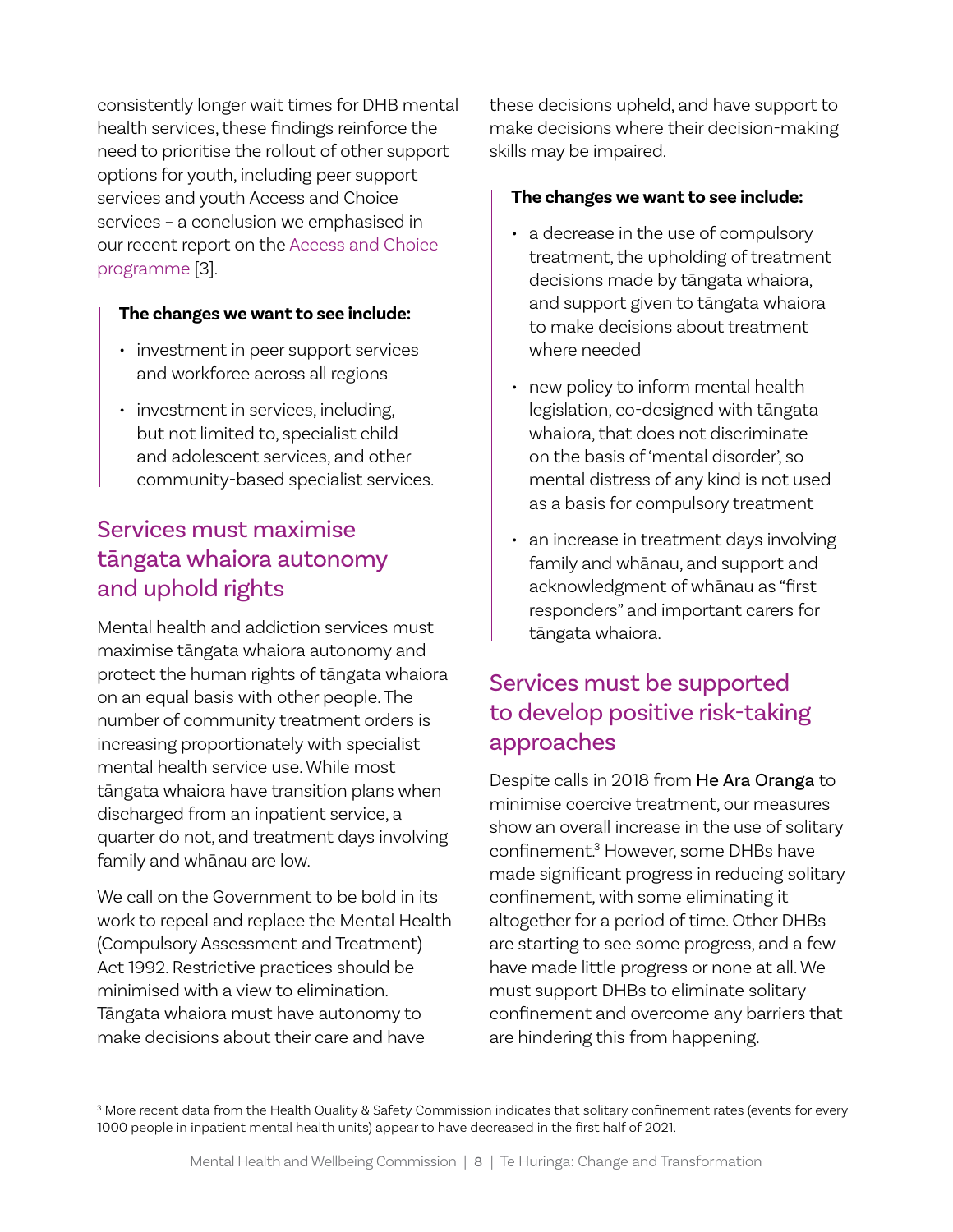He Ara Oranga called for a national discussion to reconsider beliefs, evidence, and attitudes about mental health and risk as well as encouraging greater community acceptance and support of people in distress. While there have been discussions across the sector about reframing risk and some efforts to change risk-based practice, a national and public discussion has not occurred. This has, therefore, not led to changes in clinical practice.

#### **The changes we want to see include:**

- strong leadership from the Government on the He Ara Oranga recommendation for a national discussion to reconsider beliefs, evidence, and attitudes about mental health and risk, with lived experience leadership central in this work
- positive risk-taking approaches that give tāngata whaiora freedom and supports their wellbeing and recovery
- community-based acute alternatives for people experiencing significant distress

## Measures of service effectiveness should reflect the things most important to tāngata whaiora

Our measures show tāngata whaiora tend to show improvement (rated by their clinician) when using mental health services and recovery (rated by themselves) when using addiction services. While measures of clinical outcomes are generally used to measure how effective a service is (for example, a decrease in the severity of symptoms), we want to see measures of effectiveness, developed with people with lived experience, that measure the things most important to tāngata whaiora.

#### **The changes we want to see include:**

- a review of the use of existing outcome tools to ensure they are relevant to tāngata whaiora and whānau, culturally appropriate, nationally consistent, and reliable
- a continued focus of the holistic health needs of tāngata whaiora, including targeted efforts to ensure tāngata whaiora have access to COVID-19 vaccinations, including boosters.

### Improvements are needed to ensure people have access to connected supports

He Ara Oranga noted the mental health and addiction system does not have a full continuum of care and supports, meaning key components of the system are missing. A lot of the pressure falls on the acute end of the system, where people stay longer in inpatient services because there are insufficient community supports and services.

Our measures show additional supports are needed to assist the transition from inpatient to community settings. There has been no change in the average length of people's stay in mental health inpatient units, and 20 % of people are not followed up after discharge, with 1 in 6 readmitted to hospital within 28 days of discharge.

#### **The changes we want to see include:**

- additional supports that address the social and economic determinants that impact on people experiencing distress and harm from substance use and gambling
- strengthening the connections between inpatient and community care, and between specialist and primary care.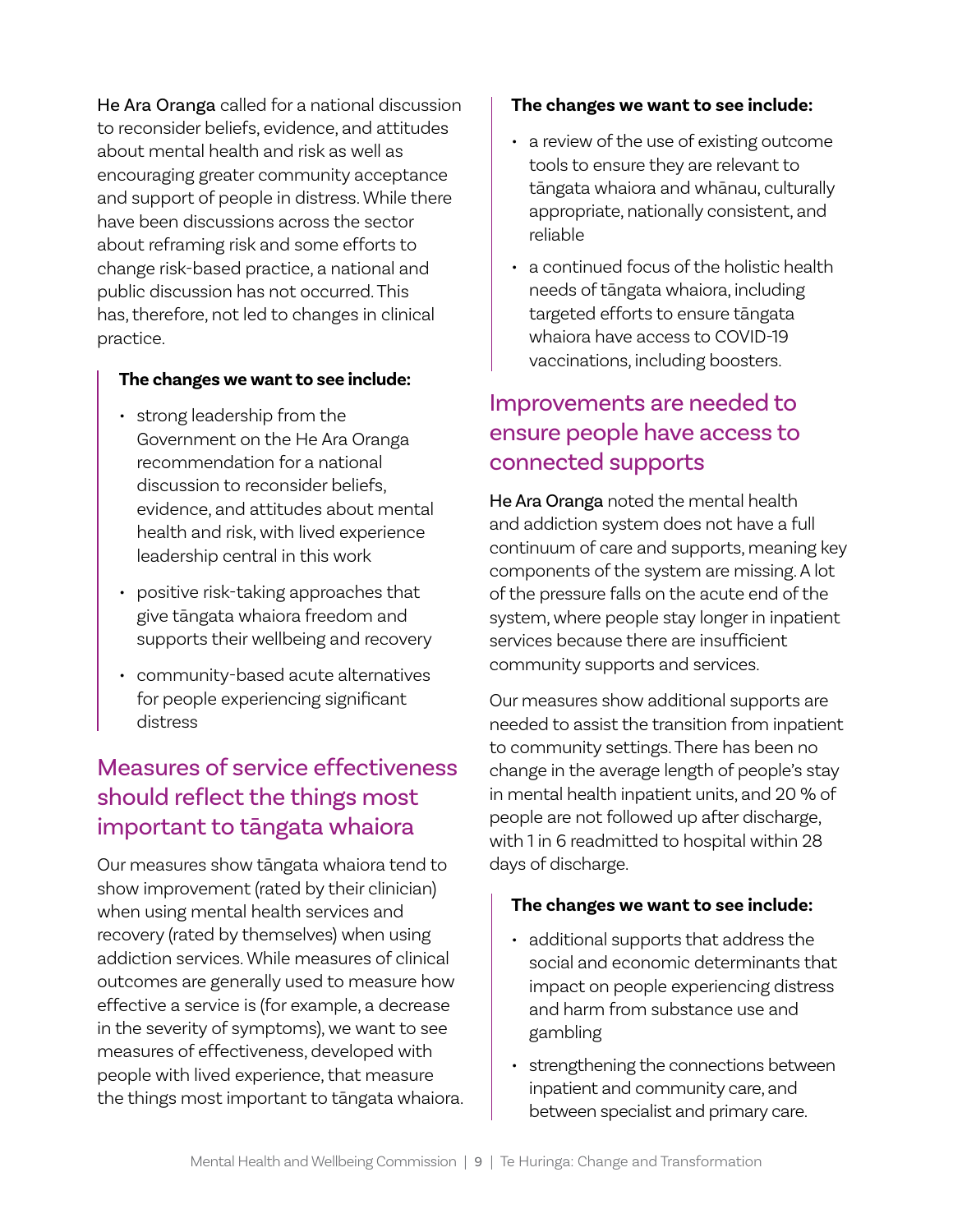## **Kupu whakataki** Introduction

We independently monitor mental health and addiction services in Aotearoa, and advocate for improvement to those services

The Mental Health and Wellbeing Commission (the Commission) was set up as one of the recommendations of He Ara Oranga [1]. One of the Commission's functions is to monitor and report on mental health services and addiction services, and advocate for improvements to those services. This function was transferred to the Commission on 9 February 2021 by the Mental Health and Wellbeing Commission Act 2020.

## A new framework, He Ara Āwhina, will be used for future monitoring and reporting

The Initial Mental Health and Wellbeing Commission was [told by its priority groups](https://www.mhwc.govt.nz/our-work/co-define-phase/) that our new monitoring framework, which is called He Ara Āwhina (Pathways to Support), needs to: prioritise the voices of Māori, people with lived experience of mental distress, and substance or gambling harm, reflect the different ways people experience support (instead of just focusing on services), and include a vision for what a good system looks like.

Expanding our monitoring focus to the mental health and addiction system, rather than just services, will also enable us to shine the light on issues people with lived experience of addiction and gambling harm have told us are important. These issues include prejudice and discrimination, the regulation of alcohol and other drugs, and gambling environments.

The Commission will use He Ara Āwhina to monitor the mental health and addiction system (including services) from 2023. We are seeking public feedback on the draft framework in March and April 2022. We will then incorporate feedback and publish He Ara Āwhina in June 2022.

## This is a transitional report on the performance of mental health and addiction services

This report shows the performance of mental health services and addiction services between 2016 / 17 and 2020 / 21. The report bridges the gap between the former Mental Health Commissioner's 2020 reporting on mental health services and addiction services [4] and our new framework. This report uses an adapted version of the former Mental Health Commissioner's monitoring framework and includes the same measures (see 'Tikanga mahi / Methodology' on page 55). We have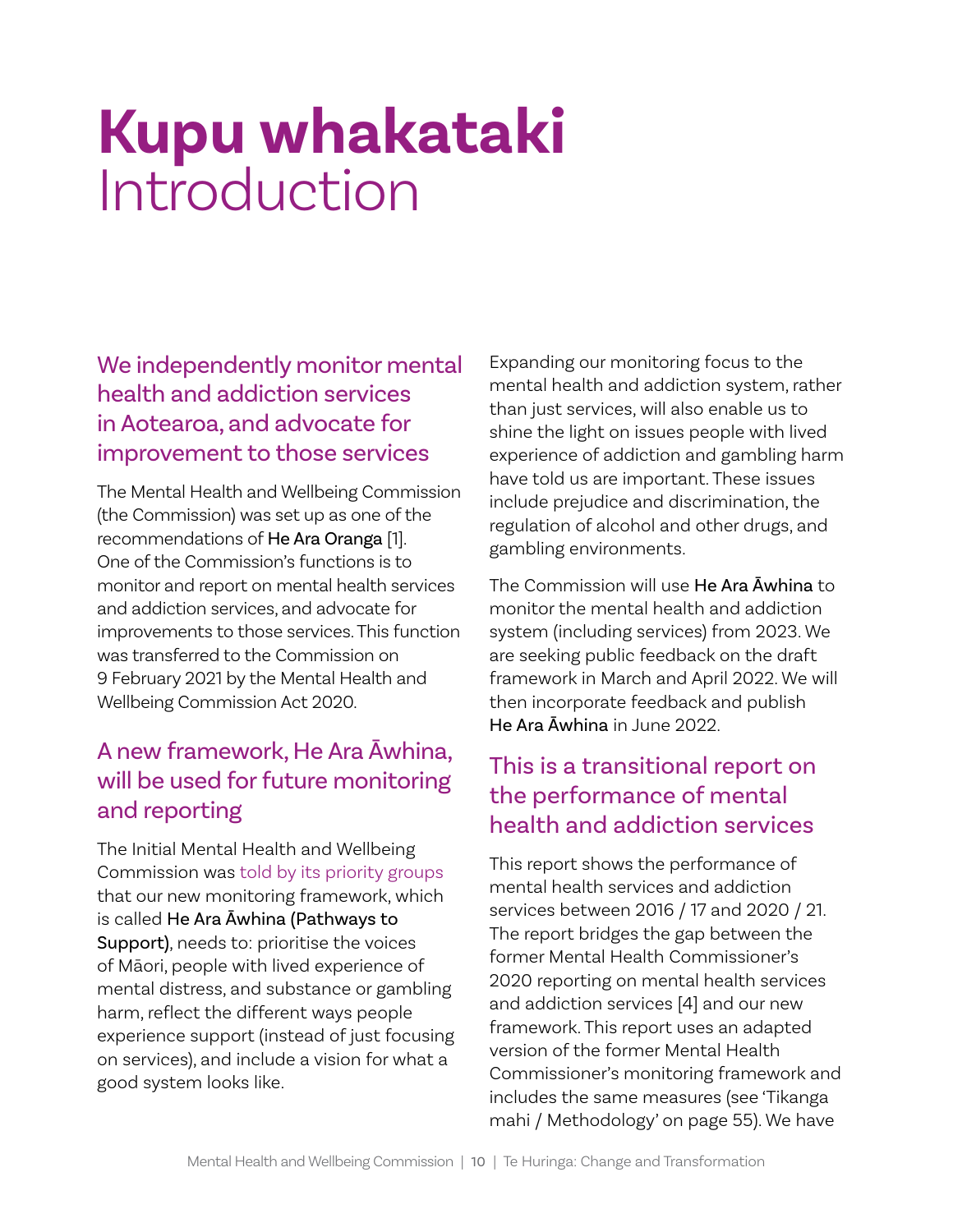continued the use of the same measures in order to provide continuity of reporting while new measures are developed for He Ara Āwhina. All of the data from these measures is included in 'Ngā inega / Measures' on page 57.

## We use quantitative data and case studies to assess the performance of publicly funded mental health services and addiction services

This report includes quantitative measures and examples of transformative practice to show what is working, what is not working, and how this has changed over time. We have only reported on national data, although, we know there are regional variations in performance with the diversity of services across Aotearoa. Future reporting through He Ara Āwhina will include the experiences of tāngata whaiora, providers, and communities across Aotearoa New Zealand, particularly those who experience higher levels of mental health distress and substance use and gambling harm.

We describe some innovative services that support tāngata whaiora to thrive, including case studies of transformative practices that are well aligned with the vision of He Ara Oranga. We acknowledge these exemplars only profile some of the many excellent initiatives and services being developed across Aotearoa.

### We use six domains of quality to assess service performance

The Service Quality Framework we have used in this report includes six domains of service quality (Figure 1):

- 1. Equity (which covers all domains)
- 2. Access and options
- 3. Partnership and leadership
- 4. Safety
- 5. Effectiveness
- 6. Connected care.

This report summarises key findings that signal how services are performing under each of the six domains. The six domains are designed to be read together. Complete data tables and references for all measures can be found in 'Ngā inega / Measures' on page 57.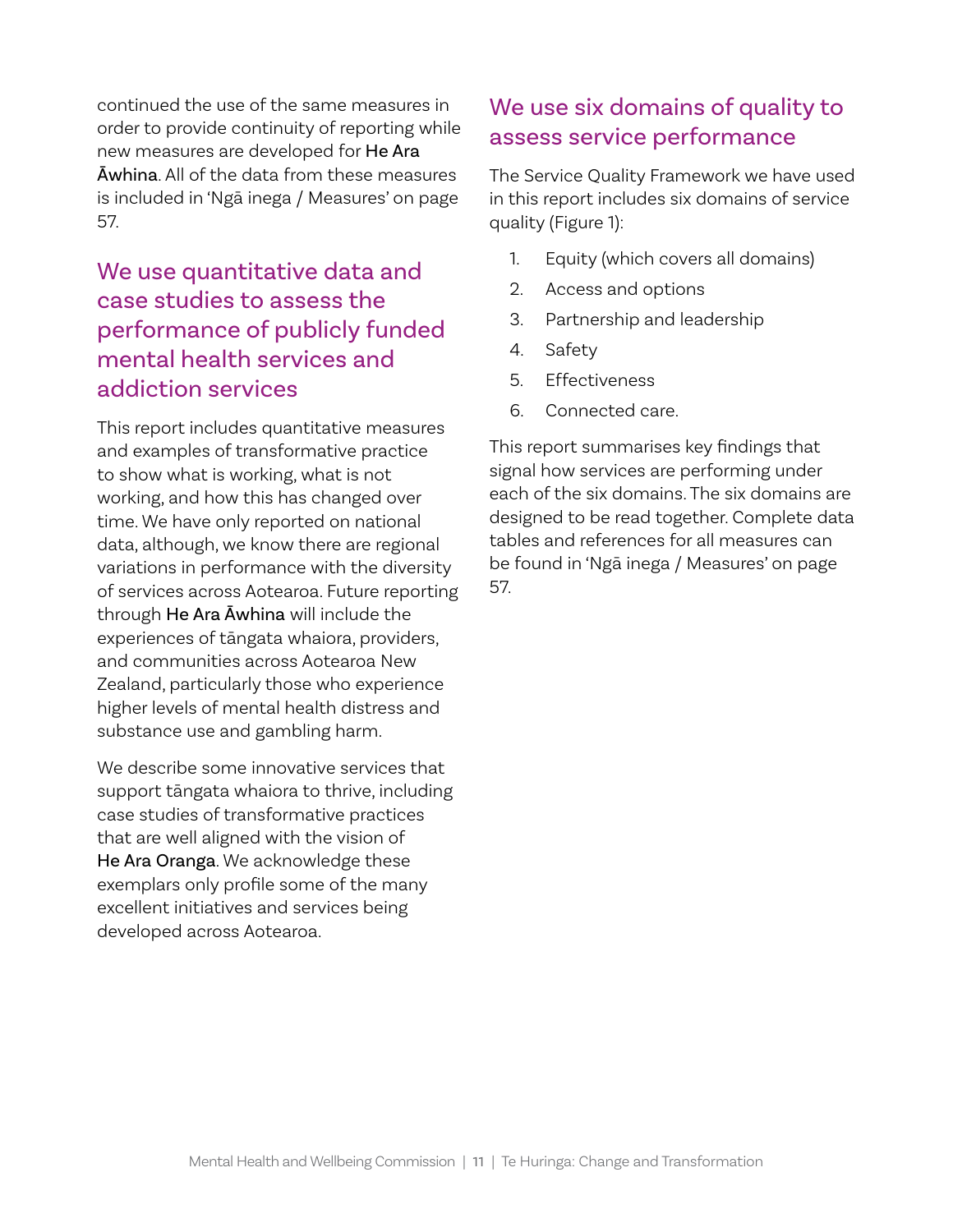

Tāngata whaiora get support for their experiences, needs, and aspirations

## **Connected care**

 $\bigcirc$ 

Services work together for tāngata whaiora

**Equity Equity Equity Equity Equilibrium Equipment** Services work for all tāngata whaiora

**Participation and leadership** Tāngata whaiora are leaders in their



#### **Effectiveness**

Support makes a difference for tāngata whaiora

**Safety and rights** Tāngata whaiora are safe in services

 **Figure 1: Service quality framework**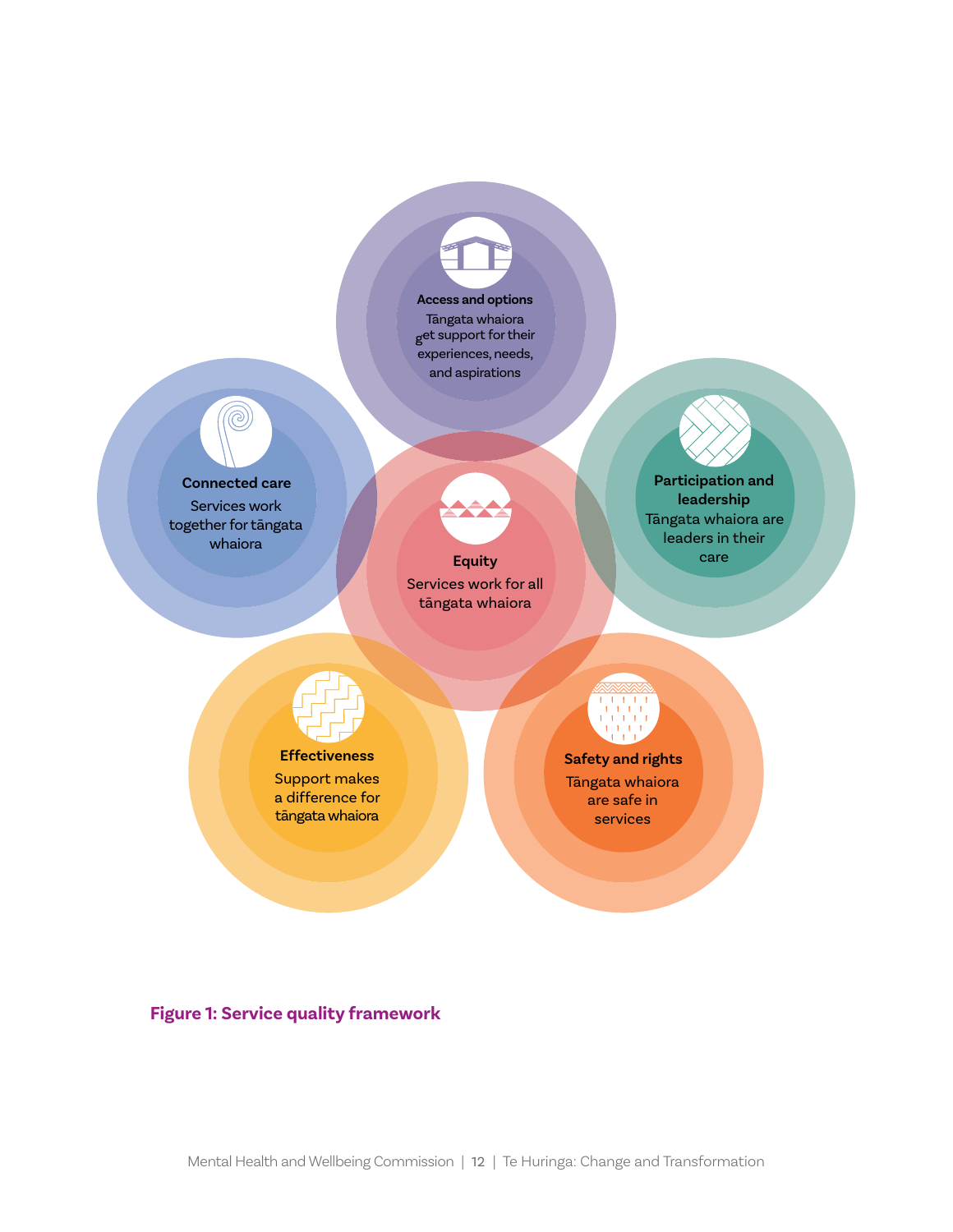## **Interpretation**

Understanding the visual elements



#### **Equity**

The tāniko shown here is a representation of each triangle being different, but all connected at one point.



#### **Access and options**

This waharoa acts as the gateway and access to the marae. This suggests the point is being open and welcoming to all.



#### **Participation and leadership**

Generally made from flax, the whāriki is a woven mat used to tell stories, share dialogue, sing waiata, and the passing of ones knowledge.



#### **Safety**

The korowai representing a cloak that covers all groups of people and ultimately creates a place of safety and security.



#### **Effectiveness**

The poutama represents the journey from one place to another. This gives a feeling of progression, attainment, and growth.



#### **Connected care**

Native to Aotearoa, the pikoiko is a fern, which as it matures, grows continuous stems of pikopiko into itself. It represents the caring aspect for others.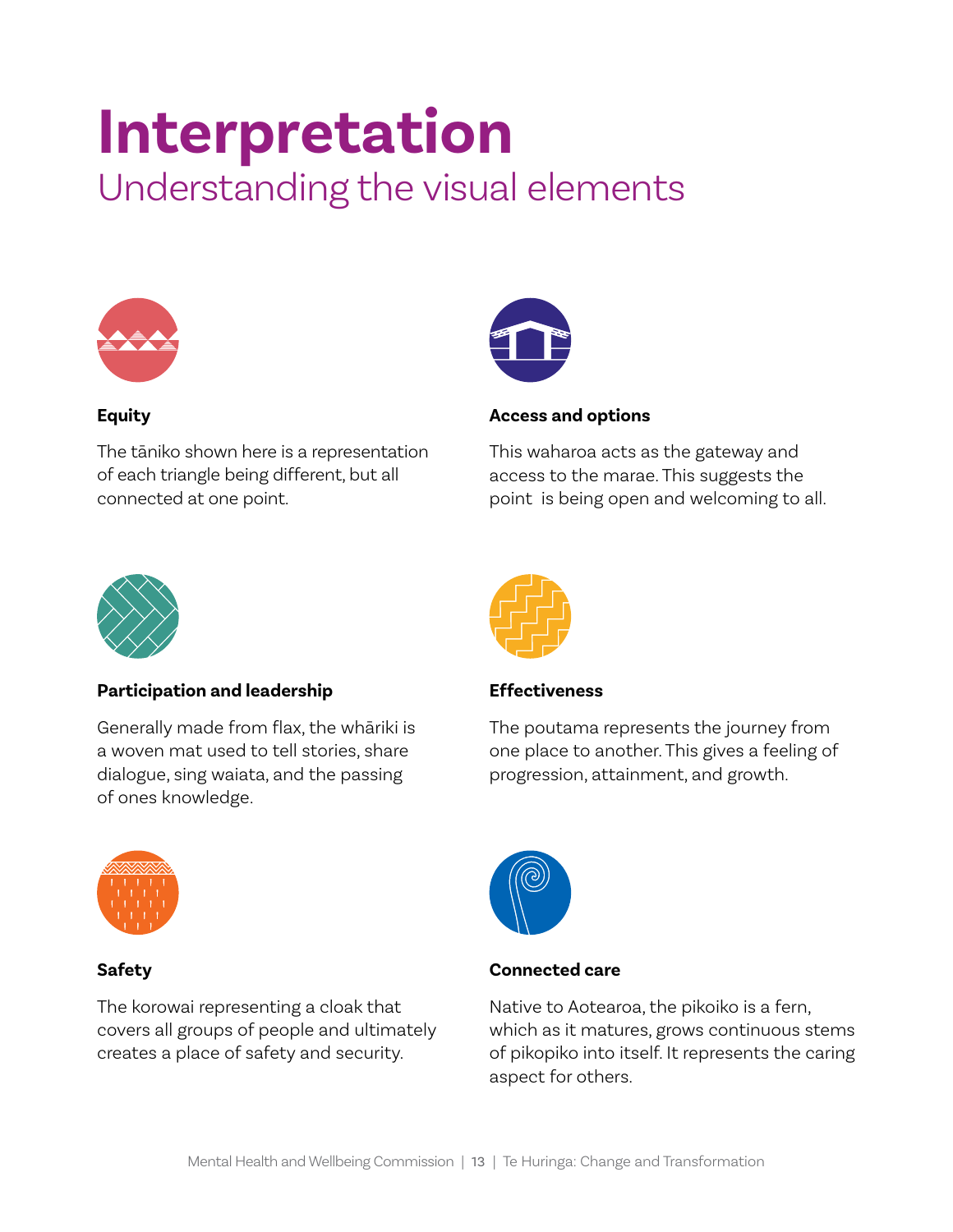## This report covers mental health services and addiction services funded by the public health system

This report covers specialist mental health services, addiction services, and some primary mental health services and addiction services publicly funded under Vote Health (the main source of funding for New Zealand's Health and Disability System):

- Specialist mental health services and addiction services are funded by DHBs or the Ministry of Health, and are provided by DHBs or NGOs. Specialist services can include acute inpatient services, community-based services, talking therapies, and forensic services. Most specialist services are delivered in community settings rather than inpatient or forensic settings.
- Primary mental health services includes services provided in a general practice that come under the devolved primary mental health funding that DHBs report against. These services include extended General Practitioner or practice nurse consultations, brief interventions, individually tailored packages of care (which cover a variety of services, such as cognitive behavioural therapy, medication reviews, counselling, and other psychosocial interventions), and group therapy. These are estimates only as the unique number of clients seen in

Aotearoa is not reported. Clients seen by more than one DHB, or have had an appointment in more than one quarter of the year, or have been seen by more than one service are counted more than once. An estimated 152,993 people (around 3 % of the population) accessed primary mental health services obtained in general practice in 2020 / 21.

This report does not cover:

- other primary health services that address mental health or alcohol and other drug or gambling needs. It is estimated that 30 % of General Practitioner consults have a mental health component [5]
- the access data for the new Integrated Primary Mental Health and Addiction Services and other Access and Choice services – there is no accurate data for the total number of people using the Access and Choice programme for the time period covered in this report. See our report on the [Access and](https://www.mhwc.govt.nz/assets/Our-reports/MHWC-Access-and-Choice-report-Final.pdf)  [Choice programme](https://www.mhwc.govt.nz/assets/Our-reports/MHWC-Access-and-Choice-report-Final.pdf) for an update on the implementation of the Access and Choice programme
- services publicly funded outside of Vote Health, such as services from Department of Corrections, Accident Compensation Corporation (ACC), Ministry of Education, Ministry of Social Development, and Oranga Tamariki.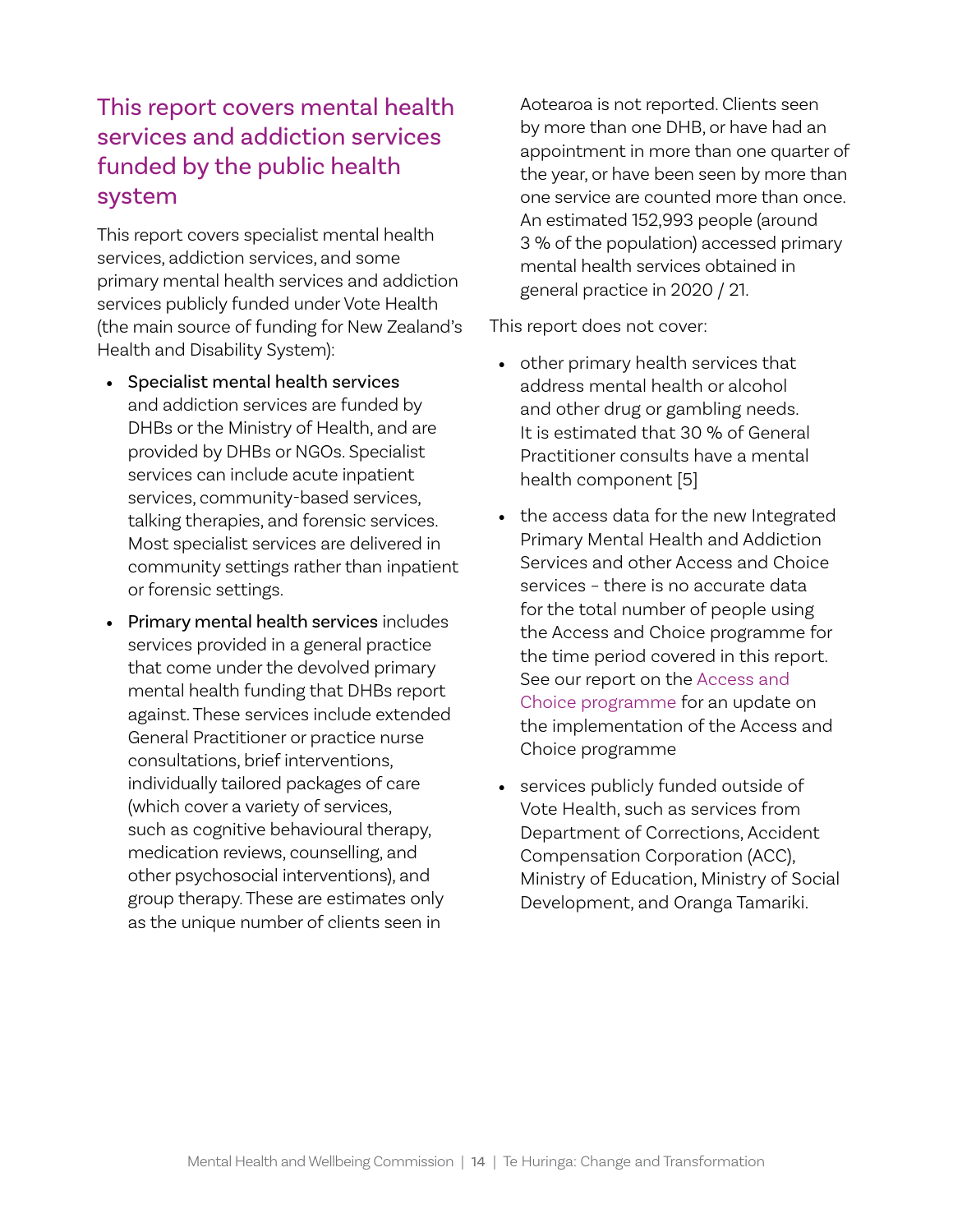## **191,053** people (or 3.7 % of the population) accessed specialist mental health services or addiction services in 2020 / 21

| Acute, inpatient,<br>and residential<br>services<br>examples:            | $\mathcal X$<br>Tāngata<br>whaiora | Bed<br>nights |
|--------------------------------------------------------------------------|------------------------------------|---------------|
| Acute<br>inpatient care                                                  | 9,392                              | 238,523       |
| Rehabilitation or<br>residential care                                    | 3,046                              | 495,707       |
| <b>Crisis respite care</b>                                               | 3,927                              | 36,365        |
| <b>Forensic secure</b><br>inpatient                                      | 520                                | 98,374        |
| Substance use<br>medical<br>withdrawal<br>management<br>(detoxification) | 1,746                              | 15,861        |
| <b>Substance use</b><br>residential<br>treatment                         | 1,707                              | 105,842       |

### Self-care and digital services

In 2020 / 21 there were:



## Primary healthcare services



## **152,993**

people accessed primary mental health services in 2020 / 21. These primarily consist of funded extended GP consultation and talk therapies



## **\$63m**

was contracted in 2020 / 21 to increase access to, and choice of, primary mental health and addiction support



## **\$1.82b**

was spent in 2020 / 21 on mental health and addiction services by the Ministry of Health and DHBs

#### **Mental health services and addiction community services delivered (total treatment days) in 2020 / 21**

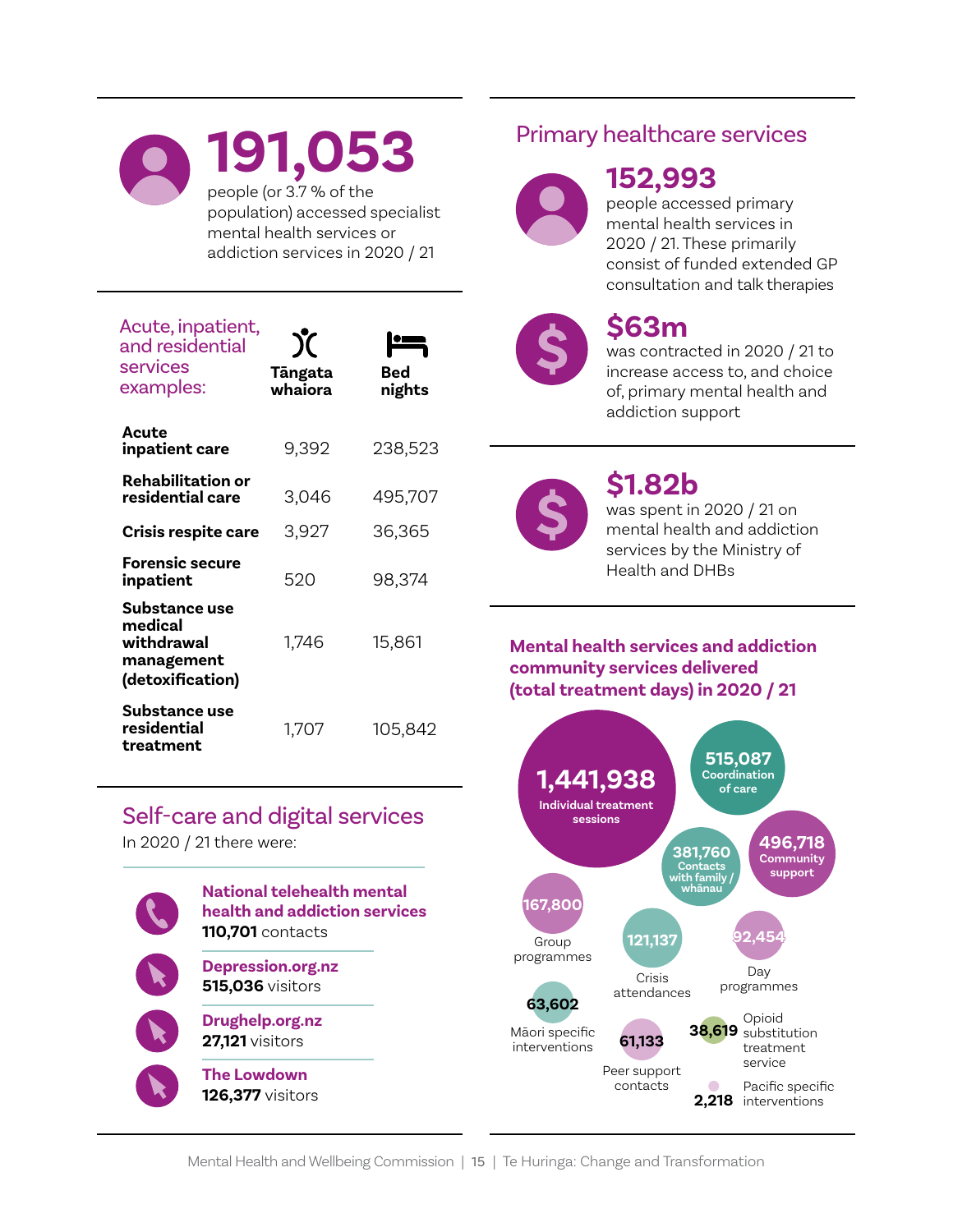## **Ngā kimihanga** Findings

The 'Ngā tāpiritanga / Appendix' on page 55 contains the methodology, all measures, and data sources to support this report. This section contains key findings under each domain.

## Transforming the mental health and addiction system must remain a priority for Government

He Ara Oranga envisioned a transformed mental health and addiction system that puts the aspirations of people first. It proposed that this system should be holistic and focused on what everyone needs to achieve good mental wellbeing. It imagined people who are experiencing mental distress or addiction have the resilience, tools, and support they need, and a greater choice of supports.

The Government formally responded to the He Ara Oranga recommendations in May 2019. Some of the Government's actions to He Ara Oranga's recommendations were in the early stages of development when the Initial Mental Health and Wellbeing Commission reported on progress in Mā Te Rongo Ake: Through listening and hearing [6]. Nonetheless, the Commission has high expectations that there will be continual progress on the recommendations and ongoing improvements in service performance.

Transformation is a complex process of change that includes strong and committed leadership at the highest level. The will for improvement and good intent is not enough – transformation requires strong leadership and a well-managed plan to execute change. There is an opportunity for the health reforms, and the newly created Health NZ and the Māori Health Authority, to enhance the focus on mental health and wellbeing, embed strong leadership in their operating models, and accelerate progress toward realising the vision of He Ara Oranga.

## Despite significant investment in the mental health and addiction system, more is needed to address the pressure on specialist services

The Government has made a promising start to addressing the recommendations made in He Ara Oranga, with the cross-agency \$1.9 billion package for mental wellbeing in the 2019 Wellbeing Budget. This significant investment includes \$883 million over four years from 2019 / 20 to 2022 / 23 for mental health services and addiction services, highlighting the need to monitor whether the performance of services and the system is improving in line with increased spending.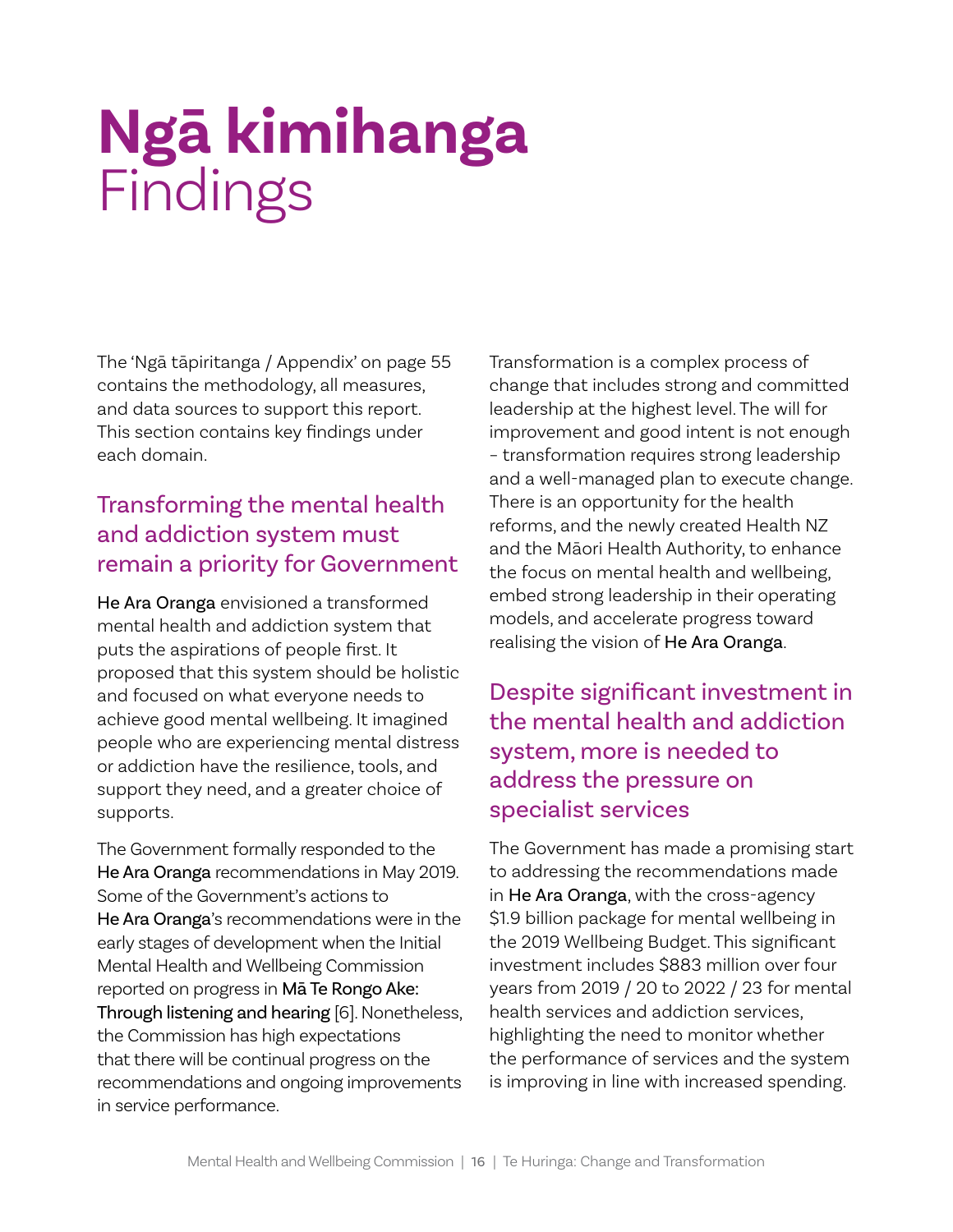It will take some time for this investment to translate into services in the community. There is an understandable lag between the new services being commissioned and getting up and running, and challenges in recruiting and retaining the workforce required impacts this.

As the Access and Choice programme is rolled out across the country, the relevant data will improve, enabling new methods and measures that better monitor the impact of the investment across the system.

We expect that, in time, the investment in the Access and Choice programme will provide early intervention and support for mental health and addiction needs – with downstream benefits for specialist services that continue to feel pressured in meeting the volume of need. We support the investment in community based early intervention and support. We also want to see improvements in the performance of specialist services and acknowledge that this will require investment in this part of the mental health and addiction system and should be informed by updated prevalence data.

It is important to note that the measures used in this report only provide a partial view of this new investment. This report's measures are largely related to services in which there has not been significant recent investment, particularly specialist mental health services.

Although not a complete picture, investment across service types is shown in the 'access and options' measures on page 58.

## Current prevalence data is required to understand unmet need and service pressures

To assess whether services are responsive to population health needs, we need to understand mental health and addiction challenges and how they are changing over time. Our most recent comprehensive data on prevalence of mental distress and addiction is from Te Rau Hinengaro: The New Zealand Mental Health Survey (Te Rau Hinengaro) [7], published in 2006 and based on data collected in 2003 and 2004. The age of this information makes it difficult to know whether the number of people currently accessing services is an accurate reflection of how many people need support from services. Furthermore, Te Rau Hinengaro excluded children aged under 16 – a priority group experiencing increasing mental distress.

Current prevalence data alone won't tell us the about unmet need for mental health services and addiction services. Whether or not someone needs support from a service depends on many things, including whānau support and other natural or community supports. Aotearoa needs an updated model of supports (including services) that can be used to estimate demand.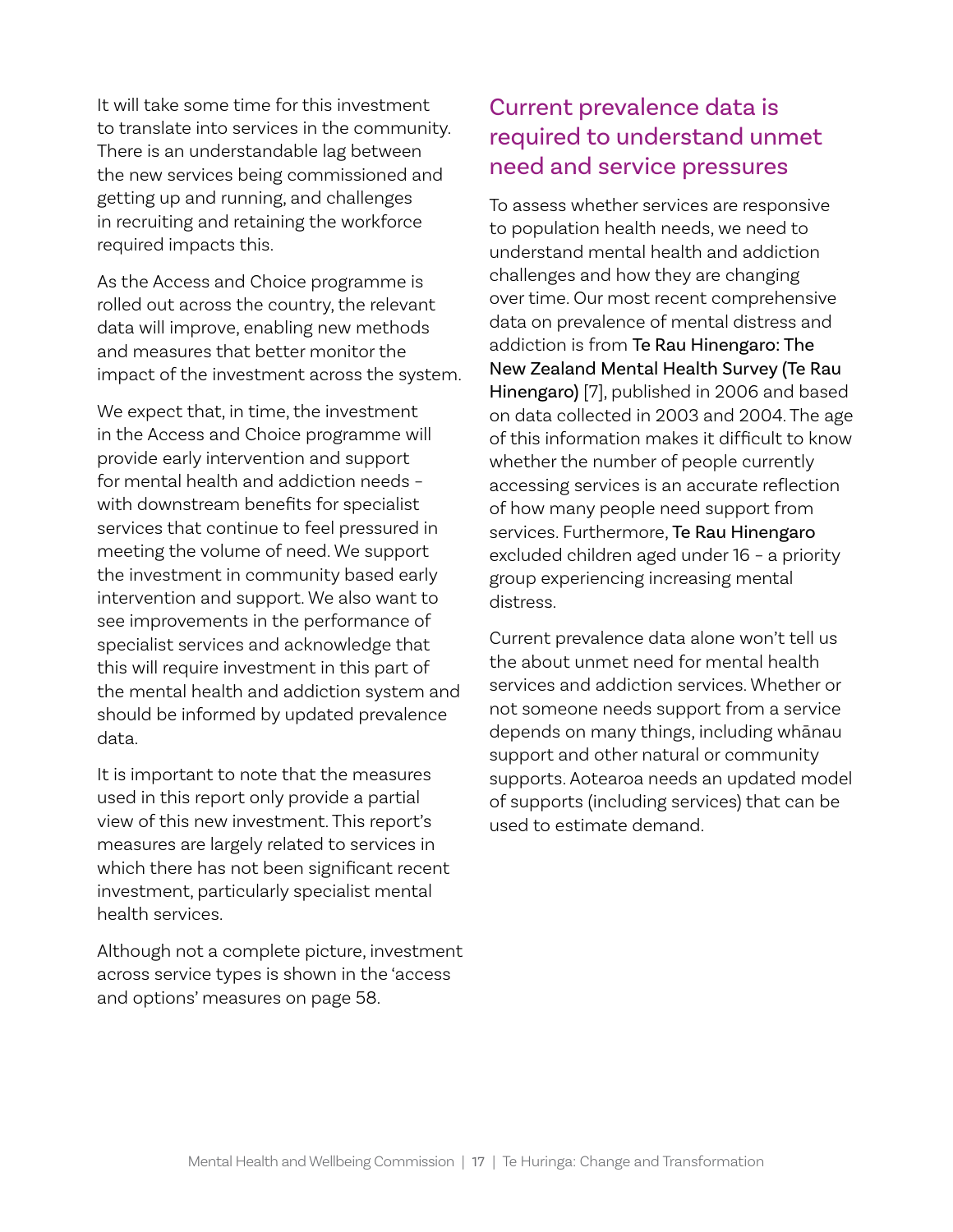

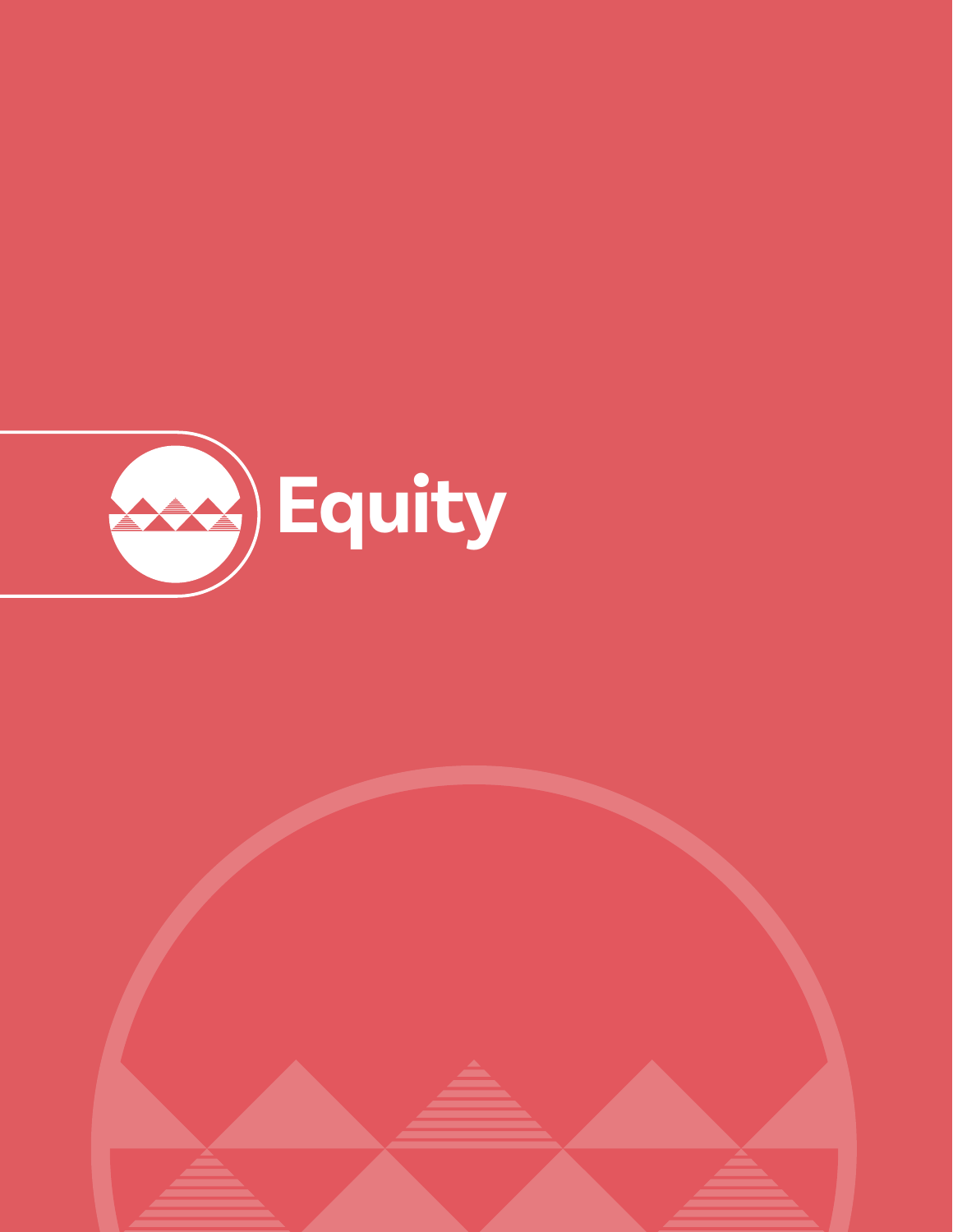

## **Equity:**

Achieving equity for Māori requires Government, service commissioners, and providers to uphold Te Tiriti o Waitangi obligations

#### **Vision: Services work for all tāngata whaiora**

Upholding Te Tiriti o Waitangi is the key to ensuring an equitable mental health and addiction system for Māori. The Commission recognises Te Tiriti o Waitangi as the legal instrument that allows Government to exercise kāwanatanga in Aotearoa. We actively support and advocate for more kaupapa Māori choices for whānau accessing mental health and addiction services, and support iwi approaches to service delivery based on their own mātauranga, pūkenga, and tikanga. We expect all mental health and addiction services should be culturally competent.

The essence of Te Ao Māori is relationships, not just between people – whānau, hapū, iwi – but also between the spiritual world and the natural world. These relationships need to be acknowledged and respected in the way services and professionals interact with tāngata whaiora to foster their unique potential and inherent capabilities as Māori (Mana Whakahaere) and to achieve equitable wellbeing outcomes.

#### **The changes we want to see**

Achieving equity for Māori as tāngata whenua requires Government, service commissioners, and providers to uphold Te Tiriti o Waitangi obligations. This should include:

- the prioritisation of funding for a range of holistic supports that reflect whānau, hapū, and iwi aspirations, and acknowledge the interconnection of whakapapa, including mātauranga Māori healing and treatment options, and resources developed by Māori
- requiring that all mental health, addiction, and wellbeing services are culturally, spiritually, and physically safe for Māori, and acknowledge wairuatanga as a key contributor to mental wellbeing.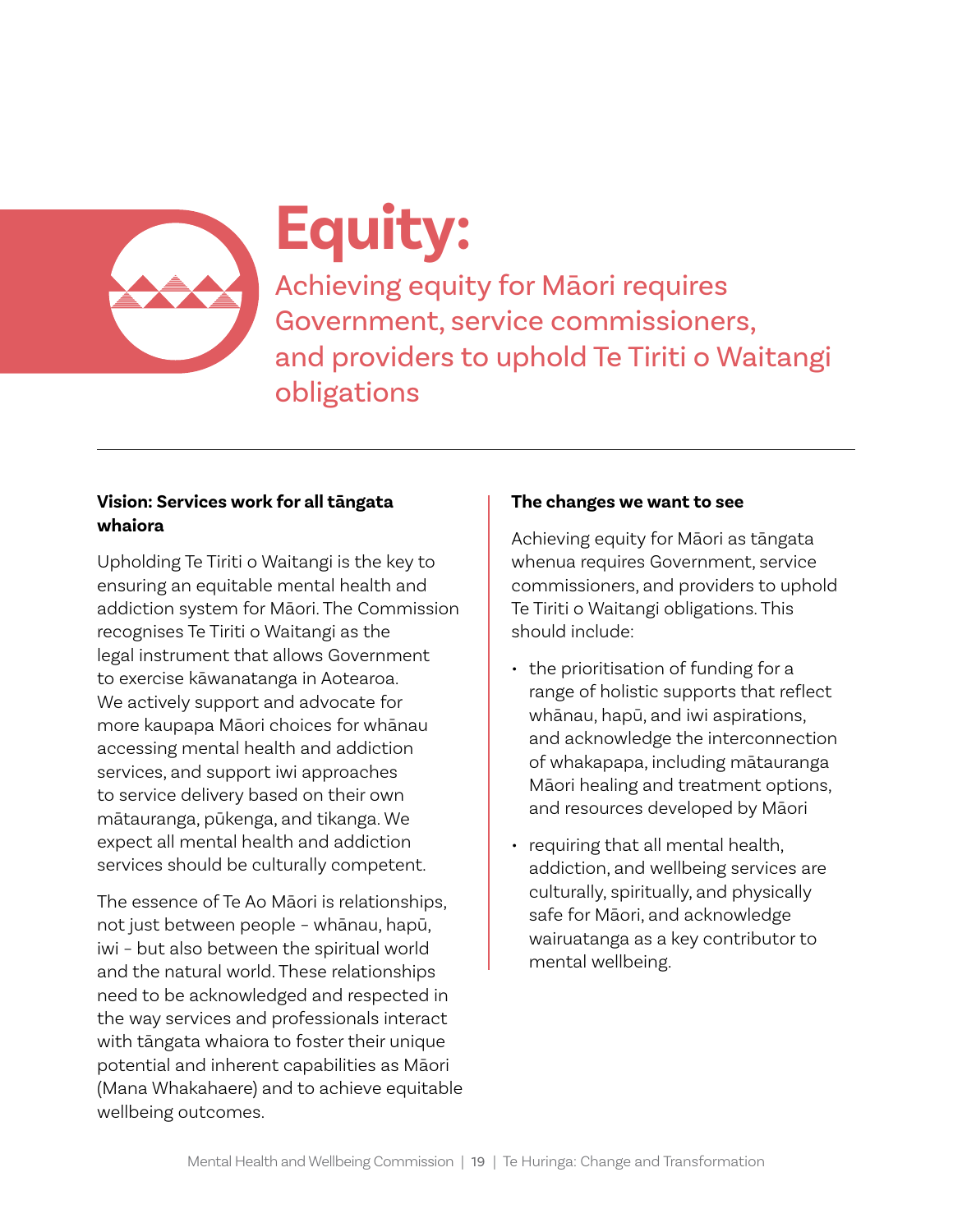## Services do not work as well for Māori, with restrictive practices continuing to cause disproportionate harm

#### **Māori mental health and addiction needs are not being met early enough**

While Māori make up 17 % of people in Aotearoa, around 24 % of those who have experienced high levels of psychological distress in the past month are Māori [8]. However, Māori are not accessing primary mental health and addiction services in proportion to this increased distress, with Māori making up only 17 % of the people who access primary services. Given Māori access specialist mental health and addiction services at higher rates than primary services (6 % of Māori access specialist services, compared with approximately 3 % accessing funded mental health services through general practice), 4 it's likely the needs of Māori are not being met early enough.

Māori are also less likely to be prescribed antidepressants compared with non-Māori [9]. While it's not clear if this is because clinicians are less likely to prescribe to Māori, or Māori are less likely to want pharmacological treatment, the Health Quality & Safety Commission concludes that lower use of medication for Māori is not being compensated for with non-medical treatment alternatives [9].

#### **Māori are disproportionally experiencing compulsory treatment and solitary confinement**

In 2020, Māori made up 39 % of people subject to a community treatment order, up from 35 % in 2016. Māori were 4.1 times more likely than non-Māori (excluding Pacific peoples) to be subject to a community treatment order. Māori were also 3.5 times more likely to be subject to an inpatient treatment order [10] [11].

Furthermore, Māori were 5.4 times more likely to be subjected to solitary confinement (seclusion – where a person in an inpatient unit is restricted, alone, in an area or room they cannot leave) in adult inpatient services than non-Māori [10] [11]. The total number of Māori who experience solitary confinement within inpatient units increased between 2016 and 2020; 48% of people who experienced solitary confinement in 2020 were Māori, up from 44% in 2016.

**LAS** 

**of people who experienced solitary confinement were Māori, up from 44 % in 2016.**

Source: Ministry of Health

<sup>4</sup> This figure excludes general primary health services that address mental health or alcohol and other drug or gambling needs, and Access and Choice services.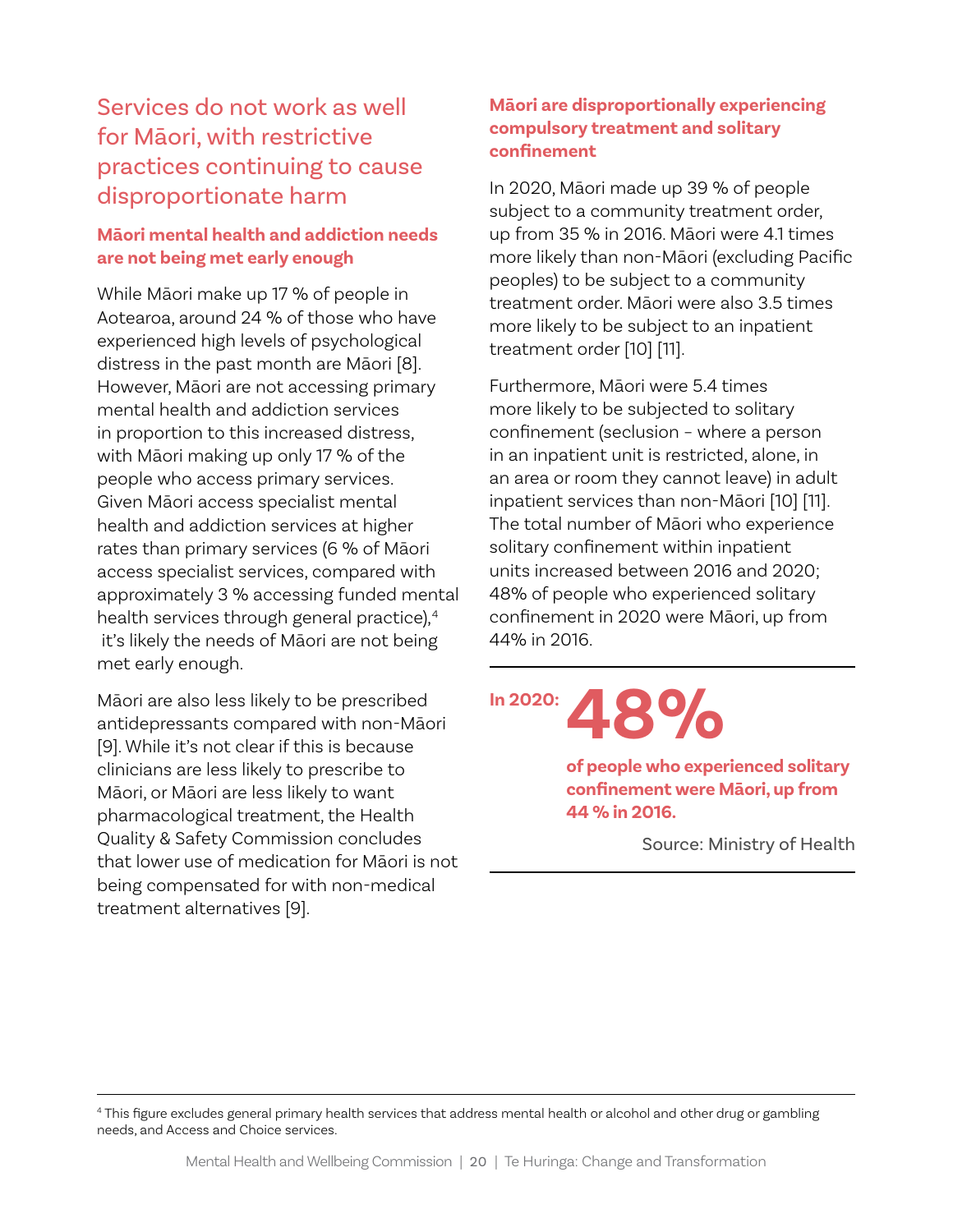While there has also been an increase in Māori admitted to inpatient units over this time, the proportion of Māori experiencing solitary confinement is much higher than the proportion of Māori in inpatient units (34 % in 2020). 5 This means Māori had a higher rate of solitary confinement in 2020, not just a higher percentage of the total.

Encouragingly, data from the first half of 2021 show solitary confinement rates (the number of people confined for every 1000 people admitted to inpatient mental health facilities) has decreased [12], and this decline seems to be happening faster for Māori than people who are not Māori or Pacific peoples.

## Building the Māori and Pacific mental health and addiction workforce is critical to realising equity

To ensure equity for everyone using mental health services and addiction services, it's critical that we have co-designed services<sup>6</sup> that meet the needs of different populations, with a workforce to match. Below, we have highlighted two initiatives to build the Māori and Pacific mental health and addiction workforce – Pourewa Oranga Hinengaro and Le Va's Rebuilding Wellbeing for Workforce.

#### **Pourewa Oranga Hinengaro is a coming together of two worlds – cultural and clinical – to increase the Māori addiction workforce**

Pourewa Oranga Hinengaro is a new Postgraduate Diploma in Applied Mental Health and Addiction Counselling at Te Whare Wānanga o Awanuiārangi (Awanuiārangi) endorsed by the Addiction Practitioners' Association Aotearoa New Zealand (dapaanz). The programme is designed to support the development and training of the addiction workforce within whānau, hapū and iwi, and other communities.

Pourewa Oranga Hinengaro was created by Awanuiārangi staff when the Whakatāne community saw a need for more Māori addiction practitioners in their rohe (region). Lecturer and Programme Lead, Te Rangimaria Warbrick, says the programme teaches tauira (students) to ground their work as addiction practitioners in tikanga.

"[The programme] is designed to give practitioners an extensive knowledge and practice of modern mental health and addiction practice, while at the same time integrating tikanga and ahuatanga Māori into their practice, and ultimately, enabling practitioners to create their own kaupapa practice frameworks," says Mr Warbrick, "the programme is a coming together of two worlds – cultural and clinical."

"Supporting tauira to be trained in their own communities, working alongside their whānau and making a difference for their own communities is the way forward," says Sam White, Executive Director of dapaanz, "it's incumbent on us to support the development and access to high quality kaupapa Māori qualifications wherever we can."

<sup>&</sup>lt;sup>5</sup> Supplied by Ministry of Health, November 2021.

 $6$  Co-design is a process that involves creating something together from the start to the finish, with tāngata whaiora, whānau, service providers, and other stakeholders.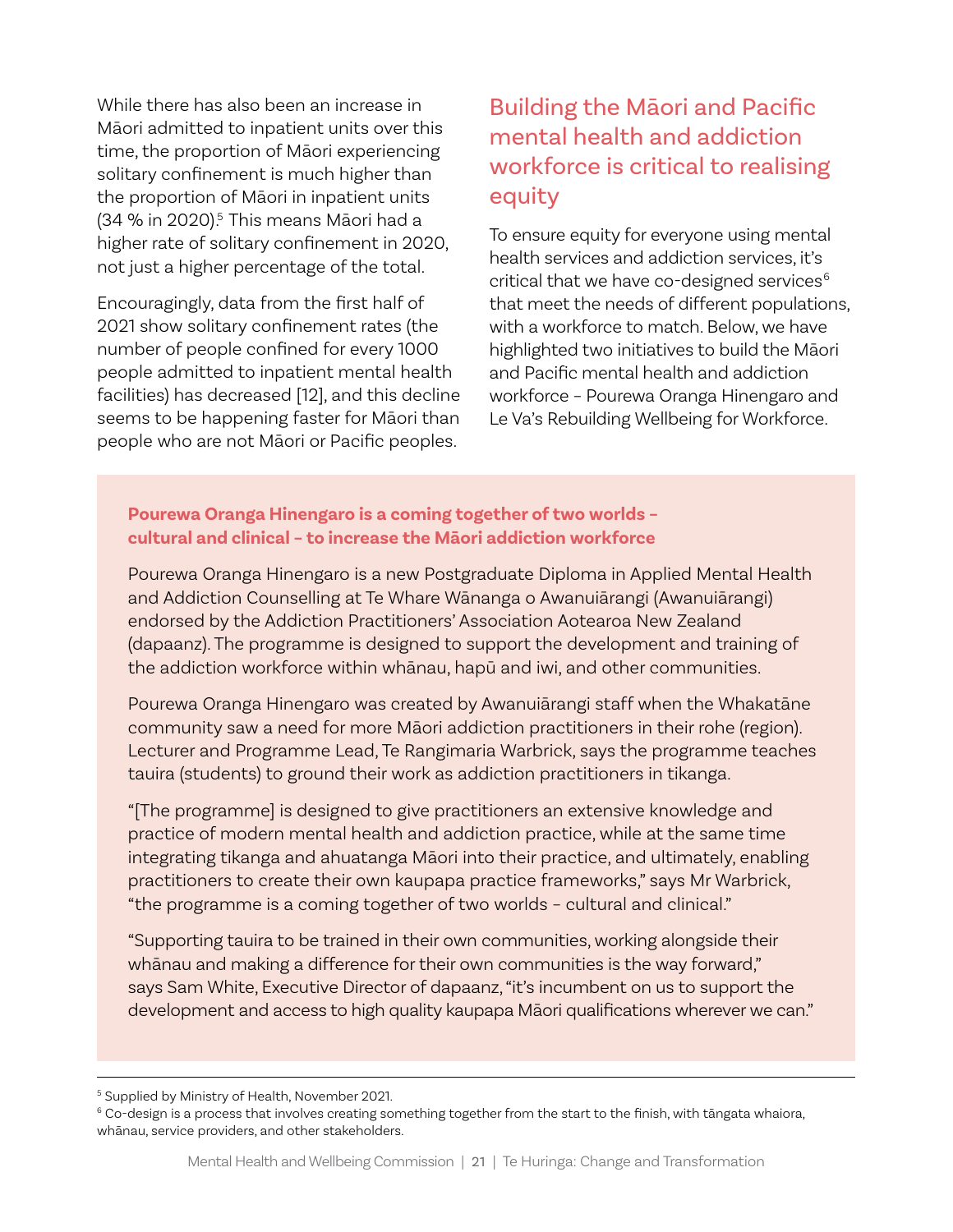#### **Le Va is Rebuilding Wellbeing in the Pacific workforce**

Le Va assisted the 2020 COVID-19 response by supporting the Pacific health and support workforce through online Rebuilding Wellbeing workshops. These workshops were designed to equip the workforce with the knowledge, skills, and confidence to identify mental distress (particularly anxiety and depression) amongst Pacific people and support them to get the help they need.

Chief Executive of Le Va, Denise Kingi-Uluave, says that the Pasifika health and support workforce play an important role in providing fundamental coping strategies and passing these strategies on to families and communities.

"We need to empower our communities to intervene and support," says Ms Kingi-Uluave, "often we see people who come into specialist services, and we think, 'if only people had recognised these signs earlier on'."

Feedback from participants was overwhelmingly positive, with people recognising the importance of having by Pasifika for Pasifika training. Participants also acknowledged this training is a useful tool for the wider workforce, something Le Va agrees with.

"We see our workforce as families and communities. Pasifika are communal people with all members striving to work together to achieve common goals."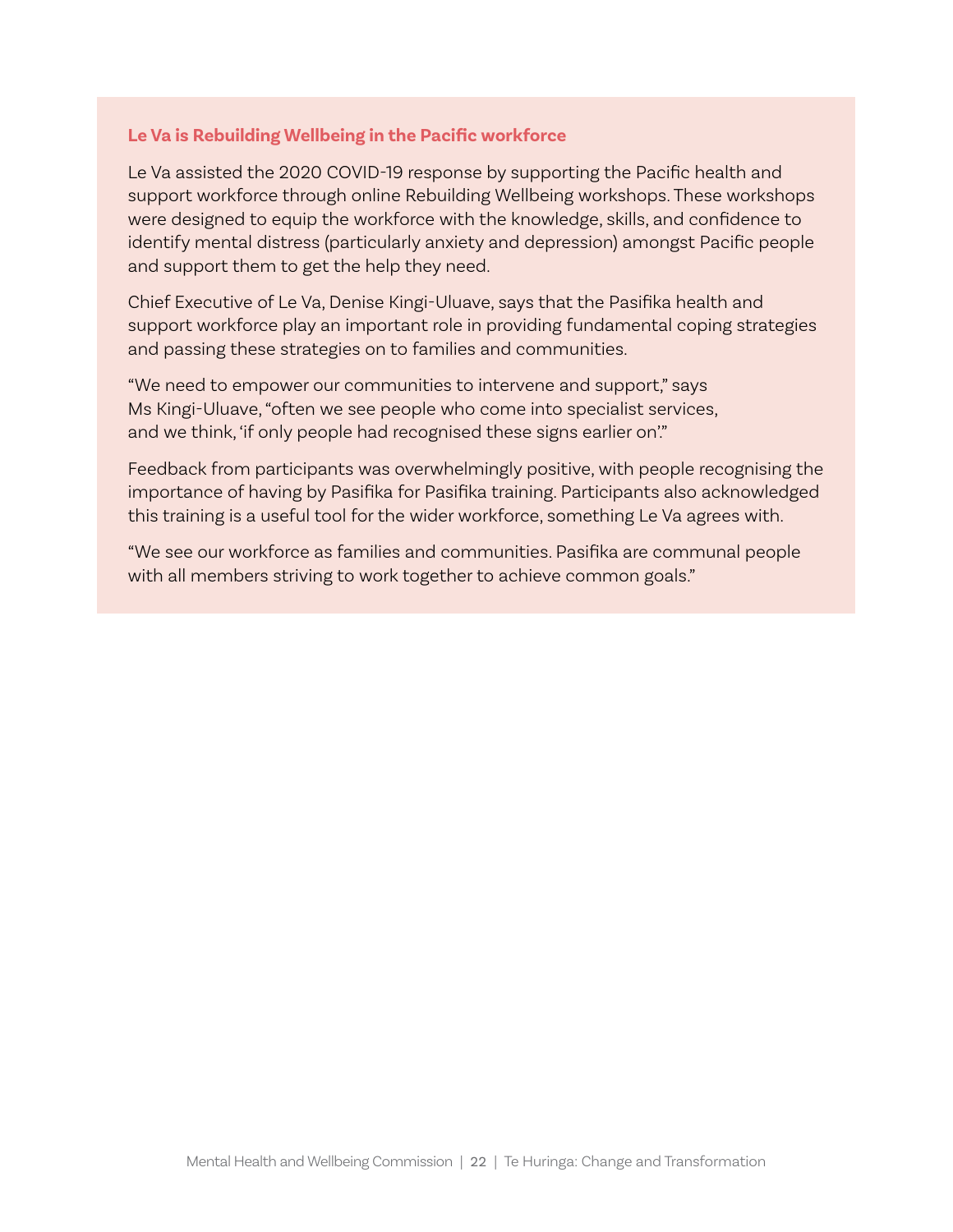

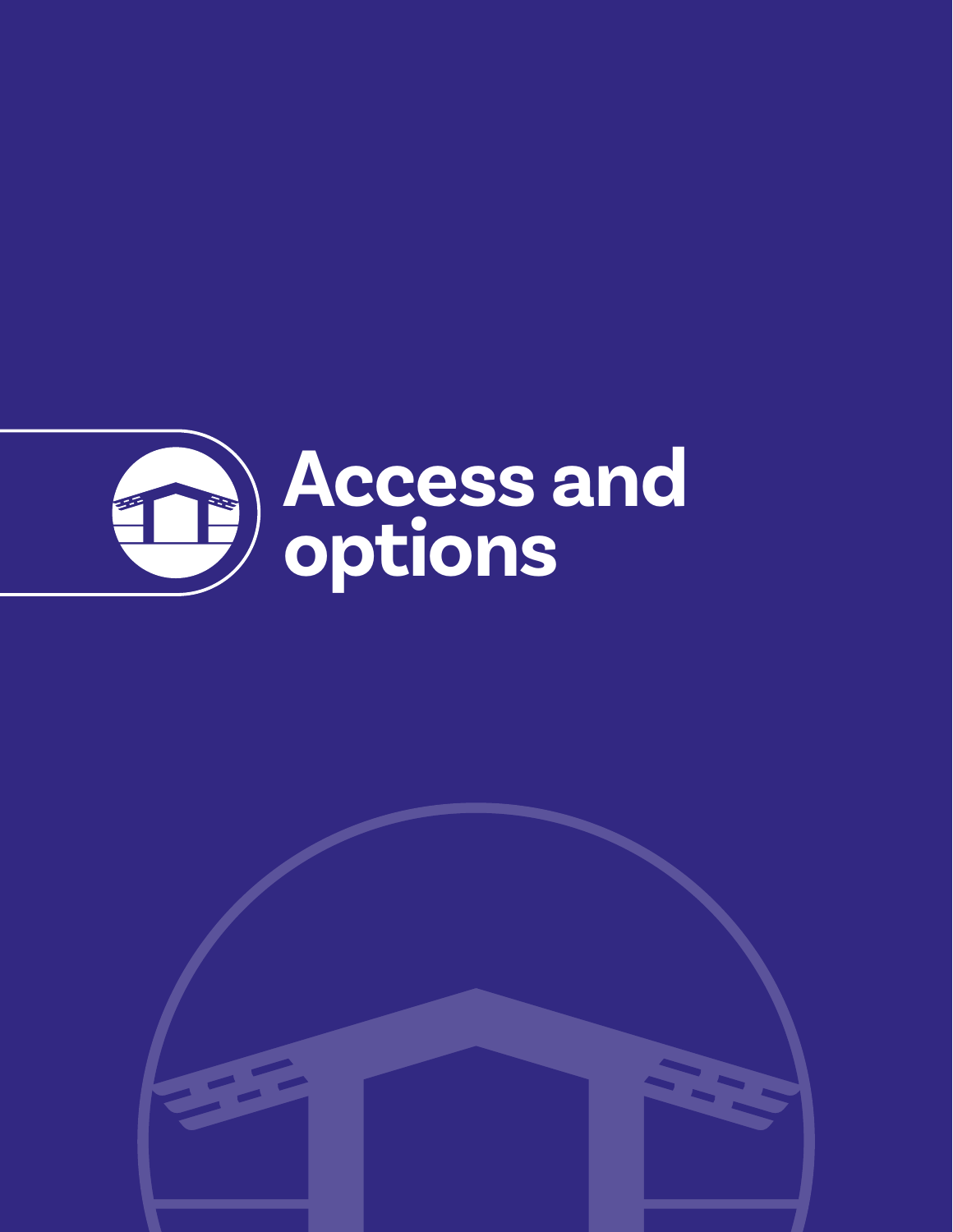Further investment and development is required for peer services, youth services, and other community-based specialist services

**Access and options:**

#### Vision: Tāngata whaiora get support for their experiences, needs, and aspirations

He Ara Oranga found there was an urgent need to provide better access to, and more choice in, mental health services and addiction services – particularly for people with mild to moderate, and moderate to severe, mental health and addiction needs. Having better access and options for support $7$ is more important now with the increasing pressures of COVID-19 on both people and the health workforce. Budget 2019 invested \$664 million over five years for the national roll out of the Access and Choice programme to address these recommendations.

The measures in this section show access to specialist services has not changed since the beginning of the COVID-19 pandemic. However, these measures do not necessarily reflect the need (or demand) for support. The Ministry of Health has reported many people have experienced increased distress during the COVID-19 pandemic, particularly during lockdowns [13]. The workforce is feeling this

pressure too, with recent data showing 45 % of psychiatrists would leave their job if they could [14]. We have also heard from tāngata whaiora that accessing support has been a challenge during the pandemic.

In 2020 / 21, primary care services have been at the forefront of the COVID-19 response. Despite this, they have provided primary mental health services to considerably more people than in the previous year, managed to implement the new Integrated Primary Mental Health and Addiction services, and the rollout of additional psychosocial supports. Specialist mental health services<sup>8</sup> and addiction services have continued performing at pre-pandemic levels, despite the challenges of operating in a pandemic and an increase in the levels of population mental distress. This is a substantial achievement for DHB and NGO specialist services where there has been limited recent investment in new services. These achievements have required huge effort and commitment from across the mental health and addiction sector.

<sup>&</sup>lt;sup>7</sup> 'Support' is used to capture the range of offerings from services, including, but not limited to, talk therapies, medication, rongoā Māori and other Māori therapeutic models, supported accommodation, navigation between services, and help into employment.

<sup>&</sup>lt;sup>8</sup> In 2020 / 21, 9.6 % of people aged 15 years and over had experienced psychological distress in the four weeks prior to taking part in the New Zealand Health Survey, an increase from 7.5 % in 2019 / 20.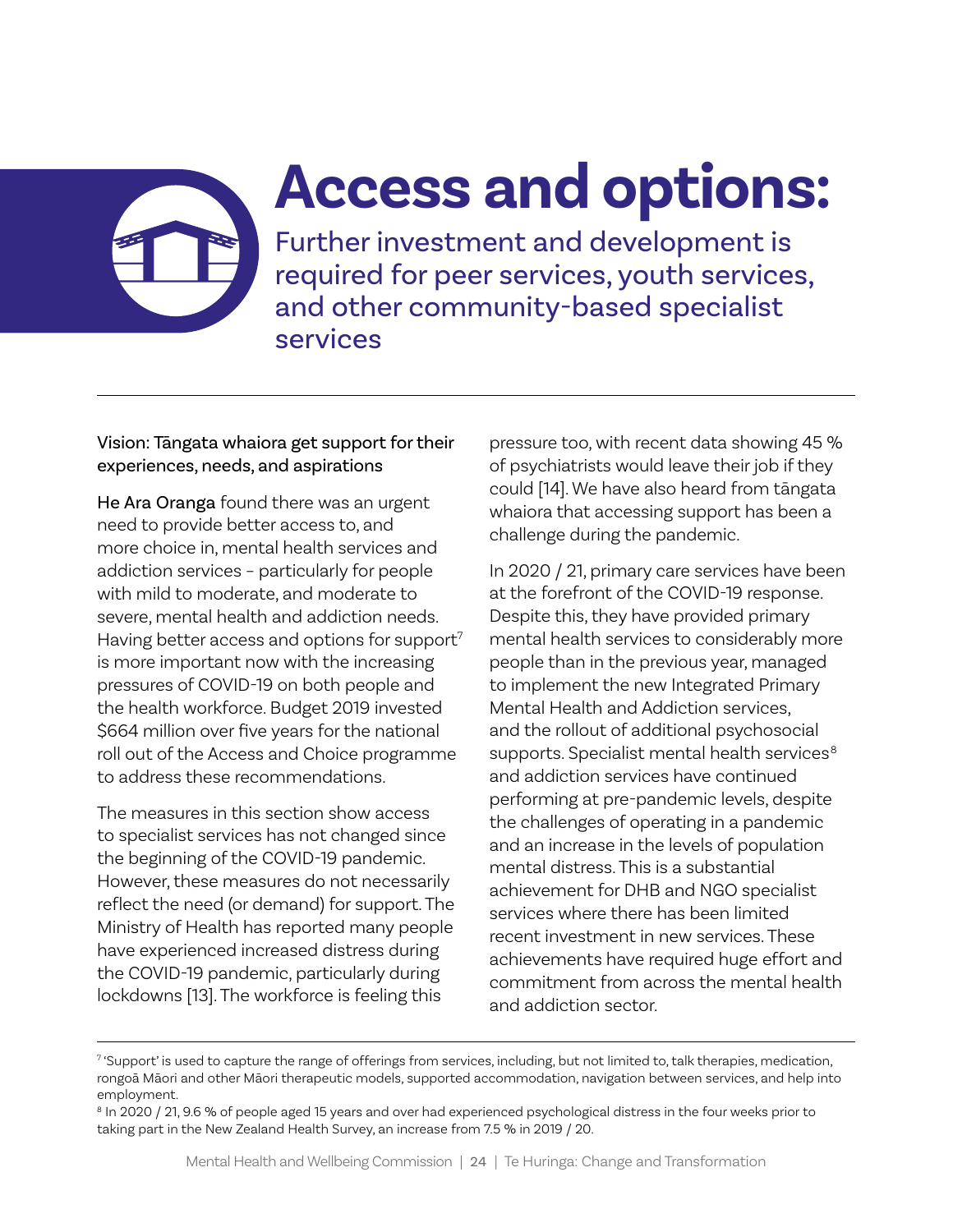Non-government organisations (NGOs), including kaupapa Māori, Pacific, and peersupport services, provided increased support and outreach during COVID-19 lockdowns. These organisations were supported by the Government through faster access to funding and allowing services to act outside the confines of their contracts. This has created an opportunity to provide support to people who may not have received it otherwise. As recommended in [Te Rau Tira Wellbeing](https://www.mhwc.govt.nz/assets/Te-Rau-Tira-Wellbeing-Outcomes-Report-2021/Te-Rau-Tira-Wellbeing-Outcomes-Report-2021-FINAL-WEB.pdf)  [Outcomes Report 2021](https://www.mhwc.govt.nz/assets/Te-Rau-Tira-Wellbeing-Outcomes-Report-2021/Te-Rau-Tira-Wellbeing-Outcomes-Report-2021-FINAL-WEB.pdf) [15], we need to cement the gains Aotearoa has made through its COVID-19 response by adopting high-trust and collaborative community approaches.

#### **The changes we want to see**

He Ara Oranga envisioned a holistic system, that recognises the aspirations of Māori and Pacific peoples, and with a greater choice of services and supports for any level of distress or harm from substance use. As noted in our report on the [Access and Choice programme](https://www.mhwc.govt.nz/assets/Our-reports/MHWC-Access-and-Choice-report-Final.pdf) [3], more investment is needed to fully achieve these recommendations in He Ara Oranga. In particular, there needs to be:

- investment in peer support services and workforce across all regions
- investment in services, including, but not limited to, specialist child and adolescent services, and other community-based specialist services.

Access to specialist services remains stable while access to primary mental health, telehealth, and digital supports is increasing

#### **Use of telehealth and digital supports is increasing as they become more available**

In 2020 / 21, 63,275 people used the text service 1737 / need to talk? which provides brief one-on-one counselling support and phone-based peer support. This is almost three times the 21,467 users from the year the service launched in 2017 / 18.

Additionally, 515,036 people (1 in 10 people in Aotearoa) visited depression.org.nz in 2020 / 21, a website that provides ideas for support for people experiencing distress. This was a 68 % increase from the 306,809 people who visited the website in 2016 / 17.

**In 2020 / 21:**

**1 in 10 people in Aotearoa visited depression.org.nz** Source: Te Hiringa Hauora

Access to both the Alcohol and Other Drug helpline and Gambling Helpline has decreased. 14,894 people rang the Alcohol and Other Drug helpline in 2020 / 21, down 13 % from 17,033 people in 2017 / 18. 3,401 people rang the Gambling helpline in 2020 / 21, down from 29 % from 4,785 in 2016 / 17.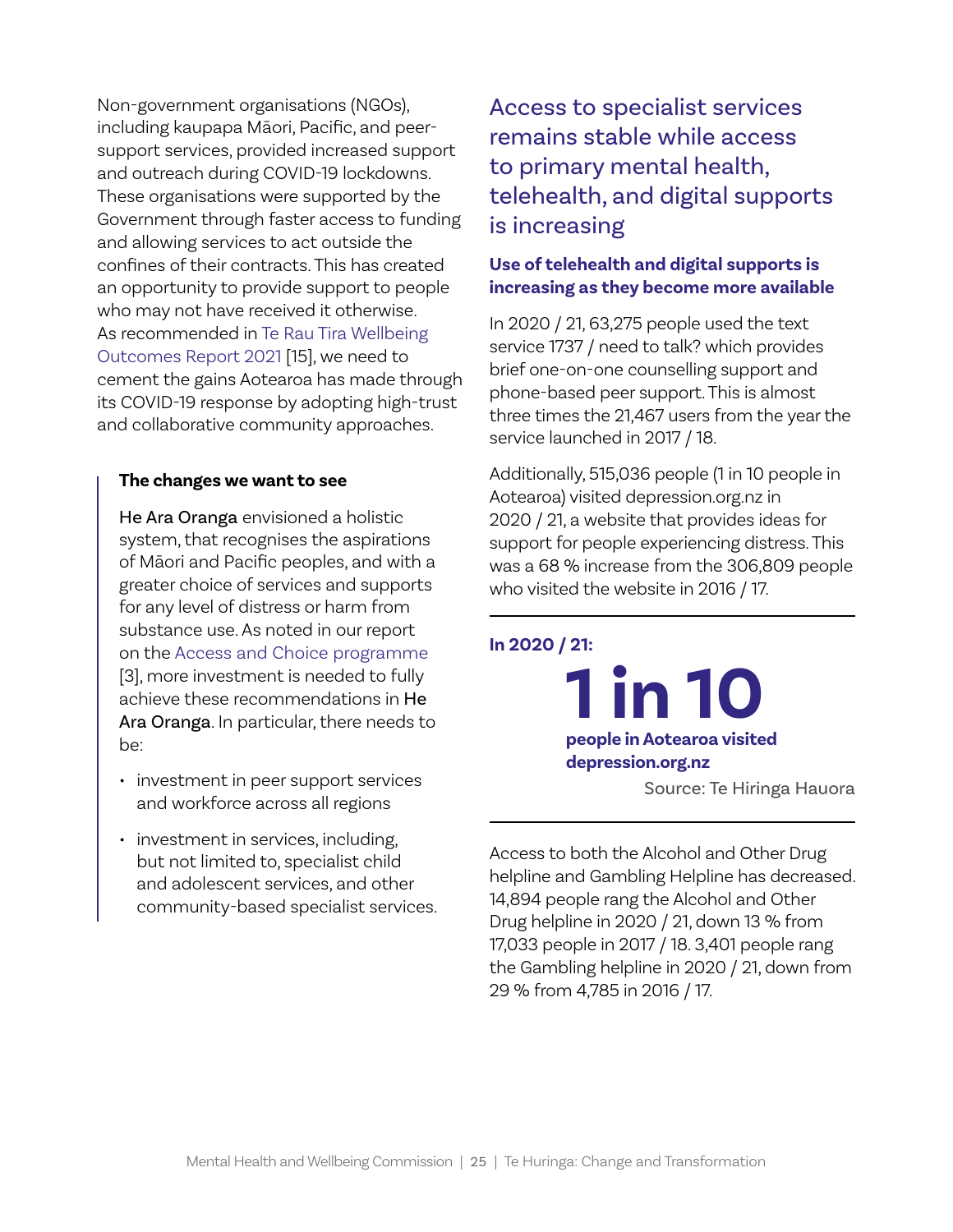These services have freephone 0800 lines and text numbers. Being able to access these supports from home increases the availability of support to those who find it difficult, or prefer not, to access face-to-face services [16].

However, not all people can access these supports easily. Māori, Pacific people, those living in rural areas, and older people over 65 are less likely to have internet access than other groups in Aotearoa [17]. Anecdotally, we have also heard that people seeking support during COVID-19 lockdowns for addiction challenges faced technology and financial barriers.

#### **The estimated number of people accessing primary care has increased**

In 2020 / 21, an estimated 152,993 people (around 3 % of the population) accessed DHB funded primary mental health services, which are services available through general practice, such as extended consultations and talk therapy. This is an increase of almost 30,000 people from 2019 / 20 (123,278 people). Young people make up 18 % of those increasing DHB funded primary mental health services, up from 13 % in 2015 / 16.

These services do not include general consultations that involve mental health and addiction issues, and are separate from the new Access and Choice services created through Budget 2019. The Royal New Zealand College of General Practitioners survey estimates that 30 % of General Practitioner consults have a mental health component [5] and the 2020 / 21 New Zealand Health Survey indicates that 9.6 % of adults experienced high or very high levels of psychological distress.

The new Access and Choice primary mental health and addiction support services are intended to address this significant service gap between estimated need and the current access rates. It will be important to monitor these services as the data becomes available under our new He Ara Āwhina framework.

#### **Access to specialist mental health services and addiction services has not changed over the past five years**

191,053 people accessed specialist mental health services and addiction services. The percentage of the total population accessing these services has remained at 3.7 % from 2016 / 17 to 2020 / 21.

#### **In 2020 / 21, an estimated:**

**152,933 people accessed primary mental health services, and**

**191,053 people accessed specialist mental health services and addiction services**

Source: Ministry of Health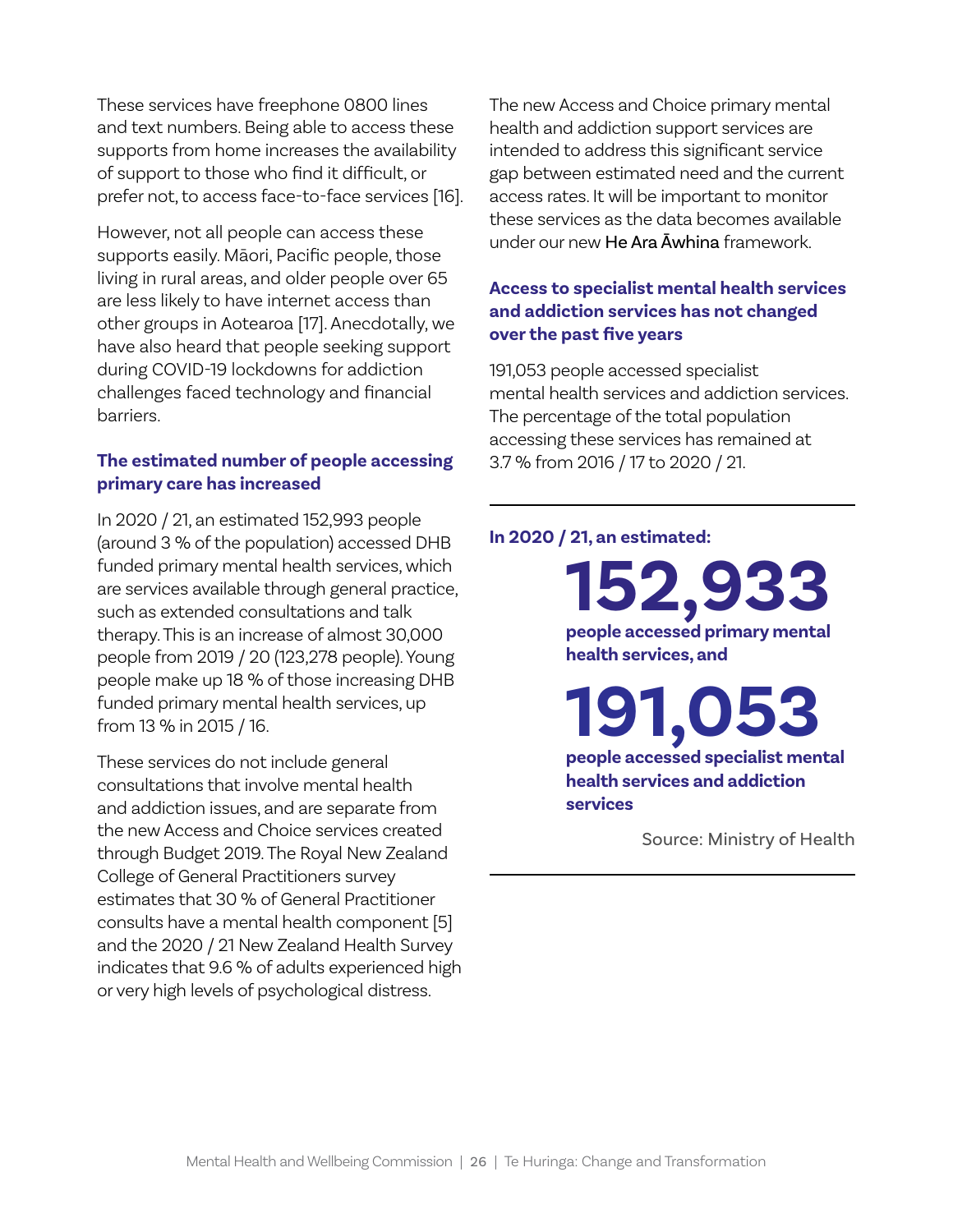**There continue to be challenges with wait times for some mental health services, and addiction services** 



#### **Wait times for mental health services**

#### **Wait times for addiction services**



#### **Young people wait longer for DHB mental health services**



While people called for decreasing wait times<sup>9</sup> in He Ara Oranga [1], wait times for mental health services have not decreased over the past five years, and wait times for addiction services have become longer. In 2020 / 21, 40 % of tāngata whaiora referred to addiction services were seen within 48 hours, down from 49 % five years previously, and 76 % are seen within three weeks of referral, down from 82 % five years previously. In 2020 / 21, 76 % of tāngata whaiora accessed mental health services within three weeks of being referred to the services, compared to a target of 80 %, and 92 % accessed treatment within eight weeks compared to the target of 95 %. However, for adults, Māori and Pacific people, the waiting times are just below or better than target. It is encouraging that wait times have not increased for these population groups during the pandemic.

#### **Young people wait longer for DHB mental health services**

DHBs are required to meet targets, where 80 % of people referred for non-urgent mental health or addiction services are seen within three weeks, and 95 % are seen within eight weeks.

Unlike other age groups, youth mental health services do not meet wait time targets. In 2020 / 21, only 65 % of young people aged 19 and under were seen in the first three weeks of their referral, and 87 % within eight weeks. Despite the prioritisation of youth in Government policy – including the Child and Youth Wellbeing Strategy, and the focus on increasing access to support for young people – these wait times have gotten worse for young people since 2017 / 18.

<sup>9</sup> Wait times are the length of time between tāngata whaiora being referred to a mental health or addiction service, and the day when they are first seen by the service.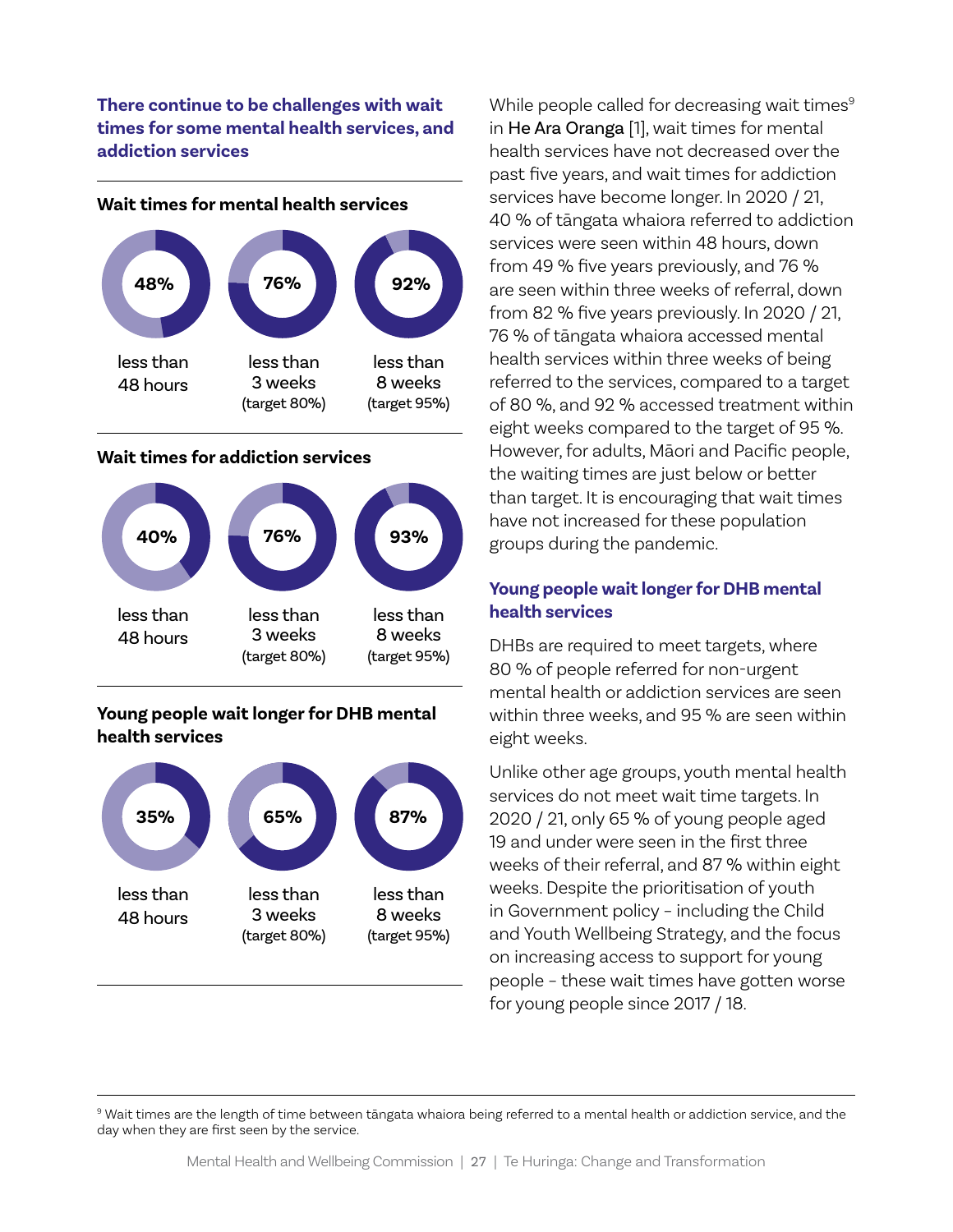There are already significant barriers for young people requiring support, including cost of primary care<sup>10</sup> (generally required for referral to specialist services), and are not as involved as they would like to be in decisions about their care.11

#### **Over the past year, young people have been accessing more primary mental health services and have been dispensed substantially more psychiatric medications**

In the past two years (2019 / 20 to 2020 / 21), young people aged under 20 have shown an increase from 15 % of the total population accessing primary mental health services (excluding Access and Choice services), to 18 %. This increase has been even more marked over the past five years, up from 12 % in 2016 / 17.

There has also been a large increase in mental health related initial dispensings<sup>12</sup> for young people. From 2019 / 20 to 2020 / 21, there was a 21 % increase for initial dispensings of antidepressants for young people (usually a 7 - 9 % increase each year) compared to an 8 % increase for the total population. Over this same period,

antipsychotics initial dispensings have also increased by 18 % for young people compared with smaller increases in previous years – 5 % increase between 2018 / 19 and 2019 / 20, and 11 - 12 % increase in 2016 / 17 and 2018 / 19). 13 The percentage increase for the total population from 2019 / 20 to 2020 / 21 was 6 %. These increases are consistent with an 8 % increase in the prevalence of psychological distress in young people aged 18 – 24 years over the same period, as reported in the 2020 / 21 New Zealand Health Survey [8].

Antipsychotic and antidepressant medicines can be prescribed for several reasons outside of mental health, for example, pain management, sleep, and smoking cessation. However, we don't believe this would explain the recent increases in prescriptions for young people. It's more likely these increases have resulted from increased stress from COVID-19 and a lack of non-medical treatment alternatives.

<sup>&</sup>lt;sup>10</sup> 37 % of those aged 15 - 24 years report cost as a barrier to visiting their GP or nurse (New Zealand primary care patient experience survey question 'In the last 12 months was there a time when you did not visit a GP or nurse because of cost?' Health Quality & Safety Commission's Atlas domain 'Health service access', 2018-19).

<sup>11</sup> Younger people reported less involvement, with 30 % of those aged 15 – 24 years being involved either to some extent or not at all in decision about their own care nurse (New Zealand primary care patient experience survey question 'Have you been involved in decisions about your care and treatment as much as you wanted to be?' Health Quality & Safety Commission's Atlas domain 'Health service access', 2018-19).12 Initial dispensings include the first time someone goes to a pharmacy to collect a medicine, it does not include any repeats. This data only includes publicly funded medications. <sup>13</sup> Note, initial dispensings for all medications increased in 2020. Before March 2020, under the Pharmac Schedule, some medicines were dispensed monthly, and others were dispensed three-monthly. In March 2020, Pharmac introduced a change to the Schedule which required pharmacies to move to monthly dispensing, rather than all at once dispensing. This change meant that a person would have to go into a pharmacy three times for a normal 90-day prescription, rather than once. However, the % increase of dispensing of antidepressants overall increased by 8 % over this time (compared to an 3 % increase on average), and antipsychotics went up 6 %, so this does not account for the much larger increases seen in young people.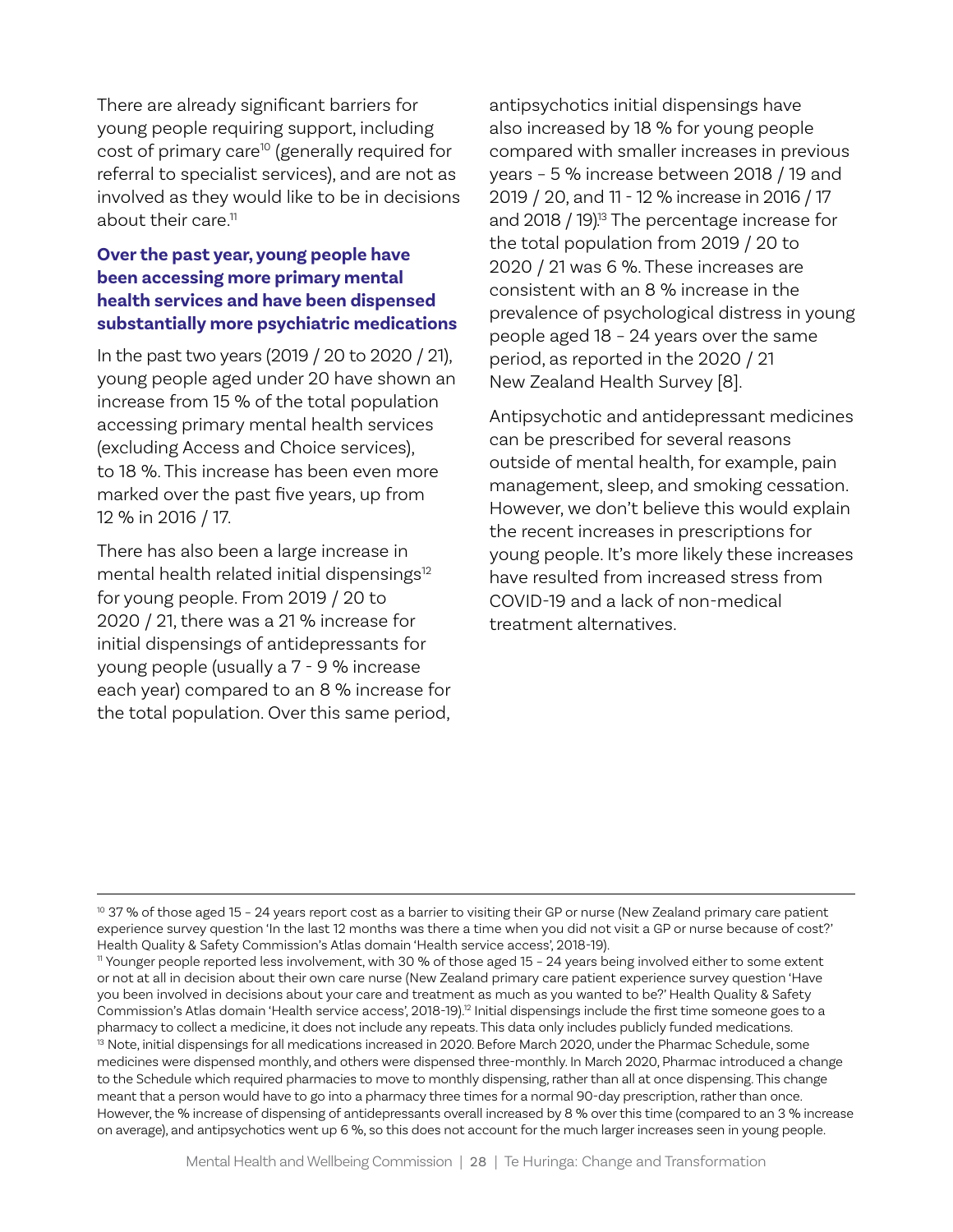## The Access and Choice programme is providing additional services for tāngata whaiora

The Access and Choice programme was developed in response to He Ara Oranga, which found there was an urgent need to provide better access to, and more choice in, services – particularly for people with mild to moderate, and moderate to severe, mental health and addiction needs. The measures in this report related to the existing DHB funded primary mental health services also highlight the significant service gap, with the percentage of the total population accessing these services remaining at 2.7 – 3.0 % over the last five years reported.

Our recent report Access and Choice Programme: Report on the first two years found that the Access and Choice programme has put much-needed investment into primary and community care. The programme intends to provide 325,000 people (6.5 % of the total population) with mild to moderate mental health and addiction needs with free and immediate support. The overall programme is being rolled out on schedule, though, we would like to see the rollout of services for Māori, Pacific peoples, and youth accelerated.

We've highlighted two services rolled out through the programme below that are providing holistic support to fit the needs of Māori and young people respectively – Mahana and EaseUP from Emerge Aotearoa.

#### **Mahana is a kaupapa Māori mental health and addiction service offering a range of supports**

Wellbeing means something different to everyone, so it's important that people can choose what their wellbeing journey looks like. Mahana, a kaupapa Māori mental health and addiction programme run by Ngā Kete Mātauranga Pounamu in the Southern region, walks alongside tāngata whaiora and whānau to determine what wellbeing looks like, guiding them on their own path embraced in Te Ao Māori, te Reo Māori, and clinical excellence.

Mahana offers an eclectic range of mental health and addiction services, including assessments, interventions, access to cultural wellbeing activities, mobile service options, one-on-one counselling support, a peer support group, creative arts, wānanga-based interventions, Pou Whirinaki cultural advisor support, and experiential learning activities that link tāngata whaiora back to our natural environment.

Chief Executive, Tracey Wright-Tawha, says that there is no one way to wellbeing. People are individuals and have different needs. "We believe people are the experts in their own world and it's up to tāngata whaiora and whānau to be the change they seek. Our role is to provide resources, ideas, energy and sound clinical practice to enable, challenge, and support – it's a journey we take together," says Ms Wright-Tawha.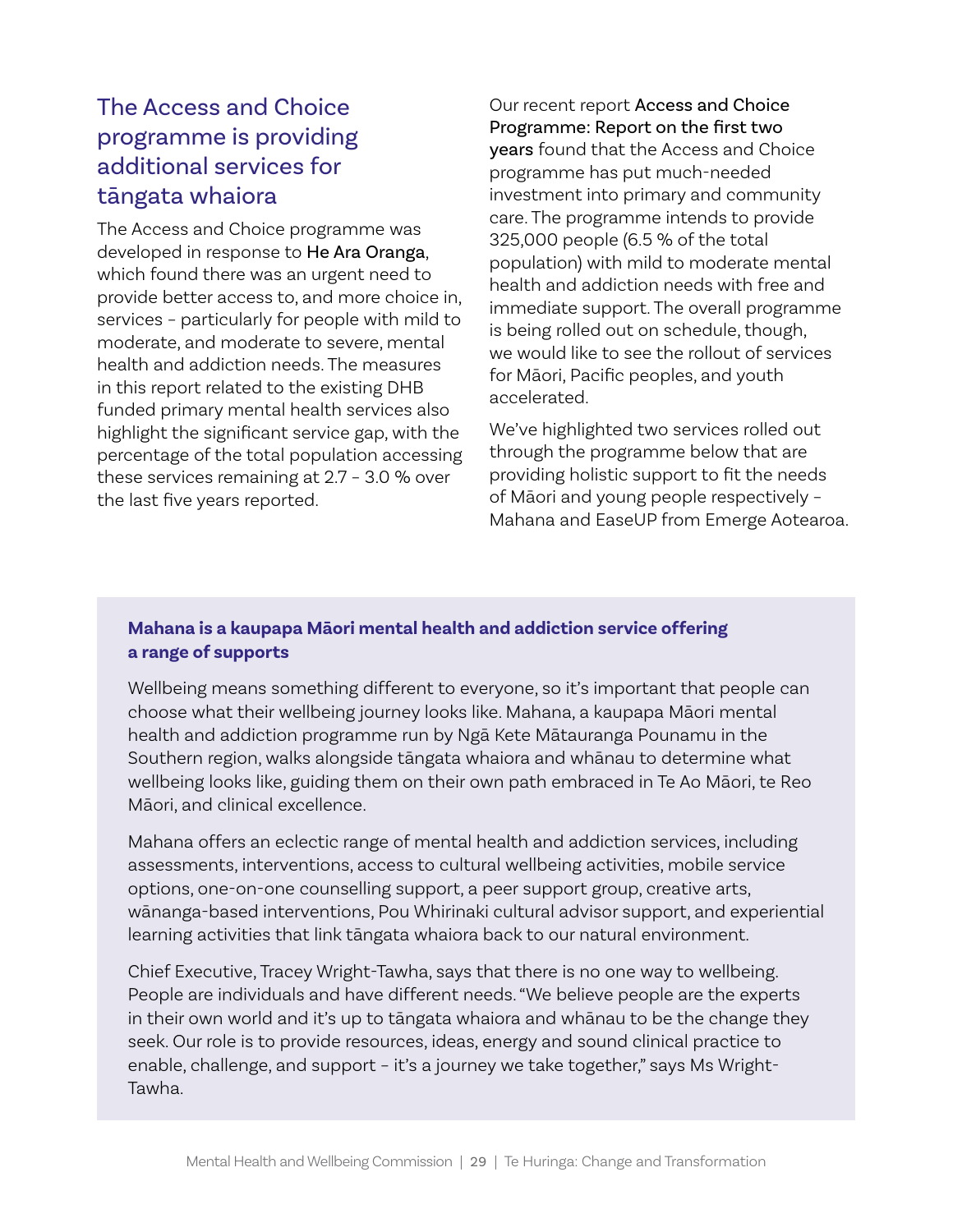#### **EaseUp is a peer led service providing holistic support for young people**

EaseUp is a mobile community-based service run by Emerge Aotearoa that supports youth and young adults who are experiencing challenges with their mental wellbeing and / or use of alcohol and other drugs. The service is available to young people living in Auckland or Waitematā.

EaseUp is made up of Peer Support Workers and Clinicians who work in partnership with the young person. The service provides holistic support to fit the needs of the young person, which is delivered where they feel most comfortable, for example, their home or a local park.

"Whatever the young person needs," says Emerge Aotearoa District Manager, Simon Hughes, "whether it be support around getting a driving license or help to engage in a college course, or being bullied at school, anything at all that's causing any kind of discomfort to the young person, we can put some supports around."

"Youth who have used our services have shared that they feel empowered and supported to make changes in their lives. They felt listened to, respected, and comfortable to share their emotions and thoughts," says EaseUp Service Manager, Melissa Latimer.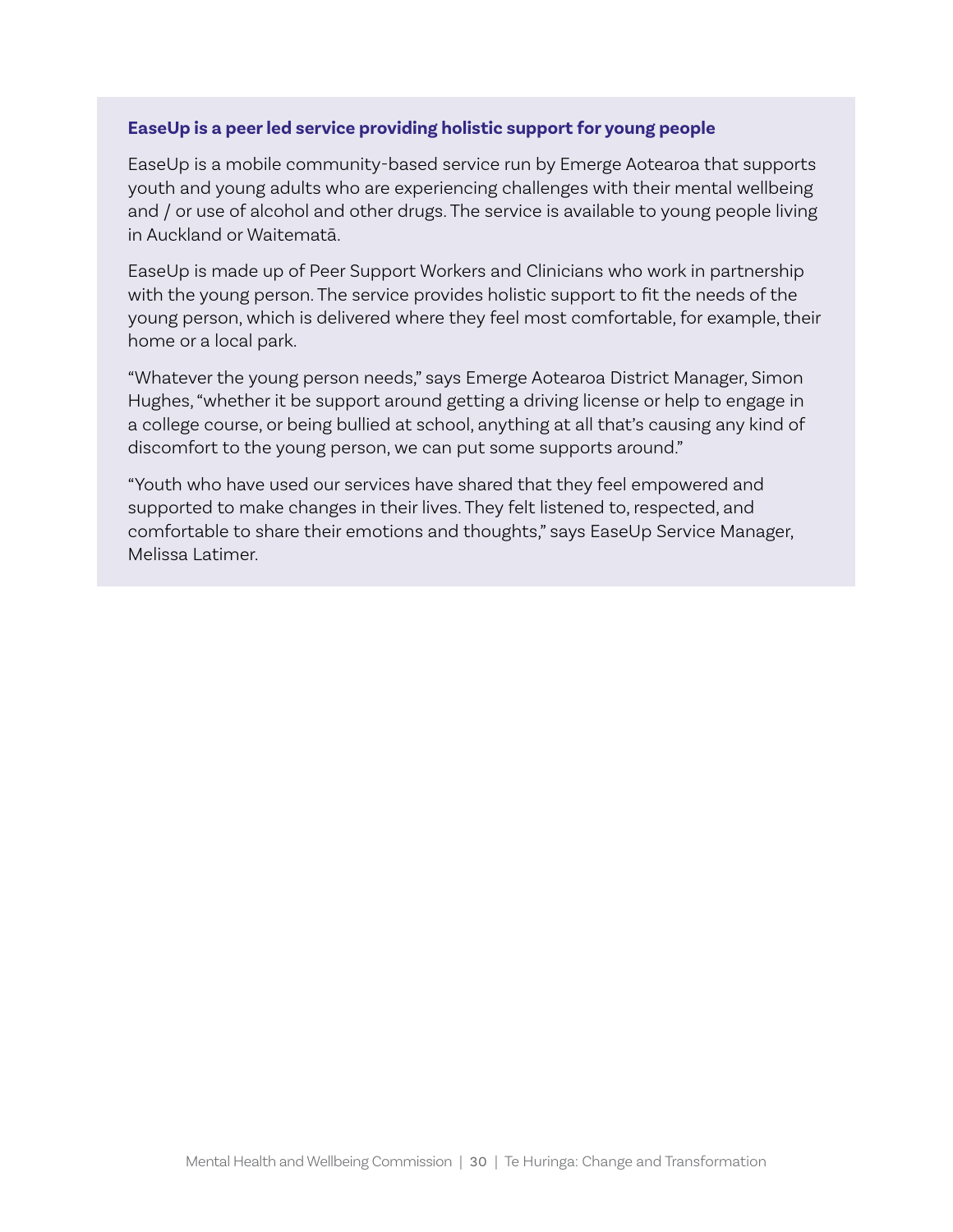

# **Participation and leadership**

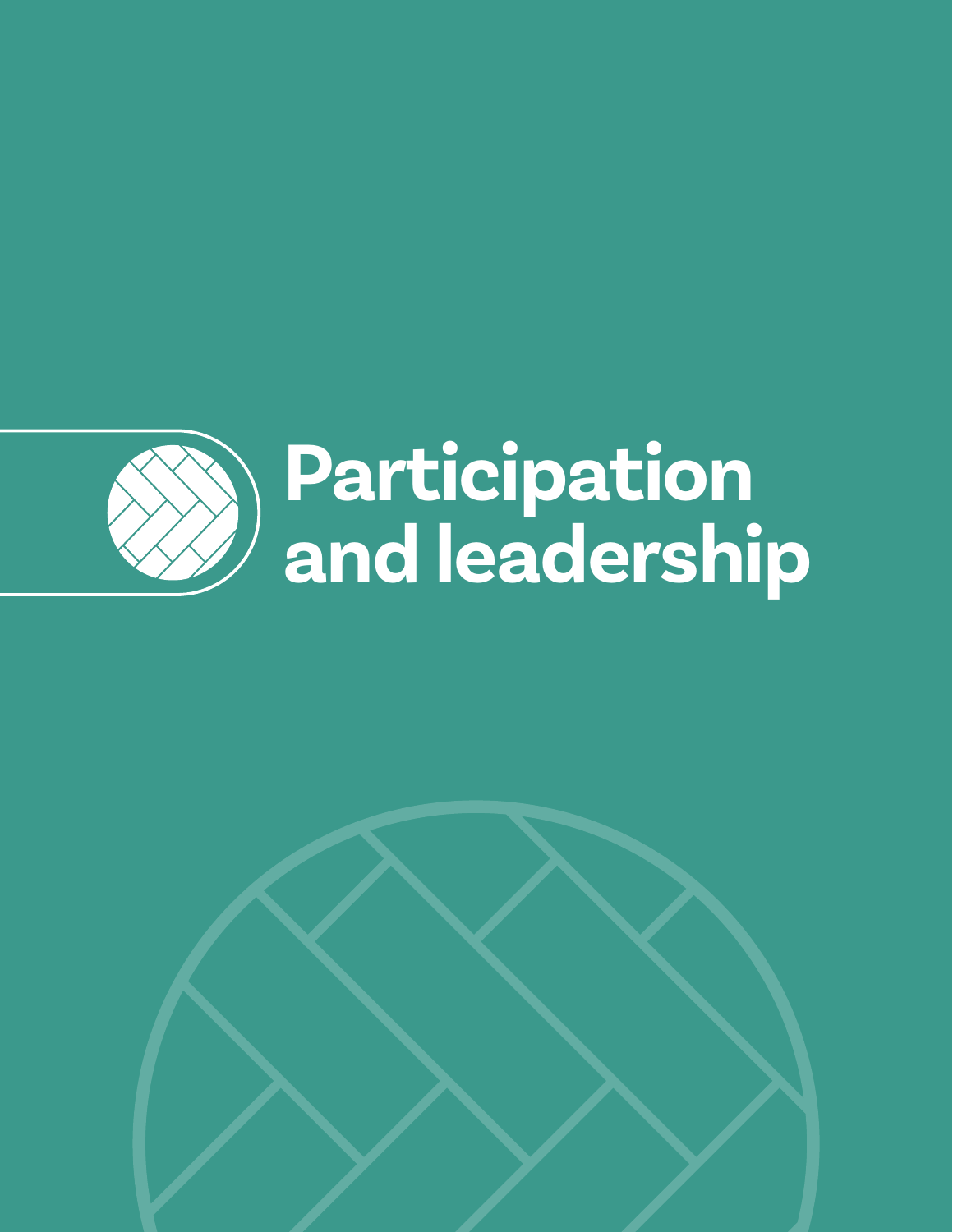

## **Participation and leadership:**

Services must maximise tāngata whaiora autonomy and uphold rights

#### Vision: Tāngata whaiora are leaders in their care

Mental health and addiction services must maximise tāngata whaiora autonomy and protect the human rights of tāngata whaiora on an equal basis with other people. Aotearoa is on a path to change the legislation that allows for coercive treatment with work underway to repeal and replacement of the Mental Health (Compulsory Assessment and Treatment) Act 1992. People who have been subjected to compulsory treatment have long advocated for the end for such practices. This view is supported internationally, including by the United Nations High Commissioner for Human Rights. 14

#### **The changes we want to see**

The mental health and addiction system must maximise tāngata whaiora autonomy and protect the human rights of tāngata whaiora on an equal basis with other people. The changes we want to see include:

- a decrease in the use of compulsory treatment, the upholding of treatment decisions made by tāngata whaiora, and support given to tāngata whaiora to make decisions about treatment where needed
- new policy to inform mental health legislation, co-designed with tāngata whaiora, that does not discriminate on the basis of 'mental disorder', so mental distress of any kind is not used as a basis for compulsory treatment
- an increase in treatment days involving family and whānau, and support and acknowledgment of whānau as "first responders" and important carers for tāngata whaiora.

<sup>14 &</sup>quot;Forced treatment - including forced medication and forced electro convulsive treatment, as well as forced institutionalisation and segregation – should no longer be practiced." Zeid Ra'ad Al Hussein, UN High Commissioner for Human Rights, 14 May 2018. OHCHR | Consultation on Human Rights and mental health: "Identifying strategies to promote human rights in mental health".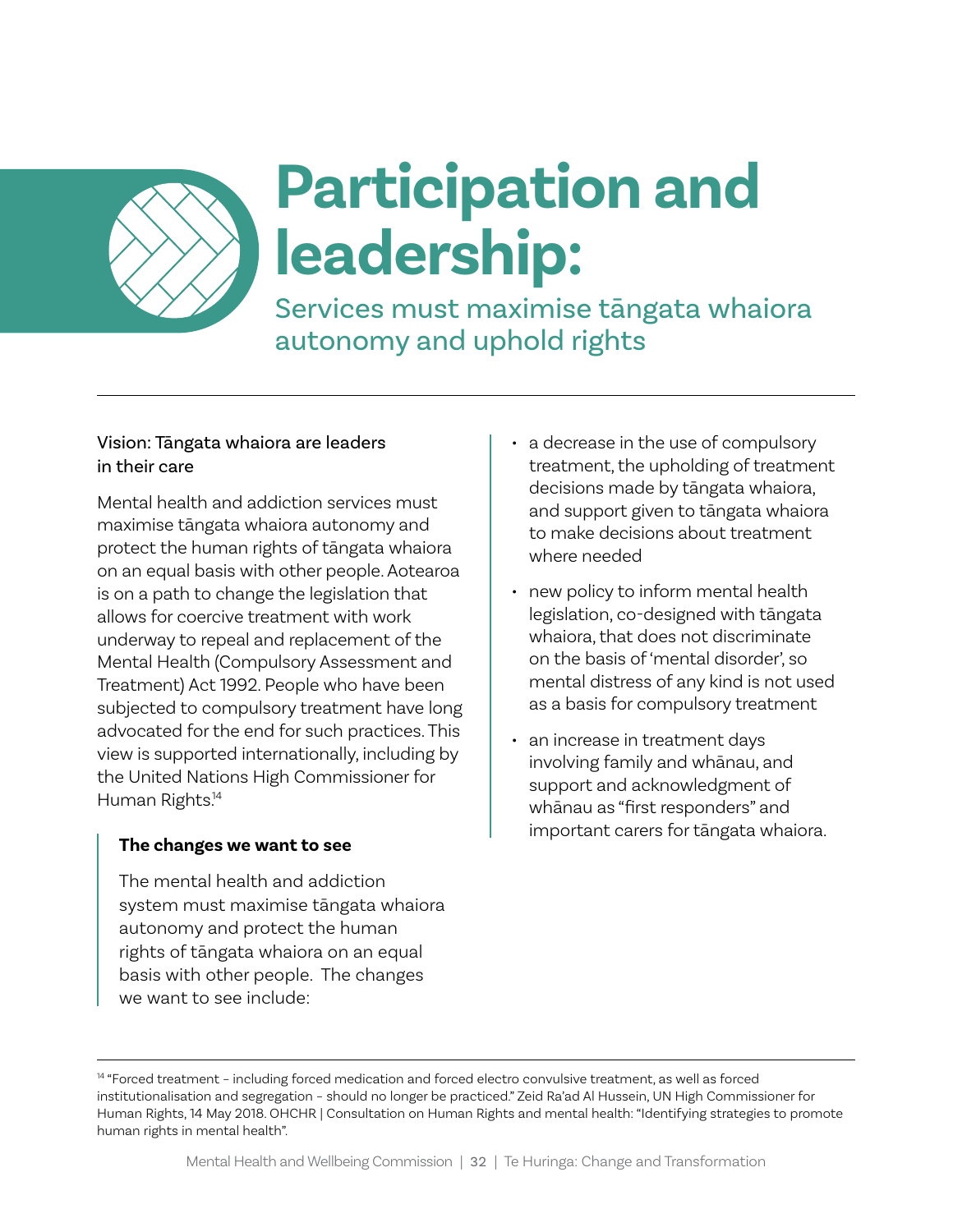## Further work is needed to ensure tāngata whaiora are leaders in their own care

#### **Three quarters of tāngata whaiora have transition plans when discharged from an inpatient unit**

Transition plans are an important way for tāngata whaiora to determine what every day supports look like. Services develop transition plans collaboratively to support tāngata whaiora to maintain their mental health and wellbeing after they have moved on from inpatient care. These plans can be shared by tāngata whaiora with other relevant people and services who are involved in supporting them.

Tāngata whaiora with transition plans are less likely to need early re-admission to inpatient units [18]. However, the data we have only captures whether people have a transition plan or not, and does not assess the quality of those plans or whether they have been collaboratively developed.

Three quarters (74 %) of tāngata whaiora have transition plans when discharged from an inpatient service. This means a quarter of tāngata whaiora (26 %) are leaving inpatient units without one.

#### **In 2020 / 21:**

**74% of tāngata whaiora had a transition plan upon discharge from an inpatient unit.**

Source: Ministry of Health

The proportion of tāngata whaiora with transition plans when discharged from community care is improving, with 64 % of tāngata whaiora having a transition plan in 2020 / 21, up from 57 % in 2017 / 18. This data is not collected by ethnicity or age so we cannot tell if there are any inequities between groups of people.

#### **Treatment days involving family / whānau are low**

While suitable levels of family / whānau involvement are different for all tāngata whaiora, many people want whānau involved in their care, and exclusion of family / whānau was a concern highlighted in He Ara Oranga [1]. However, treatment days<sup>15</sup> involving family / whānau only made up 12 % of total treatment days in 2020 / 21 with no change across the five years reported. For rangatahi under 20, treatment days involving family / whānau make up 33 % of total treatment days.

The proportion of treatment days for Māori that involve whānau have increased, and are now more in line with rates of tāngata whaiora overall, from 10 % in 2016 / 17, to 11 % in 2020 / 21.

There were only a small number of treatment days (1,430 total compared with 1.4 million individual treatment sessions) provided by services to support tāngata whaiora in their role as parents or caregivers, a decrease from 1,851 days in 2018 / 19.

<sup>&</sup>lt;sup>15</sup> Treatment days count as a single contact day, regardless of the number of contacts tāngata whaiora have in a single day. Tāngata whaiora can have multiple treatment days.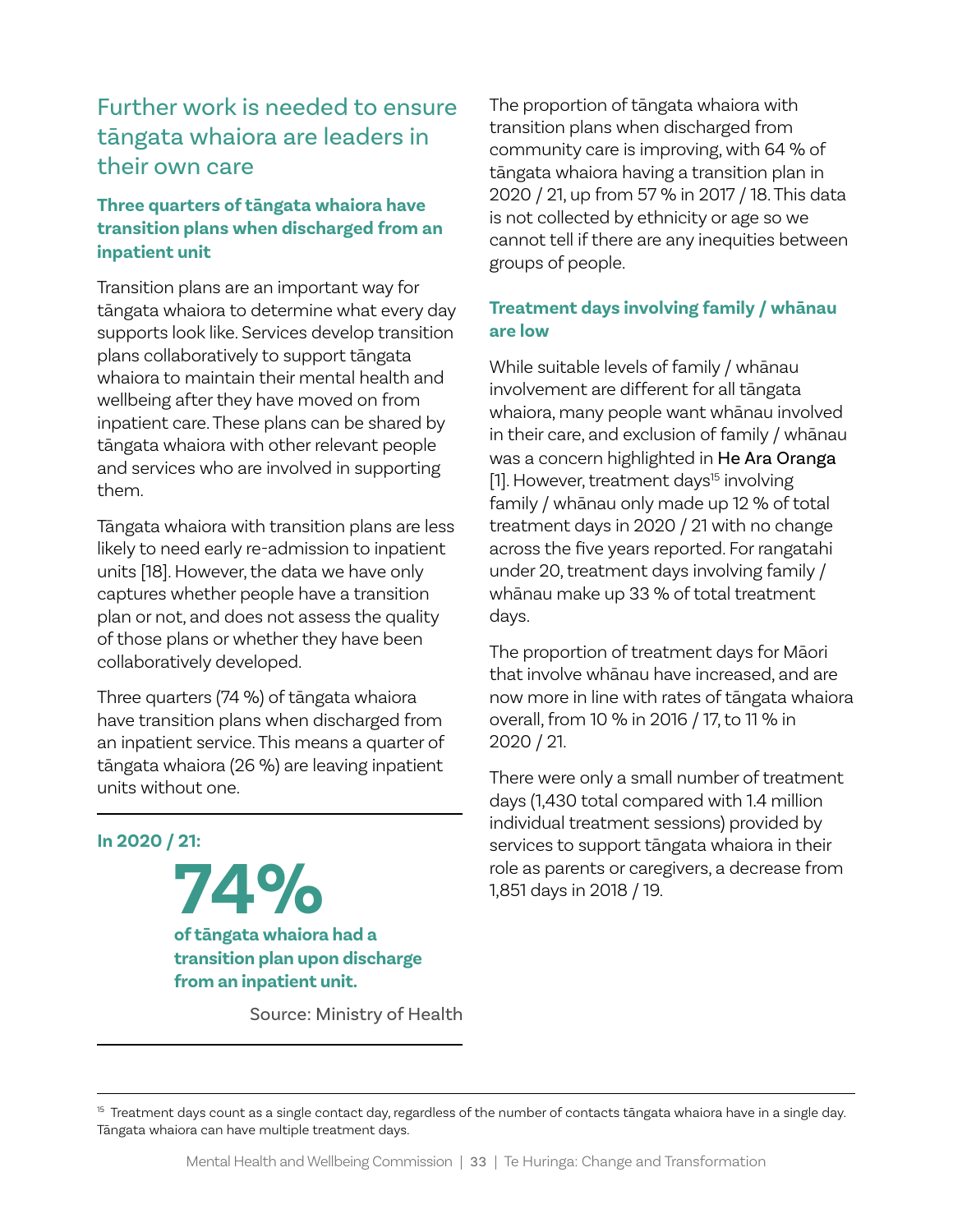#### **The number of community treatment orders is increasing proportionately with specialist mental health service use**

A community treatment order means a person experiencing mental distress must receive treatment for up to six months under the Mental Health (Compulsory Assessment and Treatment) Act 1992. <sup>16</sup> Whether tāngata whaiora have the capacity to make decisions is not considered when deciding to put someone under a compulsory treatment order.

#### **In 2020:**

**6,728 tāngata whaiora were subject to a community treatment order** 

Source: Ministry of Health

Use of community treatment orders is coercive, and there is little evidence they reduce frequency and length of admissions to inpatient units for most tāngata whaiora [19]

In 2020, 6,728 people were subject to community treatment orders (4.9 % of people using specialist mental health services). Māori are disproportionately subjected to community treatment orders (39 % of those subject to a community treatment order in 2020 were Māori, up from 35 % in 2016).

There has been a 10 % increase in the number of people subject to a community treatment order since 2016 (6,139 people). While this increase is in line with population increases, we would expect these numbers to decrease over this period, given the calls from communities in 2018 in He Ara Oranga to minimise compulsory or coercive treatment and ensure people are leaders in their own care.

#### **The number of people detained under the Substance Addiction Act is low**

The decision to detain someone experiencing substance harm under the Substance Addiction (Compulsory Assessment and Treatment) Act 2017 is capacity based. This means to be detained under the Act, a person must have reduced decision making capacity and a physical need.

Thirty-seven people were detained under the Act in 2020. While we only have three years' worth of data to assess, this low number suggests the Act is being used as intended, with detention used as a last resort.

### Peer led services ensure tāngata whaiora lead their own care

Peer led services, like Recovery College NZ and Te Kupenga Net Trust, work alongside tāngata whaiora and whānau to ensure they are in control of the support they're receiving, whatever that may look like.

<sup>16</sup> An inpatient treatment order is where a person must remain in an inpatient mental health unit to receive this treatment.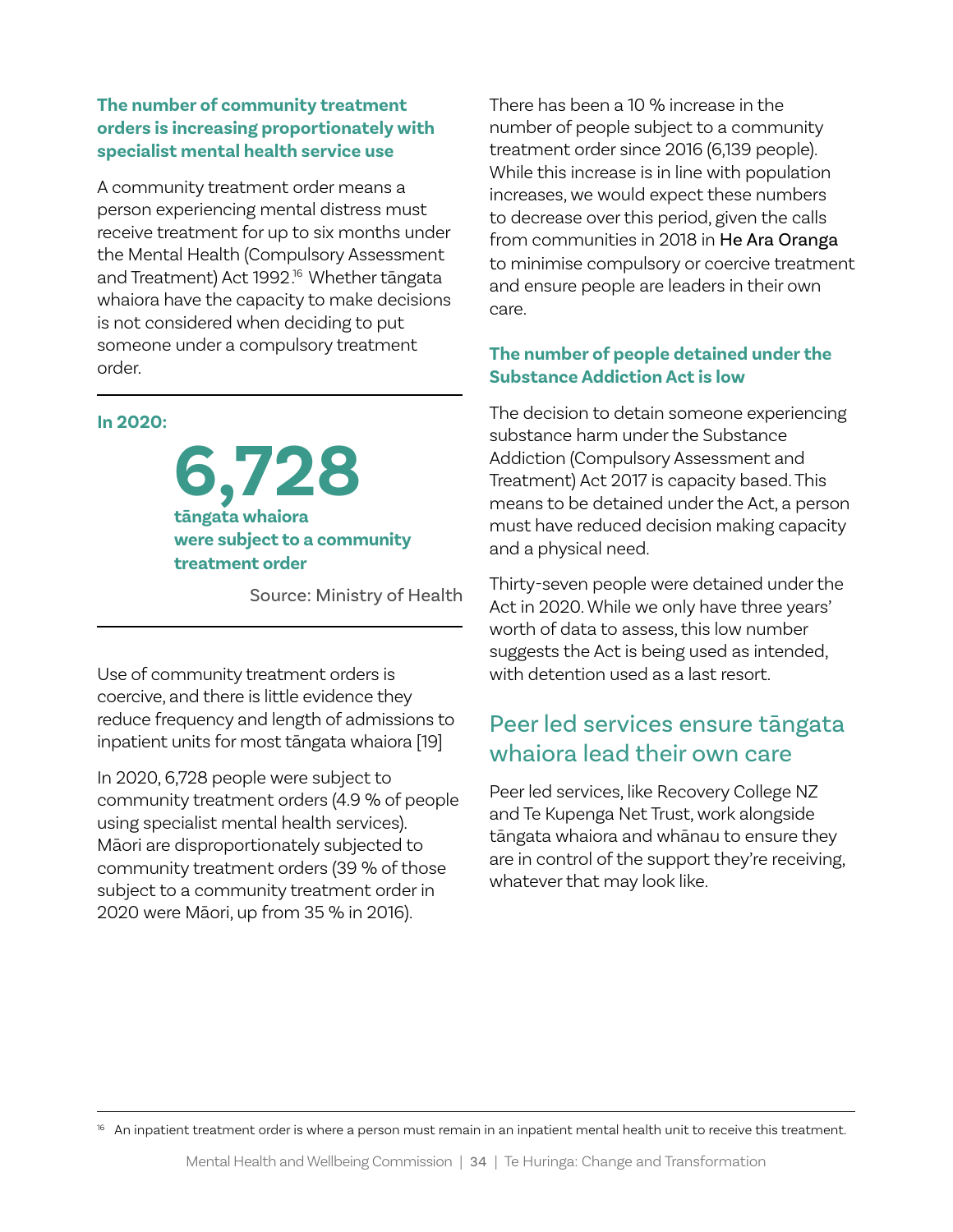#### **Recovery College NZ provides peer-led education on recovery and wellbeing**

Administrated by DRIVE Consumer Direction Counties Manukau, Recovery College NZ brings together people with lived experience of mental distress or addiction, tāngata whaiora, and clinicians to co-design and co-facilitate free workshops in Counties Manukau, so that people can learn from each other.

Tāngata whaiora take the lead, with DRIVE coordinators, who are also peers, working alongside and supporting them to build and shape the workshops into something that will work for everyone. "When people come into Recovery College, I like to identify things that I see with them, and strengths that they have, and try to grow their confidence because that's what people did for me," says Troy Guest, one of DRIVE's Coordinators.

Troy and Edith Moore, another DRIVE Coordinator, would both love to see Recovery Colleges running around the motu. "Pull us in, pull in other people who have already done this... Let's all get our heads together and see how we can support this endeavour because it's so important and so worthwhile – so useful for our people," says Edith.

#### **Wānanga support whānau to collaboratively navigate distress**

Te Kupenga Net Trust is a mental health and addiction service that provides peer support and advocacy for whānau who are living with distress. In 2017, they partnered with Hauora Tairāwhiti to pilot a model of practice now known as Te Waharoa. This model drew on lived experience expertise, clinical expertise of psychiatrist Dr Diana Kopua, Māori Pūrakau, and belief in the capacity of whānau to lead their own journeys to wellbeing.

For whānau in Tairawhiti, Te Waharoa is the key access point for those in distress and needing guidance to the right support. To respond to whānau, the team organise wānanga (forums for discussion) for whānau to kōrero through their challenges and distress. Whānau have control of the wānanga, deciding who is present, when it will happen, and where. Wānanga can be held once or reconvene over a number of months to meet their unique needs and aspirations. All wānanga are facilitated by Mataora – who can be clinicians, or have expertise in peer support, advocacy and mātauranga Māori (Māori world view).

Te Kupenga Net Trust CEO, Hine Moeke-Murray, sees whakawhanaungatanga (the process of establishing relationships) and being listened to in the wānanga as crucial for whānau, "we can facilitate with them who they want in a wānanga, bringing in other services to sit in that wānanga with them. We explain to the other services that this isn't your wānanga, it belongs to the whānau, and your job is to sit and listen."

For services attending wānaga to offer support, Hine advises, "see where you can lean in and help wrap around this whānau according to what their strength is, according to what their need is – not yours as a service provider." This enables whānau to be the leaders in their own healing.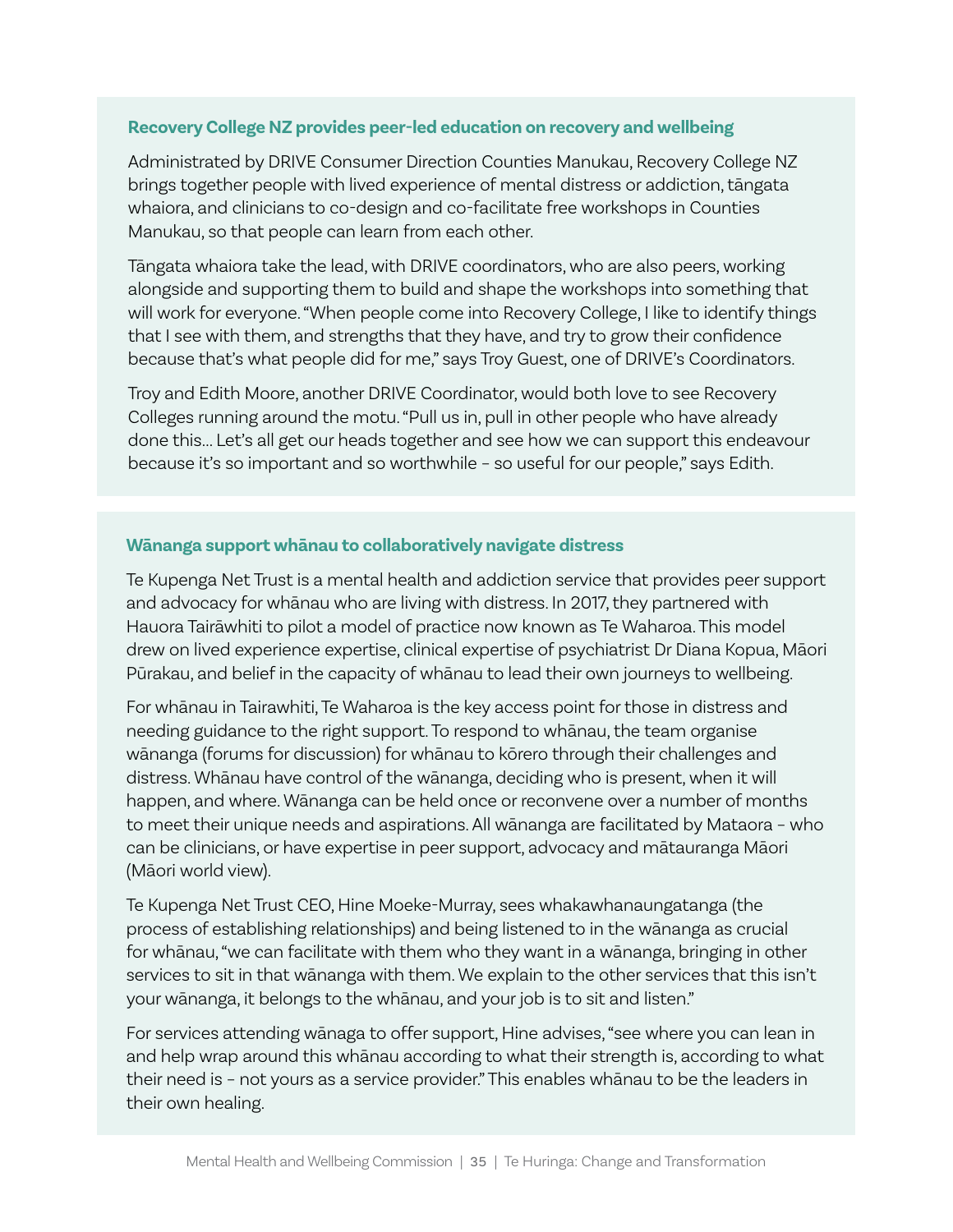

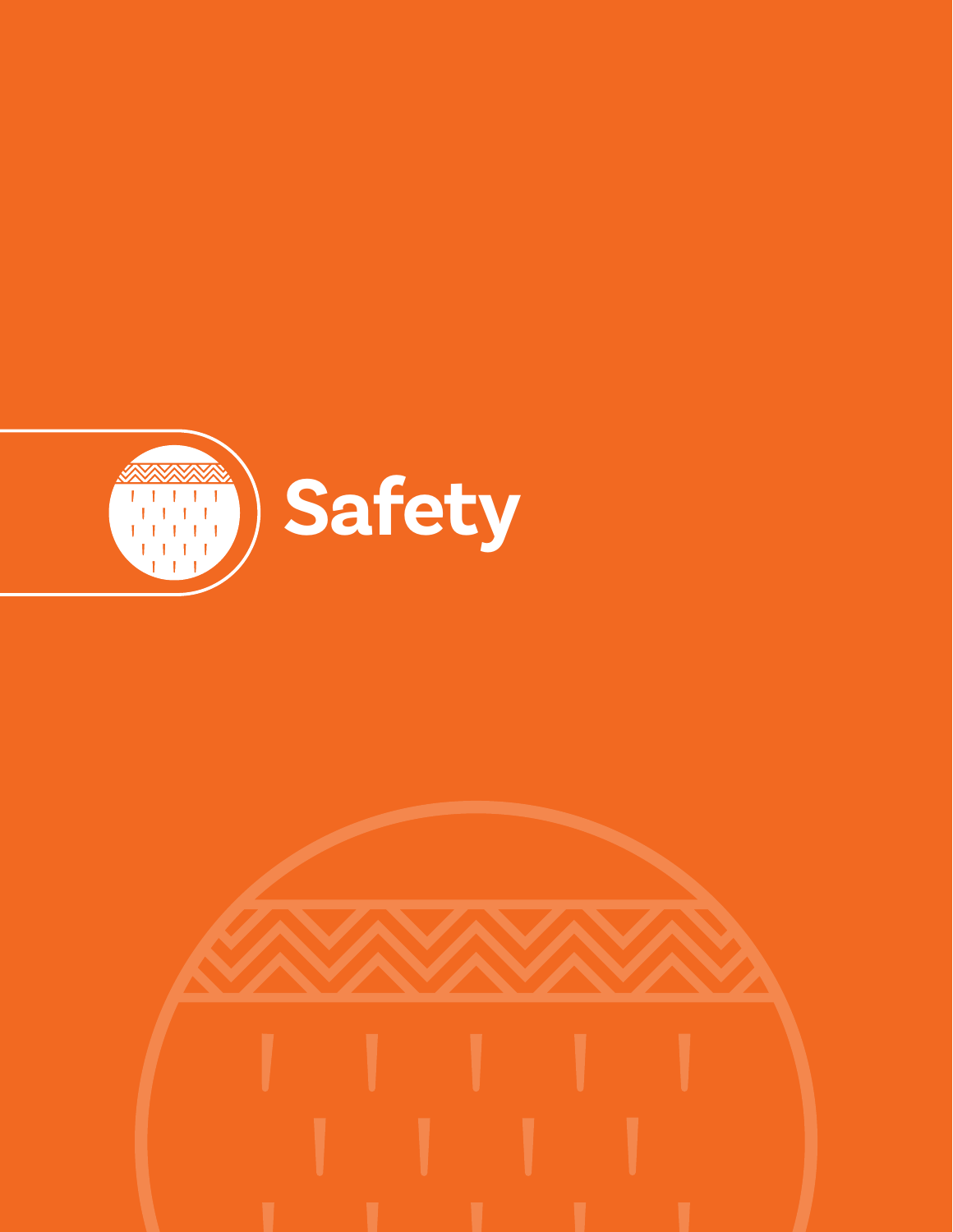

# **Safety:**

Services must be supported to develop positive risk-taking approachess

#### **Vision: Services work for all tāngata whaiora**

Many practices that aim to reduce risk are experienced as harmful by tāngata whaiora. Restrictive practices, such as solitary confinement and restraint are harmful practices. They do not have therapeutic value and violate human and disability rights. These practices are often traumatising for tāngata whaiora and staff, and re-traumatising for people who have experienced inter-personal violence and victimisation [20].

He Ara Oranga called for a national discussion to reconsider beliefs, evidence, and attitudes about mental health and risk as well as encouraging greater community acceptance and support of people in distress. During the development of He Ara Āwhina, tāngata whaiora have told us they want services to be well supported to support tāngata whaiora and their whānau, and all risk-taking is seen as essential for recovery.

While there have been discussions across the sector about reframing risk, and some efforts to change risk-based practice, a national and public discussion is yet to occur. Until there is a shift in societal attitudes to people in distress, and a change in the associated expectation that services should take control to eliminate risk, we are unlikely to see a decrease in the use of restrictive practices.

# The changes we want to see

#### **The changes we want to to see include:**

- strong leadership from the Government on the He Ara Oranga recommendation for a national discussion to reconsider beliefs. evidence, and attitudes about mental health and risk, with lived experience leadership central in this work
- positive risk-taking approaches that give tāngata whaiora freedom and supports their wellbeing and recovery
- community-based acute alternatives for people experiencing significant distress.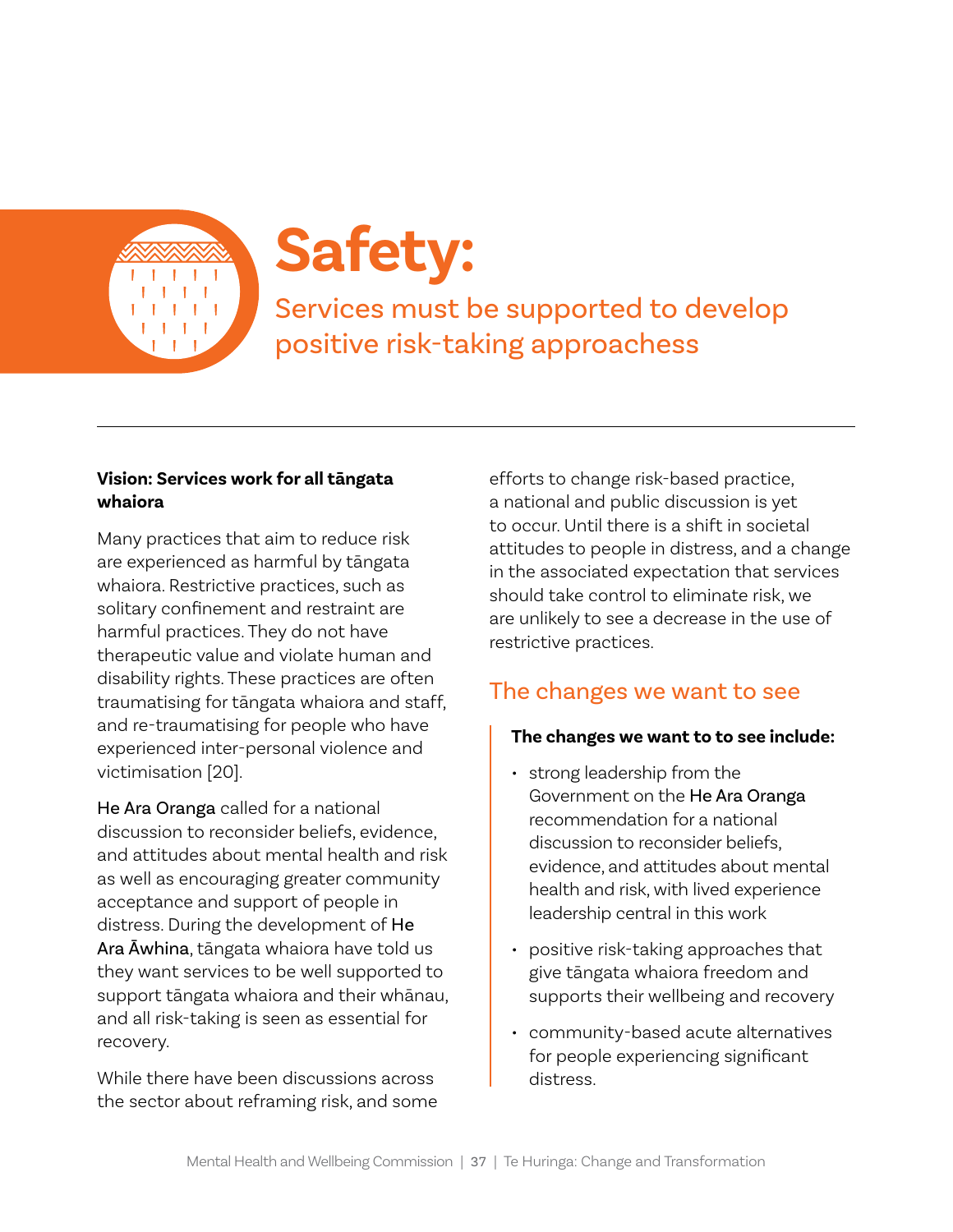# There has been an overall increase in people being subject to solitary confinement, but elimination is possible

#### **Use of solitary confinement increased nationally between 2016 and 2020**

Solitary confinement in this report is analysed at the national level, which combines data across all DHBs. Solitary confinement practices vary significantly by DHB. Nationallevel data is, therefore, limited and does not illustrate the progress many DHBs have made in reducing or eliminating solitary confinement practices. As of November 2021, Te Toka Tumai Auckland DHB had not used solitary confinement since February 2021 [21]. DHBlevel reporting is available from Health Quality & Safety Commission (see 'Zero seclusion – Safety and dignity for all' is reducing rates of solitary confinement on page 39).

Nationally, the annual data shows the number of solitary confinement events increased 29 % from 2,279 events in 2016 to 2,934 in 2020, while the number of people admitted in inpatient units over this time has decreased (9,642 people in 2016 to 9,392 people in 2020). The number of people confined increased 19 % from 990 people in 2016 to 1,179 people in 2020 (some people are confined multiple times).

While annual national data supplied from the Ministry of Health shows solitary confinement has increased, reductions have been achieved by many DHBs involved in the Health Quality & Safety Commission's programme Zero seclusion: Safety and dignity for all, which is part of their Mental Health and Addiction Quality Improvement Programme. The Health Quality & Safety Commission data is reported monthly, includes more recent data up to June 2021, and its measures are tailored for the purpose of improving the quality of services [12]. This data shows that by late 2020, the number of people experiencing solitary confinement started to decrease. The decline in solitary confinement events has happened faster for Māori than people who are not Māori or Pacific peoples [12]. This shows promising signs of solitary confinement practices decreasing and the equity gap reducing. However, more work remains to build on these gains and assist the DHBs who are struggling to overcome barriers in eliminating solitary confinement.

#### **In 2020:**

**25% of solitary confinement events lasted longer than 24 hours.**

Source: Ministry of Health

#### **In 2020:**



Source: Ministry of Health

#### **The number of hours spent in solitary confinement is decreasing**

 The number of hours spent in solitary confinement decreased by 7 % between 2019 and 2020 [10]. A quarter of solitary confinement events in 2020 were longer than 24 hours, which has remained relatively stable since 2016.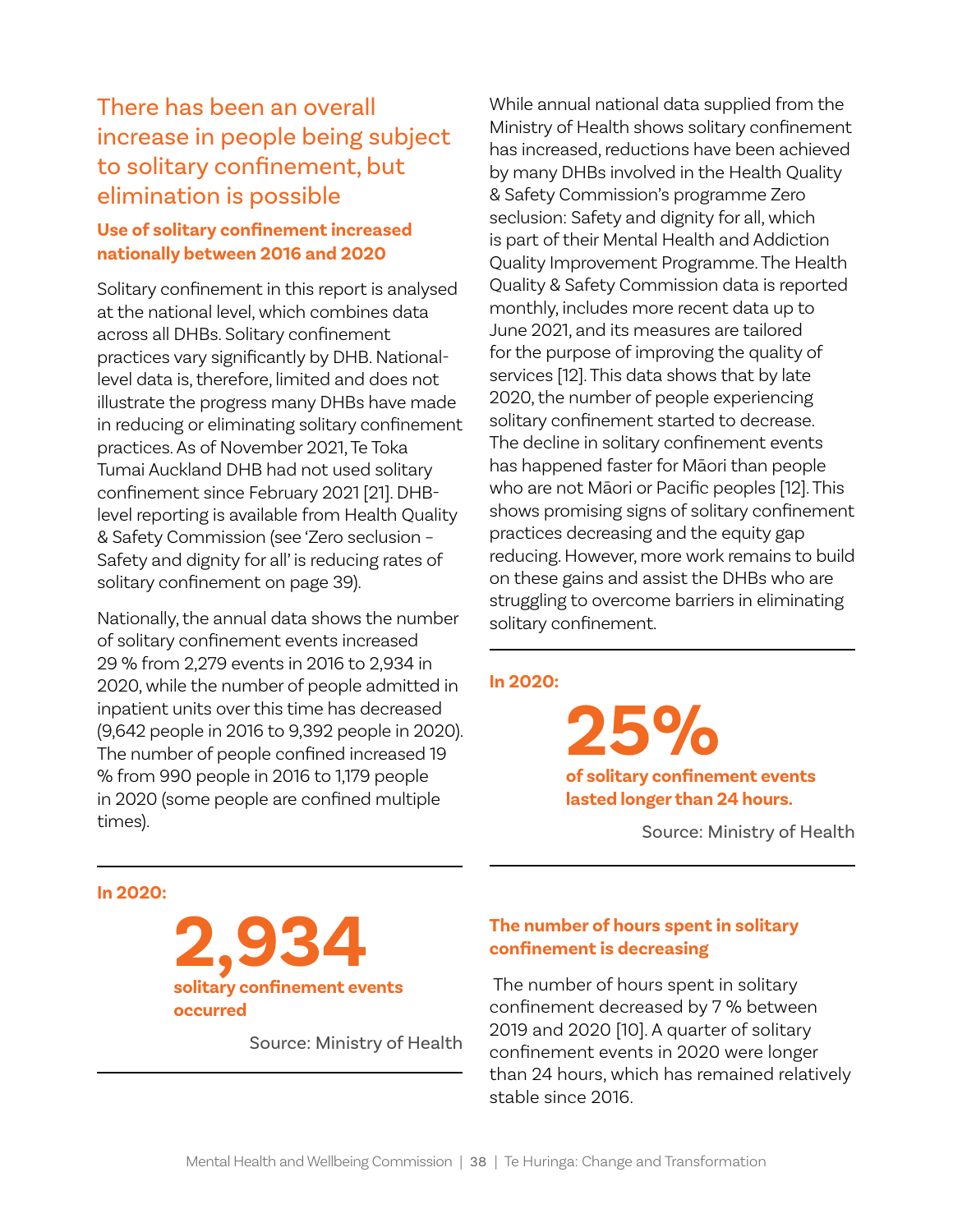A higher proportion of solitary confinement events were longer than 24 hours in 2020 for Māori (31 %) and Pacific peoples (30 %), compared to tāngata whaiora overall.

### Increasing the choice of services will help to minimise harm and support recovery

Improving inpatient services is important, but it is only one part of the answer to

improving safety for tāngata whaiora. He Ara Oranga recommended increasing choice by broadening the types of services available. While there has been some increases in the choice of services available in primary care [3] [6], greater choice is needed for tāngata whaiora experiencing significant distress. Tāngata whaiora across Aotearoa need access to options other than inpatient services, like the peer-led acute service Te Ao Mārama.

#### **Zero seclusion – Safety and dignity for all is reducing rates of solitary confinement**<sup>17</sup>

Zero seclusion – Safety and dignity for all is a joint project between the Health Quality & Safety Commission, Te Pou, and the DHBs. The project aims to reduce seclusion rates in all acute mental health wards across Aotearoa by 50 % by 1 June 2022, contributing towards the ultimate goal of zero seclusion.

The project supports DHBs to find alternatives to secluding tāngata whaiora who are experiencing distress. This has proved successful for many DHBs across the motu. Auckland, Waitamatā, Whanganui, South Canterbury, and West Coast DHBs have all seen a reduction in seclusion rates and, at times, have reached and sustained zero seclusion.

Zero seclusion – Safety and dignity for all appears to have impacted seclusion rates for Māori, which have recently been decreasing at a faster pace than that of non-Māori and non-Pacific people.

Work toward zero seclusion begins before a person is admitted to an inpatient unit.

"We have to do better and engage with our tāngata whaiora in their homes and in their communities, not just in our clinics and giving them pills, but actually going out there and working with them, preventing admissions to acute mental health units in the first place," says Wi Keelan, Kaumatua and Māori Cultural Advisor at the Health Quality & Safety Commission for Zero seclusion – Safety and dignity for all.

The DHBs reducing rates of seclusion are also seeing an impact on other measures, including a reduction in calls to crisis teams, use of restraints and sedating medications, and assaults against staff and tāngata whaiora.

"Where you have a reduction in seclusion, you have more compassion, more kindness, more talking, more storytelling," says Matua Keelan.

 $17$  This section is taken from a Health Quality and Safety Commission interview that uses the term seclusion to describe solitary confinement.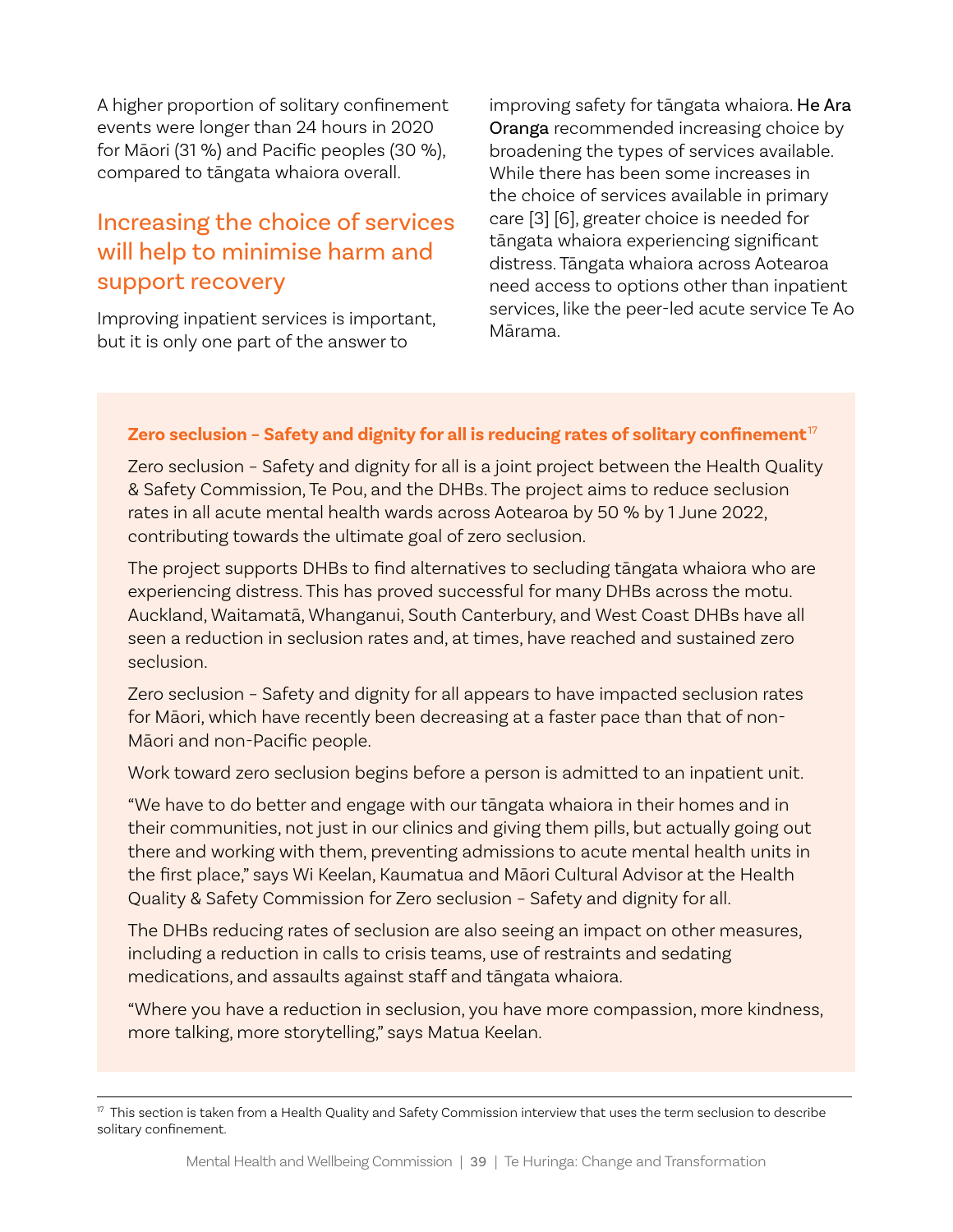#### **Te Ao Mārama gives tāngata whaiora meaningful choice in support**

Te Ao Mārama is an acute alternative, peer-led service in Ōtautahi (Christchurch), which opened in April 2019 and is run by NGO service provider Pathways. As an acute alternative,

Te Ao Mārama gives people meaningful choice in the support they receive when experiencing acute distress.

The house is set up like a home, and peer support specialists, nurses, and an occupational therapist are available to talk with guests. The service caters for seven guests at a time. This allows for different structures, therapeutic supports, and ways of working than inpatient services.

Pathways Crisis Respite manager, Tessa Sturgeon, says that providing peer-led alternatives to inpatient services is a change that He Ara Oranga called for, "we know that the existing service model isn't working, it's not meeting people's needs, this is where we want to get to, and part of that was around having peer led services, having community services." NGOs are in a good position to adapt and respond to the needs of communities. "Clinical intervention suits some people, and peer led services suit others," says Tessa.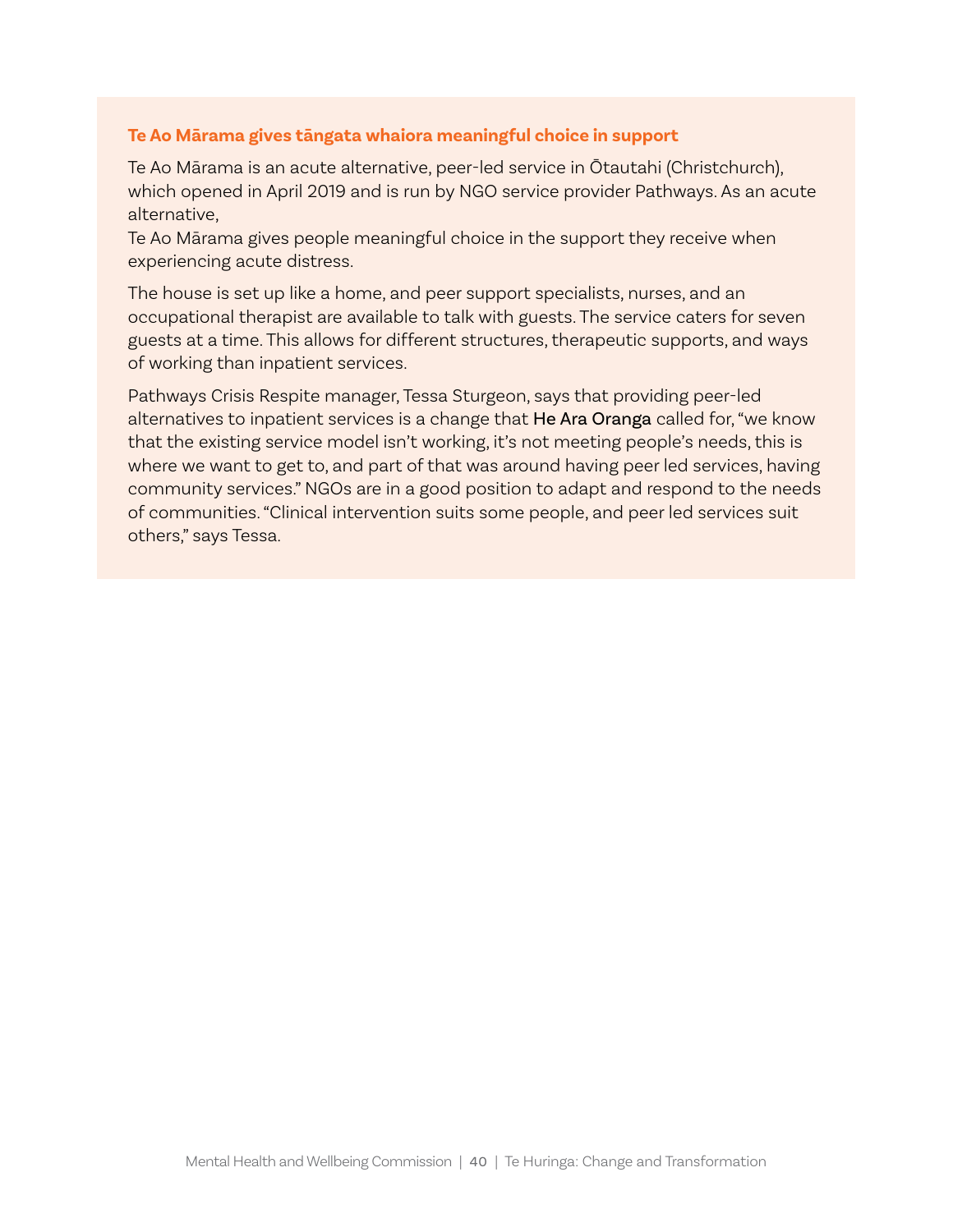

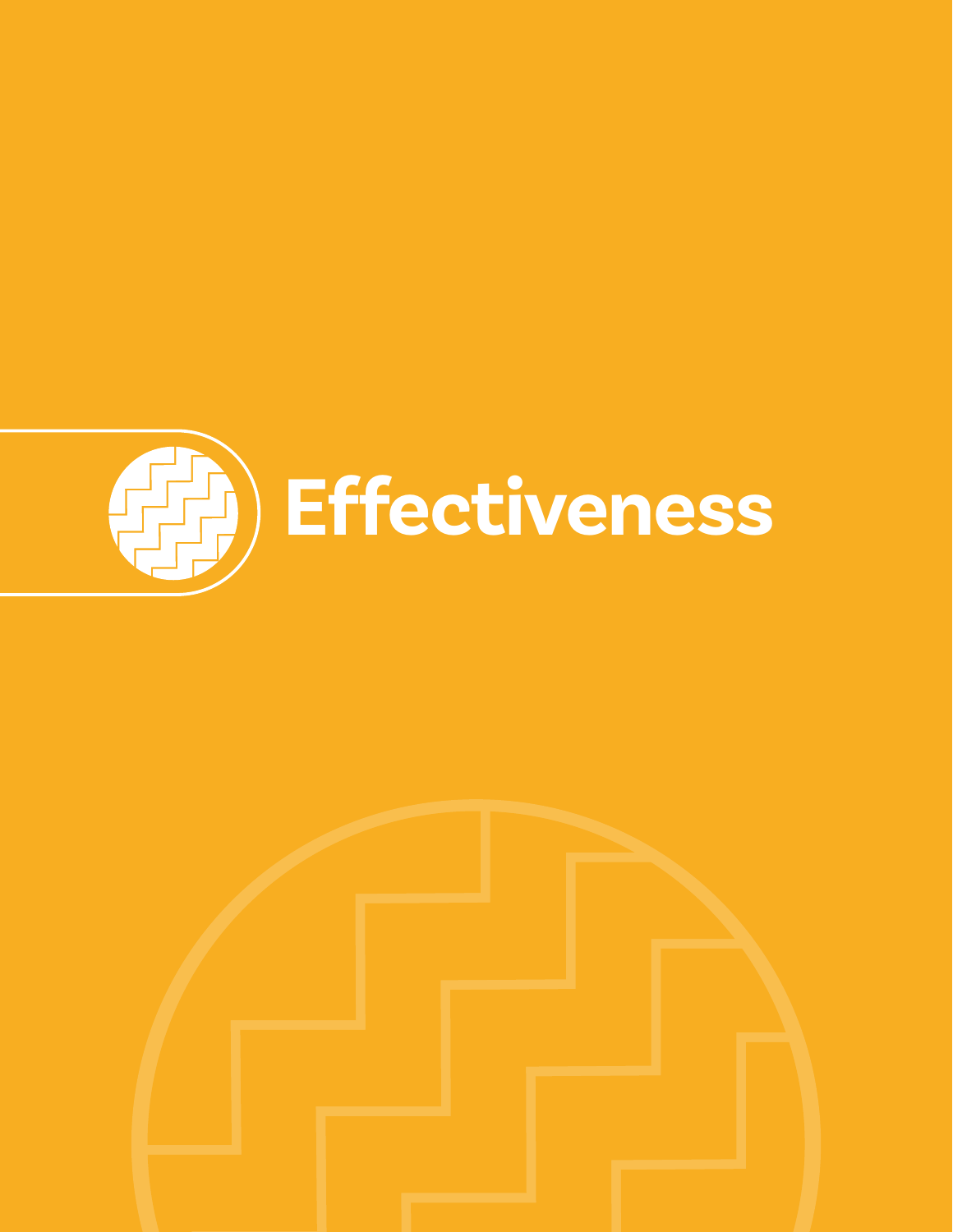

# **Effectiveness:**

Measures of service effectiveness should reflect the things most important to tāngata whaiora

#### **Vision: Support makes a difference for tāngata whaiora**

Measures of clinical outcomes (such as clinical symptoms) are generally used to measure how effective a service is. Mental health services and addiction services work by supporting tāngata whaiora to improve their clinical outcomes (such as lessening severity of symptoms) while also contributing to broader wellbeing outcomes (such as stable housing).

While services can work with a wide range of partner agencies, and should work alongside tāngata whaiora to support their individual and collective agency for wellbeing, broader wellbeing outcomes are out of scope for this report. Wellbeing outcomes will be reported by the Commission under the He Ara Oranga [wellbeing outcomes framework](https://www.mhwc.govt.nz/the-initial-commission/he-ara-oranga-wellbeing-outcomes-framework/) and the upcoming He Ara Āwhina framework.

### The changes we want to see

We want to see measures of effectiveness developed with people with lived experience that measure the things most important to tāngata whaiora.

#### **The changes we want to see include:**

- a review of the use of existing outcome tools to ensure they are relevant to tāngata whaiora and whānau, culturally appropriate, nationally consistent, and reliable
- a continued focus of the holistic health needs of tāngata whaiora, including targeted efforts to ensure tāngata whaiora have access to COVID-19 vaccinations, including boosters.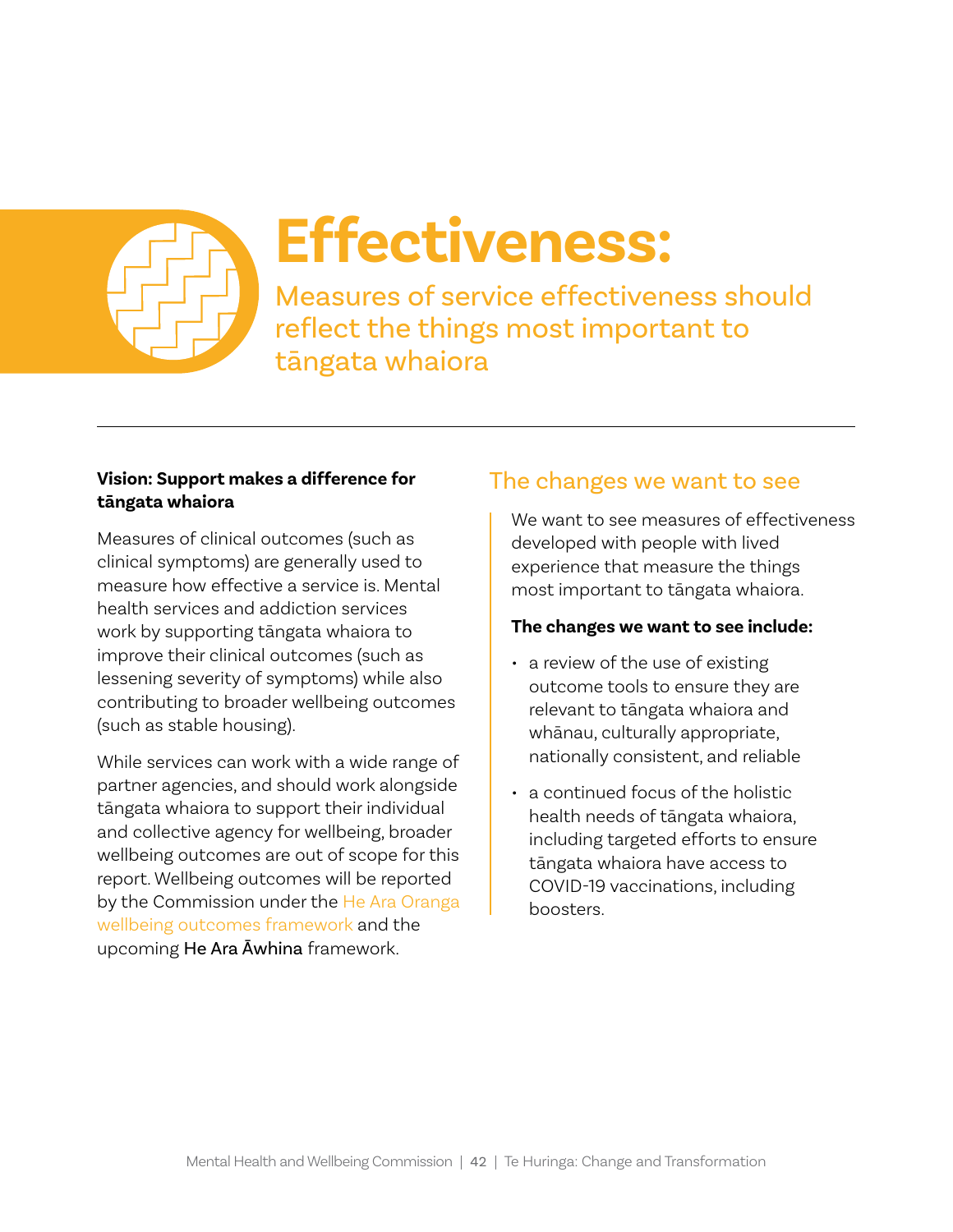### Tāngata whaiora tend to show improvement when using mental health services, and recovery when using addiction services

#### **People show clinician-rated improvement when they access mental health services**

Health of the Nation Outcome Scale (HoNOS) covers areas including mood, relationships, substance use, and housing. HoNOS measures outcomes (the end result) as opposed to the means to get there. To look at mental health service effectiveness, we've compared the outcomes scores of tāngata whaiora at both service admission and discharge to see if their outcomes have improved as a result of attending the service.

Clinician-rated HoNOS scores of adults for mental distress and social functioning improve<sup>18</sup> by around half between admission to, and discharge from, a mental health inpatient (51 %) or community service (46 %).

In 2020 / 21, the greatest improvements were for tāngata whaiora Pacific adults on discharge from an inpatient unit (58 % improvement).

While HoNOS gives some indication of effectiveness, we have heard feedback from tāngata whaiora that HoNOS is not a good measure of service effectiveness. This is partially because the measures are completed by clinicians, often based on their perspective rather than the views of tāngata whaiora. Furthermore, HoNOS does not measure personal recovery goals or the things that are most important to tāngata whaiora wellbeing. Wellbeing and recovery are different for everyone. They include

finding the right supports to live a satisfying, hopeful, and meaningful life in the presence or absence of mental distress, abstinence, or substance use or problem gambling.

#### **People in addiction services show improvement toward achieving recovery goals**

The Alcohol and Drug Outcome Measure (ADOM) is a self-rated tool that measures progress toward recovery goals. ADOM is used by people accessing community outpatient adult addiction services. ADOM allows tāngata whaiora to rate and track key areas of change during their recovery, including changes in use of alcohol and other drugs, lifestyle, wellbeing, and satisfaction with treatment progress and recovery [22]. In this report, we use satisfaction toward achieving recovery goals as a measure of addiction service effectiveness. 19

In 2020 / 21 tāngata whaiora satisfaction toward achieving their recovery goals showed improvement of around 28 % from the beginning to the end of their treatment at a community Alcohol and Other Drug Service. This is slightly improved compared with previous years.

Compared to tāngata whaiora overall, satisfaction toward achieving recovery goals did not improve as much for tāngata whaiora Māori (21 % increase), or young people (24 % increase). Tāngata whaiora Pacific showed a 10 % improvement in satisfaction toward achieving recovery goals over the last five years to a 29 % increase between 2020 / 21 (compared with a 19 % increase in 2016 / 17).

 $18$  HoNOS is a deficit measure so a decrease in score is an improvement e.g. if someone scores 15 on admission, and 7 on discharge, this is a 51 % improvement.

<sup>&</sup>lt;sup>19</sup> Unlike HoNOS which results in an overall score, ADOM is a goal-based tool - that's why we chose one ADOM measure within the tool rather than averaging out as scores will average out in a meaningless way across the goals.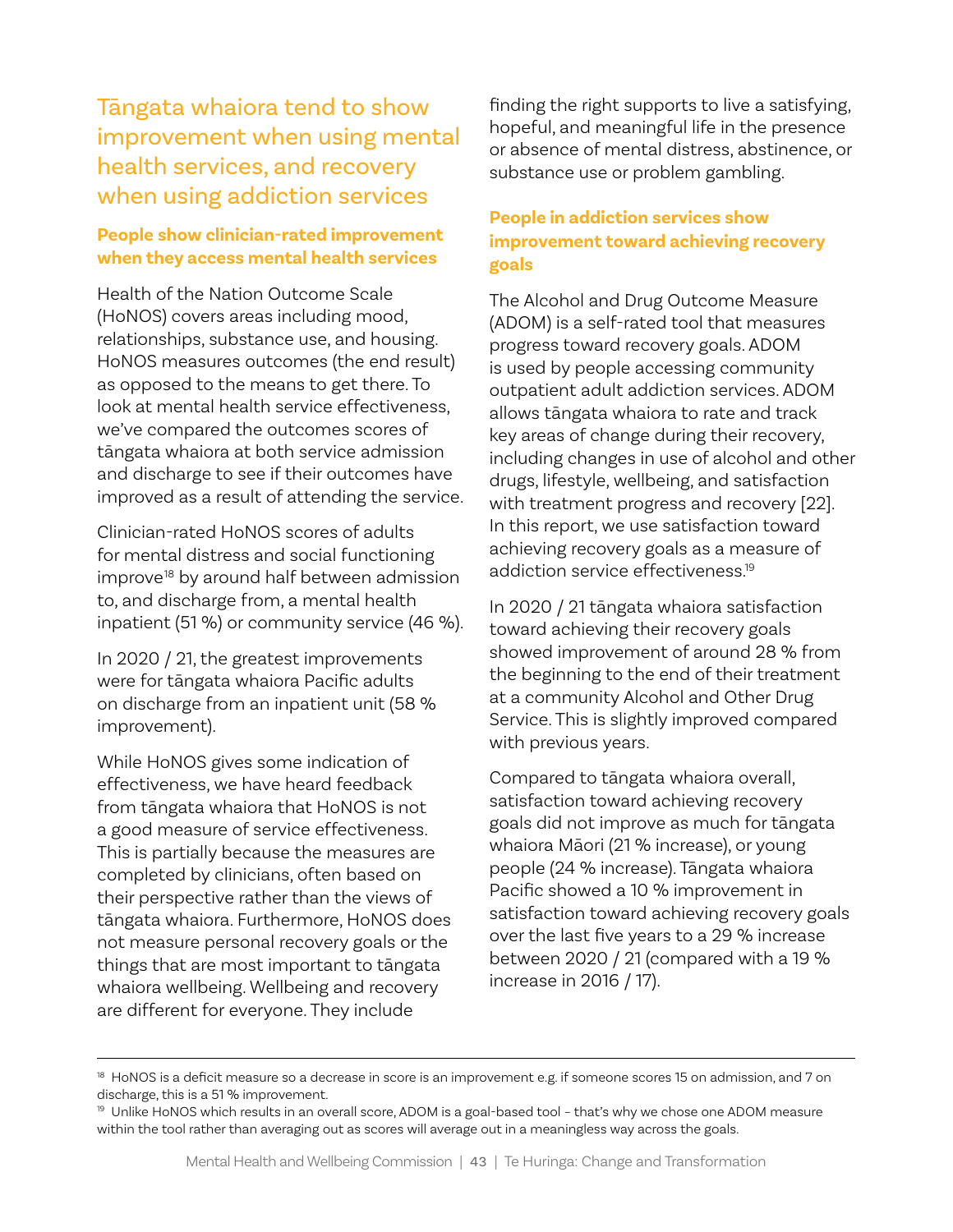# Services have helped address the physical health needs of tāngata whaiora during COVID-19

It is well documented that the physical health needs of tangata whaiora have not been well addressed by the health system, with tangata whaiora experiencing poorer physical health and shorter life expectancy [23]. Support should be tailored to the needs of tāngata whaiora, whatever those needs may be. This has been more important than ever during the COVID-19 outbreak. The risk of dying from COVID-19 is twice as high for those experiencing mental health or addiction issues compared with the overall population [24].

Vaccinations are one of the best tools we have to reduce the risk of COVID-19 effects. In January 2022, full COVID-19 vaccination rates for tāngata whaiora in contact with mental health services were 9 % lower than the general population and amongst addiction service users, rates were 19 % lower. In comparison, 93 % of the general population were fully vaccinated. Vaccination rates continue to be lower for tāngata whaiora Māori (76 % fully vaccinated) and tāngata whaiora in contact with alcohol and drug services (67 % fully vaccinated).<sup>20</sup>

Thanks to the efforts of many in the mental health and addiction sector, including those highlighted below, these vaccination rates are moving toward the general population rate; however, there is still need for a targeted focus on tāngata whaiora in the roll out of boosters and COVID-19 treatment.

#### **Equally Well Collaborative is championing equitable physical health for tāngata whaiora**

The Equally Well collaborative exists to achieve physical health equity for tāngata whaiora and whānau. Collectively, Equally Well champions from more than 120 organisations conduct research, gather data, influence policy, and enact change.

Equally Well's collaborative efforts recently made a difference at a policy level. Ongoing research and advocacy from many champions meant mental health and addiction issues were formally recognised as health conditions, which increase a person's vulnerability of worse health outcomes if infected with COVID-19. Consequently, tāngata whaiora were included in Group 3 in the national COVID-19 vaccine rollout.

However, without large-scale targeted information and communications for tāngata whaiora or whānau, vaccination rates have continued to be lower than the general population.

Equally Well champions across the whole of the health sector have combined efforts and expertise to proactively reach out and have vaccine conversations with tāngata whai ora. Ongoing visibility of the vaccination rates of tāngata whai ora, through the new data platform, **[Tūtohi](https://www.tutohi.nz/2021/09/24/covid-19-vaccination-rates/)**, has provided timely and reliable information to champions.

"Everyone has a role to play in achieving physical health equity and our response to COVID-19 has seen so many champions stepping up and taking action in their spheres of influence," says one of Equally Well's strategic leads, Dr Helen Lockett, "now more than ever before it is time for the health system to be equally well."

<sup>&</sup>lt;sup>20</sup> Data supplied 17 January 2022 by the Ministry of Health.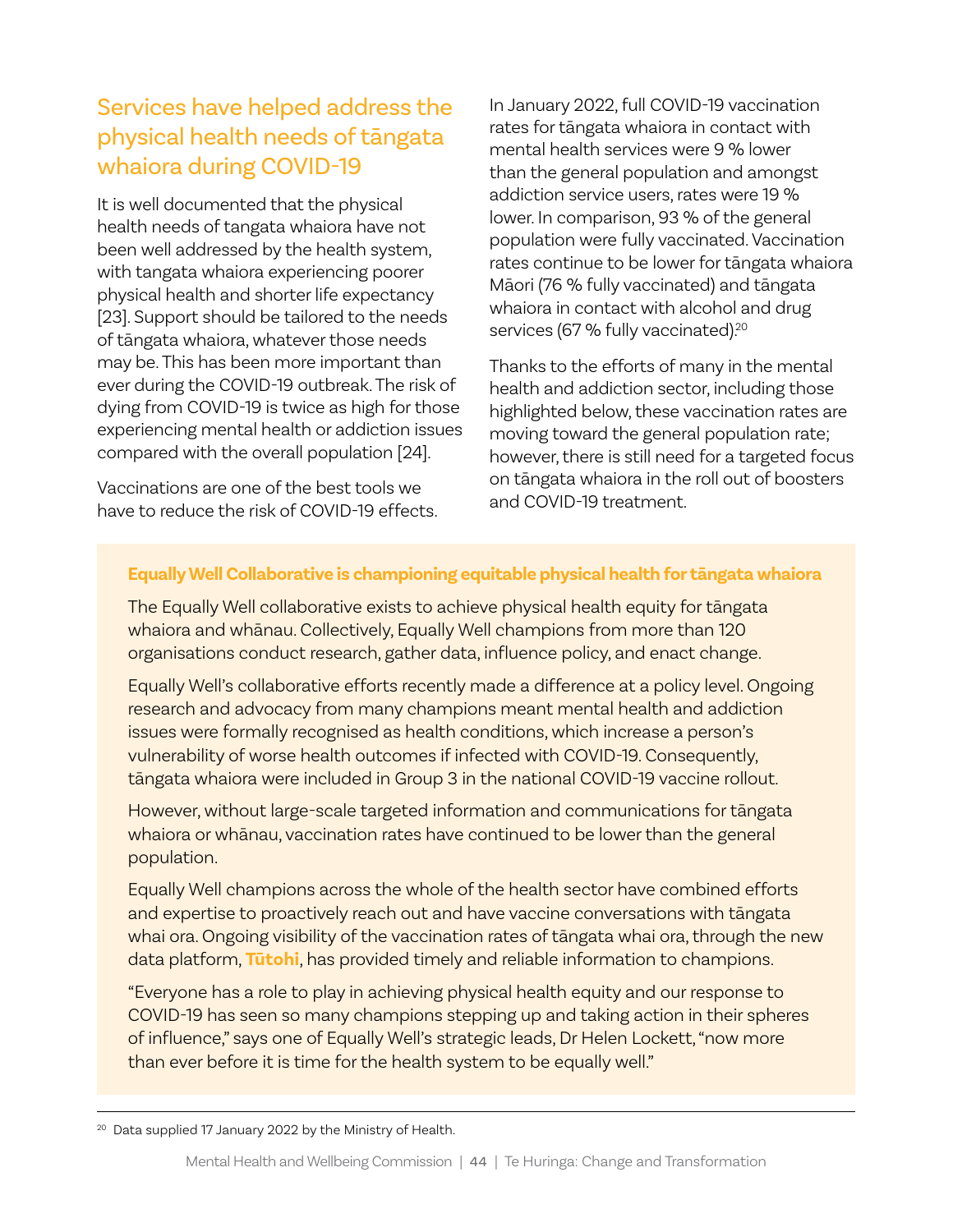#### **Ngātahi Ora offers peer support to tāngata whaiora who are thinking of getting their COVID-19 vaccination**

Ngātahi Ora, run by Balance Aotearoa, aims to break down barriers, and offers practical solutions to anyone experiencing adversity, addiction, or emotional distress.

Ngātahi Ora have developed partnerships with many peer support services around the country who offer one-on-one support to tāngata whaiora considering vaccinations, and have also established a national free-phone peer support warmline focused on support with vaccination decisions. Ngātahi Ora also offers online forums and hui that contribute towards peoples' awareness and understanding. These forums provide a space for tāngata whaiora to ask questions about the vaccine and talk about how they are feeling.

One of the most valuable things Ngātahi Ora offers is space for tāngata whaiora to be seen, heard, and listened to. Ngātahi Ora co-ordinator, Rana Aston, says that it is most helpful to just listen and "accept what people have to say without needing to give advice, set people straight, or intervene. What's really valuable is just being heard."

While the focus is on supported decision making and informed consent, having peer support through vaccinations is also positively impacting the numbers of people with experiences of distress or addiction getting vaccinated against COVID-19.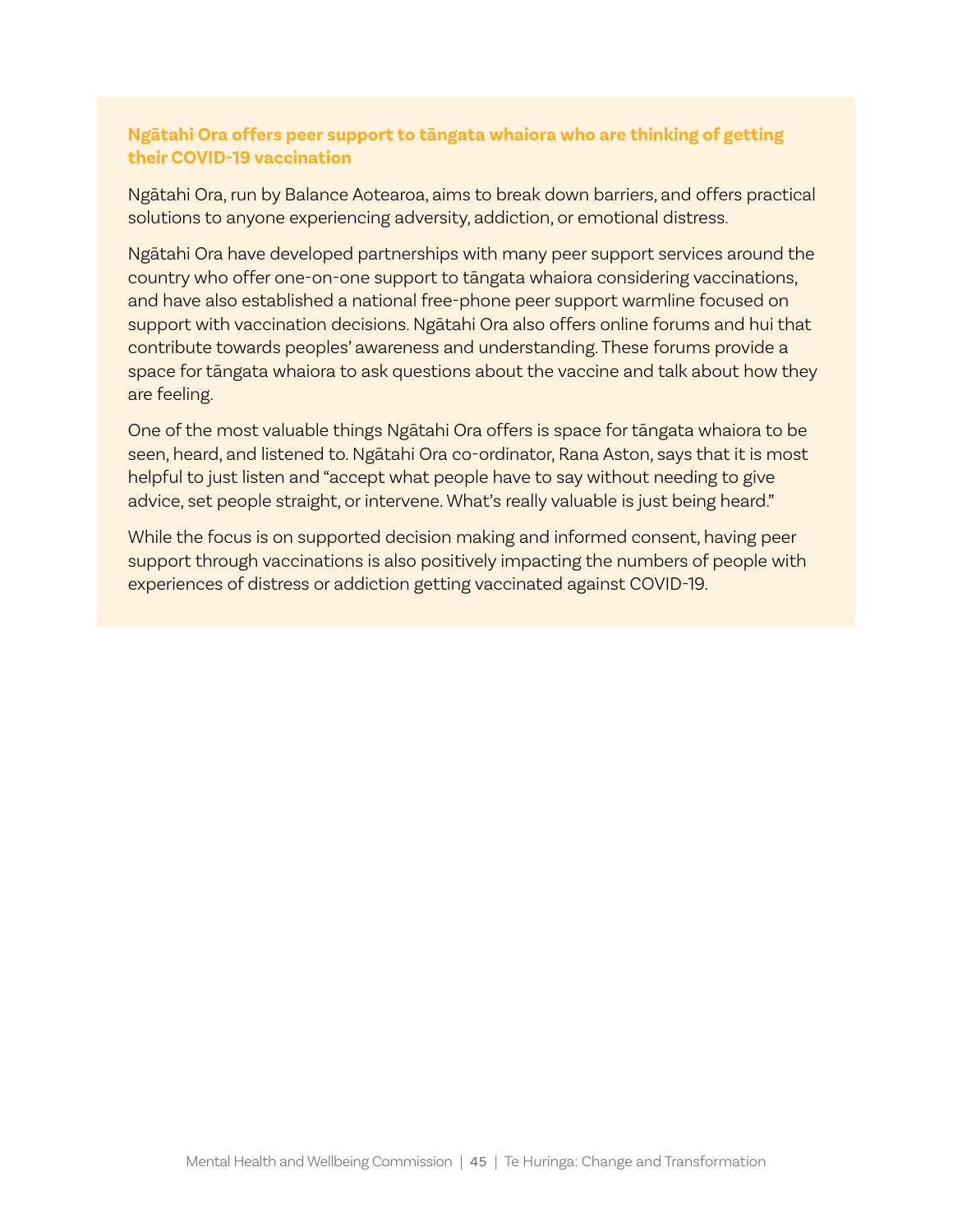

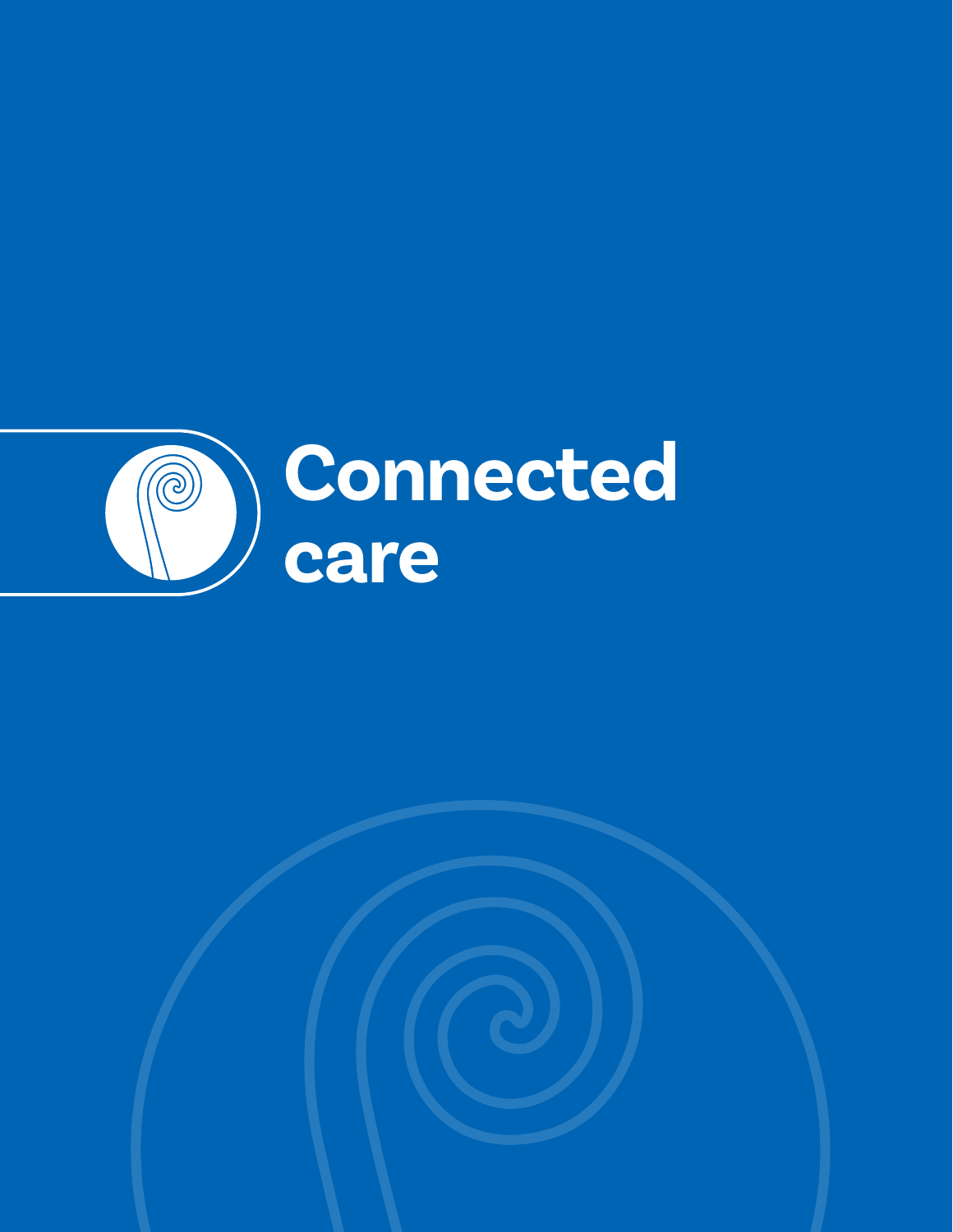# **Connected care:**

Improvements are needed to ensure people have access to connected supports

#### **Vision: Services work together for tāngata whaiora**

He Ara Oranga noted that the mental health and addiction system does not have a network of mental health, addiction, health, and social services and supports – key components of the system are missing. A lot of the pressure falls on the acute end of the system, with pressures on inpatient services when people are staying longer in these services because there are insufficient community supports and services.

A lack of housing and other supports means some people remain in inpatient units for longer than required for treatment. Around 30 % of beds in mental health units are unavailable for acute use because they are supporting people who could be treated in the community, but don't have appropriate housing or other supports in place. [25]

### The changes we want to see

The establishment of 'Collaboratives' for Integrated Primary Mental Health and Addiction Services is a positive step towards improved integration of services across the sector. However, in preparing our report on the Access & Choice programme, we saw little evidence of improvement in the relationships between primary mental health and addiction services and specialist services. This will be particularly important to develop as part of the health reforms that may separate the oversight of community care and inpatient hospital care.

#### **The changes we want to see include:**

- additional supports that address the social and economic determinants that impact on people experiencing distress and harm from substance use and gambling
- strengthening the connections between inpatient and community care and between specialist and primary care.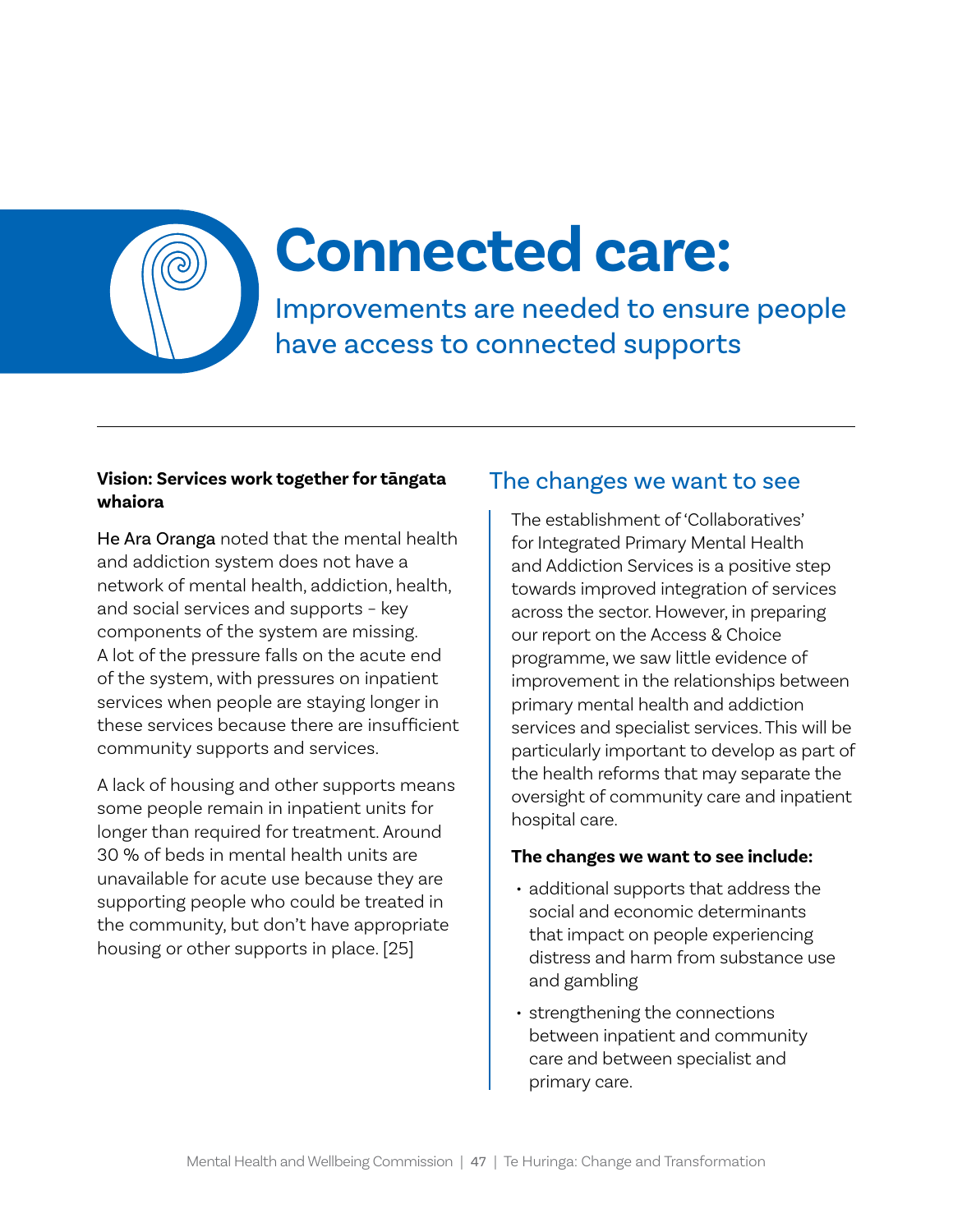# Additional supports are needed to assist the transition from inpatient to community settings

#### **The average stay of 18 days in inpatient units remains unchanged**

The average length of stay in inpatient units for tāngata whaiora has remained steady over the past five years at 18 days.

Young people had shorter average stays in inpatient units in 2020 / 21 (13 days). Pacific people had longer average stays in inpatient units (23 days), as did older people aged over 65 years (31 days). Longer inpatient stays for older people may occur because of the more complex circumstances, including cooccurring conditions, that can occur when caring for older people.

#### **In 2020 / 21:**

**18 days was the average length of stay in an inpatient unit**

Source: KPI Programme

#### **20 % of people are not followed up with after hospital discharge, despite overall follow up rates remaining steady**

Making community support available for tāngata whaiora leaving inpatient units is essential and helps prevent re-admission [18]. Follow up refers to community service contact, for example, from a mental health service provider within seven days of a person being discharged from an inpatient unit.

#### **In 2020 / 21:**

**1 in 5 tāngata whaiora leaving inpatient units were not followed up within 7 days**

Source: KPI Programme

7-day follow up has seen little change over the past five years, with 20 % of people not followed up. Follow up rates in 2020 / 21 were lower for older people aged over 65 years (29 % not followed up) and higher for Pacific people (17 % not followed up).

#### **One in six tāngata whaiora are re-admitted to inpatient units within 28 days of discharge**

Re-admission rates within 28 days of discharge have decreased slightly over the past five years, from 17 % in 2016 / 17 to 15 % in 2020 / 21. Re-admission can be minimised, and evidence shows re-admission rates decrease with transition care that builds support with community care providers, primary care, and psychosocial supports, including peer support [26].

## Services must link up to meet the needs of tāngata whaiora

To best meet the needs of tāngata whaiora, all the supports tāngata whaiora use, including health and social services, must be well connected.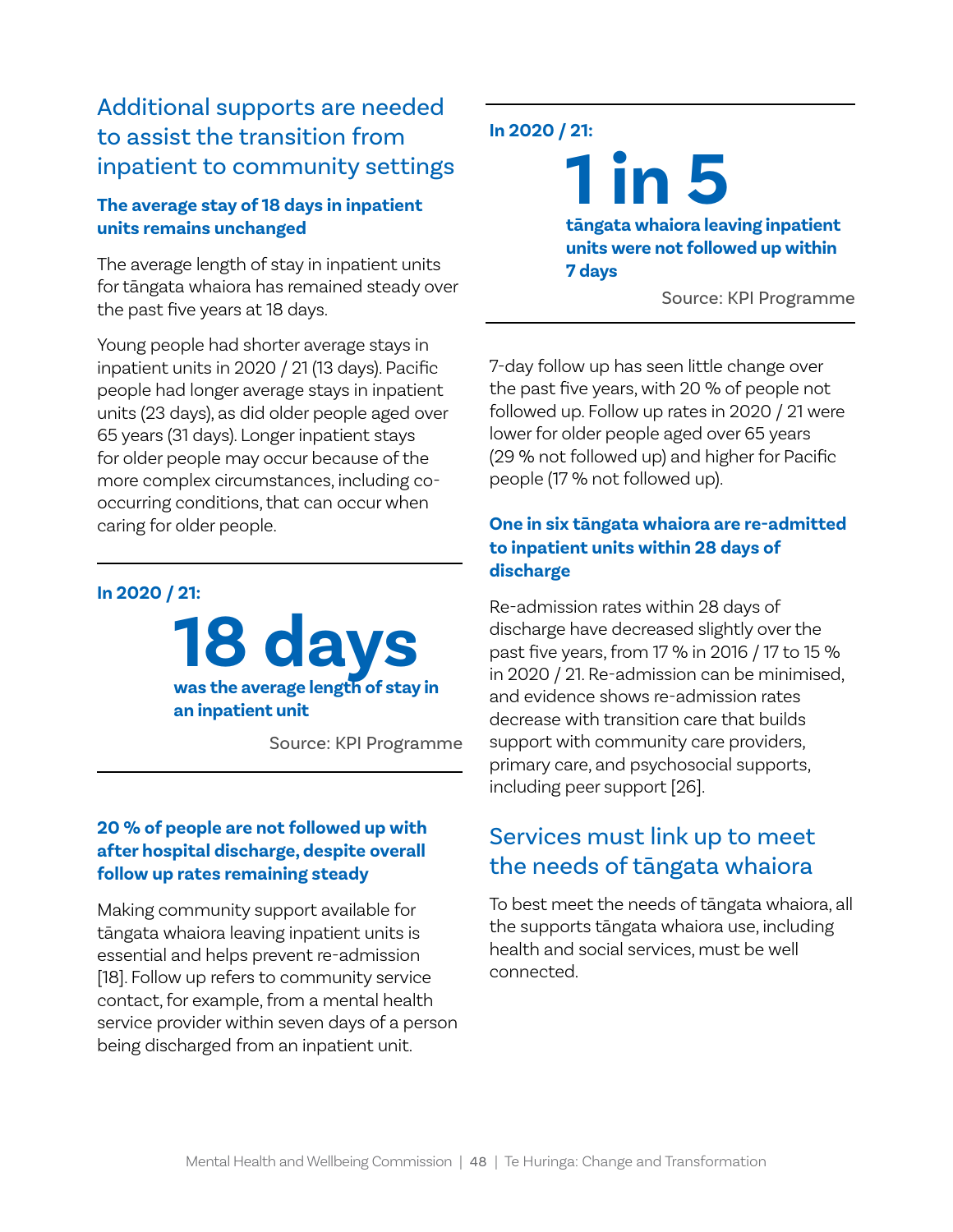#### **Stronger Waitaki Community Coalition brings together communities to work together for social change**

The Stronger Waitaki Community Coalition is a whole-of-community project with a focus on community building. This includes community-wide safety, health, wellbeing, and development.

Stronger Waitaki uses Collective Impact, a model that brings together multiple organisations from across the region to create social change. Government, nongovernment organisations, community groups, health, and social service agencies work together along with the Waitaki District Council, which provides secretariat support to the Coalition. These groups work collaboratively toward a shared vision. They find consensus, share resources, and work collectively to respond to challenges facing the community.

Youth mental health became one of the Coalition's focus areas after data revealed presentations to Youthline concerning support for moderate to severe mental health concerns have increased 50 % over the past two to three years.

"The coalition decided to respond in a meaningful way to mental health challenges experienced by our young people. That means everything from specialist services to peer support," says Helen Algar, Waitaki District Council's Community Development Manager. For example, the coalition advocated for a provider to tap into support and stimulus funding from Waitaki District Council to provide counselling support to young people in the local intermediate school.

#### **Asian Family Services Gambling Harm Minimisation Programme connects services to provides holistic culturally safe support**

Asian Family Services' gambling harm minimisation programme provides Asian communities with a culturally safe and responsive environment for individuals, families, and friends experiencing gambling harm.

National Director at Asian Family Services, Kelly Feng, says the programme recognises that services need to be joined up, so that people can have one point of contact to seek support for wider issues.

"Nobody has one single issue when they present to a service – ever," she says.

"Gambling is not the only issue. Other factors drive people to gamble, and we work with them to explore the root of the problem and look for solutions."

The programme helps Asian people to discover and resolve problems, enabling them to grow stronger, and work towards health and wellbeing.

In addition to a national Asian helpline and clinical support, the service offers facilitation to other services, such as accessing WINZ entitlements, budgeting, and other social and legal services.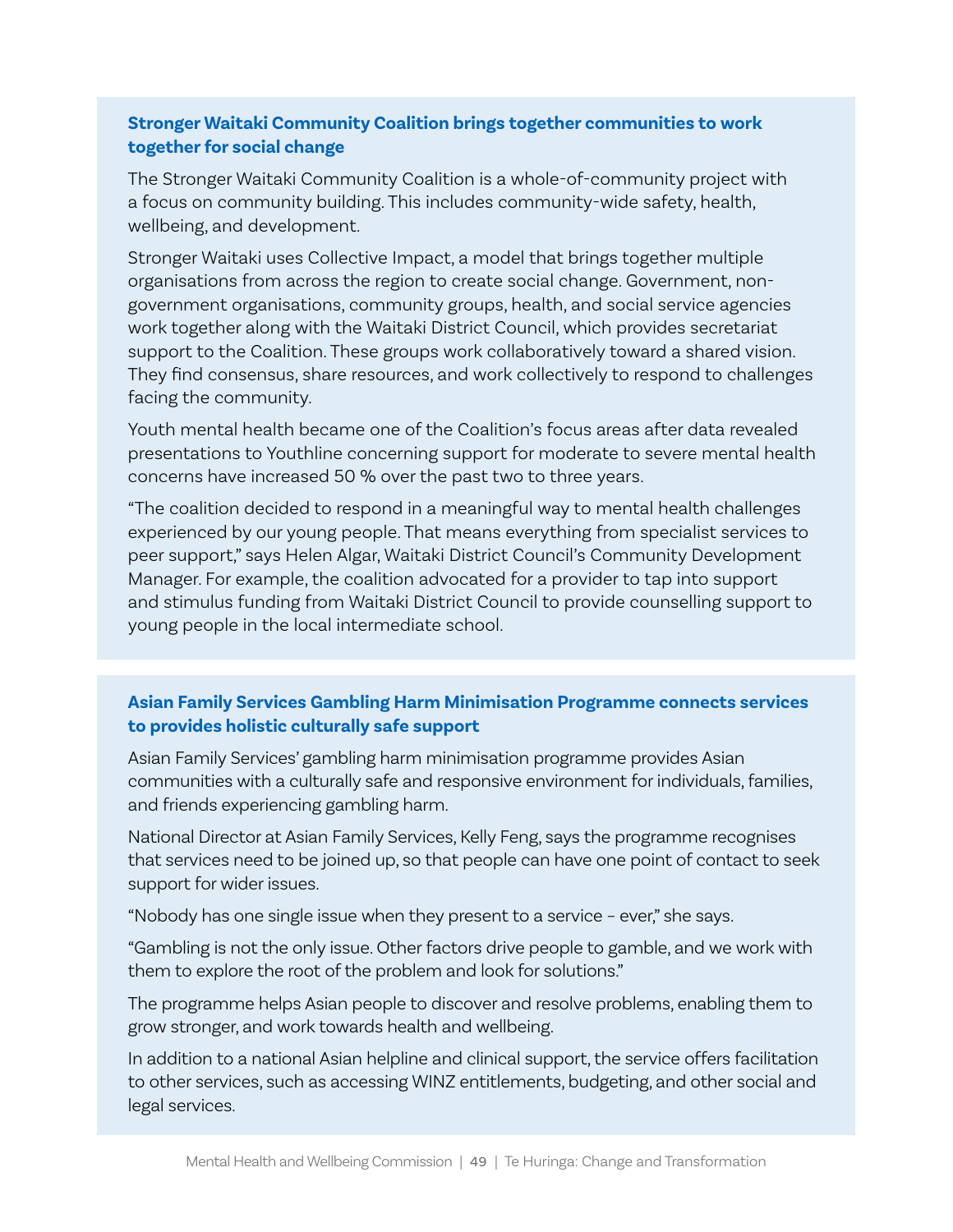# **Measuring the things most important to people**

The voices of Māori and tāngata whaiora need to be paramount in assessing how well services and other approaches to wellbeing are meeting the needs of Māori, people with lived experience of mental distress and / or substance or gambling harm, and those who support them. Data (both quantitative and qualitative) helps us understand whether services and support are making a difference for tāngata whaiora and informs service delivery and planning across the system.

We know there are many data gaps that significantly limit our ability to monitor the performance of mental health and addiction services, and existing data does not measure all that is most important for tāngata whaiora.

In the development of He Ara Āwhina – which we'll report against in the future – we are developing methods and measures that will help us assess the things most important to tāngata whaiora. Our application of He Ara Āwhina to monitoring, assessment, and advocacy is centred on hearing from people and communities and telling their stories, including where services are doing well. Quantitative data will be part of our storytelling, particularly to track trends over time. He Ara Āwhina will include an assessment of data gaps to measure against the framework.

There are, however, some changes to improve mental health service and addiction service data that we are advocating for now, as outlined below.

#### **We reinforce the He Ara Oranga recommendation to undertake and regularly update a comprehensive mental health and addiction survey**

As recommended in He Ara Oranga, there is a need for an updated and inclusive measurements of mental health prevalence to inform planning and monitor system responsiveness (see 'Current prevalence data is required to understand unmet need and service pressures' on page 17).

In particular, we need better data about communities who are not served equitably by the current mental health and addiction system. More comprehensive data will help us better understand the needs and experiences of people who are not well served by the mental health and addiction system (for example, the rainbow community, the disability community, and people who are former refugees). Currently, ethnicity and age are the only identifiers reliably and routinely collected by services.

#### **Prioritise the collection of Te Ao Māori service quality data and embed Māori data governance**

There are significantly fewer data sources that reflect a Te Ao Māori perspective of service quality. Where these data sources do exist, they are collected in far less frequency than data for 'everyone'. While we can 'slice' indicators and measures for Māori using ethnicity data, this does not tell us enough.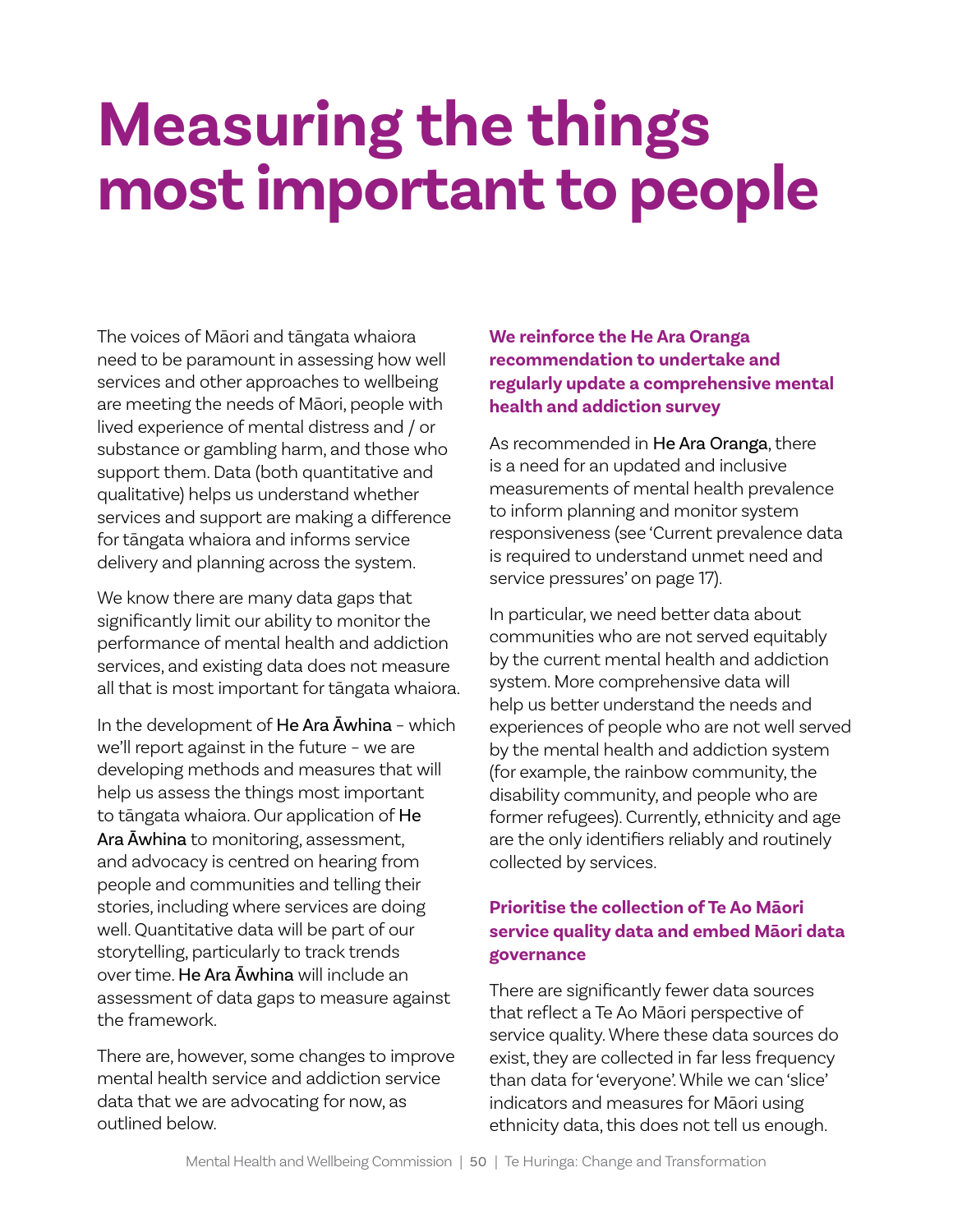The lack of Te Ao Māori service quality data is a concern given persistent inequities in the prevalence of mental distress, substance and gambling harm, and in treatment for Māori and the place of Māori as tāngata whenua (people of the land).

There are major structural challenges to measuring and monitoring Māori wellbeing. Many of the agencies and organisations that collect or steward Māori data lack the capability or capacity to apply a Te Ao Māori lens to their data collection or analysis. More fundamentally, they lack active Māori data governance, and, therefore, a transparent mechanism for Māori influence. The establishment of the Māori Health Authority is a good start.

Both the Commission's monitoring frameworks – the He Ara Oranga Wellbeing Outcomes Framework and the draft He Ara Āwhina Framework include both Te Ao Māori and shared perspectives, reflecting the role that tangata whenua and tangata tiriti (non-Maori who live in Aotearoa under Te Tiriti of Waitangi) have to play in working together to support improving the collective wellbeing of all.

#### **Amend service data collection to ensure the unit of measurement can include whānau**

Most data collected by mental health services and addiction services is about the individual, but there is virtually no quantitative data available about whānau (particularly, as defined by tāngata whaiora). In the absence

of data about whānau, evidence based on New Zealand households and families is used to inform strategy development, planning, priority-setting, decision-making, policy, and delivery. While there is data available on Māori families who live together in the same household level, this data does not equate directly to whānau.

#### **Standardised nationally reported data on tāngata whaiora experiences of using services is vital to inform the ways services can improve**

A focus on tāngata whaiora experience is key to services becoming culturally safe and responding to the needs and preferences of tāngata whaiora. There needs to be comparable, representative data on tāngata whaiora and whānau experiences using mental health services and addiction services and supports. This data needs to include experiences that encompass a cultural worldview to give an accurate representation of service experience for all communities.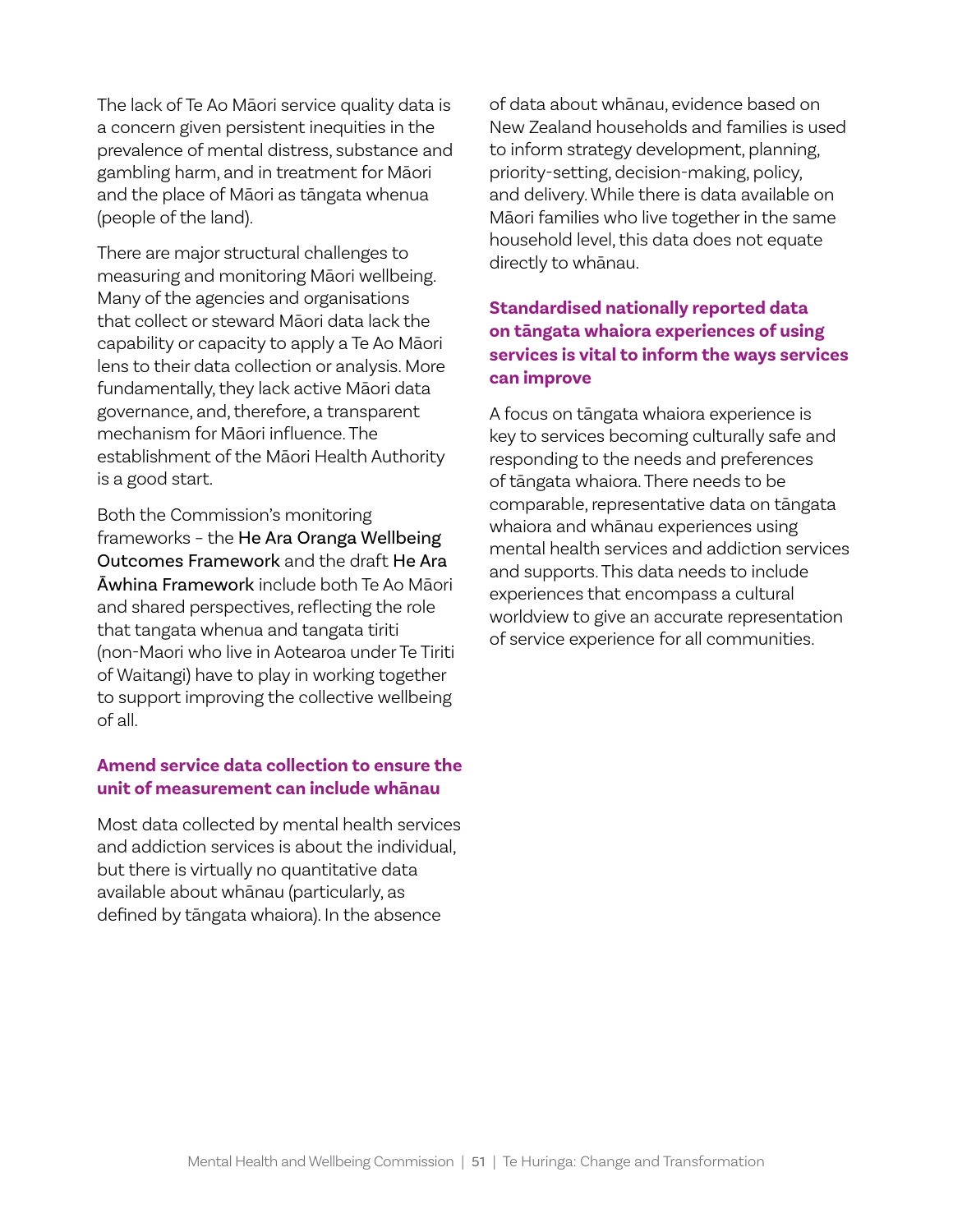# **Ngā puna kōrero** References

- 1. Government Inquiry into Mental Health and Addiction. 2018. He Ara Oranga: Report of the Government Inquiry into mental health and addicition. Wellington. Government Inquiry into Mental Health and Addicition.
- 2. Te Rōpū o Whakamana i te Tiriti o Waitangi. 2019. Hauora: Report on stage one of the Health Services and Outcomes Kaupapa Inquiry. Wellington. Te Rōpū o Whakamana i te Tiriti o Waitangi.
- 3. Mental Health and Wellbeing Commission. 2021. Access and Choice Programme: Report on the first two years – Te Hōtaka mō Ngā Whai Wāhitanga me Ngā Kōwhiringa: He purongo mo ngā rua tau tuatahi. Wellington. Mental Health and Wellbeing Commission.
- 4. Health and Disability Commission. 2020. Aotearoa New Zealand's mental health service and addiciton services: The monitoring and advocacy report of the Mental Health Commissioner. Wellington. Health and Disability Commission.
- 5. Royal New Zealand College of General Practitioners. 2021, 9 March. Survey results raise concern for the health and sustainability of general practice[. https://www.rnzcgp.org.](https://www.rnzcgp.org.nz/RNZCGP/News/College_news/2021/Survey_results_raise_concern_for_the_health_and_sustainability_of_general_practice.aspx) [nz/RNZCGP/News/College\\_news/2021/Survey\\_results\\_raise\\_concern\\_for\\_the\\_health\\_and\\_](https://www.rnzcgp.org.nz/RNZCGP/News/College_news/2021/Survey_results_raise_concern_for_the_health_and_sustainability_of_general_practice.aspx) [sustainability\\_of\\_general\\_practice.aspx](https://www.rnzcgp.org.nz/RNZCGP/News/College_news/2021/Survey_results_raise_concern_for_the_health_and_sustainability_of_general_practice.aspx) (accessed 9 February 2022).
- 6. Initial Mental Health and Wellbeing Commission. 2021. Mā Te Rongo Ake: Through listening and hearing. Wellington. Initial Mental Health and Wellbeing Commission.
- 7. Oakley Browne MA, Wells JE, Scott KM (eds). 2006. Te Rau Hinengaro: The New Zealand Mental Health Survey. Wellington. Ministry of Health.
- 8. Ministry of Health. 2021. Annual Data Explorer 2020/21: New Zealand Health Survey [Data File]. [https://minhealthnz.shinyapps.io/nz-health-survey-2020-21-annual-data](https://minhealthnz.shinyapps.io/nz-health-survey-2020-21-annual-data-explorer/)[explorer/.](https://minhealthnz.shinyapps.io/nz-health-survey-2020-21-annual-data-explorer/)
- 9. Health Quality & Safety Commission. 2021. Mental health in primary care. [https://www.](https://www.hqsc.govt.nz/our-data/atlas-of-healthcare-variation/mental-health-in-primary-care/) [hqsc.govt.nz/our-data/atlas-of-healthcare-variation/mental-health-in-primary-care/](https://www.hqsc.govt.nz/our-data/atlas-of-healthcare-variation/mental-health-in-primary-care/) (accessed 20 January 2021).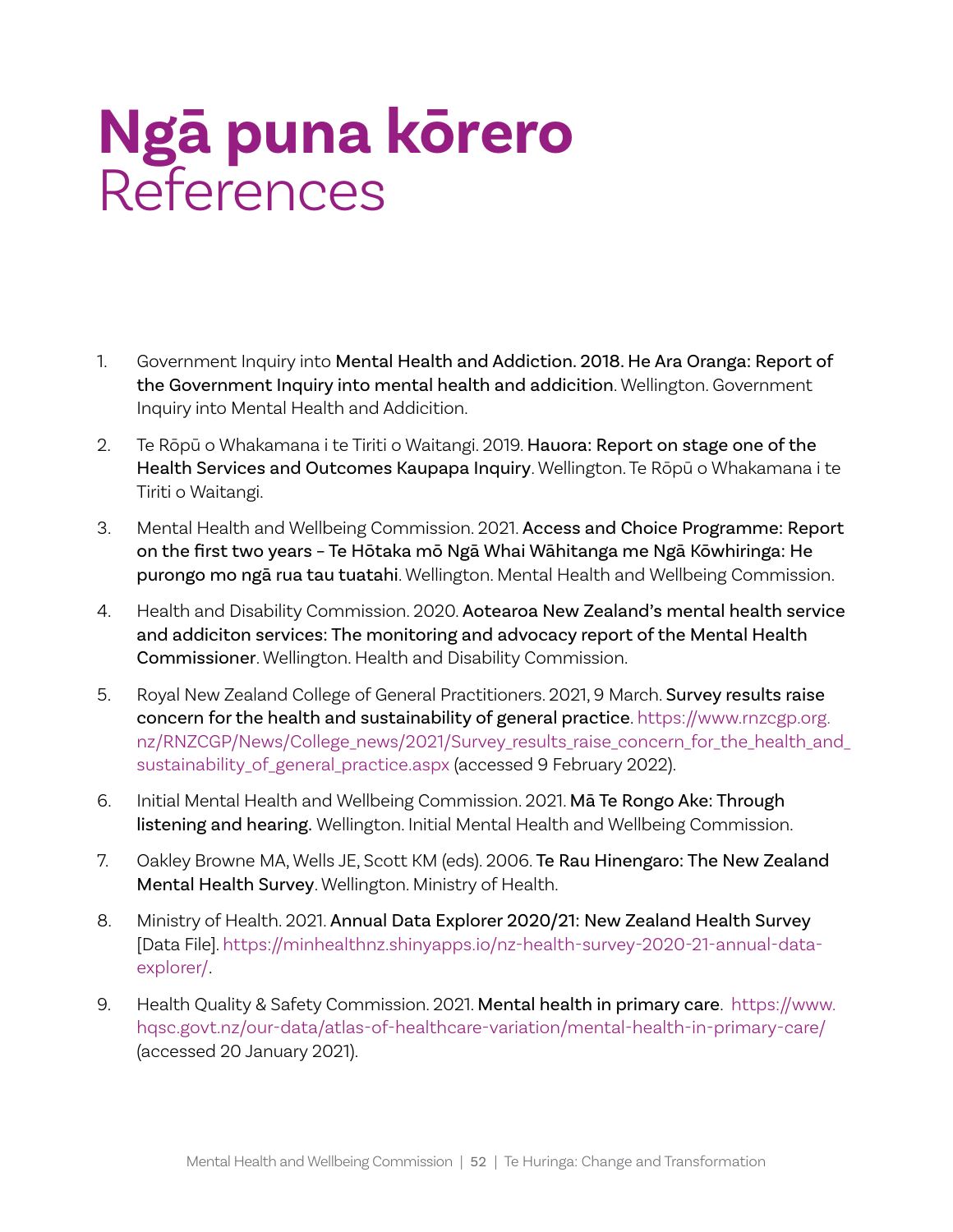- 10. Ministry of Health. 2021. Office of the Director of Mental Health and Addiction Services 2020 Regulatory Report. Wellington. Ministry of Health.
- 11. Mental Health and Wellbeing Commission. 2022. Mental Health and Wellbeing Commission submission on the Ministry of Health Discussion Document Transforming our Mental Health Law. [https://www.mhwc.govt.nz/assets/Uploads/Submissions-2022/](https://www.mhwc.govt.nz/assets/Uploads/Submissions-2022/Mental-Health-and-Wellbeing-Commission-Mental-Health-Repeal-and-Replace-submission-FINAL.pdf) [Mental-Health-and-Wellbeing-Commission-Mental-Health-Repeal-and-Replace](https://www.mhwc.govt.nz/assets/Uploads/Submissions-2022/Mental-Health-and-Wellbeing-Commission-Mental-Health-Repeal-and-Replace-submission-FINAL.pdf)[submission-FINAL.pdf](https://www.mhwc.govt.nz/assets/Uploads/Submissions-2022/Mental-Health-and-Wellbeing-Commission-Mental-Health-Repeal-and-Replace-submission-FINAL.pdf) (accessed 23 February 2022).
- 12. Health Quality & Safety Commission. 2021, 20 December. National decrease in seclusion rates in inpatient mental health units – particularly among Māori and Pacific peoples. [https://www.hqsc.govt.nz/news/national-decrease-in-seclusion-rates-in-inpatient](https://www.hqsc.govt.nz/news/national-decrease-in-seclusion-rates-in-inpatient-mental-health-units-particularly-among-maori-and-pacific-peoples/)[mental-health-units-particularly-among-maori-and-pacific-peoples/](https://www.hqsc.govt.nz/news/national-decrease-in-seclusion-rates-in-inpatient-mental-health-units-particularly-among-maori-and-pacific-peoples/) (accessed 10 February 2022).
- 13. Ministry of Health. 2021. COVID-19 Health and Wellbeing Survey. [https://www.health.](https://www.health.govt.nz/our-work/diseases-and-conditions/covid-19-novel-coronavirus/covid-19-resources-and-tools/covid-19-health-and-wellbeing-survey) [govt.nz/our-work/diseases-and-conditions/covid-19-novel-coronavirus/covid-19](https://www.health.govt.nz/our-work/diseases-and-conditions/covid-19-novel-coronavirus/covid-19-resources-and-tools/covid-19-health-and-wellbeing-survey) [resources-and-tools/covid-19-health-and-wellbeing-survey](https://www.health.govt.nz/our-work/diseases-and-conditions/covid-19-novel-coronavirus/covid-19-resources-and-tools/covid-19-health-and-wellbeing-survey) (accessed 10 December 2021).
- 14. Association of Salaried Medical Specialists. 2021. Inside the frontline of the mental health crisis. Health Dialogue 18. [https://issuu.com/associationofsalariedmedicalspecialists/](https://issuu.com/associationofsalariedmedicalspecialists/docs/health-dialogue--inside-the-frontline-of-the-menta) [docs/health-dialogue--inside-the-frontline-of-the-menta.](https://issuu.com/associationofsalariedmedicalspecialists/docs/health-dialogue--inside-the-frontline-of-the-menta)
- 15. New Zealand Mental Health and Wellbeing Commission. 2021. Te Rau Tira Wellbeing Outcomes Report 2021. Wellington. New Zealand Mental Health and Wellbeing Commission.
- 16. Sapere Research Group. 2020. Phase 3 Report on the National Telehealth Service Evaluation. Wellington. Ministry of Health.
- 17. Grimes A, White D. 2019. Digital inclusion and wellbeing in New Zealand. Wellington. Department of Internal Affairs.
- 18. KPI Programme Mental Health and Addiction. nd. Acute inpatient post-discharge community care. [https://www.mhakpi.health.nz/kpi-streams/adult-stream/acute](https://www.mhakpi.health.nz/kpi-streams/adult-stream/acute-inpatient-post-discharge-community-care/)[inpatient-post-discharge-community-care/](https://www.mhakpi.health.nz/kpi-streams/adult-stream/acute-inpatient-post-discharge-community-care/) (accessed 12 November 2021).
- 19. Beaglehole B, Newton-Howes G, Frampton C. 2021. Compulsory Community Treatment Orders in New Zealand and the provision of care: An examination of national databases and predictors of outcome. The Lancet Regional Health-Western Pacific 17 (100275). DOI: 10.1016/j.lanwpc.2021.100275.
- 20. Ministry of Health. 2020. Guidelines to the Mental Health (Compulsory Asessment and Treatment ) Act 1992. Wellington. Ministry of Health.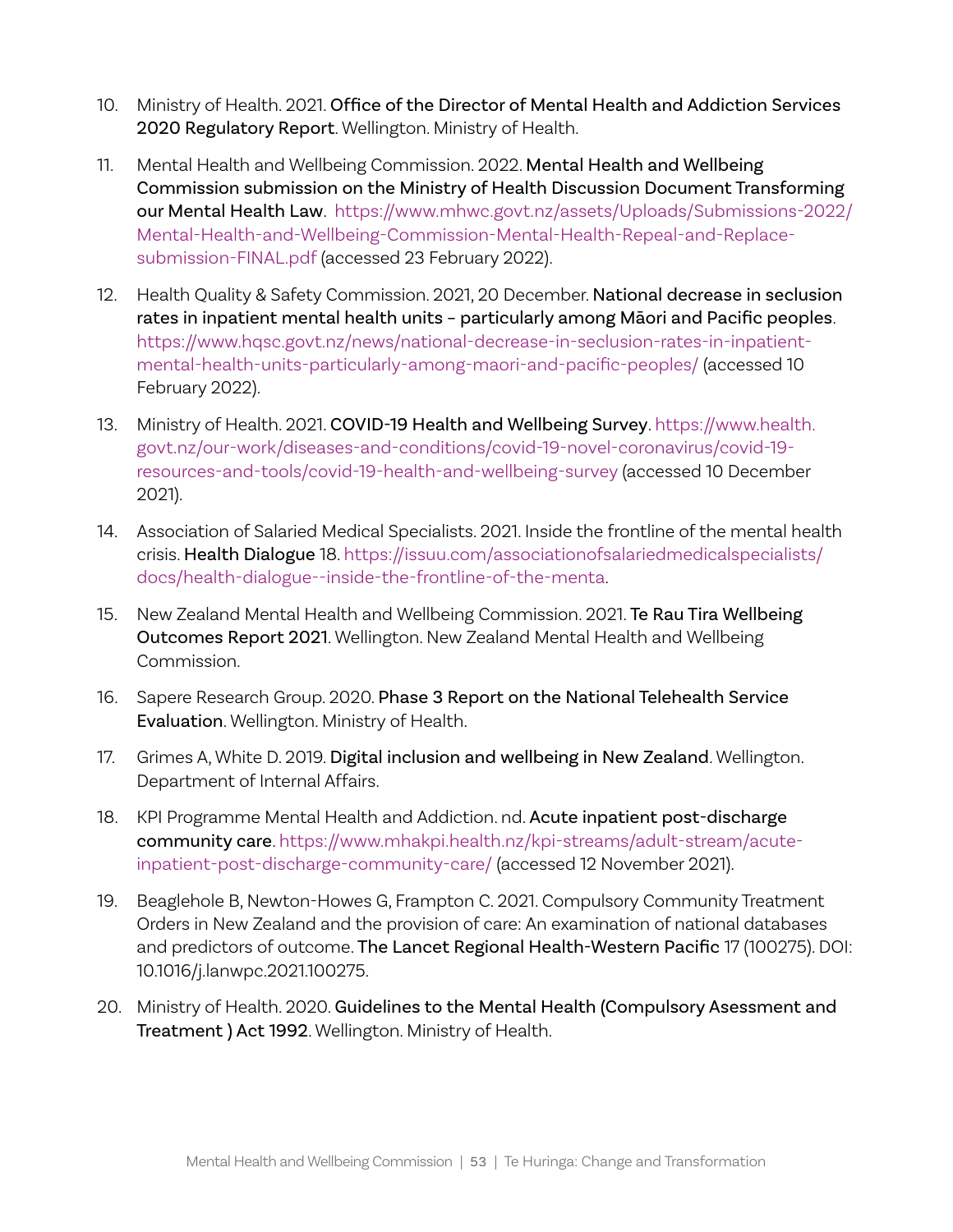- 21. Health Quality & Safety Commission. 2021, 27 November. Auckland District Health Board shows zero seclusion is both possible and sustainable. [https://www.hqsc.govt.](https://www.hqsc.govt.nz/news/auckland-district-health-board-shows-zero-seclusion-is-both-possible-and-sustainable/) [nz/news/auckland-district-health-board-shows-zero-seclusion-is-both-possible-and](https://www.hqsc.govt.nz/news/auckland-district-health-board-shows-zero-seclusion-is-both-possible-and-sustainable/)[sustainable/](https://www.hqsc.govt.nz/news/auckland-district-health-board-shows-zero-seclusion-is-both-possible-and-sustainable/) (accessed 10 Febrauary 2022).
- 22. Ministry of Health. 2021. Alcohol and Drug Outcome Measure (ADOM). [https://www.](https://www.health.govt.nz/nz-health-statistics/national-collections-and-surveys/collections/primhd-mental-health-data/alcohol-and-drug-outcome-measure-adom) [health.govt.nz/nz-health-statistics/national-collections-and-surveys/collections/](https://www.health.govt.nz/nz-health-statistics/national-collections-and-surveys/collections/primhd-mental-health-data/alcohol-and-drug-outcome-measure-adom) [primhd-mental-health-data/alcohol-and-drug-outcome-measure-adom](https://www.health.govt.nz/nz-health-statistics/national-collections-and-surveys/collections/primhd-mental-health-data/alcohol-and-drug-outcome-measure-adom) (accessed 17 December 2021).
- 23. Te Pou. nd. Equally Well: Physical health. [https://www.tepou.co.nz/initiatives/equally](https://www.tepou.co.nz/initiatives/equally-well-physical-health)[well-physical-health](https://www.tepou.co.nz/initiatives/equally-well-physical-health) (accessed 18 February 2022).
- 24. Lockett H, Koning A, Lacey C, Every-Palmer S, Scott KM, Cunningham R, Dowell T, Smith L, Masters A, Culver A, Chambers S. 2021. Addressing structural discrimination: Prioritising people with mental health and addiction issues during the COVID-19 pandemic. The New Zealand Medical Journal 134(1538), 128-134. [https://journal.nzma.org.nz/journal-articles/](https://journal.nzma.org.nz/journal-articles/addressing-structural-discrimination-prioritising-people-with-mental-health-and-addiction-issues-during-the-covid-19-pandemic-open-access) [addressing-structural-discrimination-prioritising-people-with-mental-health-and](https://journal.nzma.org.nz/journal-articles/addressing-structural-discrimination-prioritising-people-with-mental-health-and-addiction-issues-during-the-covid-19-pandemic-open-access)[addiction-issues-during-the-covid-19-pandemic-open-access.](https://journal.nzma.org.nz/journal-articles/addressing-structural-discrimination-prioritising-people-with-mental-health-and-addiction-issues-during-the-covid-19-pandemic-open-access)
- 25. New Zealand Herald. 2021, 21 June. Revealed: Overstaying patients taking up 30% of scarce beds in mental health units. New Zealand Herald. [https://www.nzherald.co.nz/nz/](https://www.nzherald.co.nz/nz/revealed-overstaying-patients-taking-up-30-of-scarce-beds-in-mental-health-units/ERRMLHF2AT7BWIPGK4XWKQK3MU/) [revealed-overstaying-patients-taking-up-30-of-scarce-beds-in-mental-health-units/](https://www.nzherald.co.nz/nz/revealed-overstaying-patients-taking-up-30-of-scarce-beds-in-mental-health-units/ERRMLHF2AT7BWIPGK4XWKQK3MU/) [ERRMLHF2AT7BWIPGK4XWKQK3MU/](https://www.nzherald.co.nz/nz/revealed-overstaying-patients-taking-up-30-of-scarce-beds-in-mental-health-units/ERRMLHF2AT7BWIPGK4XWKQK3MU/) (accessed 21 January 2022).
- 26. Carswell P, Pashkov A. 2018. Evidence-scoping review Service transitions for mental health and addiction. Auckland. Synergia.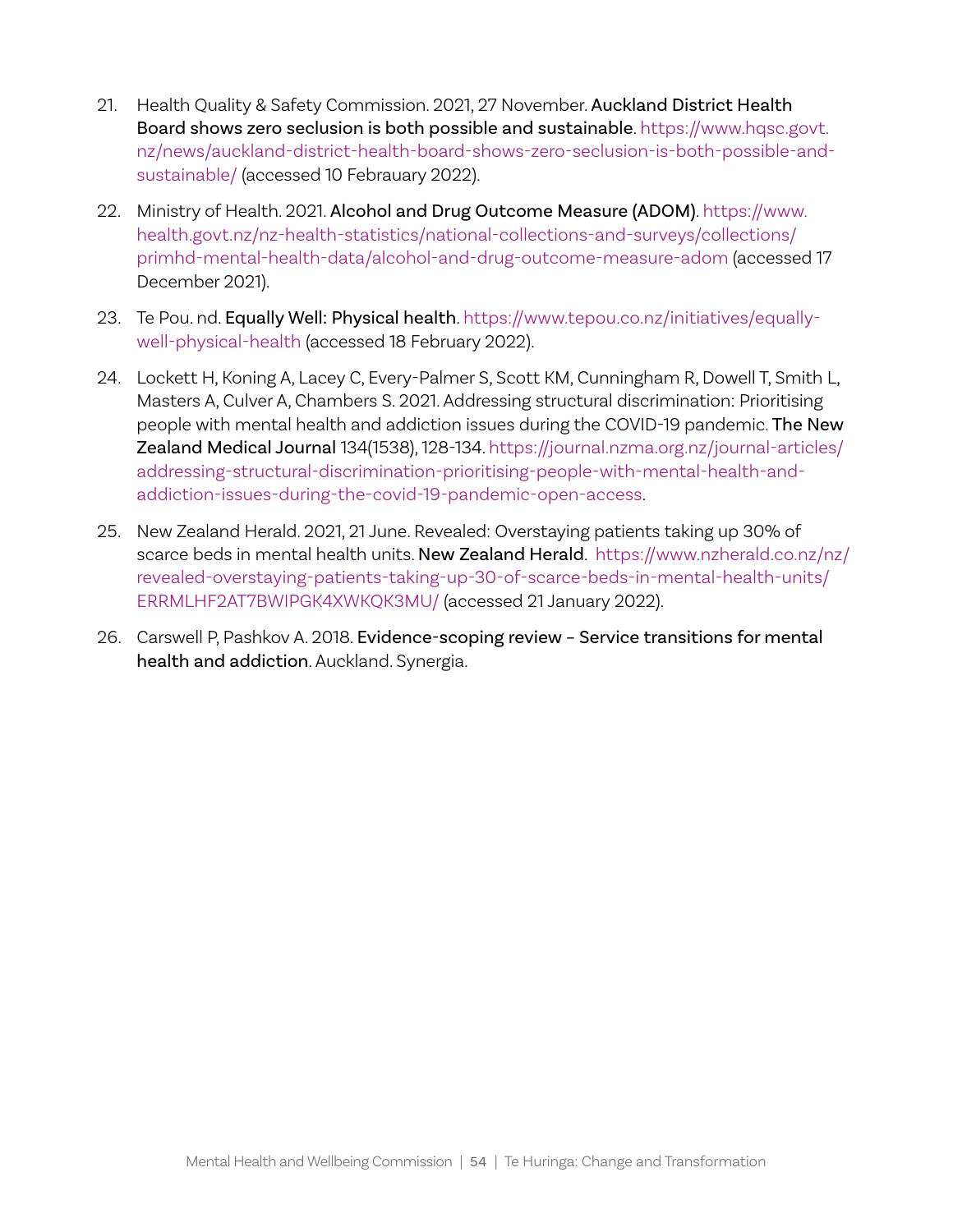# **Ngā tāpiritanga** Appendix

# Tikanga mahi / Methodology

# Using the former Mental Health Commissioner's measures as starting point

We assessed mental health and addiction services by adapting the former Mental Health Commissioner's monitoring framework. This framework was developed by the former Mental Health Commissioner in consultation with tāngata whaiora, family and whānau, and mental health and addiction sector representatives. 21 This framework is made up of six monitoring questions:

- Can I get help for my needs?
- Am I helped to be well?
- Am I a partner in my care?
- Am I safe in services?
- Do services work well together for me?
- Do services work well for everyone?

These questions show service performance from the perspective of tāngata whaiora with reference to the internationally regarded dimensions of health care quality – access, safety, experience, equity, effectiveness, and efficiency – developed by the National Academy of Medicine (formerly the Institute of Medicine) and adopted in Aotearoa by the Health Quality & Safety Commission.

# He Ara Āwhina co-define phase and peer review

To monitor mental health and addiction services, we carried over the former Mental Health Commissioner's mental health and addiction service quality domain categories and adapted the language to reflect feedback from the co-define phase of the He Ara Āwhina (Pathways to Support) framework development,<sup>22</sup> and to align with the Commission's He Ara Oranga Wellbeing Outcomes Framework.23

<sup>&</sup>lt;sup>21</sup> Health and Disability Commissioner, New Zealand's Mental Health and Addiction Services – The monitoring and advocacy report of the Mental Health Commissioner (2018), Appendix 2.

<sup>&</sup>lt;sup>22</sup> He Ara Āwhina (Pathways to Support) Framework co-define phase and a summary of feedback is published on our [website](https://www.mhwc.govt.nz/our-work/co-define-phase/).

<sup>&</sup>lt;sup>23</sup> He Ara Oranga Wellbeing Outcomes Framework is published on our [website.](https://www.mhwc.govt.nz/our-work/he-ara-oranga-wellbeing-outcomes-framework/)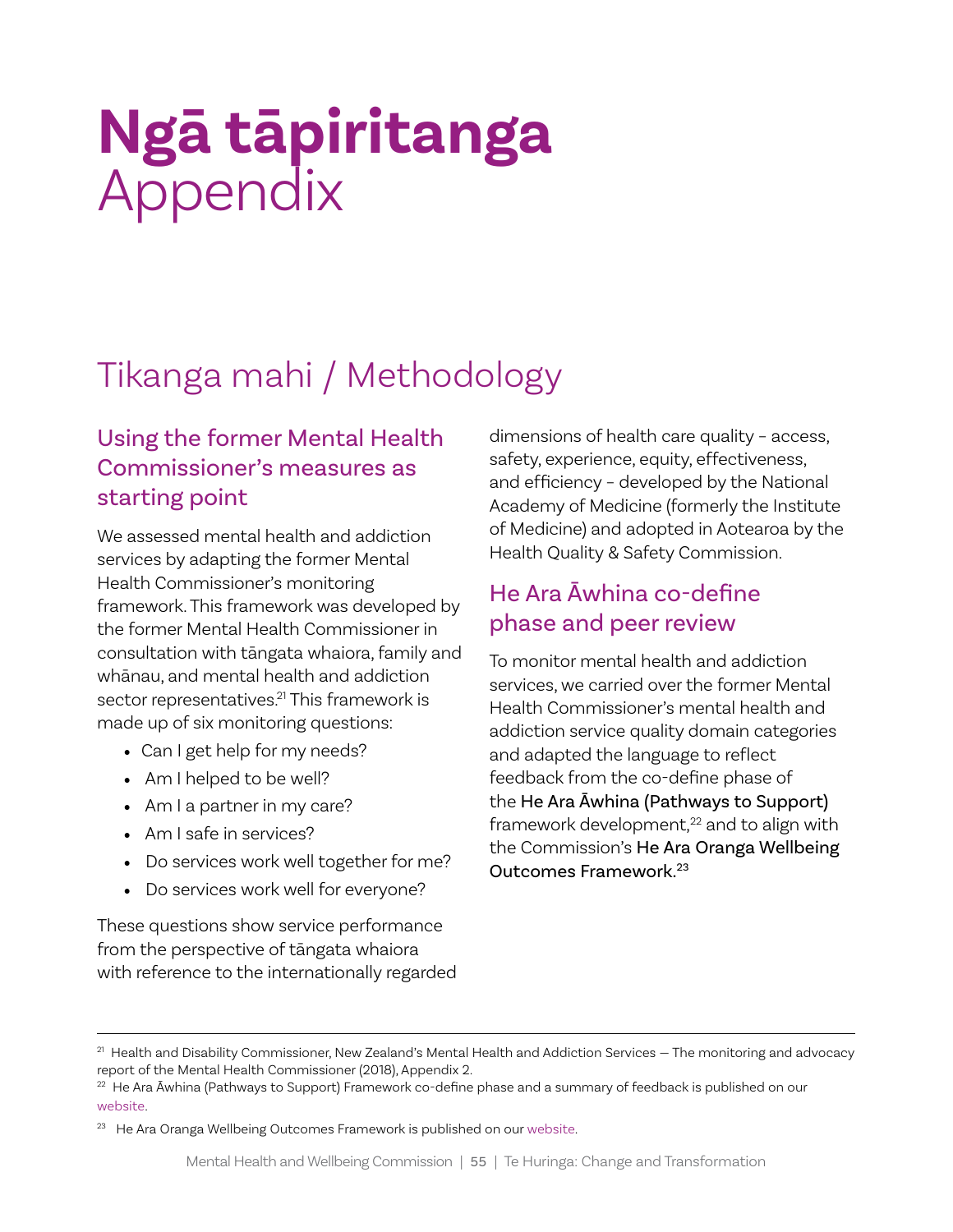We heard in the co-define phase that monitoring of services is important, and that the former Mental Health Commissioner's monitoring framework is a useful start. However, people want to see the Commission looking holistically at supports for people and whānau who experience mental distress and harm from substance use, gambling, and addiction, including prevention and health promotion, harm reduction, healing, and treatment.

Changes we have introduced in this monitoring report include bringing equity to the front, having aspirational statements rather than questions, moving from 'I' to 'people and whānau / tāngata whaiora', and strengthening autonomy by changing from partnership to leadership in care.

### He Ara Āwhina co-design phase

We are co-designing our future monitoring framework, He Ara Āwhina from a Te Ao Māori perspective and a shared perspective to look at how the whole mental health and addiction system supports the wellbeing of people and whānau who experience mental distress, substance use harm, or gambling harm (or a combination of these). Between September 2021 and February 2022, we worked with an Expert Advisory Group,<sup>24</sup> held hui and focus groups with lived experience communities, and sought targeted sector feedback to co-design a draft vision of what a system of services, support, and approaches should look like for tāngata whaiora. We will be seeking public feedback on that draft in March and April 2022.

We have drawn on the feedback gathered so far in the co-design phase to inform our call to action.

### Criteria for selecting exemplars

The exemplars we chose to feature had to collectively highlight Māori, Pacific, youth, and peer-led approaches, and demonstrate responses for the Commission's priority groups.25

Exemplars were ranked on their ability to:

- clearly relate to a service quality domain
- focus on mental health and addiction services, programmes, and initiatives
- give a sense of what services, programmes, and initiatives might be like if they were transformational, so that others can learn from them.

# Making sense of the quantitative data

To understand what the data was telling us about services, we held a workshop with mental health and addiction service data experts, tāngata whaiora, and kaupapa Māori experts.

<sup>&</sup>lt;sup>24</sup> Expert Advisory Group members and biographies are available on our website Kāhui Matanga / Expert Advisory Group | [Mental Health and Wellbeing Commission \(mhwc.govt.nz\).](https://www.mhwc.govt.nz/our-work/assessing-and-monitoring-the-mental-health-and-addiction-sector/expert-advisory-group/)

<sup>&</sup>lt;sup>25</sup> The Commission's priority groups include Māori, Pacific peoples, Asian peoples, migrants, former refugees, rainbow communities, trans people, people with variations of sex characteristics, disabled people, veterans, prisoners, rural communities, young people, older people, children in state care, and children experiencing adverse events.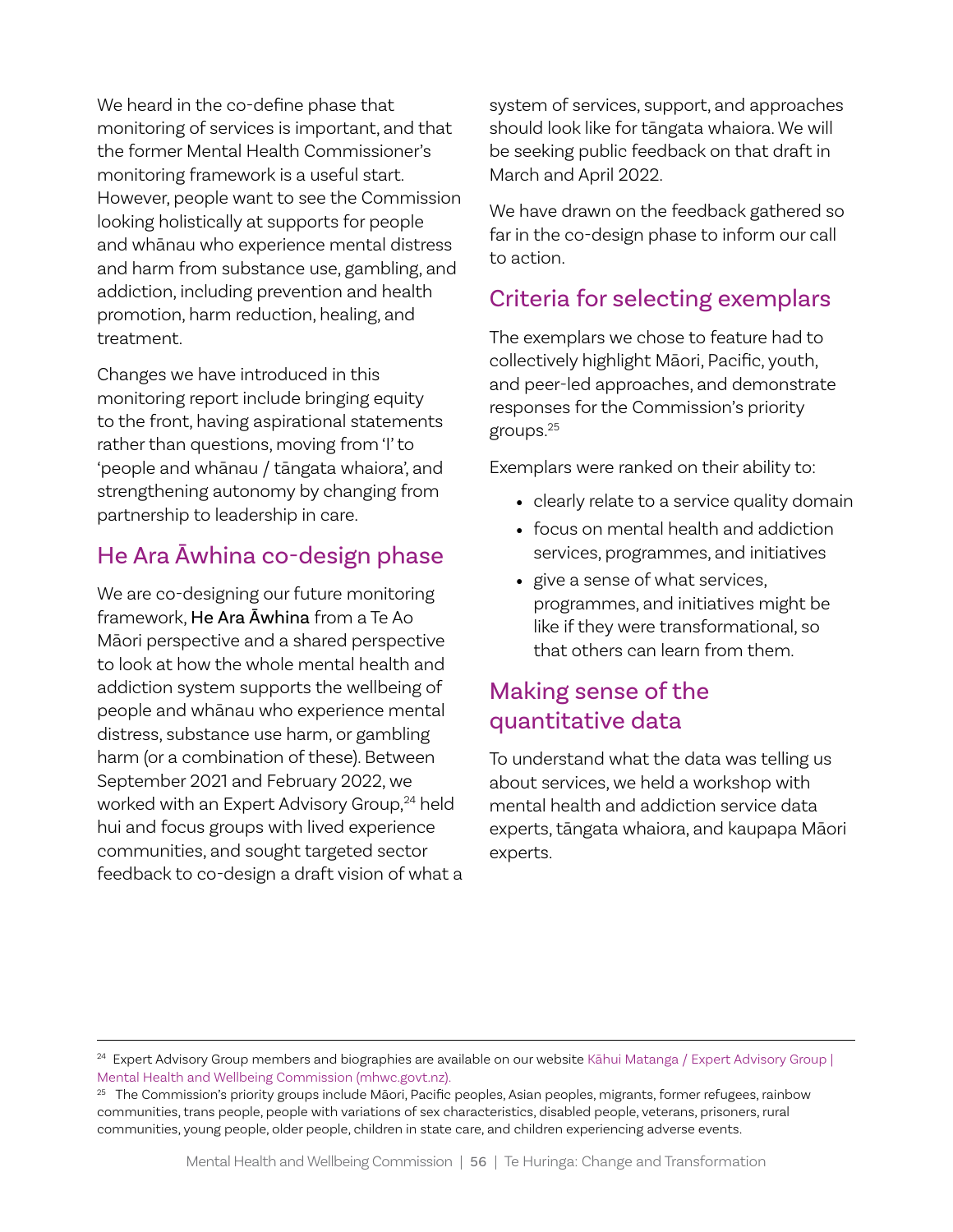# **Ngā inega** / Measures



**Equity**

This domain uses measures from all of the other domains to assess equity in mental health services and addiction services overall. The measures within each domain provide information on priority groups where possible, and within domain 1 we looked for key equity gaps.

The Commission was supplied data by the Ministry of Health, from PRIMHD<sup>26</sup> and other sources, broken down for Māori and Pacific people, young people aged 0 to 19, older people over 65 years, and by service type (Alcohol and Other Drug (AOD) / Mental Health / NGO / DHB). This data contributed to the analysis undertaken for the domain, 'services work for all tāngata whaiora'.

<sup>26</sup> PRIMHD (Programme for the Integration of Mental Health Data) database is a single collection of national mental health and addiction services information, administered by the Ministry of Health, and includes service activity and outcomes data.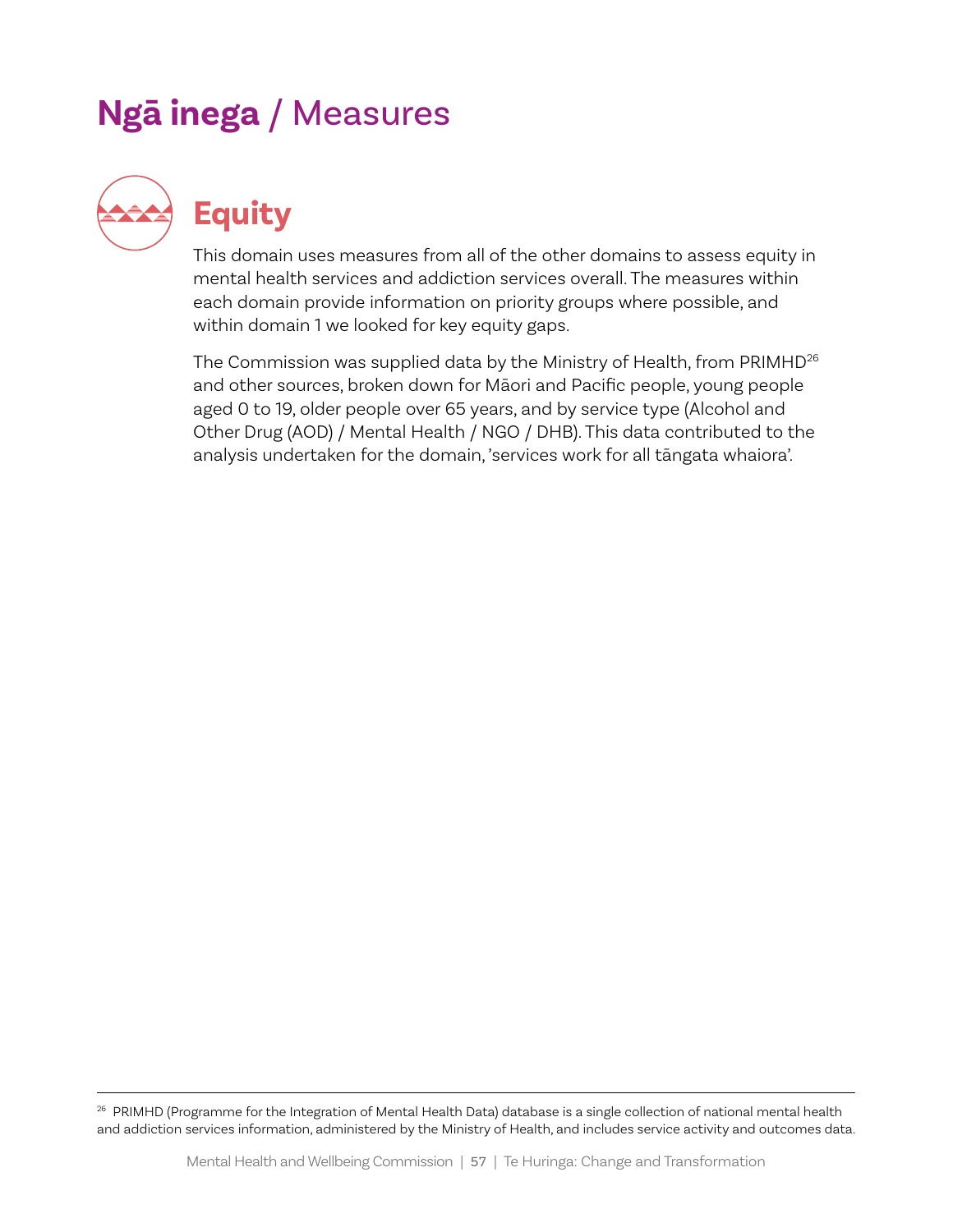

| <b>Measure</b>                                                                                                                           | 2020 / 21          | 2019 / 20          | 2018 / 19          | 2017/18            | 2016 / 17          |
|------------------------------------------------------------------------------------------------------------------------------------------|--------------------|--------------------|--------------------|--------------------|--------------------|
| How much was spent on mental<br>health and addiction services (DHB<br>and Ministry of Health expenditure)? <sup>27</sup>                 | \$1.82b            | \$1.69b            | \$1.53b            | \$1.47b            | \$1.44b            |
| COVID-19 psychosocial response<br>services                                                                                               | \$10 <sub>m</sub>  | \$9m               |                    |                    |                    |
| <b>Expanding Access and Choice</b><br>of Primary Mental Health and<br>Addiction Support - Service Delivery <sup>28</sup><br>(contracted) | \$63m              | \$14m              |                    |                    |                    |
| Primary mental health services <sup>29</sup>                                                                                             | \$39m              | \$41 <sub>m</sub>  | \$36m              | \$33m              | \$33m              |
| Adult mental health services                                                                                                             | \$1.5 <sub>b</sub> | \$1.4 <sub>b</sub> | \$1.3 <sub>b</sub> | \$1.2 <sub>b</sub> | \$1.2 <sub>b</sub> |
| Kaupapa Māori services <sup>30</sup>                                                                                                     | \$203m             | \$190m             | \$151m             | \$151m             | \$146m             |
| Pacific services <sup>31</sup>                                                                                                           | \$28m              | \$21m              | \$15m              | \$14m              | \$14m              |
| Addiction services <sup>32</sup>                                                                                                         | \$186m             | \$183m             | \$162m             | \$161m             | \$158m             |
| Infant, child, and youth services <sup>33</sup>                                                                                          | \$215m             | \$212m             | \$194m             | \$183m             | \$184m             |
| Older adult services <sup>34</sup>                                                                                                       | \$56m              | \$55m              | \$54m              | \$53m              | \$52m              |
| Forensic services <sup>35</sup>                                                                                                          | \$161m             | \$155m             | \$143m             | \$133m             | \$130m             |
| NGO services <sup>36</sup>                                                                                                               | \$602m             | \$563m             | \$477m             | \$457m             | \$450m             |
| Peer support services <sup>37</sup>                                                                                                      | \$40m              | \$38m              | \$34m              | \$32m              | \$31m              |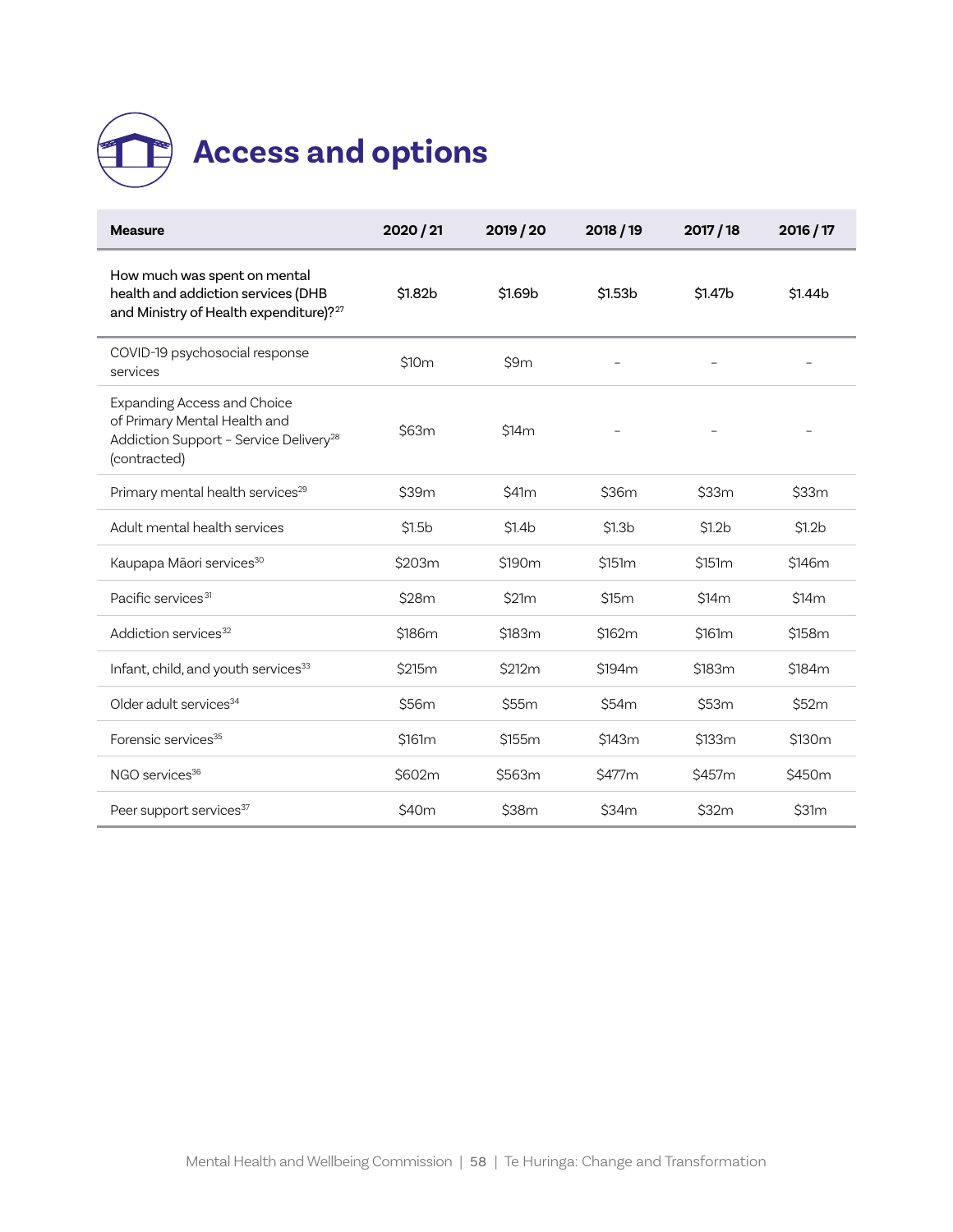| <b>Measure</b>                                                                                                                                                                                                                                                                                                                                                                                 | 2020 / 21         | 2019 / 20         | 2018/19           | 2017 / 18         | 2016 / 17         |
|------------------------------------------------------------------------------------------------------------------------------------------------------------------------------------------------------------------------------------------------------------------------------------------------------------------------------------------------------------------------------------------------|-------------------|-------------------|-------------------|-------------------|-------------------|
| How many people in Aotearoa access<br>primary mental health services?<br>(% population) (estimated, this only<br>includes funded primary mental health<br>and addiction services accessed<br>through a general practice. It does<br>not include people who access their<br>General Practice for mental health<br>reasons, nor does it include new<br>Access and Choice services) <sup>38</sup> | 152,993           | 123,278           | 132,525           | 136,674           | 130,663           |
| Māori (% of total access)                                                                                                                                                                                                                                                                                                                                                                      | 17%               | 17%               | 17%               | 17%               | 18%               |
| Percentage of Māori population                                                                                                                                                                                                                                                                                                                                                                 | 3%                | 3%                | 3%                | 3%                | 3%                |
| Pacific (% of total access)                                                                                                                                                                                                                                                                                                                                                                    | 6%                | 7%                | 8%                | 9%                | 8%                |
| Young people 12 - 19 (% of total access)                                                                                                                                                                                                                                                                                                                                                       | 18%               | 15%               | 15%               | 14%               | 12%               |
| Adults 20+ (% of total access) <sup>39</sup>                                                                                                                                                                                                                                                                                                                                                   | 82%               | 85%               | 85%               | 86%               | 88%               |
| How many people in Aotearoa<br>access specialist mental health and<br>addiction services (% population)?40                                                                                                                                                                                                                                                                                     | 191,053<br>(3.7%) | 182,232<br>(3.7%) | 184,062<br>(3.7%) | 178,765<br>(3.7%) | 176,994<br>(3.7%) |
| Māori (% of total access)                                                                                                                                                                                                                                                                                                                                                                      | 52,729<br>(28%)   | 52,460<br>(29%)   | 51,720<br>(28%)   | 48,936<br>(27%)   | 47,360<br>(27%)   |
| Māori (% of Māori population)                                                                                                                                                                                                                                                                                                                                                                  | 6%                | 6%                | 6%                | 6%                | 6%                |
| Pacific (% of total access)                                                                                                                                                                                                                                                                                                                                                                    | 11,234<br>(6%)    | 10,991<br>(6%)    | 11,244<br>(6%)    | 10,623<br>(6%)    | 10,401<br>(6%)    |
| Addiction services<br>(% of total access)                                                                                                                                                                                                                                                                                                                                                      | 48,759<br>(26%)   | 49,352<br>(26%)   | 52,034<br>(28%)   | 52,015<br>(29%)   | 51,979<br>(29%)   |
| Young people 0 - 19 (% total access)                                                                                                                                                                                                                                                                                                                                                           | 51,947<br>(28%)   | 49,051<br>(27%)   | 50,329<br>(27%)   | 49,480<br>(28%)   | 48,564<br>(27%)   |
| Adults 20 - 64 (% of total access) <sup>41</sup>                                                                                                                                                                                                                                                                                                                                               | 123,184<br>(66%)  | 120,834<br>(66%)  | 120,385<br>(65%)  | 116,478<br>(65%)  | 115,818<br>(65%)  |
| Older people (% of total access) <sup>42</sup>                                                                                                                                                                                                                                                                                                                                                 | 15,481<br>(8%)    | 15,304<br>(8%)    | 15,012<br>(8%)    | 14,399<br>(8%)    | 14,226<br>(8%)    |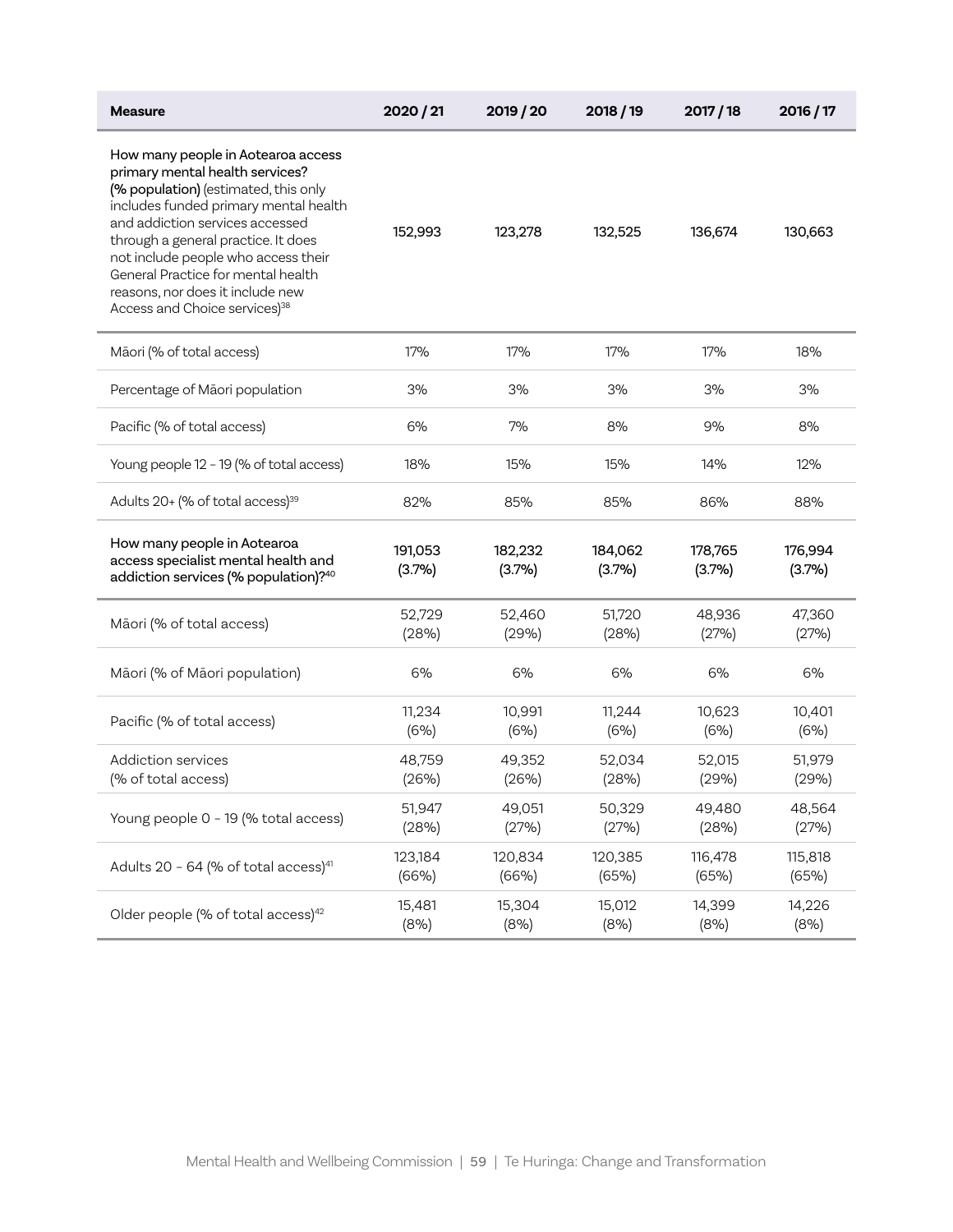| <b>Measure</b>                                                                                                                                | 2020 / 21 | 2019 / 20 | 2018/19 | 2017/18 | 2016 / 17         |
|-----------------------------------------------------------------------------------------------------------------------------------------------|-----------|-----------|---------|---------|-------------------|
| What proportion was with an<br>NGO service? (includes people<br>who saw both an NGO and DHB) <sup>43</sup>                                    | 42%       | 42%       | 41%     | 40%     | 39%               |
| How many people in Aotearoa<br>contact national mental health<br>and addiction telehealth services?<br>(number of unique users) <sup>44</sup> | 110,701   | 118,821   | 102,970 | 79,435  | 50,586            |
| Depression helpline                                                                                                                           | 29,131    | 33,670    | 34,131  | 36,575  | 31,530            |
| 1737 / need to talk <sup>45</sup>                                                                                                             | 63,275    | 65,251    | 48,779  | 21,467  | $\qquad \qquad -$ |
| Alcohol and other drug helpline                                                                                                               | 14,894    | 16,610    | 16,555  | 17,033  | 14,271            |
| Gambling helpline                                                                                                                             | 3,401     | 3,290     | 3,505   | 4,360   | 4,785             |
| How many people in Aotearoa<br>used national mental health<br>and addiction online platforms?<br>(number of unique visitors)                  |           |           |         |         |                   |
| drughelp.org.nz46                                                                                                                             | 27,121    | 29,264    | 36,745  | 46,281  | 33,350            |
| pothelp.org.nz                                                                                                                                | 5,490     | 4,935     | 4,179   | 10,862  | 12,778            |
| depression.org.nz47                                                                                                                           | 515,036   | 510,589   | 415,317 | 290,573 | 306,809           |
| thelowdown.co.nz                                                                                                                              | 126,377   | 119,233   | 98,182  | 92,515  | 92,830            |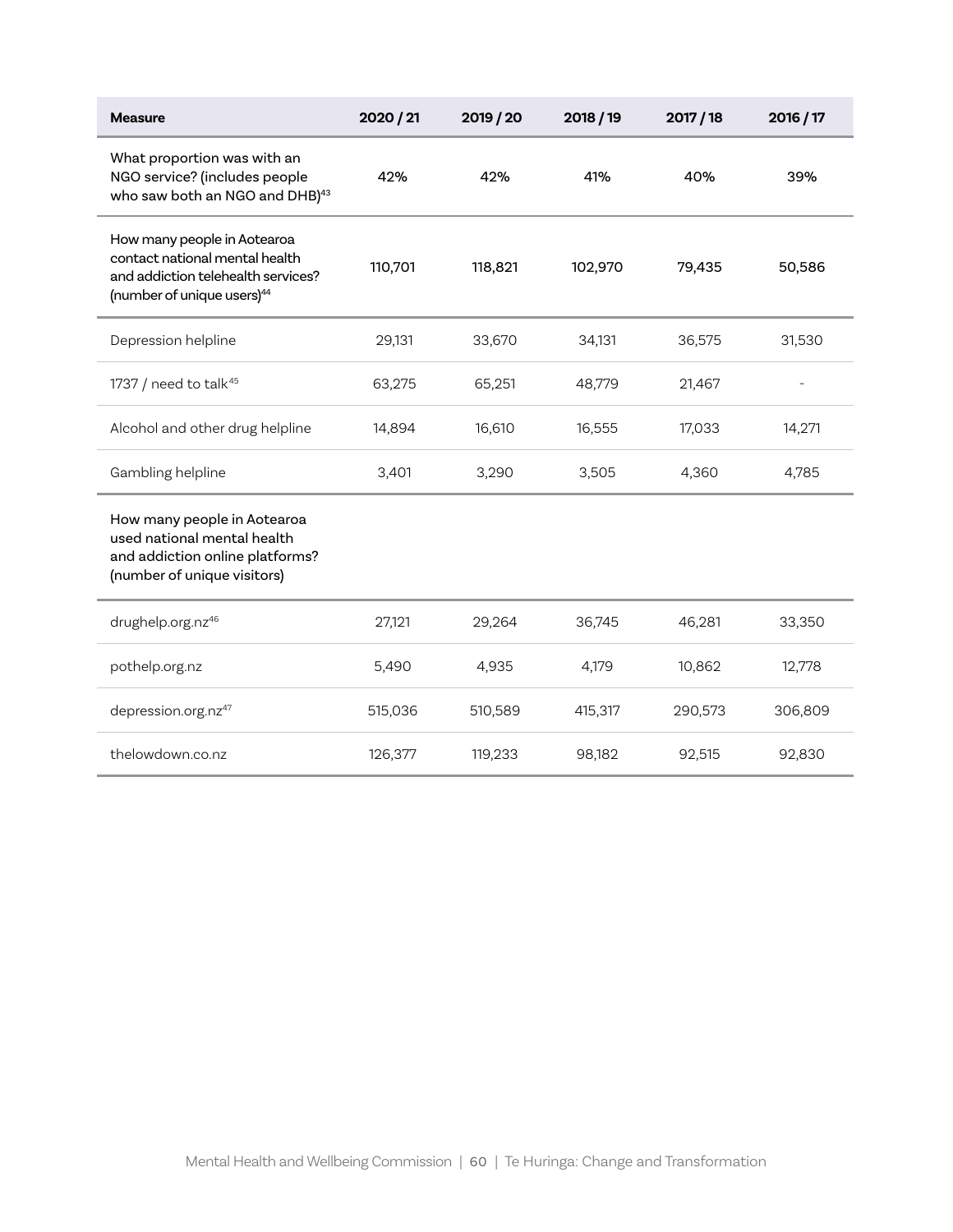| <b>Measure</b>                                                                                                                                            | 2020 / 21 | 2019 / 20 | 2018 / 19 | 2017 / 18 | 2016 / 17 |
|-----------------------------------------------------------------------------------------------------------------------------------------------------------|-----------|-----------|-----------|-----------|-----------|
| How many treatment days<br>were delivered across different<br>specialist mental health and<br>addiction services? <sup>48</sup><br>(total treatment days) |           |           |           |           |           |
| Individual treatment sessions                                                                                                                             | 1,441,938 | 1,420,405 | 1,391,557 | 1,401,372 | 1,401,314 |
| Community support                                                                                                                                         | 496,718   | 508,342   | 508,586   | 529,106   | 554,203   |
| Coordination of care                                                                                                                                      | 515,087   | 488,455   | 481,967   | 495,628   | 531,374   |
| Contacts with family / whānau                                                                                                                             | 381,760   | 373,057   | 364,561   | 365,952   | 350,002   |
| Group programmes                                                                                                                                          | 167,800   | 149,393   | 187,187   | 175,971   | 174,674   |
| Crisis attendances                                                                                                                                        | 121,137   | 122,086   | 114,402   | 108,538   | 97,814    |
| Day programmes                                                                                                                                            | 92,454    | 102,934   | 128,101   | 134,255   | 146,271   |
| Peer support contacts                                                                                                                                     | 61,133    | 62,358    | 69,832    | 70,874    | 68,120    |
| Māori specific interventions                                                                                                                              | 63,602    | 67,053    | 61,567    | 61,802    | 57,593    |
| Pacific specific interventions                                                                                                                            | 2,218     | 2,683     | 2,290     | 1,965     | 1,456     |
| Opioid substitution treatment<br>service                                                                                                                  | 38,619    | 42,740    | 40,723    | 39,330    | 40,885    |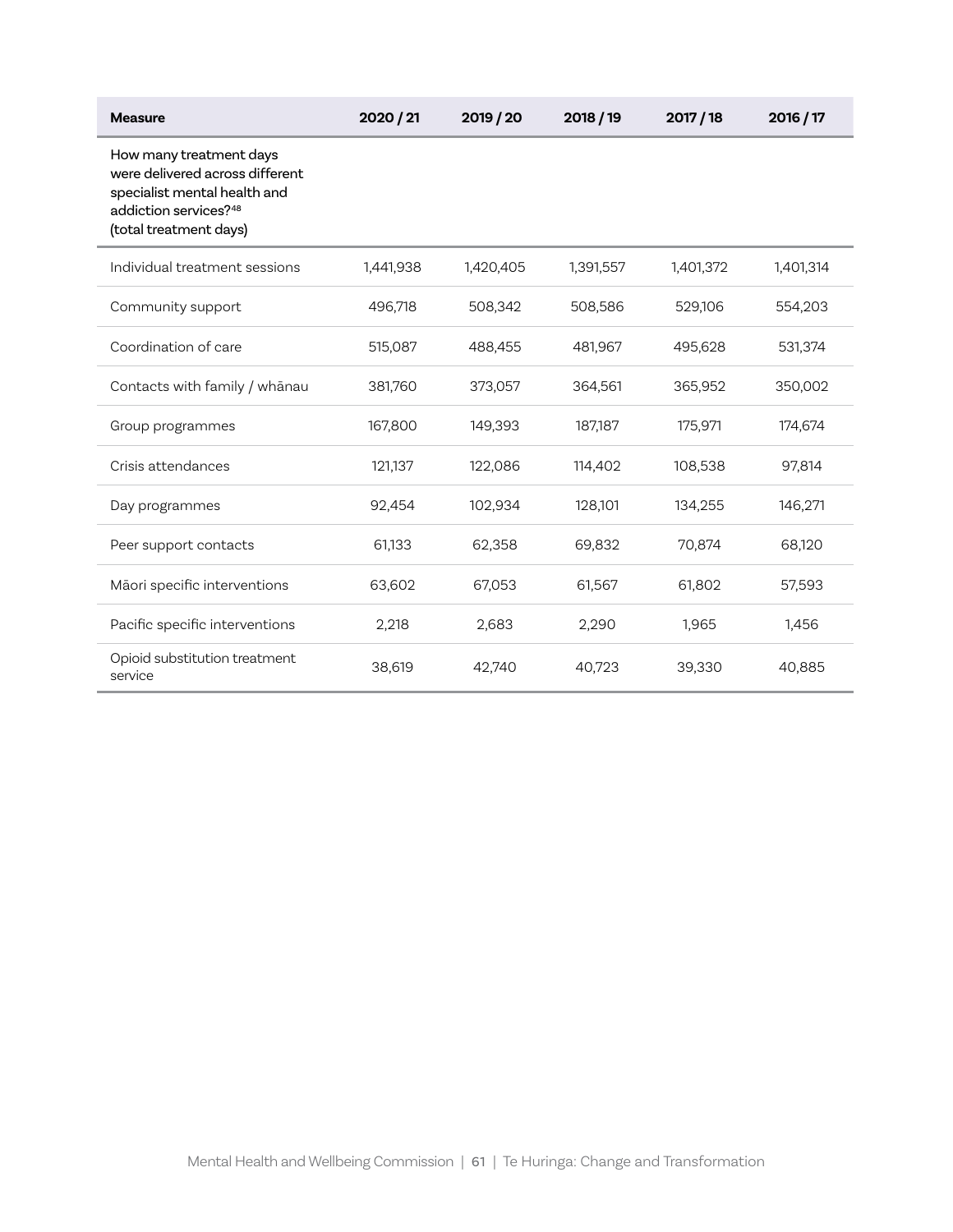| <b>Measure</b>                                                                                                | 2020 / 21 | 2019 / 20 | 2018 / 19 | 2017/18   | 2016 / 17 |
|---------------------------------------------------------------------------------------------------------------|-----------|-----------|-----------|-----------|-----------|
| What is the number of initial<br>dispensings of mental health and<br>substance use medications? <sup>49</sup> | 3,251,352 | 3,046,269 | 2,898,750 | 2,800,942 | 2,729,268 |
| Number of antidepressants?                                                                                    | 2,094,348 | 1,942,204 | 1,859,006 | 1,812,519 | 1,758,854 |
| Māori                                                                                                         | 205,116   | 187,911   | 168,772   | 153,569   | 141,563   |
| Pacific                                                                                                       | 42,601    | 38,294    | 35,079    | 32,294    | 30,027    |
| Young people (0 - 19)                                                                                         | 99,418    | 82,195    | 77,136    | 70,529    | 66,004    |
| Adults (20 - 64)                                                                                              | 1,390,780 | 1,289,337 | 1,230,011 | 1,204,192 | 1,168,729 |
| Older people (65+)                                                                                            | 604,150   | 570,672   | 551,859   | 537,798   | 524,121   |
| Number of antipsychotics?                                                                                     | 711,004   | 668,131   | 623,287   | 588,912   | 570,611   |
| Māori                                                                                                         | 142,490   | 133,830   | 119,792   | 110,144   | 104,110   |
| Pacific                                                                                                       | 31,612    | 29,273    | 27,081    | 25,399    | 24,035    |
| Young people (0 - 19)                                                                                         | 38,471    | 32,643    | 31,132    | 28,085    | 24,980    |
| Adults (20 - 64)                                                                                              | 475,647   | 451,115   | 419,949   | 398,867   | 386,360   |
| Older people (65+)                                                                                            | 196,886   | 184,373   | 172,206   | 161,960   | 159,271   |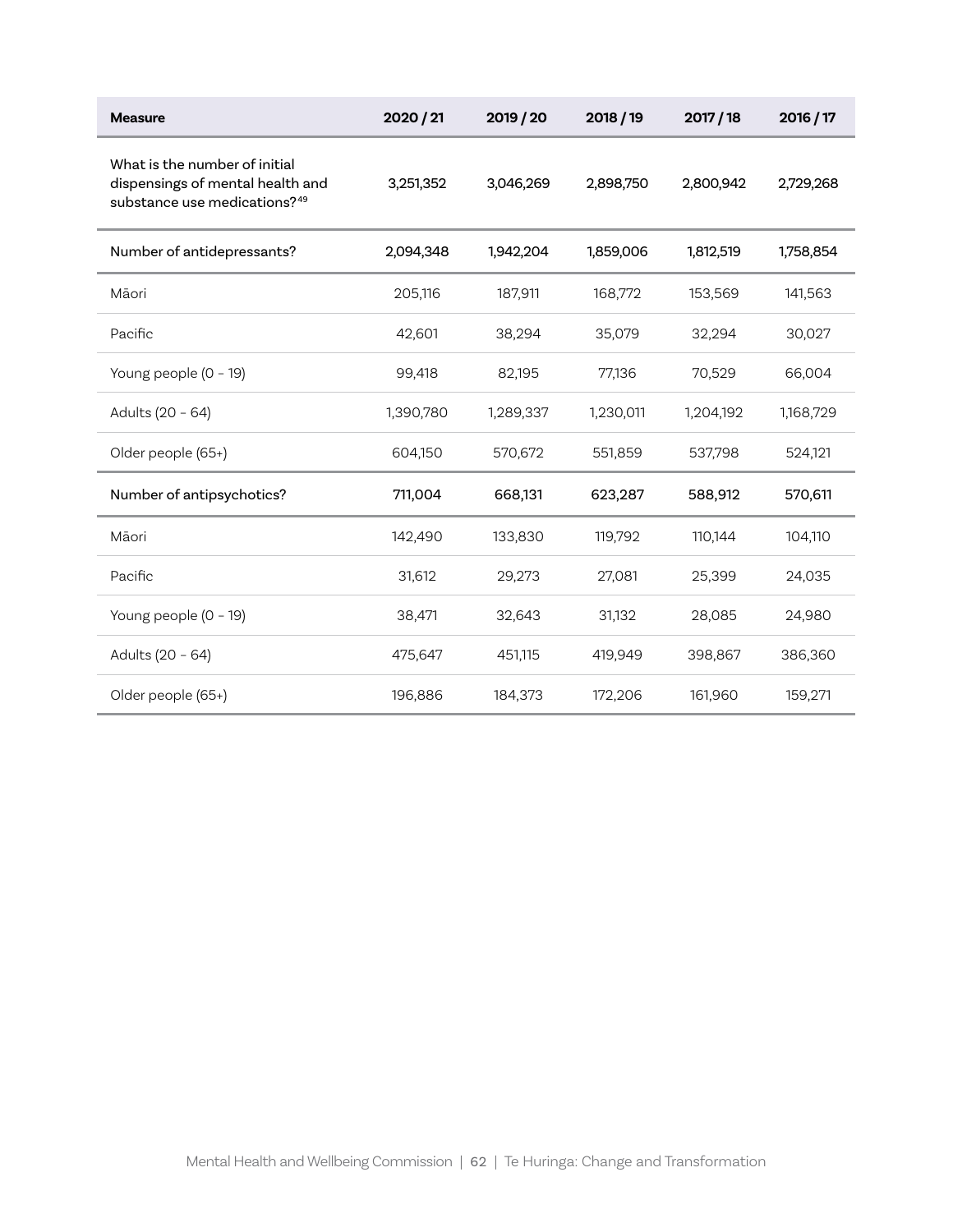| <b>Measure</b>                                                                                                                                     | 2020 / 21 | 2019 / 20                                                                          | 2018 / 19    | 2017/18        | 2016 / 17    |
|----------------------------------------------------------------------------------------------------------------------------------------------------|-----------|------------------------------------------------------------------------------------|--------------|----------------|--------------|
| Number of anxiolytics?                                                                                                                             | 446,000   | 435,934                                                                            | 416,457      | 399,511        | 399,803      |
| Māori                                                                                                                                              | 48,231    | 46,609                                                                             | 41,218       | 37,173         | 35,490       |
| Pacific                                                                                                                                            | 9,200     | 8,568                                                                              | 7,717        | 6,824          | 6,592        |
| Young people (0 - 19)                                                                                                                              | 9,136     | 8,174                                                                              | 7,614        | 6,422          | 6,222        |
| Adults (20 - 64)                                                                                                                                   | 301,377   | 295,237                                                                            | 277,879      | 264,093        | 261,786      |
| Older people (65+)                                                                                                                                 | 135,487   | 132,523                                                                            | 130,964      | 128,996        | 131,795      |
| What is the number of initial<br>dispensing's of methodone<br>treatment for opioid<br>dependence? <sup>50</sup>                                    | 80,875    | 77,402                                                                             | 74,698       |                |              |
| Māori                                                                                                                                              | 14,489    | 14,261                                                                             | 12,899       |                |              |
| Pacific                                                                                                                                            | 635       | 435                                                                                | 459          |                |              |
| Young people (0 - 19)                                                                                                                              | 184       | 103                                                                                | 51           |                |              |
| Adults (20 - 64)                                                                                                                                   | 76,685    | 74,120                                                                             | 72,403       | $\overline{a}$ |              |
| Older people (65+)                                                                                                                                 | 4,006     | 3,179                                                                              | 2,244        |                |              |
| How long do people wait to access<br>DHB mental health services<br>following first referral? (%) <sup>51</sup><br>≤48 hours / ≤3 weeks / ≤8 weeks* | 48/76/92  | 48/76/91<br>*Targets are for 80% to be seen within 3 weeks and 95% within 8 weeks. | 47 / 75 / 91 | 46/77/93       | 47 / 79 / 94 |
| Māori                                                                                                                                              | 56/80/93  | 55/79/91                                                                           | 54/79/91     | 51/79/93       | 52/80/94     |
| Pacific                                                                                                                                            | 55/82/94  | 57/82/92                                                                           | 55/80/90     | 56/85/95       | 55/86/95     |
| Young people (0 - 19)                                                                                                                              | 35/65/87  | 35/65/85                                                                           | 34/65/86     | 34/70/90       | 32/70/92     |
| Adults (20 - 64)                                                                                                                                   | 58/81/93  | 58/81/93                                                                           | 58/81/93     | 47/83/94       | 57/83/94     |
| Older people (65+)                                                                                                                                 | 42/84/96  | 43/82/96                                                                           | 41/84/95     | 45/86/96       | 45/86/96     |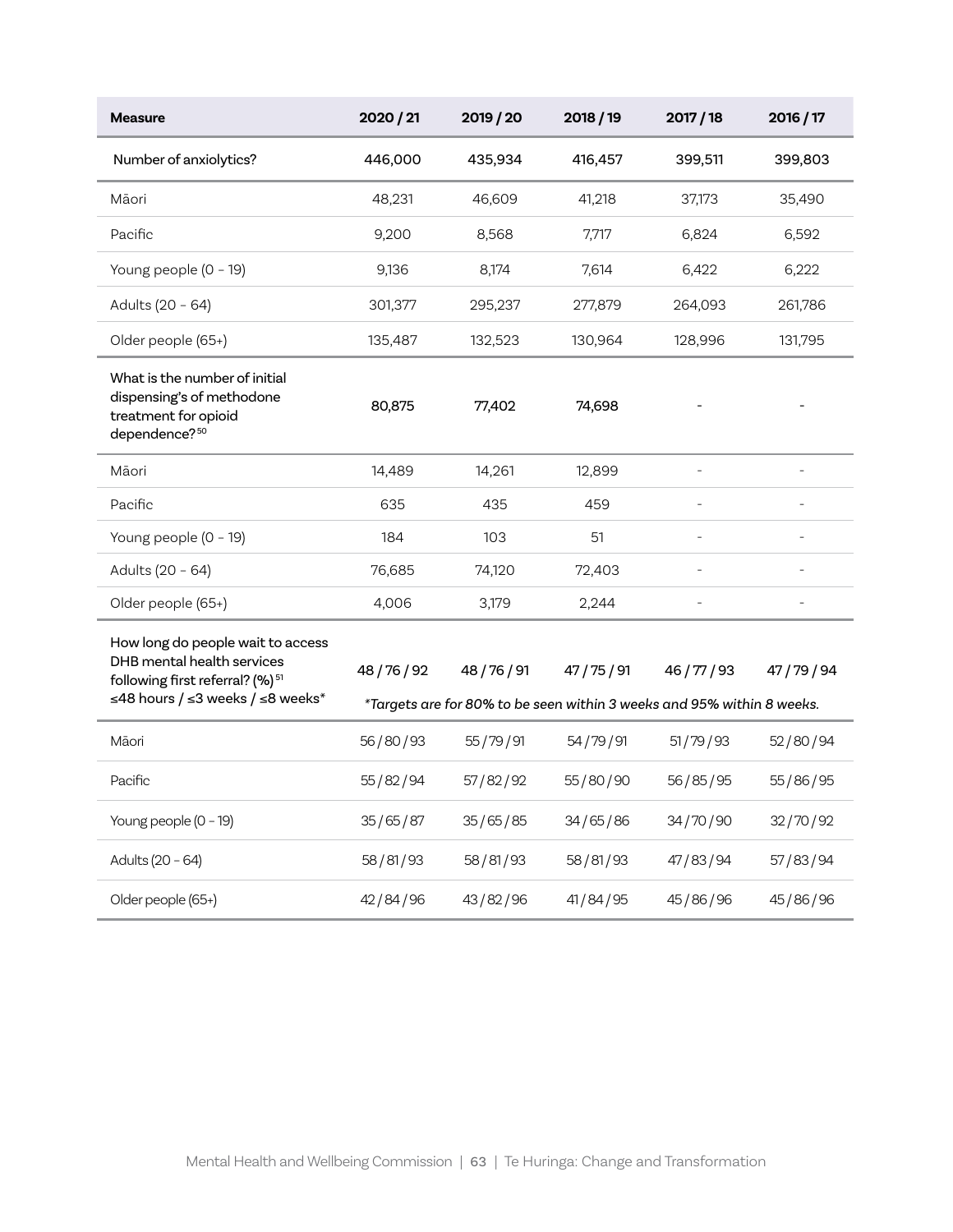| <b>Measure</b>                                                                                                                           | 2020/21  | 2019 / 20    | 2018/19                                                                                | 2017/18      | 2016/17      |
|------------------------------------------------------------------------------------------------------------------------------------------|----------|--------------|----------------------------------------------------------------------------------------|--------------|--------------|
| How long do people wait to access<br>addiction services following first<br>referral? (%)<br>≤48 hours / ≤3 weeks / ≤8 weeks <sup>*</sup> | 40/76/93 | 47 / 79 / 92 | 56 / 85 / 95<br>*Targets are for 80% to be seen within 3 weeks and 95% within 8 weeks. | 49 / 82 / 94 | 49 / 82 / 94 |
| Māori                                                                                                                                    | 43/81/96 | 53/82/95     | 52/81/94                                                                               | 50/80/93     | 52/80/94     |
| Pacific                                                                                                                                  | 40/75/93 | 71/94/99     | 70 / 94 / 99                                                                           | 63/92/98     | 55/86/95     |
| Young people $(0 - 19)$                                                                                                                  | 40/77/93 | 49/82/94     | 39/87/96                                                                               | 51/84/95     | 52/85/96     |
| Adults (20 - 64)                                                                                                                         | 42/76/93 | 47/79/92     | 48/81/94                                                                               | 48/81/94     | 46/80/93     |
| Older people (65+)                                                                                                                       | 49/82/95 | 44/78/93     | 46/82/94                                                                               | 54/77/93     | 47/81/94     |
| What percent of complaints about<br>mental health and addiction<br>services are about access to those<br>services? <sup>52</sup>         | 18%      | 16%          | 16%                                                                                    | 18%          | 15%          |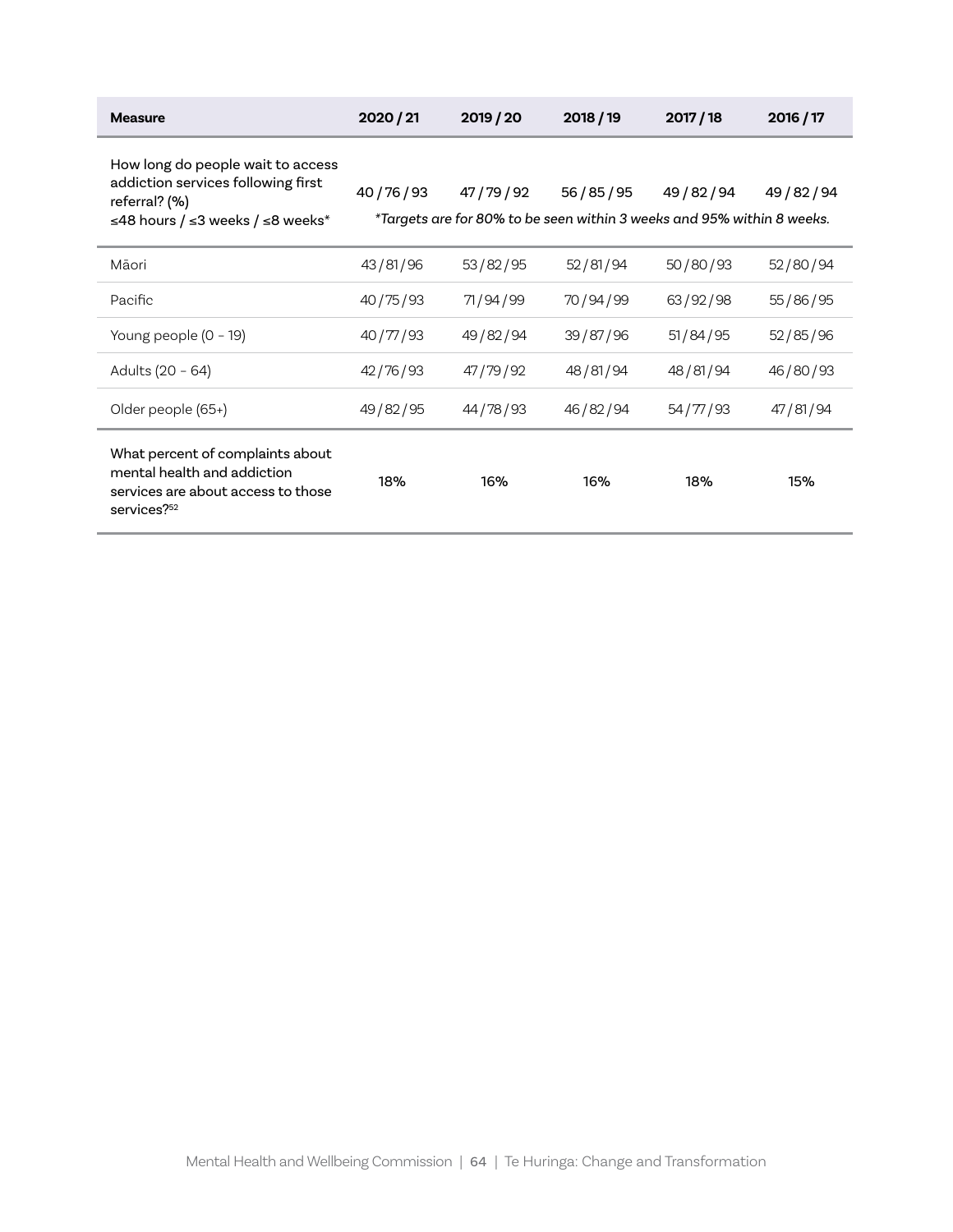<sup>27</sup> Supplied by the Ministry of Health, February 2022. This measure includes expenditure identified in the Ministry of Health's contract and financial systems with a mental health or addiction service-related code: specialist mental health and addiction services, including inpatient, residential, community support, forensic, de-stigmatisation, methadone, alcohol and drug, specialist (e.g. maternal mental health), primary mental health, quality improvements, service & workforce, research and development, pregnancy parenting, Mana Ake, problem gambling, and suicide prevention services.

<sup>28</sup> Service delivery only. Excludes workforce development and enablers.

<sup>29</sup> DHB funded PU codes PHOMH001 & PHOMH002. Excludes Access and Choice services.

30 This is all services specified as Māori, defined by the GL code, contract or PUC being 'Māori'. Includes relevant primary mental health and Access and Choice.

31 As per above, includes relevant primary mental health and Access and Choice.

<sup>32</sup> Includes methadone, and child and youth AOD services.

33 Includes child and youth AOD services and youth forensic services. Includes relevant primary mental health and Access and Choice.

<sup>34</sup> Excludes Southern and Central regions as this is funded by DSS.

<sup>35</sup> Includes youth forensic (also included in 'infant, child and youth services' above).

36 These figures are also included in other service types. For example, NGO child and youth services are included in both NGO services and infant, child and youth services.

37 Child and youth peer support is also included under "infant, child and youth services" above. Forensic peer support is also included under "Forensic services" above.

<sup>38</sup> Supplied by the Ministry of Health, November 2021. Population group estimates calculated by the Commission. These figures relate only to the devolved primary mental health funding that DHBs report against, and are estimates only as the unique number of clients seen in New Zealand is not reported. Clients seen by more than one DHB and in more than one quarter of the year, or more than one service, are double counted. The figures do not include the new Access and Choice services, which commenced in 2019 / 20, as reporting of Access and Choice volumes is unreliable for this time period. Percentages were calculated by MHWC using the Health Service User population estimates.

<sup>39</sup> The Ministry of Health do not collect the 20 - 64 and 65+ age groups separately.

40 PRIMHD database, analysed by the Ministry of Health, November 2021. 2020 / 21 overall data is from a more recent extraction on 19 / 01 / 2022 as previous data included completeness issues with Hawke's Bay data; the decline between 2018 / 19 and 2019 / 20 is due to COVID-19. This includes all specialist mental health and addiction services for all ages, including ICAMHS. This data is different to the PP6 / MH01 data on the NSFL website, which was run at different times, and for 2018 / 19 NSFL data did not include NMDHB data.

41 There is a data quality and completeness issues for Bay of Plenty, Waikato, and Waitemata DHBs, which are currently being resolved.

42 The data on healthcare users aged over 65 (including psychogeriatric services) is incomplete. Mental health and addiction services for older people are funded as mental health and addiction services in the Northern and Midland regions. In the Southern and Central regions, they are funded as disability support services. PRIMHD mainly captures mental health and addiction services, and occasionally captures data on disability support services.

43 Ministry of Health PRIMHD database, analysed by the Ministry of Health, November 2021. Specialist Service use (PRIMHD) Qlik App.

44 Whakarongorau Aotearoa, supplied by Ministry of Health, November 2021. Over the last 18 months, the National Telehealth Service have shifted some of their data onto a new platform (Lightfoot), and the data has been reconciled through that process. This has meant that some of the numbers (user numbers in particular) have changed slightly from that shown in previous Annual Plans. With all data now operating through the Lightfoot platform, there shouldn't be any future discrepancies.

45 1737 / need to talk launched June 2017.

46 Supplied by NZ Drug Foundation, November 2021. New Zealand IP addresses only. Drughelp and Pothelp have been replaced by thelevel.org.nz, which launched August 30, 2021.

47 Supplied by Te Hiringa Hauora, November 2021. New Zealand IP addresses only.

48 Ministry of Health PRIMHD database, analysed by Te Pou, November 2021. Treatment days count as a single contact day, regardless of the number of contacts an individual has in a single day. Tāngata whaiora can have multiple treatment days.

49 Ministry of Health Pharmaceutical Collection, supplied by Ministry of Health, November 2021. The number of times a pharmaceutical product was dispensed from a pharmacy to a named person as initial dispensing's or all at once (i.e. excludes repeat dispensing's).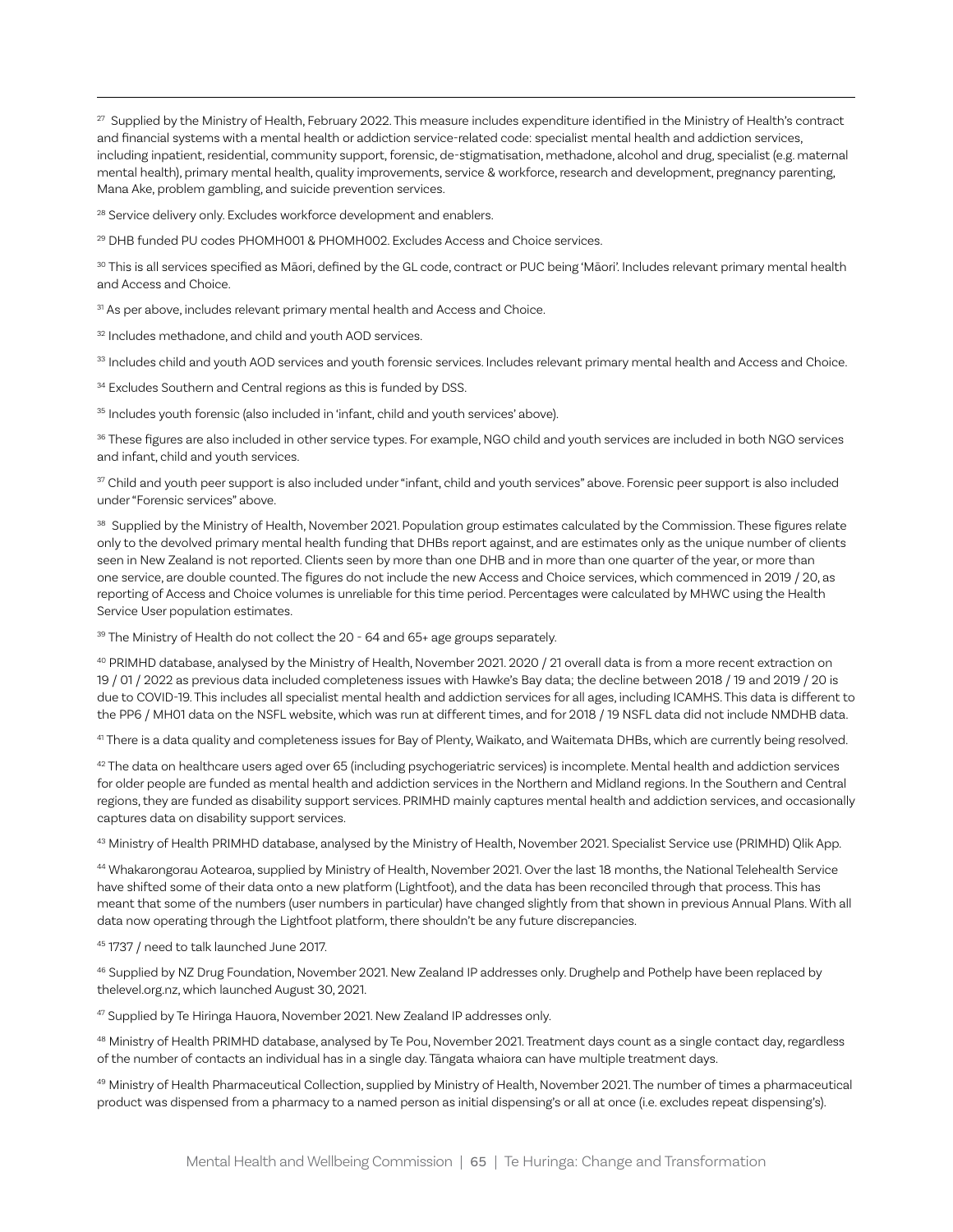The Pharmaceutical Collection only counts publicly funded, community dispensed pharmaceuticals; it does not count hospital dispensings, drugs not funded by Pharmac, or prescriptions that were never dispensed. Hence, we have no visibility of the actual number of prescriptions that are written, only those that result in a dispensing. There was an overall increase in dispensings in 2020 seen across all groups of medicines. The total number of dispensings increased from 47.7 million to 56.6 million between 2019 and 2020: an 18.7 % increase. For comparison, dispensings increased from 46.3 million to 47.7 million (3 % increase) between 2018 and 2019, and from 45.9 million to 46.3 million (0.9 % increase) between 2017 and 2018.

These changes reflect the impacts of the COVID-19 pandemic, rather than changes in the actual amount of a pharmaceutical which an individual person received. The reasons for these changes are outlined below:

Prior to March 2020, under the Pharmac Schedule, some medicines were dispensed monthly and others were dispensed theemonthly. In March 2020, Pharmac introduced a change to the Schedule which required pharmacies to move to monthly dispensing, rather than all at once dispensing. This change meant that a patient would have to go into a pharmacy three times for a normal 90-day prescription, rather than once. This was done to ensure that everyone had access to the medications they needed, to prevent stockpiling, and in response to difficulties in global medicine supply.

New Zealand returned to normal dispensing rules for most medicines on 1 August 2020. It should also be noted that antipsychotic and antidepressant medicines can be used for several indications, including indications outside of mental health. For example, antipsychotics are frequently used in palliative care, in older people with dementia for behavioural management, and are often used for sleep. Similarly, some of the antidepressants are used frequently for pain management, for sleep, for nocturnal enuresis in children, and for smoking cessation.

50 Ministry of Health Pharmaceutical Collection, supplied by Ministry of Health, November 2021. The Pharmaceutical Collection only counts publicly funded, community dispensed pharmaceuticals; it does not count hospital dispensings, drugs not funded by Pharmac, or prescriptions that were never dispensed. Hence, we have no visibility of the actual number of prescriptions that are written, only those that result in a dispensing. Publicly funded initial dispensing's to patients in the Pharmacy Methadone Service for Opioid Dependence. The reporting of the patient cohort variable (which was used to identify those in the Pharmacy Methadone Service for Opioid Dependence), and the logic behind the cohorts was finalised in January 2018, and as such, the reporting before this point is not consistent with the reporting after. For this reason, we have only included the three latest financial years in which the reporting is consistent and based off the same logic.

<sup>51</sup> Ministry of Health PRIMHD database, supplied by the Ministry of Health, November 2021. 2020 / 21 figure from April 2020 - March 2021 PP8 report.

 $52$  Supplied by the Office of the Health and Disability Commissioner, November 2021. Issues relating to access include complaints about prioritisation of access.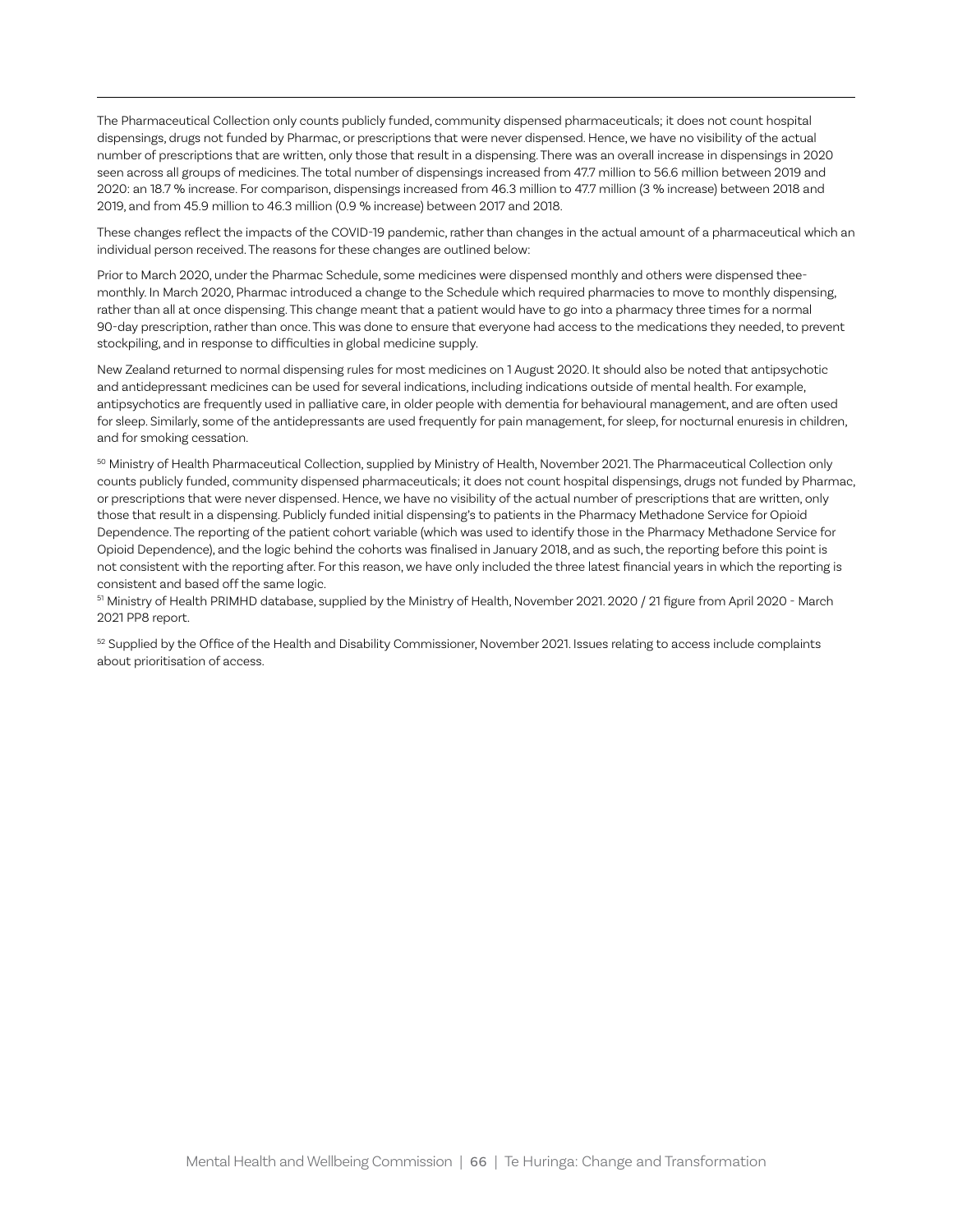

# **Participation and Leadership**

| <b>Measure</b>                                                                                                                                  | 2020 / 21 | 2019 / 20 | 2018 / 19 | 2017 / 18 | 2016 / 17 |
|-------------------------------------------------------------------------------------------------------------------------------------------------|-----------|-----------|-----------|-----------|-----------|
| What percent of tangata whaiora<br>and whanau report they feel<br>involved in decisions about their<br>care? <sup>53</sup> (agreed / disagreed) |           |           |           |           |           |
| Tāngata whaiora                                                                                                                                 | 76%/10%   | 76% / 9%  | 77%/9%    | 77% / 11% | 77%/9%    |
| Māori                                                                                                                                           | 76%/10%   | 78% / 9%  | 77% / 9%  | 79% / 10% | 79% / 8%  |
| Pacific                                                                                                                                         | 86%/4%    | 81%/7%    | 79% / 7%  | 81%/8%    | 81%/8%    |
| Whānau                                                                                                                                          | 76%/10%   | 81%/7%    | 75% / 7%  | 79%/7%    | 80%/6%    |
| NGO average                                                                                                                                     | 75%/10%   | 78% / 8%  | 77%/9%    | 78% / 7%  | 82%/6%    |
| What percent of complaints<br>about mental health and<br>addiction services include issues<br>with communication? <sup>54</sup>                 | 61%       | 63%       | 60%       | 57%       | 55%       |
| What percent of tāngata whaiora<br>have a transition plan? <sup>55</sup>                                                                        |           |           |           |           |           |
| On discharge from an inpatient unit                                                                                                             | 74%       | 75%       | 90%       |           |           |
| On discharge from community care                                                                                                                | 64%       | 62%       | 64%       | 57%       |           |
| What percent of tāngata whaiora<br>and whanau report that their plan<br>is reviewed regularly? <sup>56</sup><br>(agree / disagree)              |           |           |           |           |           |
| Tāngata whaiora                                                                                                                                 | 75%/10%   | 74% / 9%  | 75% / 9%  | 75% / 10% | 76% / 8%  |
| Māori                                                                                                                                           | 76% / 9%  | 75%/10%   | 76% / 10% | 77% / 9%  | 77% / 7%  |
| Pacific                                                                                                                                         | 86%/4%    | 79% / 7%  | 80%/7%    | 82% / 7%  | 82%/6%    |
| Whānau                                                                                                                                          | 76% / 8%  | 77% / 7%  | 75% / 7%  | 76% / 7%  | 77% / 5%  |
| NGO average                                                                                                                                     | 77% / 9%  | 75% / 8%  | 75% /8%   | 75% / 7%  | 78% / 7%  |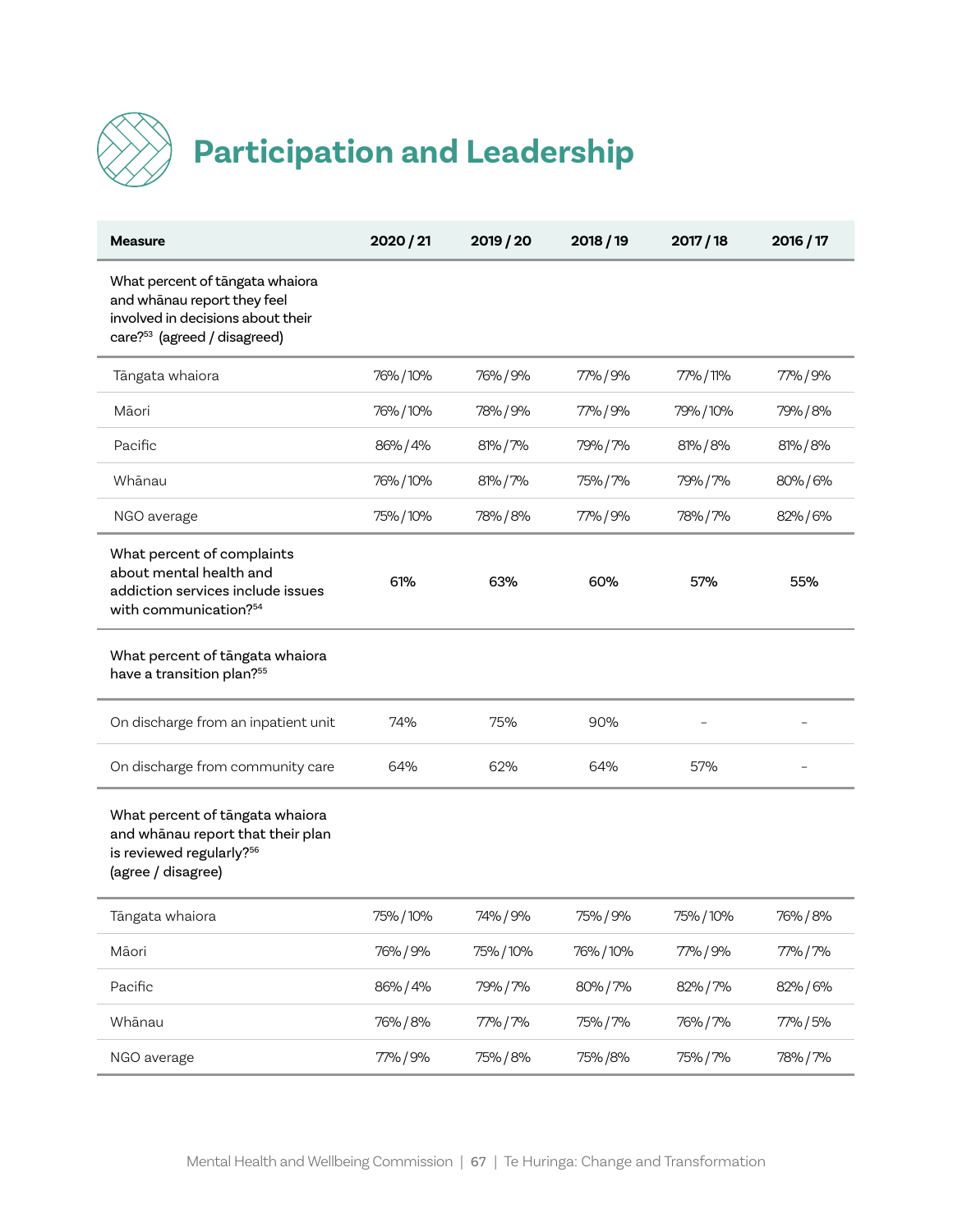| <b>Measure</b>                                                                                                                             | 2020 / 21         | 2019 / 20        | 2018 / 19        | 2017 / 18        | 2016 / 17        |
|--------------------------------------------------------------------------------------------------------------------------------------------|-------------------|------------------|------------------|------------------|------------------|
| How many treatment days<br>involving family and whānau were<br>provided by services? <sup>57</sup><br>(Percentage of total treatment days) | 381,760<br>(12%)  | 373,057<br>(12%) | 364,561<br>(11%) | 365,952<br>(11%) | 350,002<br>(11%) |
| Māori                                                                                                                                      | 109,437<br>(11%)  | 109,509<br>(12%) | 111,260<br>(11%) | 106,602<br>(11%) | 99,899<br>(10%)  |
| Pacific                                                                                                                                    | 27,450<br>(12%)   | 25,197<br>(11%)  | 24,466<br>(11%)  | 26,304<br>(11%)  | 24,393<br>(11%)  |
| Young people 0 - 19                                                                                                                        | 204, 967<br>(33%) | 196,748<br>(33%) | 190,371<br>(32%) | 196,318<br>(32%) | 189,082<br>(32%) |
| Adults 20 - 64                                                                                                                             | 146,807<br>(6%)   | 145,958<br>(6%)  | 147,834<br>(6%)  | 142,857<br>(6%)  | 133.714<br>(6%)  |
| Older people 65+                                                                                                                           | 29,986<br>(13%)   | 30,351<br>(13%)  | 26,356<br>(12%)  | 26,777<br>(12%)  | 27,206<br>(13%)  |
| Addiction services                                                                                                                         | 26,923<br>(5%)    | 28,981<br>(5%)   | 29,364<br>(5%)   | 27,340<br>(5%)   | 26,066<br>(4%)   |
| NGO services                                                                                                                               | 80,095<br>(6%)    | 81,436<br>(6%)   | 86,374<br>(6%)   | 79,710<br>(6%)   | 71,889<br>(5%)   |
| How many treatment days were<br>provided by services to support<br>family and whanau, including<br>children? <sup>58</sup>                 | 18,122            | 16,099           | 15,537           | 13,919           | 12,019           |
| Māori                                                                                                                                      | 4,410             | 5,123            | 5,129            | 4,060            | 3,244            |
| Pacific                                                                                                                                    | 838               | 472              | 466              | 483              | 269              |
| Young people 0 - 19                                                                                                                        | 4,265             | 3,247            | 5,125            | 4,911            | 4.699            |
| Adults 20 - 64                                                                                                                             | 11,432            | 10,599           | 8,749            | 7,676            | 5,814            |
| Older people 65+                                                                                                                           | 2,425             | 2,253            | 1,663            | 1,332            | 1,506            |
| Addiction services                                                                                                                         | 1,707             | 2,503            | 2,216            | 1,991            | 2,327            |
| NGO services                                                                                                                               | 17,609            | 15,663           | 14,419           | 12,955           | 11,408           |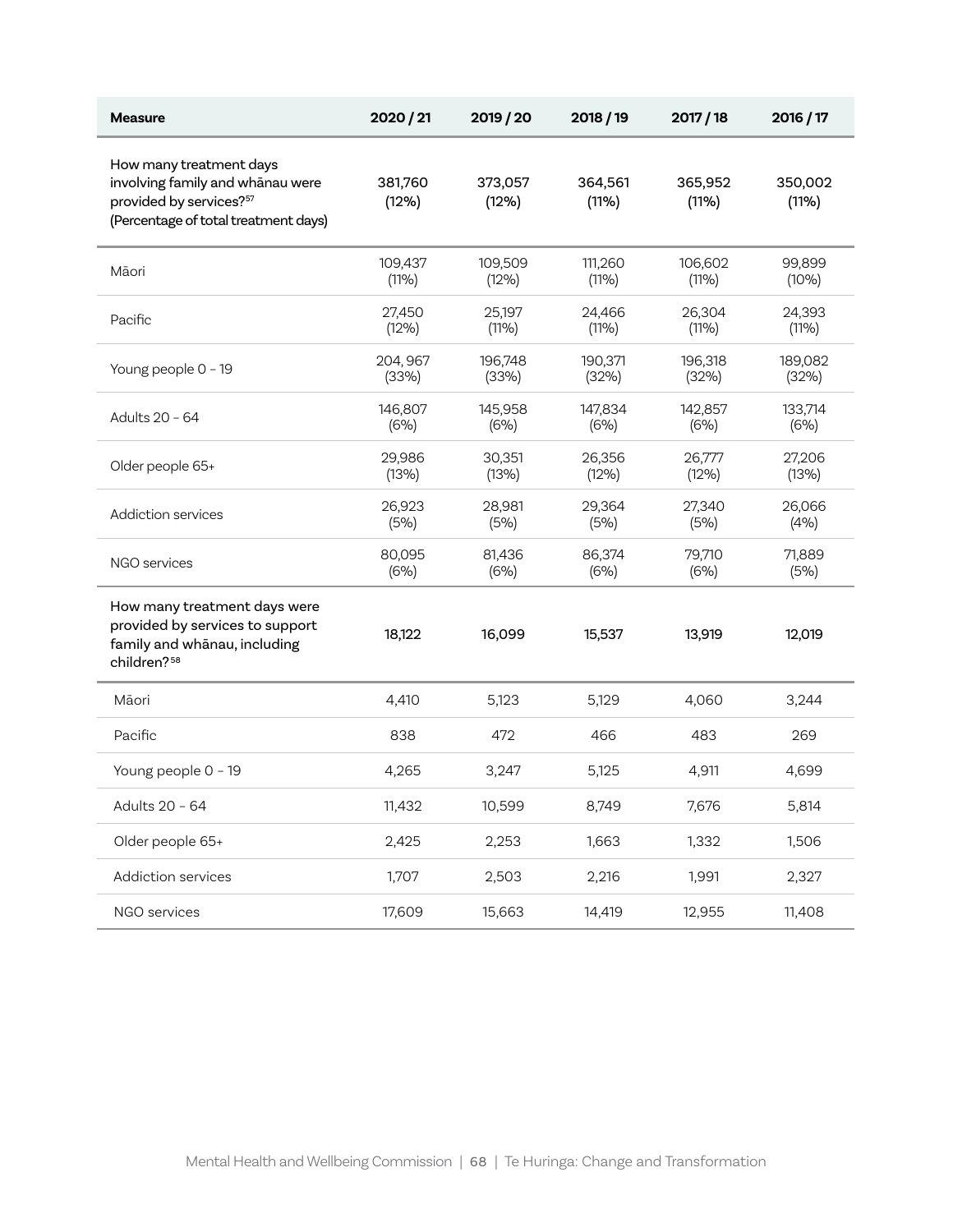| <b>Measure</b>                                                                                                                                                                                           | 2020 / 21           | 2019 / 20           | 2018/19            | 2017/18 | 2016 / 17 |
|----------------------------------------------------------------------------------------------------------------------------------------------------------------------------------------------------------|---------------------|---------------------|--------------------|---------|-----------|
| How many treatment days were<br>provided to support tāngata<br>whaiora in their role as parents or<br>caregivers? <sup>59</sup>                                                                          | 1,430               | 1,351               | 1,851              | 1,760   | 1,667     |
| Māori                                                                                                                                                                                                    | 377                 | 434                 | 534                | 405     | 451       |
| Pacific                                                                                                                                                                                                  | 134                 | 76                  | 141                | 239     | 137       |
| Young people 0 - 19                                                                                                                                                                                      | 483                 | 228                 | 168                | 217     | 269       |
| Adults 20 - 64                                                                                                                                                                                           | 944                 | 1,114               | 1,666              | 1,523   | 1,370     |
| Older people 65+                                                                                                                                                                                         | 3                   | 9                   | 17                 | 20      | 28        |
| Addiction services                                                                                                                                                                                       | 155                 | 215                 | 363                | 226     | 467       |
| NGO services                                                                                                                                                                                             | 765                 | 844                 | 953                | 1,195   | 1,101     |
| How many people were subject<br>to a compulsory community<br>treatment order under the Mental<br>Health Act? <sup>60</sup> (calendar year<br>to 2020) (% of tāngata whaiora<br>using specialist service) | 6,728               | 6,408               | 6,291              | 6,092   | 6,139     |
| Māori (% of community CTOs)                                                                                                                                                                              | 39%                 | 38%                 | 38%                | 37%     | 35%       |
| Pacific (% of community CTOs)                                                                                                                                                                            | 9%                  | 9%                  | 10%                | 10%     | 9%        |
| Young people 0 - 19<br>(% of community CTOs)                                                                                                                                                             | 4%                  | 4%                  | 4%                 | 4%      | 4%        |
| Adults 20 - 64<br>(% of community CTOs)                                                                                                                                                                  | 89%                 | 89%                 | 89%                | 89%     | 87%       |
| Older people 65+<br>(% of community CTOs)                                                                                                                                                                | 7%                  | 7%                  | 7%                 | 7%      | 6%        |
| How many people were detained<br>under the Substance Addiction<br>(Compulsory Assessment and<br>Treatment) Act 2017? <sup>61</sup><br>(calendar year to 2019, then<br>financial year for 2020 / 21)      | 37                  | 26                  | 25                 |         |           |
| Māori (%)                                                                                                                                                                                                | 16%                 | 15%                 | 16%                |         |           |
| Pacific (%)                                                                                                                                                                                              | 5%                  | 4%                  | 0%                 |         |           |
| Women (%)                                                                                                                                                                                                | 57%                 | 46%                 | 48%                |         |           |
| Age range                                                                                                                                                                                                | $19 - 74$<br>years  | $24 - 68$<br>years  | $23 - 69$<br>years |         |           |
| How long was the average length<br>of detention under the Substance<br>Addiction Act? (calendar year<br>to 2019, then financial year for<br>2020/21)                                                     | 12 weeks,<br>4 days | 10 weeks,<br>6 days | 7 weeks.<br>4 days |         |           |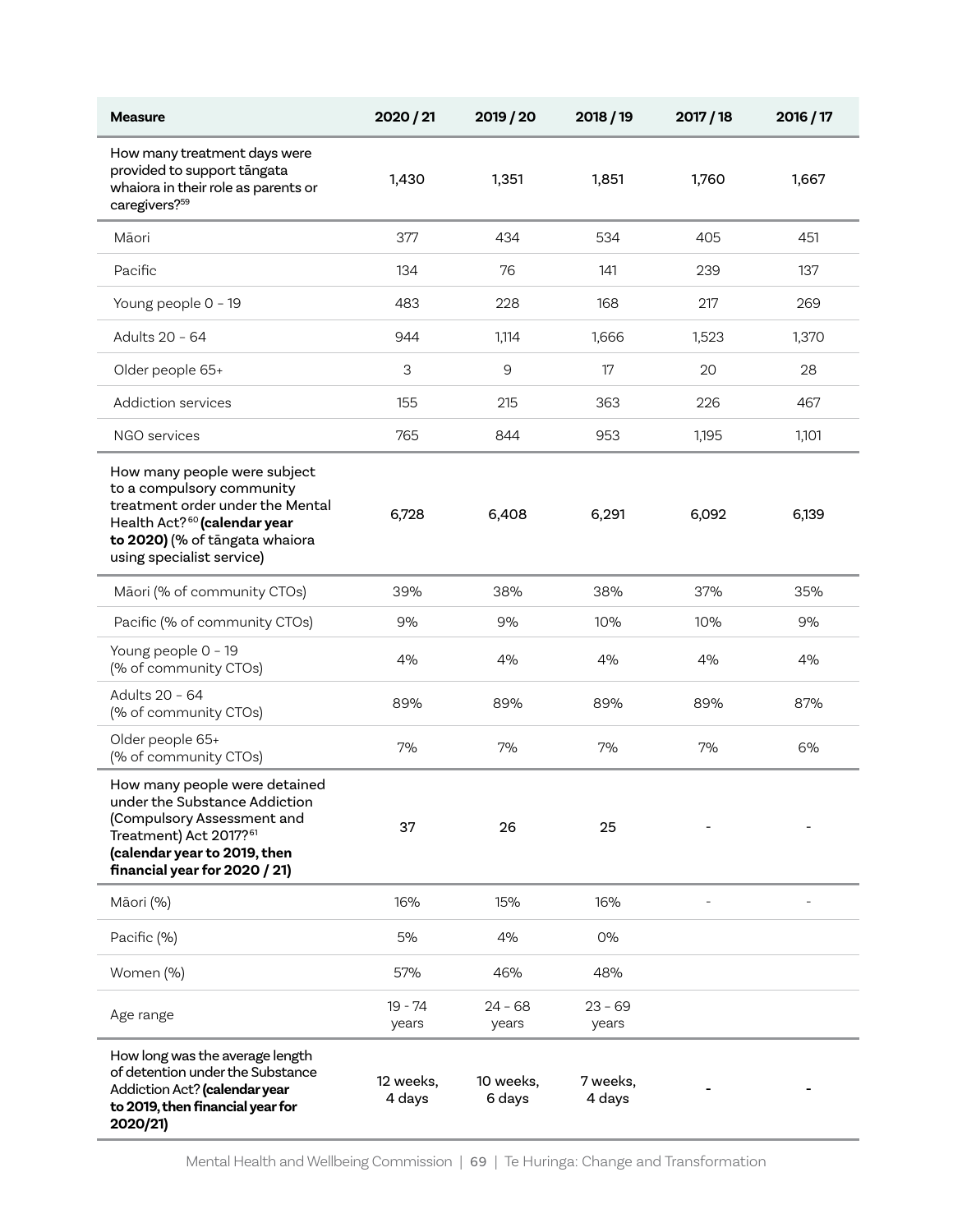53 Mārama Real Time Feedback Consumer and Family Experience Survey, analysed by CBG Health Research and Te Pou, November 2021.

<sup>54</sup> Supplied by the Office of the Health and Disability Commissioner, November 2021. These complaints are in reference to communication both with the consumer and their whānau (not just the consumer). There are several reasons for increases in complaints over time, possible reasons may include: an increasing awareness among consumers of their rights, increasing health service activity, the public profile of mental health and addiction services, and overall pressure on services.

<sup>55</sup> Supplied by the Ministry of Health, November 2021. This data is not collected by ethnicity or age. rather it is collected by inpatient, community discharges, and those who have been in the service more than a year (though, this is only available for 2020 / 21). DHB inpatient reporting was relatively new in 2018 / 19. 3 DHBs did not report in the last quarter of 2018 / 19 and two DHBs did not report in the last quarter of 2019 / 20.

56 Mārama Real Time Feedback Consumer and Family Experience Survey analysed by CBG Health Research and Te Pou, November 2021.

57 Ministry of Health PRIMHD database, analysed by Te Pou, November 2021. Codes T32 "Contact with family / whānau, tāngata whaiora not present" and T36 "Contact with family / whānau, tāngata whaiora / tāngata whaiora present" combined. Percentage is calculated out of total treatment days including "did not attend".

58 Ministry of Health PRIMHD database, analysed by Te Pou, November 2021. Codes T47 "Support for family / whānau" and T49 "Support for Children of Parents with Mental Illness and Addictions" combined. This information is not well reported and likely to be underestimated.

<sup>60</sup> Supplied by Ministry of Health, November 2021. Shown as calendar year not financial year.

<sup>61</sup> Supplied by Ministry of Health, November 2021. Calendar years for 2018 and 2019, and then financial year 2020 / 21 (due to a reporting year adjustment). The Substance Addiction (Compulsory Assessment and Treatment) Act 2017 has been in operation since February 2018.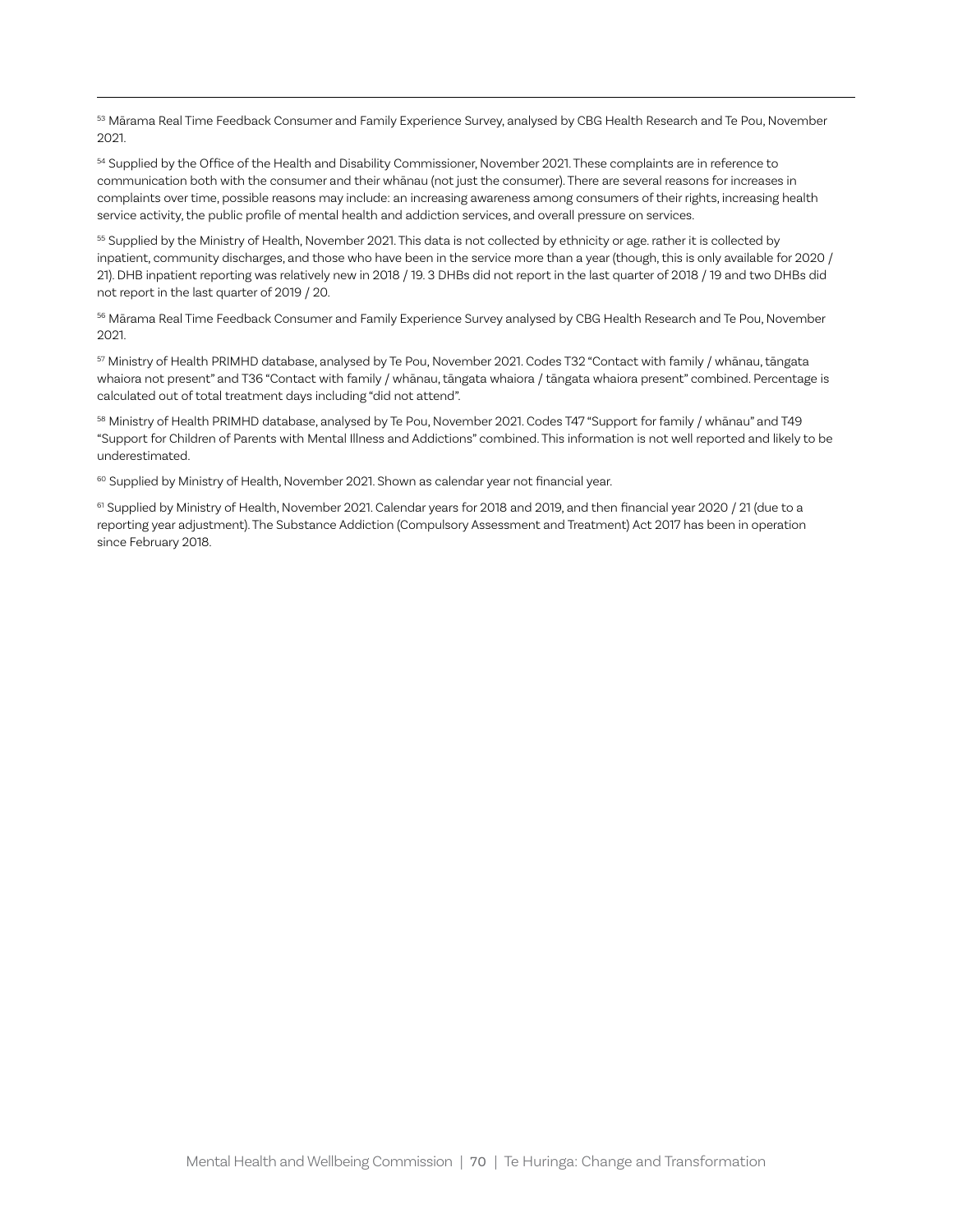

| <b>Measure</b>                                                                                                                                                                            | 2020 / 21 | 2019 / 20 | 2018 / 19 | 2017 / 18 | 2016 / 17 |
|-------------------------------------------------------------------------------------------------------------------------------------------------------------------------------------------|-----------|-----------|-----------|-----------|-----------|
| What percent of complaints about<br>mental health and addiction<br>services were about inadequate or<br>inappropriate care? <sup>62</sup>                                                 | 24%       | 22%       | 23%       | 22%       | 18%       |
| How many serious adverse<br>events (suspected suicide, serious<br>self-harm, and serious adverse<br>behaviour) are reported in mental<br>health and addiction services<br>(DHBs only)? 63 | 231       | 218       | 232       | 232       | 198       |
| How many people in inpatient<br>units were put in solitary<br>confinement (seclusion)?64<br>(calendar year to 2020)                                                                       | 1,179     | 1,159     | 1,066     | 977       | 990       |
| Māori adults (% of total confined)                                                                                                                                                        | 38%       | 37%       | 35%       | 33%       | 36%       |
| Māori adults (% of adults confined)                                                                                                                                                       | 48%       | 47%       | 44%       | 41%       | 44%       |
| Pacific adults (% of total confined)                                                                                                                                                      | 5%        | 6%        | 6%        | 6%        | 6%        |
| Pacific adults (% of adults<br>confined)                                                                                                                                                  | 7%        | 7%        | 8%        | 8%        | 6%        |
| Young people 0 - 19<br>(% of total confined)                                                                                                                                              | 9%        | 8%        | 9%        | 10%       | 11%       |
| Adults 20 - 64 (% of total<br>confined)                                                                                                                                                   | 79%       | 80%       | 80%       | 79%       | 81%       |
| Older people 65+<br>(% of total confined)                                                                                                                                                 | 2%        | 3%        | 2%        | 1%        | 1%        |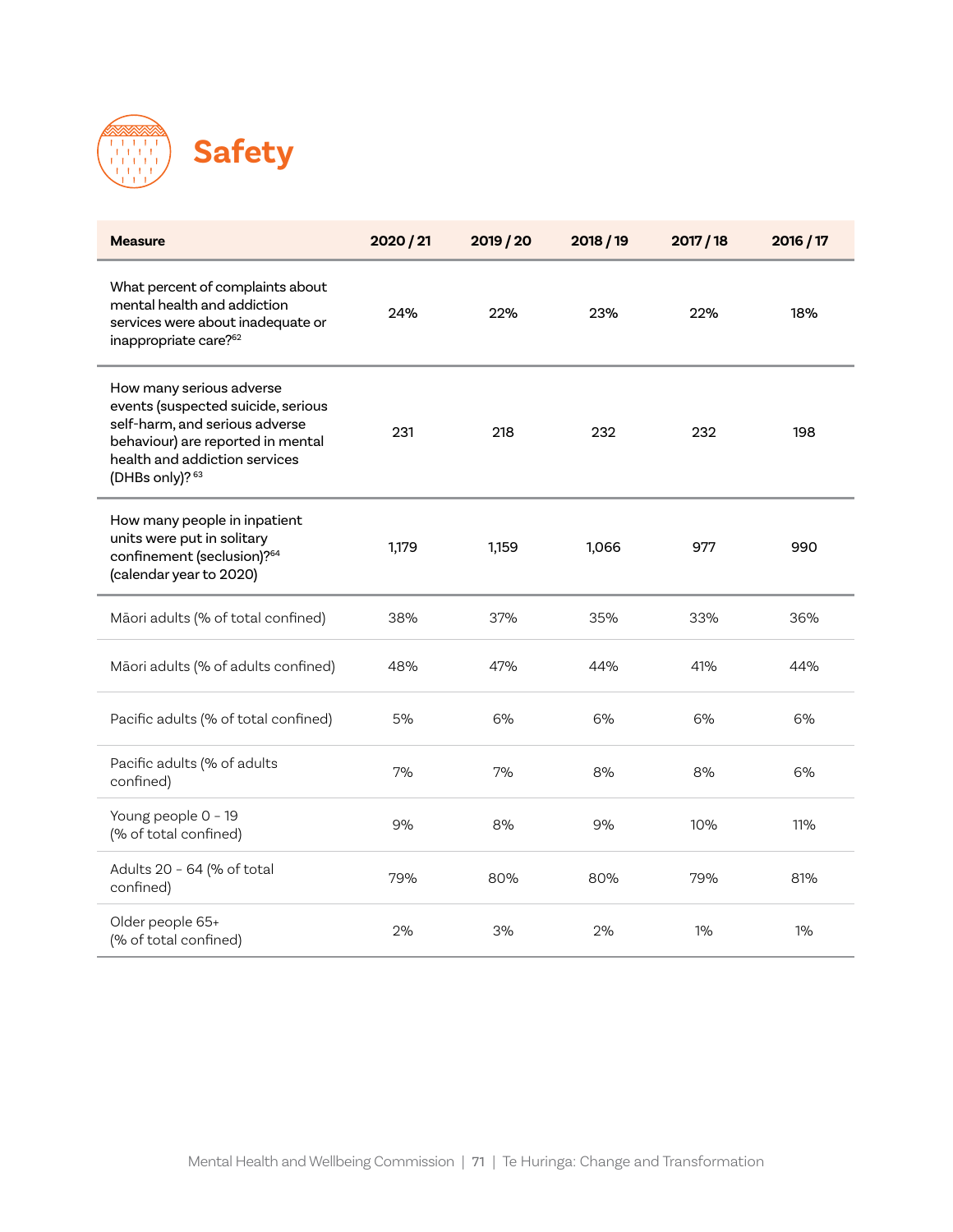| <b>Measure</b>                                                                                                                                                                 | 2020 / 21 | 2019 / 20 | 2018 / 19 | 2017/18 | 2016 / 17 |
|--------------------------------------------------------------------------------------------------------------------------------------------------------------------------------|-----------|-----------|-----------|---------|-----------|
| How many times was solitary<br>confinement used in inpatient units<br>(some people have more than one<br>solitary confinement event)? <sup>65</sup><br>(calendar year to 2020) | 2,934     | 2,507     | 2,543     | 2,677   | 2,279     |
| Māori adults (% of total events)                                                                                                                                               | 31%       | 33%       | 28%       | 24%     | 26%       |
| Māori adults (% of adult events)                                                                                                                                               | 44%       | 47%       | 43%       | 40%     | 40%       |
| Pacific adults (% of total events)                                                                                                                                             | 5%        | 5%        | 5%        | 5%      | 5%        |
| Pacific adults (% of adult events)                                                                                                                                             | 7%        | 8%        | 7%        | 8%      | 5%        |
| Young people 0 - 19<br>(% of total events)                                                                                                                                     | 13%       | 10%       | 8%        | 11%     | 14%       |
| Adults 20 - 64 (% of total events)                                                                                                                                             | 71%       | 70%       | 66%       | 59%     | 65%       |
| Older people 65+ (% of total events)                                                                                                                                           | $1\%$     | 2%        | $1\%$     | $1\%$   | $1\%$     |
| What proportion of solitary<br>confinement events in inpatient<br>units last less than 24 hours? <sup>66</sup><br>(calendar year to 2020)                                      | 75%       | 71%       | 72%       | 76%     | 74%       |
| Māori adults (% of events)                                                                                                                                                     | 69%       | 66%       | 62%       | 75%     | 69%       |
| Pacific adults (%)                                                                                                                                                             | 70%       | 80%       | 71%       | 74%     | 81%       |
| Young people 0 - 19 (%)                                                                                                                                                        | 74%       | 78%       | 71%       | 83%     | 87%       |
| Adults 20 - 64 (%)                                                                                                                                                             | 76%       | 71%       | 71%       | 71%     | 66%       |
| Older people 65+ (%) <sup>67</sup>                                                                                                                                             | 76%       | 46%       | 68%       | 83%     | 72%       |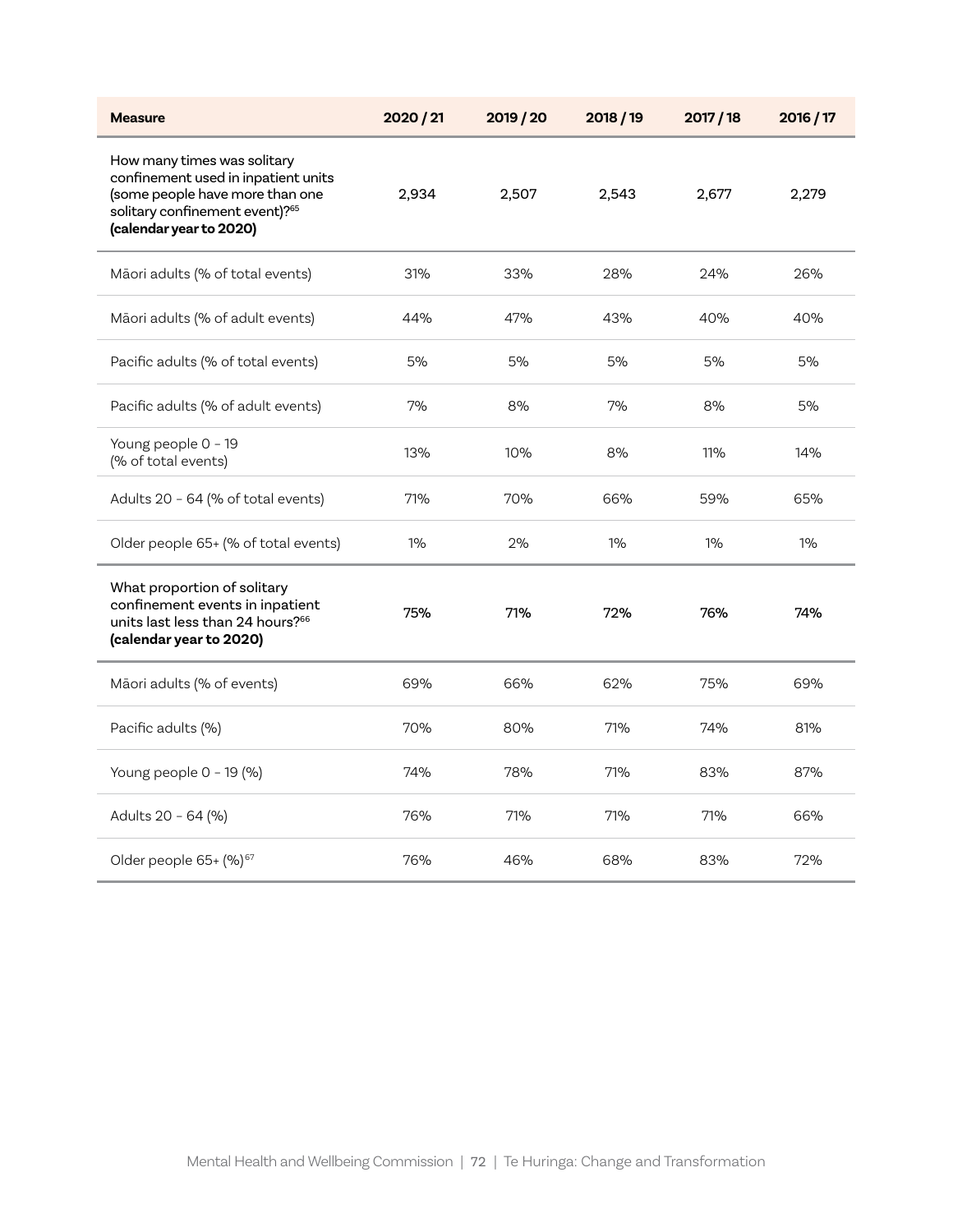<sup>62</sup> Supplied by the Office of the Health and Disability Commissioner, November 2021.

63 Supplied by the Health Quality & Safety Commission, November 2021. Adverse events: national quarterly dashboard. Wellington: Health Quality & Safety Commission.

<sup>64</sup> Supplied by Ministry of Health, February 2022. Numbers are calendar year not financial year. Total people confined, and percentage of adults confined is shown for Māori and Pacific adults. Age groups shown do not add to 100 % as the Adult figures exclude forensic.

<sup>65</sup> Supplied by Ministry of Health, February 2022. Numbers are calendar year, show the total confinement events and percentage of adult events for Māori and Pacific. The denominator for young people includes both adult and youth inpatient units. Age groups shown do not add to 100 % as the Adult figures exclude forensic.

<sup>66</sup> Supplied by Ministry of Health, November 2021. Shown as calendar year not financial year.

<sup>67</sup> The drop in the older persons percentage of seclusion events of less than 24 hours in 2018 and 2019 was driven by one DHB who did not raise data quality issues when the Office of the Director of Mental and Addiction Services annual report data was shared with DHBs prior to publishing the reports.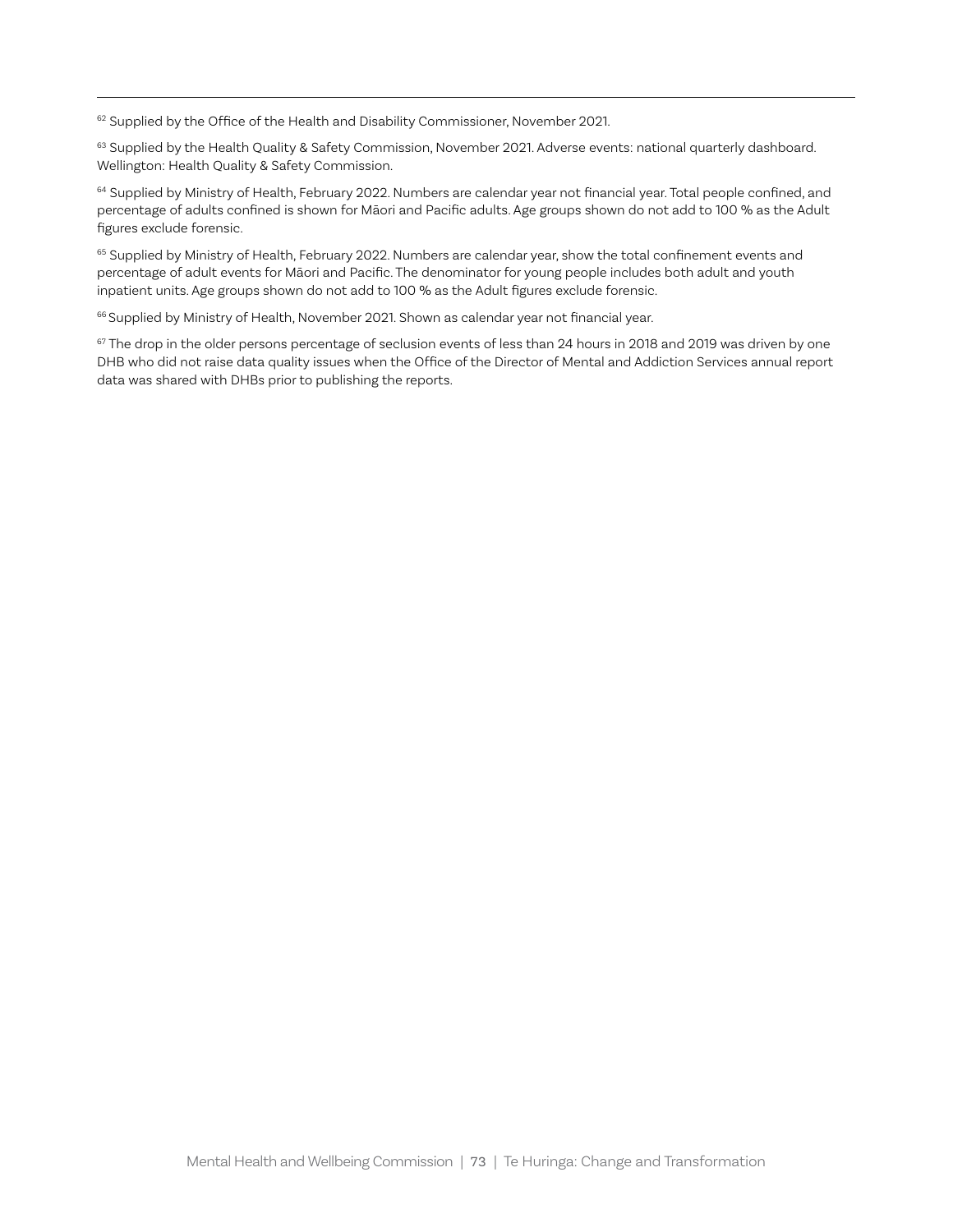

| <b>Measure</b>                                                                                                                                                                                           |           | 2020 / 21      | 2019/20       | 2018 / 19      | 2017 / 18      | 2016 / 17        |
|----------------------------------------------------------------------------------------------------------------------------------------------------------------------------------------------------------|-----------|----------------|---------------|----------------|----------------|------------------|
| What percent of tāngata whaiora and their<br>whanau report they would recommend<br>their service to friends or family if they<br>needed similar care or treatment? <sup>68</sup><br>(agreed / disagreed) |           |                |               |                |                |                  |
| Tāngata whaiora                                                                                                                                                                                          |           | 80%/10%        | 82%/7%        | 82%/7%         | 82%/9%         | 82% / 8%         |
| Māori                                                                                                                                                                                                    |           | 82% / 9%       | 83%/8%        | 84% / 8%       | 83% / 9%       | 84% / 8%         |
| Pacific                                                                                                                                                                                                  |           | 91% / 2%       | 85%/5%        | 85%/5%         | 85% / 8%       | 86%/6%           |
| Whānau                                                                                                                                                                                                   |           | 83% / 8%       | 84% / 5%      | 84% / 5%       | 83%/6%         | 83%/5%           |
| NGO average                                                                                                                                                                                              |           | 83%/7%         | 85% / 5%      | 84% / 6%       | 85% / 4%       | 89% / 4%         |
| Average improvement<br>in clinician-rated<br>scores for the mental<br>health of adult<br>tāngata whaiora of<br>inpatient, community<br>services (admission /<br>discharge) <sup>69</sup>                 | Inpatient | 15/7<br>(51%)  | 15/7<br>(49%) | 15/7<br>(52%)  | 14/7<br>(53%)  | 14/7<br>(51%     |
|                                                                                                                                                                                                          | Community | 10/6<br>(46%)  | 10/5<br>(48%) | 11/6<br>(48%)  | 11/5<br>(49%)  | 11/5<br>(49%)    |
| Māori                                                                                                                                                                                                    | Inpatient | 15/7<br>(53%)  | 15/8<br>(51%) | 15/7<br>(54%   | 15/7<br>(54%   | 15/7<br>(52%)    |
|                                                                                                                                                                                                          | Community | 11/6<br>(42%1) | 11/6<br>(46%  | 11/6<br>(45%   | 11/6<br>(46%1) | 11/6<br>$(48%$ ] |
| Pacific                                                                                                                                                                                                  | Inpatient | 13/5<br>(58%)  | 14/6<br>(55%) | 14/5<br>(62%1) | 14/5<br>(61%1) | 13/6<br>(52%)    |
|                                                                                                                                                                                                          | Community | 9/5<br>(49%1)  | 10/4<br>(56%  | 10/4<br>(56%   | 9/5<br>(47%1)  | 9/5<br>(50%      |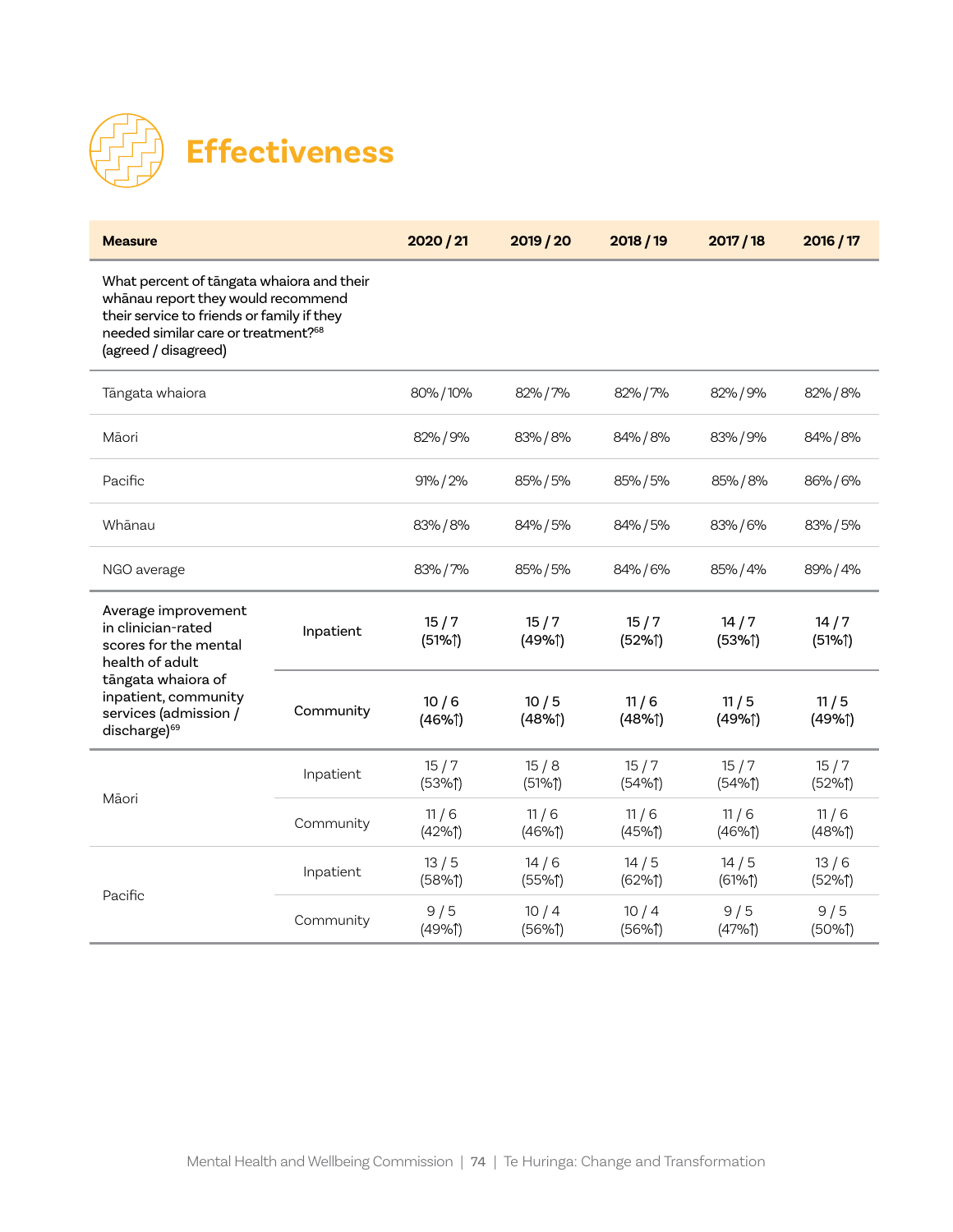| <b>Measure</b>                                                                                                                                                                                        |           | 2020 / 21        | 2019 / 20                    | 2018 / 19                   | 2017 / 18         | 2016 / 17                 |
|-------------------------------------------------------------------------------------------------------------------------------------------------------------------------------------------------------|-----------|------------------|------------------------------|-----------------------------|-------------------|---------------------------|
| Average improvement<br>in clinician-rated<br>scores for the<br>mental health of<br>child and youth<br>tāngata whaiora of<br>inpatient, community<br>services (admission /<br>discharge) <sup>70</sup> | Inpatient | 17/11<br>(35%)   | 19/11<br>$(41\%^{\uparrow})$ | 19/11<br>$(42%^{\uparrow})$ | 19/12<br>$(40\%)$ | 18/11<br>(37%)            |
|                                                                                                                                                                                                       | Community | 15/8<br>(47%)    | 15/9<br>$(43%^{\uparrow})$   | 15/9<br>(43%)               | 15/8<br>(45%)     | 14/8<br>$(47%^{\dagger})$ |
|                                                                                                                                                                                                       | Inpatient | 19/11<br>(42%1)  | 21/11<br>$(48%$ ]            | 22/12<br>(45%               | 21/12<br>(45%     | 20/13<br>(35%             |
| Māori                                                                                                                                                                                                 | Community | 16/9<br>(45%     | 16/9<br>(40%                 | 16/10<br>(39%               | 15/9<br>(40%      | 15/9<br>(43%)             |
| Pacific                                                                                                                                                                                               | Inpatient | SN <sup>71</sup> | SN <sup>72</sup>             | <b>SN</b>                   | <b>SN</b>         | <b>SN</b>                 |
|                                                                                                                                                                                                       | Community | 15/7<br>(55%     | 15/8<br>(47%1)               | 16/8<br>$(48%$ ]            | 15/8<br>(46%      | 14/7<br>(55%              |
| Average improvement<br>in clinician-rated<br>scores for the mental<br>health of tāngata<br>whaiora aged 65+ in<br>inpatient, community<br>services (admission /<br>discharge) <sup>73</sup>           | Inpatient | 15/9<br>(39%)    | 15/9<br>(42%)                | 16/8<br>(49%)               | 16/9<br>(44%      | 15/8<br>(43%)             |
|                                                                                                                                                                                                       | Community | 12/8<br>(32%)    | 11/8<br>(32%)                | 11/8<br>(33%)               | 11/8<br>(31%)     | 12/8<br>(33%)             |
| Māori                                                                                                                                                                                                 | Inpatient | 16/10<br>(35%    | 15/10<br>(36%                | 15/8<br>(47%1)              | 15/10<br>(35%     | 16/10<br>(37%             |
|                                                                                                                                                                                                       | Community | 12/8<br>(29%1)   | 12/8<br>(33%1)               | 11/8<br>(31%1)              | 11/8<br>(25%      | 12/8<br>(34%1)            |
| Pacific                                                                                                                                                                                               | Inpatient | SN <sup>74</sup> | 13/7<br>(50%                 | 14/7<br>(51%)               | 16/6<br>(59%)     | 14/8<br>$(48%$ ]          |
|                                                                                                                                                                                                       | Community | 11/8<br>(26%     | 11/7<br>(32%1)               | 11/8<br>(28%                | 10/7<br>(30%      | 11/8<br>(24%1)            |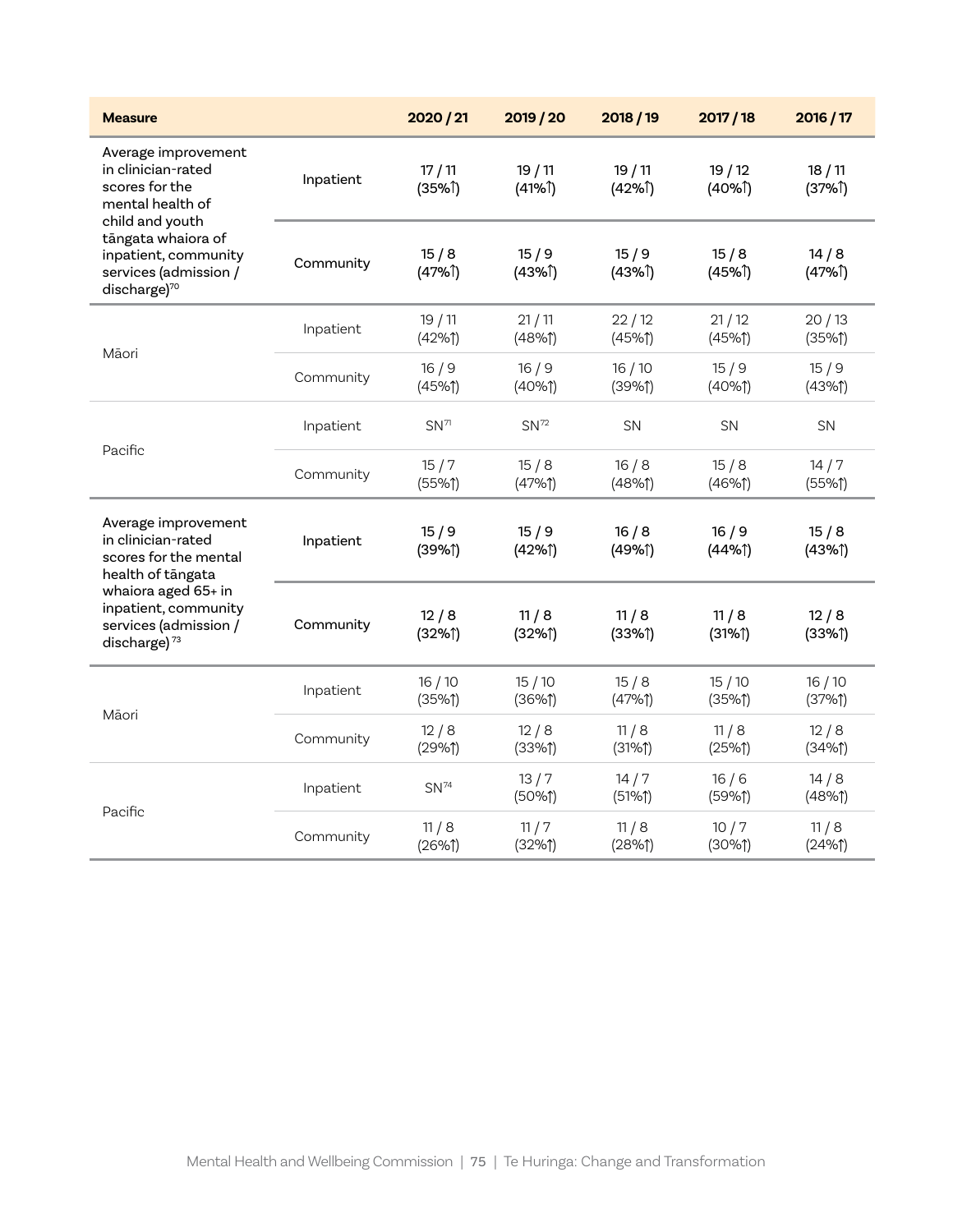| <b>Measure</b>                                                                                                                                                      |           | 2020 / 21      | 2019 / 20      | 2018/19        | 2017/18          | 2016 / 17      |
|---------------------------------------------------------------------------------------------------------------------------------------------------------------------|-----------|----------------|----------------|----------------|------------------|----------------|
| Average improvement<br>in clinician-rated<br>scores for the mental<br>health of tāngata<br>whaiora in forensic<br>services (admission /<br>discharge) <sup>75</sup> | Inpatient | 13/7<br>(44%   | 12/7<br>(42%)  | 12/7<br>(41%   | 12/8<br>$(36\%)$ | 11/6<br>(43%)  |
|                                                                                                                                                                     | Community | 9/3<br>(67%)   | 12/7<br>(41%   | 13/8<br>(35%)  | 12/9<br>(25%)    | 11/8<br>(30%   |
|                                                                                                                                                                     | Inpatient | 13/7<br>(48%1) | 13/7<br>(42%1) | 13/7<br>(48%1) | 13/8<br>(38%     | 11/6<br>(42%1) |
| Māori                                                                                                                                                               | Community | 9/3<br>(69%1)  | 12/7<br>(39%)  | 13/9<br>(36%   | 12/9<br>(21%1)   | 11/8<br>(28%1) |
|                                                                                                                                                                     | Inpatient | SN             | <b>SN</b>      | SN             | SN               | SN             |
| Pacific                                                                                                                                                             | Community | SN             | SN             | SN             | SN               | SN             |
| Average self-rated increase in tāngata<br>whaiora satisfaction towards achieving<br>recovery goals (addiction services) <sup>76</sup>                               |           | ↑28%           | 126%           | ↑25%           | <b>124%</b>      | ↑25%           |
| Māori                                                                                                                                                               |           | <b>121%</b>    | <b>123%</b>    | 124%           | <b>123%</b>      | <b>127%</b>    |
| Pacific                                                                                                                                                             |           | <b>129%</b>    | 124%           | <b>122%</b>    | 116%             | <b>19%</b>     |
| Young people 18 - 24                                                                                                                                                |           | <b>124%</b>    | <b>123%</b>    | 127%           | <b>129%</b>      | 120%           |
| Adults 25 - 64                                                                                                                                                      |           | <b>128%</b>    | 126%           | 124%           | 123%             | <b>125%</b>    |
| Older people 65+                                                                                                                                                    |           | SN             | <b>131%</b>    | <b>133%</b>    | <b>SN</b>        | SN             |
| What percent of tangata whaiora<br>have independent / supported / no<br>accommodation?77(%)                                                                         |           | 85/11/4        | 84/11/4        | 84/12/4        | 83/13/4          | 82/14/4        |
| Māori                                                                                                                                                               |           | 79/14/7        | 79/15/6        | 78/16/6        | 78/16/6          | 77/17/6        |
| Pacific                                                                                                                                                             |           | 80/14/6        | 81/14/5        | 80/16/4        | 77/18/5          | 77/18/5        |
| Addiction services                                                                                                                                                  |           | 84/12/4        | 83/13/4        | 81/15/5        | 80/15/5          | 81/14/4        |
| Young people 0 - 19                                                                                                                                                 |           | 89/10/1        | 89/10/2        | 87/11/2        | 85/13/1          | 83/15/2        |
| Adults 20 - 64                                                                                                                                                      |           | 85/9/6         | 84/10/6        | 84/11/6        | 84/11/6          | 83/11/6        |
| Older people 65+                                                                                                                                                    |           | 74/24/1        | 74/25/1        | 74/25/1        | 73/26/1          | 68/31/1        |
| NGO services                                                                                                                                                        |           | 82/12/6        | 82/13/5        | 81/14/5        | 79/15/6          | 79/15/6        |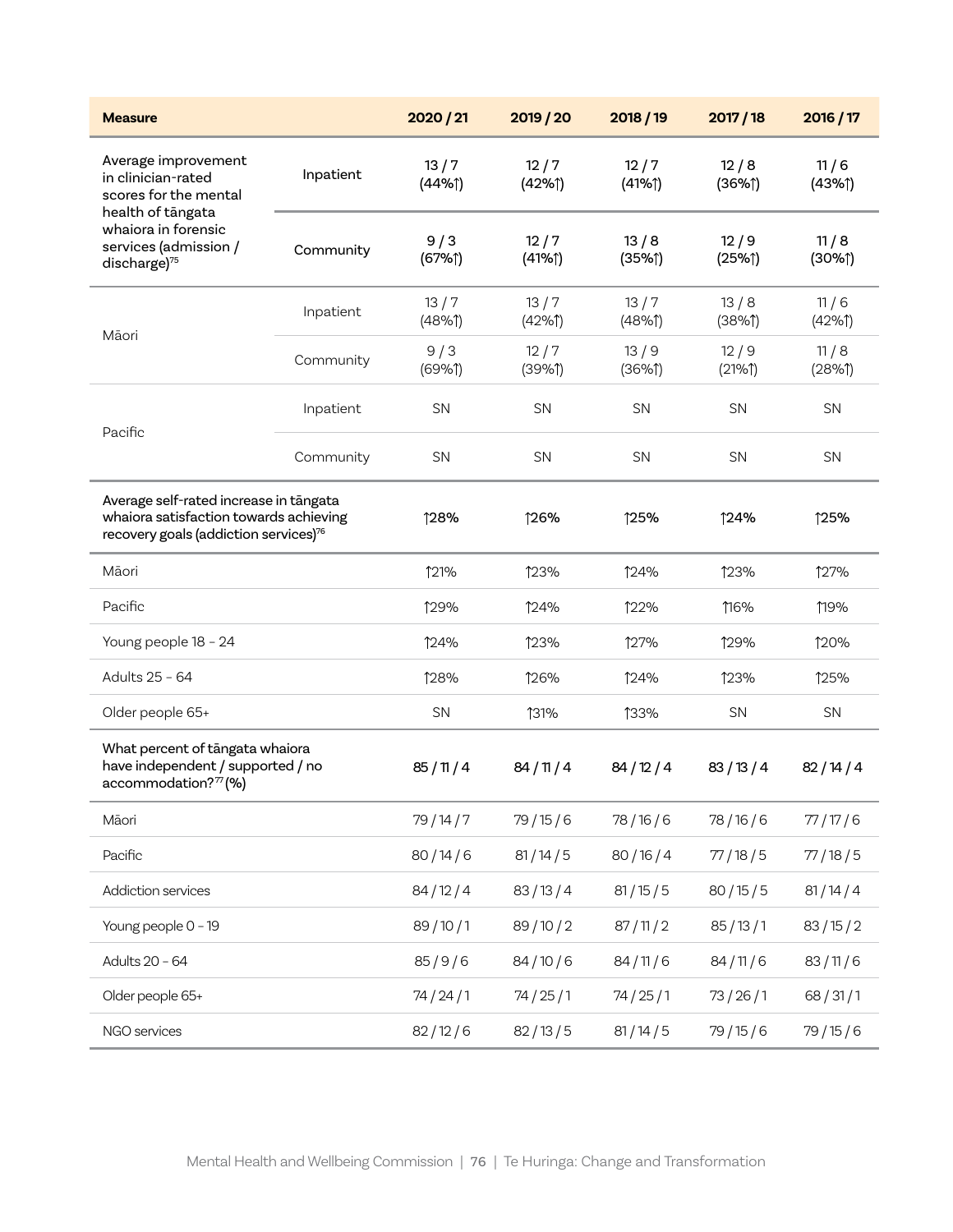| <b>Measure</b>                                                                            | 2020 / 21 | 2019 / 20 | 2018/19 | 2017/18 | 2016 / 17 |
|-------------------------------------------------------------------------------------------|-----------|-----------|---------|---------|-----------|
| What percent of tāngata whaiora are<br>in employment or in education or in<br>training?78 | 49%       | 49%       | 49%     | 48%     | 45%       |
| Māori                                                                                     | 44%       | 44%       | 46%     | 45%     | 44%       |
| Pacific                                                                                   | 45%       | 45%       | 47%     | 41%     | 40%       |
| Addiction services                                                                        | 48%       | 47%       | 47%     | 46%     | 46%       |
| Young people 0 - 19                                                                       | 87%       | 84%       | 83%     | 82%     | 81%       |
| Adults 20 - 64                                                                            | 40%       | 40%       | 41%     | 40%     | 38%       |
| Older people 65+                                                                          | 12%       | 13%       | 12%     | 11%     | 12%       |
| NGO services                                                                              | 41%       | 39%       | 40%     | 38%     | 36%       |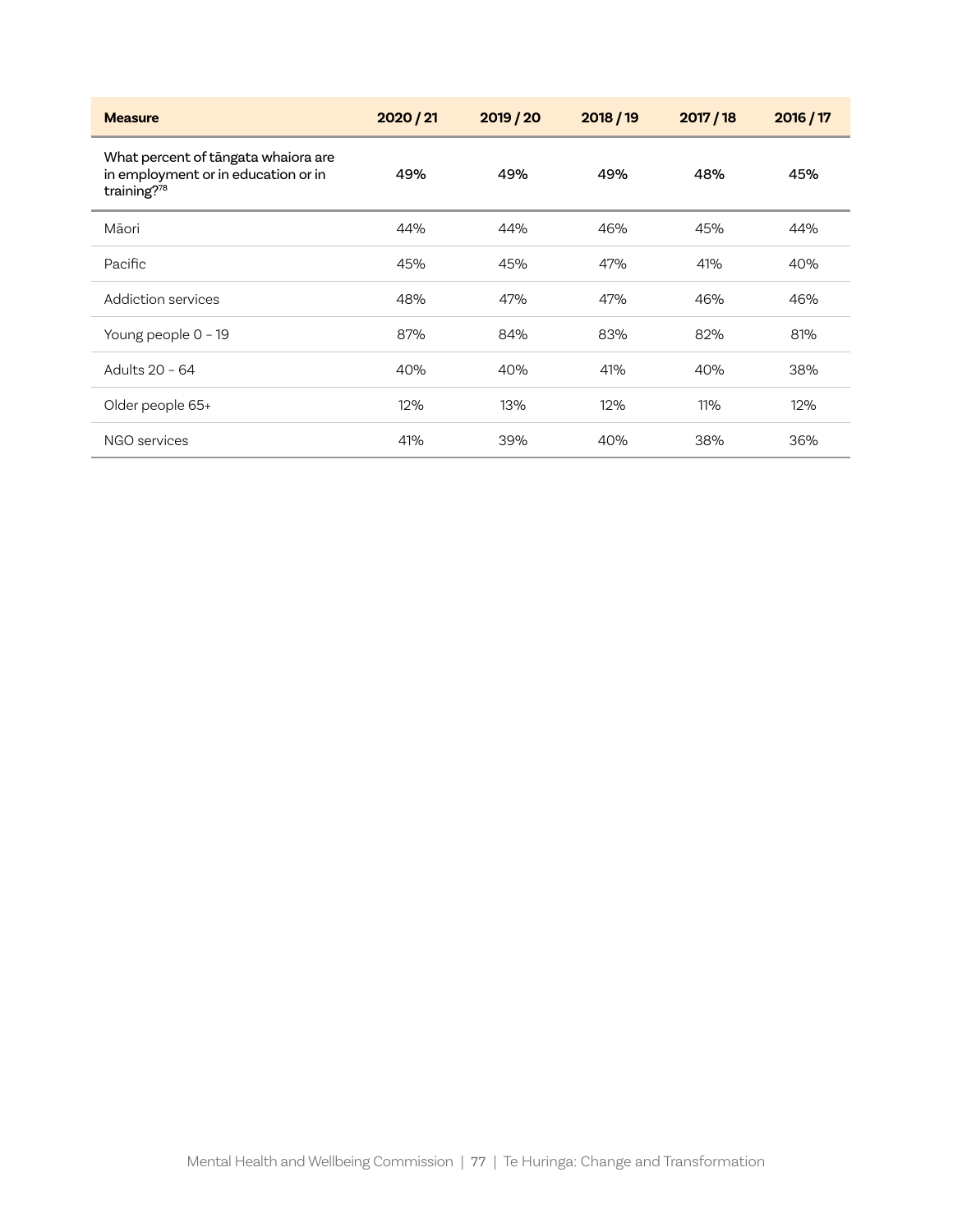<sup>68</sup> Mārama Real Time Feedback Consumer and Family Experience Survey, analysed by CBG Health Research and Te Pou, November 2021.

69 Ministry of Health PRIMHD database, analysed by Te Pou, November 2021. The measure used is the Health of the Nation Outcome Scale for adults (HoNOS). Twelve items are used for HoNOS, covering areas including mood, relationships, substance use, and housing. Each item is measured out of 4, with a score of 2 or more considered clinically significant. The maximum total score is 48 for adults. Mainly collected by DHB mental health services with very few collections in clinical NGO services. Generally rated over the last two weeks. Tāngata whaiora could have more than one collection. HoNOS is a deficit measure so a decrease in score is an improvement e.g. if someone scores 15 on admission, and 7 on discharge, this is a 51 % improvement.

70 Health of the Nation Outcome Scale for Children and Adolescents (HoNOSCA). Fifteen items are used for HoNOSCA measuring symptom severity and social functioning. Each item is measure out of 4, with a score of 2 or more considered clinically significant. The maximum total score is 60 for children and adolescents.

 $71$  Small number. Where numbers are under 50, there is a need to suppress to protect the privacy of individuals.

 $72$  Small number. Where numbers are under 50, there is a need to suppress to protect the privacy of individuals.

 $73$  Ministry of Health PRIMHD database, analysed by Te Pou, November 2021. The measure used is HoNOS65+, a modified version of HoNOS for people aged 65 years and over.

 $74$  Small number. Where numbers are under 50, there is a need to suppress to protect the privacy of individuals.

75 HoNOS Secure first 12 item is used, which is similar to the HoNOS. The main difference with the HoNOS secure tool is the 7-item security scale, which is not included here.

 $76$  Ministry of Health PRIMHD database, analysed by Te Pou, November 2021. The measure used is from the Alcohol and Drug Outcome Measure (ADOM). Collecting and reporting of ADOM has been mandatory since July 2015, although tāngata whaiora use of ADOM is voluntary. ADOM includes only people seen in community Alcohol and Other Drug Services. The measures analysed are only for people with ADOM matched pairs of treatment start and treatment end, and includes tāngata whaiora aged 18 and over, and excludes ADOM collections with five or more missing items. The measure uses the date of end collection – start collection can be outside the period, but after 1 July 2015. The small numbers and short period of time ADOM has been collected may explain the variation between years.

 $77$  Ministry of Health PRIMHD database, analysed by Te Pou, November 2021. Includes only tāngata whaiora who have a supplementary tāngata whaiora record.

78 Ministry of Health PRIMHD database, analysed by Te Pou, November 2021. Includes only tāngata whaiora who have a supplementary tāngata whaiora record.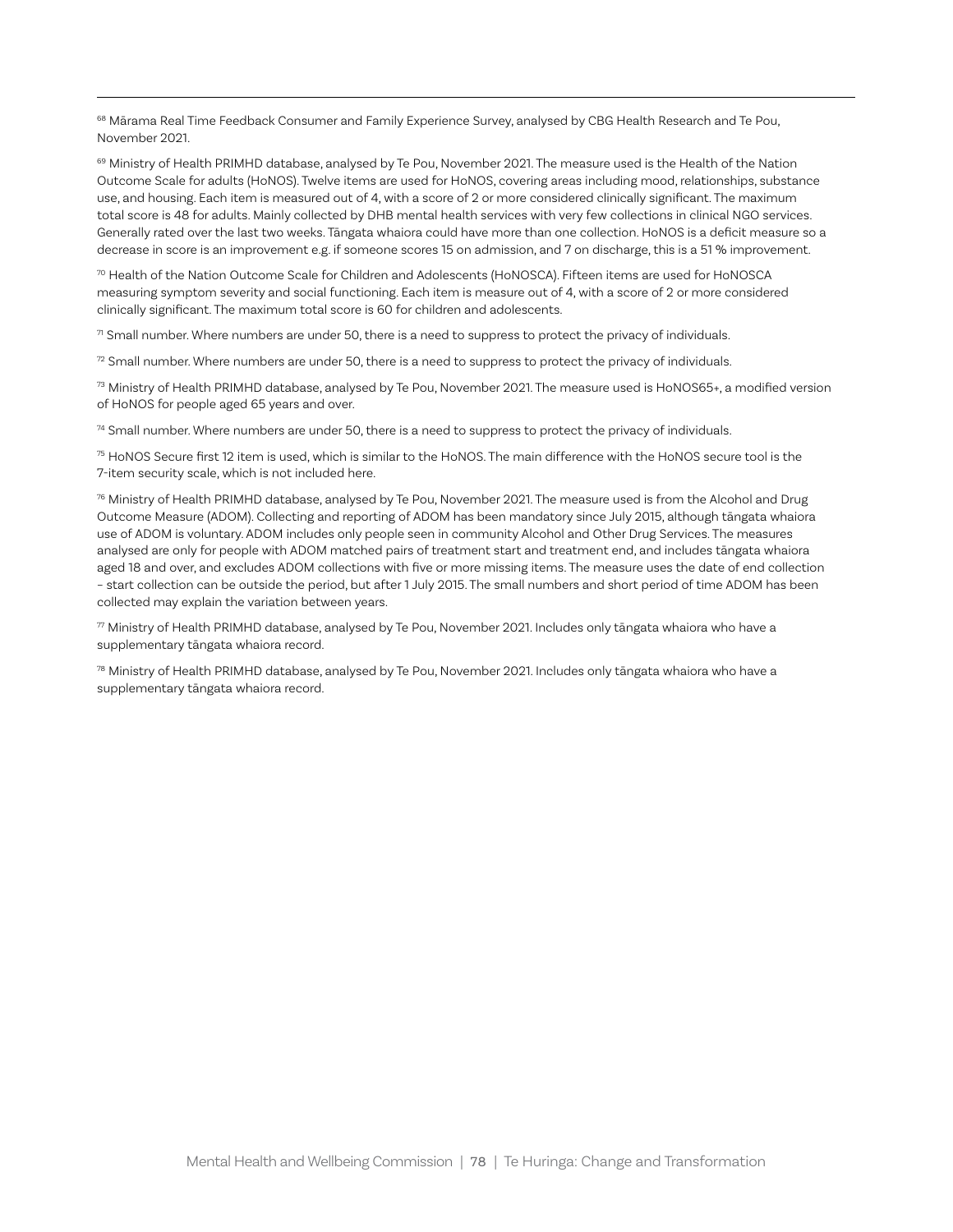

| <b>Measure</b>                                                                                                                                                                      |                          | 2020/21  | 2019/20  | 2018/19  | 2017/18  | 2016/17  |
|-------------------------------------------------------------------------------------------------------------------------------------------------------------------------------------|--------------------------|----------|----------|----------|----------|----------|
| What percent of tāngata whaiora and family<br>and whanau report that the people they see<br>communicate with each other when they need<br>them to? <sup>79</sup> (agree / disagree) |                          |          |          |          |          |          |
| Tāngata whaiora                                                                                                                                                                     |                          | 81% / 9% | 83% / 6% | 82% / 6% | 82% / 8% | 82% / 7% |
| Māori                                                                                                                                                                               |                          | 81% / 9% | 85% / 6% | 83%/6%   | 83% / 8% | 83% / 7% |
| Pacific                                                                                                                                                                             |                          | 92% / 3% | 85% / 5% | 85% / 5% | 85% / 6% | 86%/6%   |
| Whānau                                                                                                                                                                              |                          | 84% / 7% | 86% / 5% | 85% / 5% | 83% / 7% | 84% / 4% |
| NGO average                                                                                                                                                                         |                          | 82% / 8% | 84% / 5% | 83% / 7% | 84% / 6% | 87% / 5% |
| What percent of complaints were about<br>coordination of care between different service<br>providers? <sup>80</sup>                                                                 |                          | 13%      | 15%      | 13%      | 11%      | 11%      |
| What percent of complaints were about<br>coordination or inappropriate follow up by<br>service providers?                                                                           |                          | 10%      | 14%      | 9%       | 8%       | 11%      |
| How many people in Aotearoa used each type<br>of specialist mental health and addiction<br>services? <sup>81</sup>                                                                  |                          |          |          |          |          |          |
| Acute inpatient care                                                                                                                                                                | Tängata whaiora          | 9,392    | 9,788    | 9,794    | 9,808    | 9,642    |
|                                                                                                                                                                                     | Bed nights <sup>82</sup> | 238,523  | 238,259  | 243,984  | 241,961  | 234,682  |
| Rehabilitation or                                                                                                                                                                   | Tängata whaiora          | 3,046    | 3,006    | 2,910    | 2,862    | 2,950    |
| residential care                                                                                                                                                                    | Bed nights               | 495,707  | 496,400  | 491,126  | 486,709  | 492,966  |
| Crisis respite care <sup>83</sup>                                                                                                                                                   | Tängata whaiora          | 3,927    | 4,240    | 4,207    | 4,339    | 4,366    |
|                                                                                                                                                                                     | Bed nights               | 36,365   | 40,702   | 38,776   | 37,702   | 37,286   |
| Forensic secure                                                                                                                                                                     | Tängata whaiora          | 520      | 521      | 515      | 524      | 498      |
| inpatient                                                                                                                                                                           | Bed nights               | 98,374   | 97,346   | 96,721   | 92,192   | 90,727   |
| Substance use<br>medical withdrawal<br>management<br>(detoxification)                                                                                                               | Tāngata whaiora          | 1,746    | 1,545    | 1,688    | 1,674    | 1,680    |
|                                                                                                                                                                                     | Bed nights               | 15,861   | 13,419   | 15,553   | 15,222   | 15,152   |
| Substance use                                                                                                                                                                       | Tāngata whaiora          | 1,707    | 1,748    | 2,021    | 2,010    | 2,014    |
| residential treatment                                                                                                                                                               | Bed nights               | 105,842  | 110,736  | 123,628  | 128,639  | 132,500  |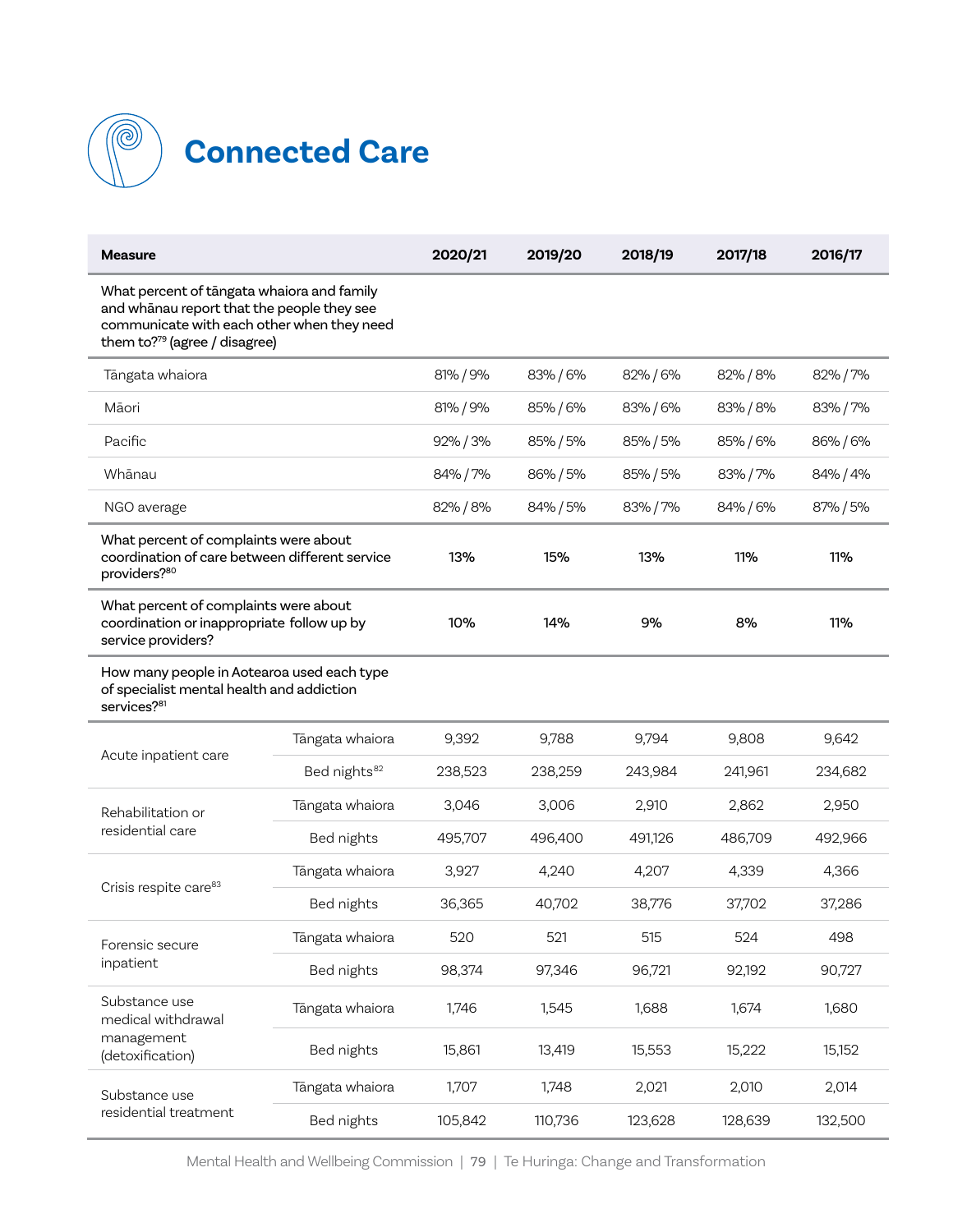| <b>Measure</b>                                                                                          | 2020/21 | 2019/20 | 2018/19 | 2017/18 | 2016/17 |
|---------------------------------------------------------------------------------------------------------|---------|---------|---------|---------|---------|
| Average length of stay in an inpatient<br>unit <sup>84</sup>                                            | 18 days | 18 days | 18 days | 19 days | 18 days |
| Māori                                                                                                   | 17 days | 17 days | 17 days | 18 days | 16 days |
| Pacific                                                                                                 | 23 days | 20 days | 25 days | 22 days | 22 days |
| Young people 0 - 19                                                                                     | 13 days | 12 days | 13 days | 13 days | 12 days |
| Adults 20 - 64                                                                                          | 18 days | 17 days | 18 days | 18 days | 17 days |
| Older people 65+                                                                                        | 31 days | 28 days | 30 days | 30 days | 29 days |
| How many people were followed up<br>within 7 days of leaving hospital?85                                | 80%     | 79%     | 80%     | 80%     | 80%     |
| Māori                                                                                                   | 79%     | 78%     | 79%     | 79%     | 79%     |
| Pacific                                                                                                 | 83%     | 82%     | 82%     | 84%     | 85%     |
| Young people 0 - 19                                                                                     | 76%     | 78%     | 78%     | 78%     | 78%     |
| Adults 20 - 64                                                                                          | 81%     | 80%     | 81%     | 81%     | 81%     |
| Older people 65+                                                                                        | 71%     | 72%     | 73%     | 73%     | 72%     |
| How many people went back into an<br>inpatient unit within 28 days of being<br>discharged <sup>86</sup> | 15%     | 16%     | 17%     | 17%     | 17%     |
| Māori                                                                                                   | 17%     | 17%     | 18%     | 17%     | 17%     |
| Pacific                                                                                                 | 14%     | 14%     | 13%     | 16%     | 14%     |
| Young people 0 - 19                                                                                     | 18%     | 18%     | 22%     | 21%     | 25%     |
| Adults 20 - 64                                                                                          | 16%     | 16%     | 17%     | 17%     | 16%     |
| Older people 65+                                                                                        | 8%      | 10%     | 12%     | 11%     | 11%     |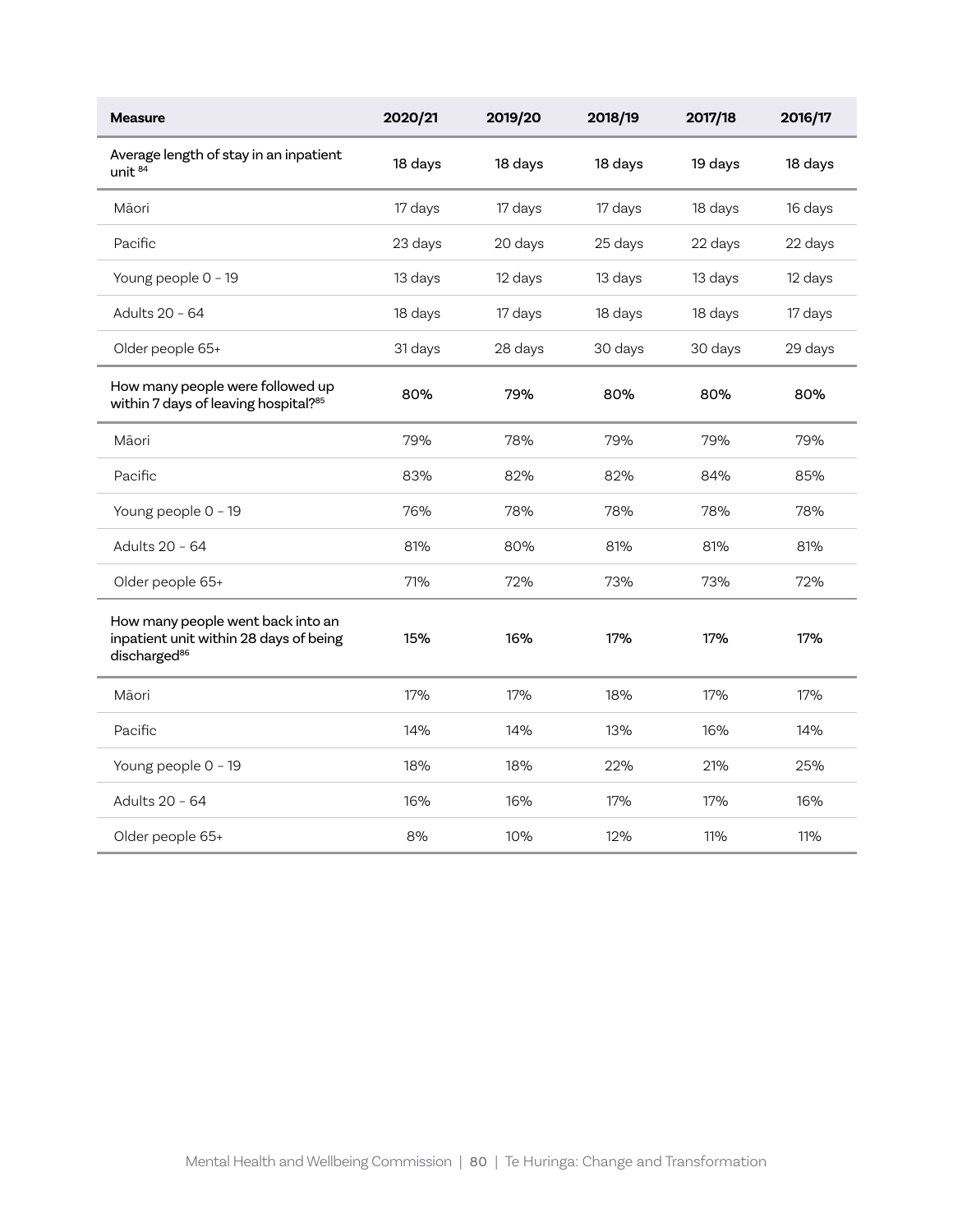79 Mārama Real Time Feedback Consumer and Family Experience Survey, analysed by CBG Health Research and Te Pou, November 2021.

80 Supplied by the Office of the Health and Disability Commissioner, November 2021.

81 Ministry of Health PRIMHD database, analysed by Te Pou, November 2021. Bed nights count the number of nights in the specific category. Tāngata whaiora can have multiple bed nights.

82 Bed nights refer to people occupying a bed at midnight who were receiving treatment in a mental health inpatient unit.

83 Ministry of Health PRIMHD database, analysed by Ministry of Health February 2022. Does not include planned crisis respite care.

84 The KPI Programme Interactive Report sources data from the Ministry of Health PRIMHD database, extracted by Te Pou, November 2021.

85 The KPI Programme Interactive Report, extracted by Te Pou, November 2021. Percentage of overnight discharges from the mental health and addiction service organisation's inpatient unit(s) where a community service contact was recorded in the seven days immediately following that discharge. This KPI calculates an overall follow up rate, which is the percentage of all acute inpatient discharges that were followed up, regardless of where that follow up occurred (DHB, NGO or both).

86 The KPI Programme Interactive Report, extracted by Te Pou, November 2021. Issued date of the latest interactive report is 5 May 2021 for PRIMHD. Percentage of overnight discharges from the mental health and addiction service organisation's acute inpatient unit(s) that result in readmission within 28 days of discharge. This KPI calculates an overall readmission rate, which is the percentage of all acute inpatient discharges that were readmitted, regardless of where that readmission occurred (same DHB or different DHB).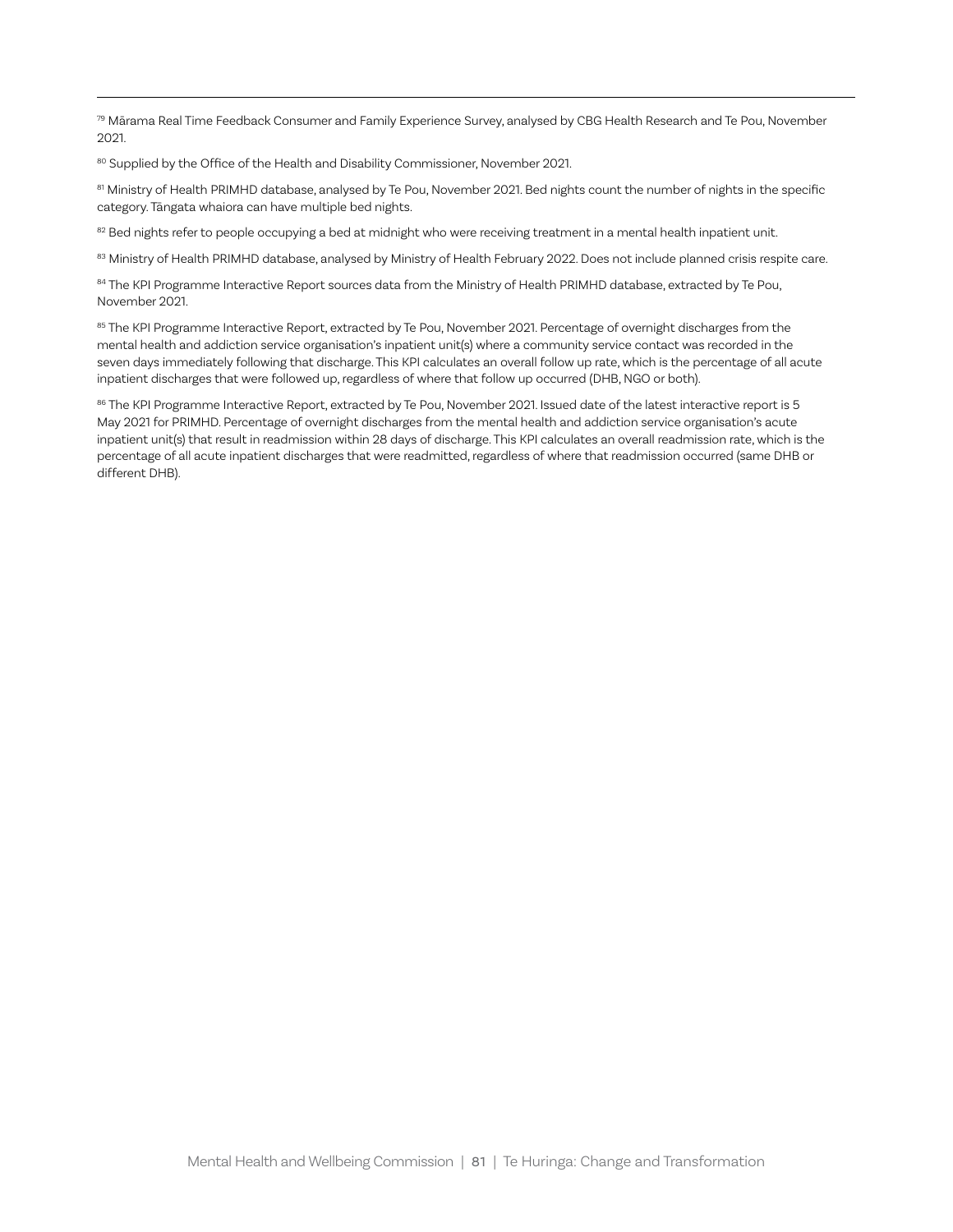## **Ki hea rapu āwhina ai** Where to get support

Tough times affect each of us differently. It's okay to reach out if you need to, or if you're worried about someone else, encourage them to reach out. We all need a bit of support from time to time. If you or someone you know is struggling, we want you to know that however you, or they, are feeling, there is someone to talk to and free help is available.

People are here for you if you just want to seek advice around how to support people that you're worried about. Whatever support you're looking for, there is a variety of online tools and helplines.

If it is an emergency situation and anyone is in immediate physical danger, phone 111. Alternatively, you can go to your nearest hospital emergency department (ED).

## For urgent help, mental health crisis services, or medical advice

Phone your local District Health Board (DHB) [Mental Health Crisis Assessment Team](https://www.health.govt.nz/your-health/services-and-support/health-care-services/mental-health-services/crisis-assessment-teams) if you are concerned about a person's immediate safety. Stay with the person and help them to keep safe until support arrives.

To get help from a registered nurse ring Healthline: 0800 611 116.

## If you need to talk to someone

Free call or text 1737 any time 24 h for support from a trained counsellor, or between 2pm and 10pm for a peer support worker.

Some other great places to get support include:

- [Depression helpline](https://depression.org.nz/contact-us/) (24 hours a day, 7 days a week): free phone 0800 111 757 or free text 4202.
- [Suicide Crisis Helpline:](https://depression.org.nz/contact-us/) free phone 0508 828 865 (0508 TAUTOKO).
- [Lifeline:](https://www.lifeline.org.nz/) free phone 0800 543 354 or free text 4357 (HELP).
- [Samaritans](https://www.samaritans.org.nz/) crisis helpline: free phone 0800 726 666 if you are experiencing loneliness, depression, despair, distress, or suicidal feelings.

For more information about where to get support, visit the [Ministry of Health's website.](https://www.health.govt.nz/your-health/services-and-support/health-care-services/mental-health-services/mental-health-services-where-get-help)